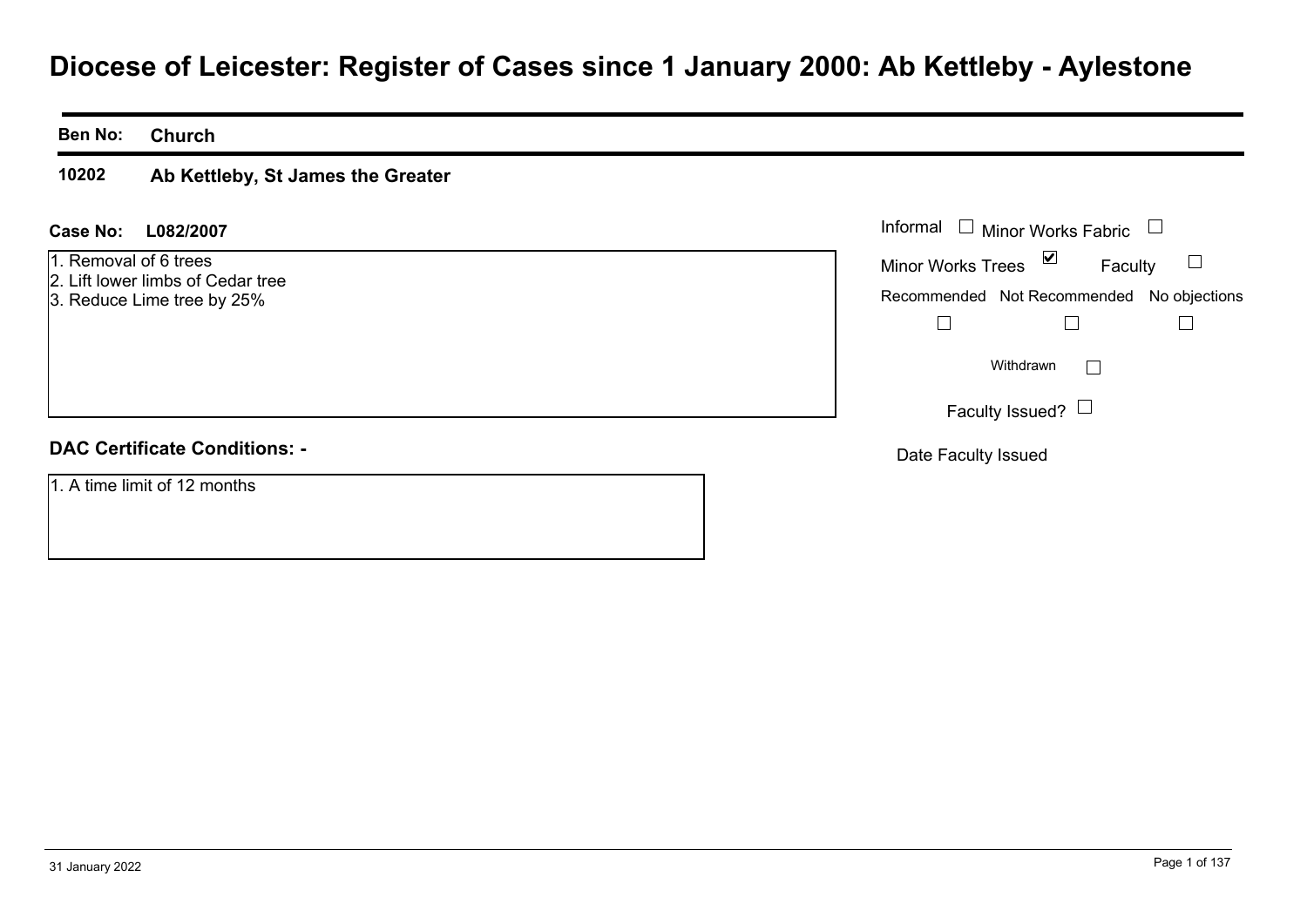| L142/2007<br>Case No:                                                                                                                                                                                                   | Informal $\square$<br><b>Minor Works Fabric</b>                                                           |
|-------------------------------------------------------------------------------------------------------------------------------------------------------------------------------------------------------------------------|-----------------------------------------------------------------------------------------------------------|
| Creation of a Garden of Remembrance to the east of the Church Lane entrance to the churchyard                                                                                                                           | $\blacktriangledown$<br><b>Minor Works Trees</b><br>Faculty                                               |
|                                                                                                                                                                                                                         | Recommended Not Recommended No objections<br>$\blacktriangledown$<br>$\Box$                               |
|                                                                                                                                                                                                                         | Withdrawn                                                                                                 |
|                                                                                                                                                                                                                         | Faculty Issued? Ø                                                                                         |
| <b>DAC Certificate Conditions: -</b>                                                                                                                                                                                    | Date Faculty Issued<br>21/02/2008                                                                         |
| 1. A time limit of 12 months<br>2. That the PCC complies with any conditions of the granting of planning permission<br>3. That the specification for the plaques should read "brass and up to a maximum of<br>6" by 3"" |                                                                                                           |
| <b>Case No:</b><br>L053/2008                                                                                                                                                                                            | Informal<br>Minor Works Fabric ⊠<br>$\Box$                                                                |
| Investigation works required by English Heritage as part of repair grant development stage (as set out<br>email to Ray Anderton of 27 February 2008)                                                                    | Minor Works Trees<br>$\sqcup$<br>Faculty<br>Recommended Not Recommended No objections<br>$\Box$<br>$\Box$ |
|                                                                                                                                                                                                                         | Withdrawn                                                                                                 |
|                                                                                                                                                                                                                         | Faculty Issued? $\Box$                                                                                    |
| <b>DAC Certificate Conditions: -</b>                                                                                                                                                                                    | Date Faculty Issued                                                                                       |
| 1. That the DAC Archaeological Adviser is consulted priort to the radar scans and any<br>disturbance of the ground                                                                                                      |                                                                                                           |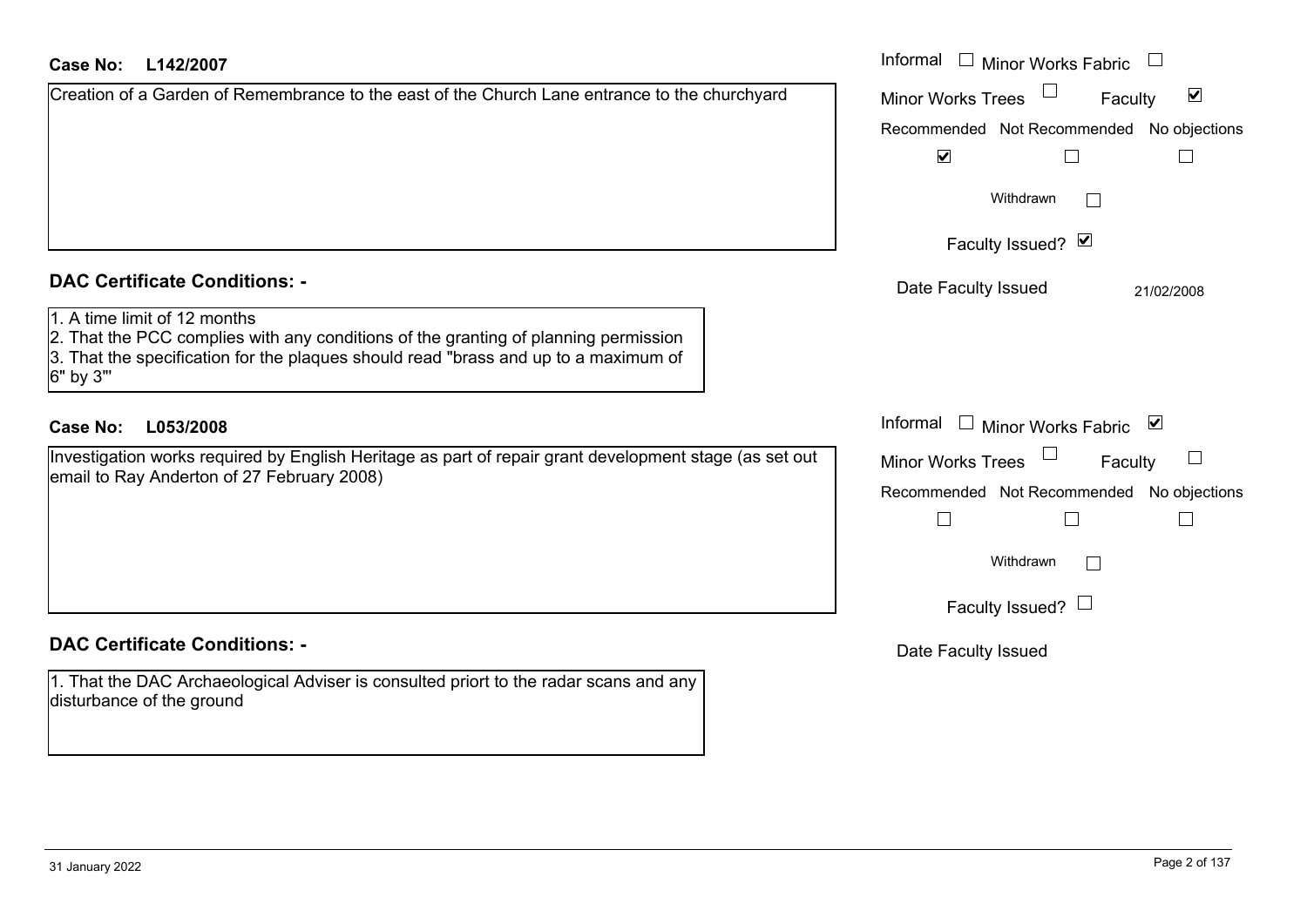| Case No:<br>L073/2008                                                                                                                                                                                                                                                                                                                                                  | Informal<br>$\Box$ Minor Works Fabric $\mathbf \nabla$                                                                          |
|------------------------------------------------------------------------------------------------------------------------------------------------------------------------------------------------------------------------------------------------------------------------------------------------------------------------------------------------------------------------|---------------------------------------------------------------------------------------------------------------------------------|
| Emergency minor repairs to spire on the grounds of safety agreed with Michael Goodhart: -<br>1. Removal of the weathervane for safe-keeping<br>2. Earthing of the bell-frame and completion of the lightning conductor path<br>3. Replacement of 2 iron cramps on the south side of the spire<br>4. Replacement of the access door from the spire to the tower walkway | <b>Minor Works Trees</b><br>Faculty<br>Recommended Not Recommended No objections<br>$\blacktriangledown$<br>Withdrawn           |
|                                                                                                                                                                                                                                                                                                                                                                        | Faculty Issued? $\Box$                                                                                                          |
| <b>DAC Certificate Conditions: -</b>                                                                                                                                                                                                                                                                                                                                   | Date Faculty Issued                                                                                                             |
| 1. That the works are recorded in the Log Book so that a record is kept of what has<br>been done                                                                                                                                                                                                                                                                       |                                                                                                                                 |
| <b>Case No:</b><br>L135/2011                                                                                                                                                                                                                                                                                                                                           | Informal<br>$\Box$ Minor Works Fabric                                                                                           |
| Investigation works into the cause of the damage which has temporarily (3 years) closed the church                                                                                                                                                                                                                                                                     | $\blacktriangledown$<br><b>Minor Works Trees</b><br>Faculty<br>Recommended Not Recommended No objections<br>$\Box$<br>Withdrawn |
|                                                                                                                                                                                                                                                                                                                                                                        | Faculty Issued? Ø                                                                                                               |
| <b>DAC Certificate Conditions: -</b>                                                                                                                                                                                                                                                                                                                                   | Date Faculty Issued<br>12/07/2011                                                                                               |
| 1. A time limit of 12 months<br>2. That details of the works are entered in the Log Book so that a record is kept of<br>what has been done                                                                                                                                                                                                                             |                                                                                                                                 |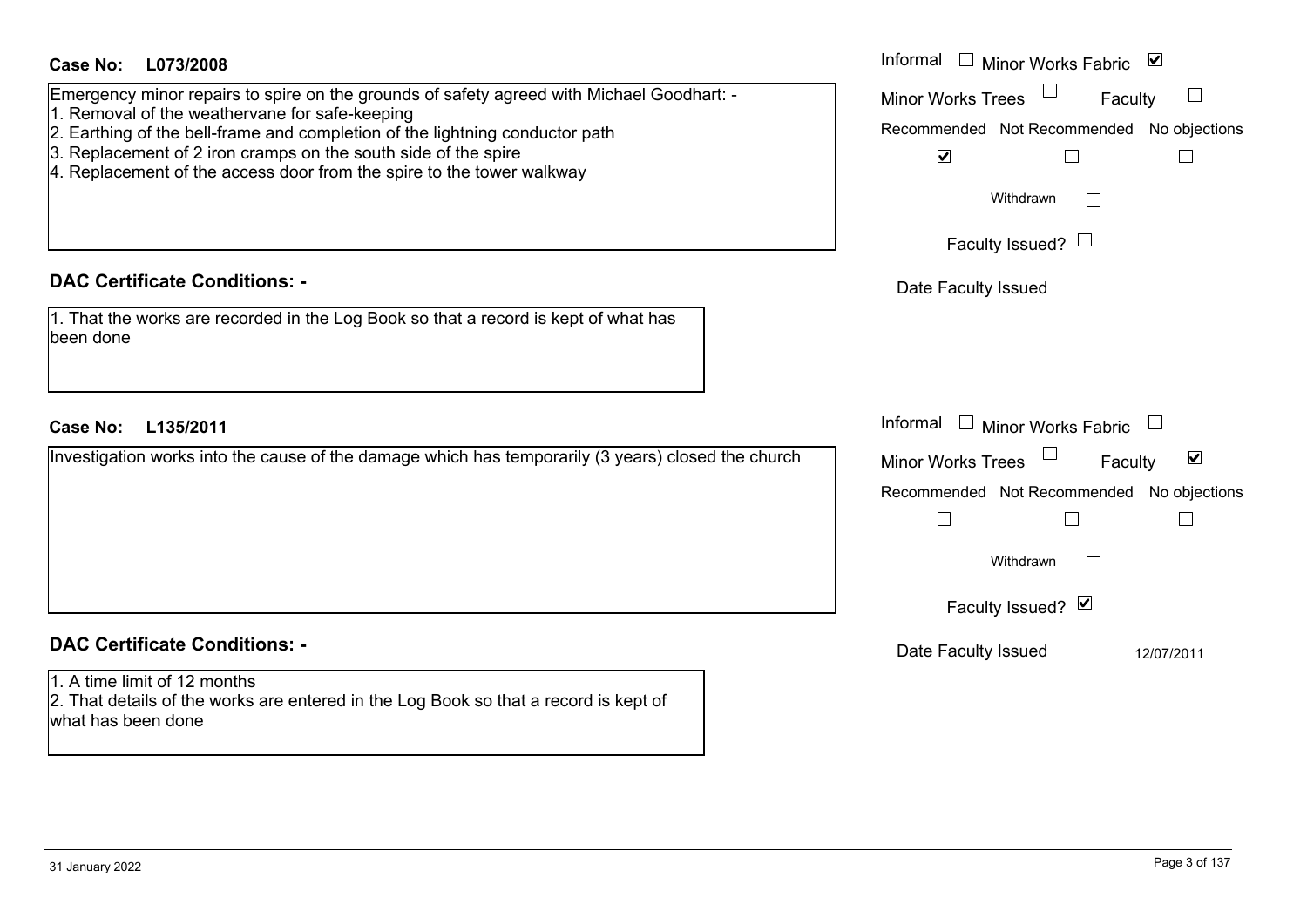| <b>Case No:</b><br>L076/2011                                                                                                               | Informal $\Box$ Minor Works Fabric $\Box$                             |
|--------------------------------------------------------------------------------------------------------------------------------------------|-----------------------------------------------------------------------|
| To cut back overhanging branches                                                                                                           | $\blacktriangledown$<br><b>Minor Works Trees</b><br>$\Box$<br>Faculty |
|                                                                                                                                            | Recommended Not Recommended No objections                             |
|                                                                                                                                            | $\blacktriangledown$                                                  |
|                                                                                                                                            | Withdrawn<br>$\Box$                                                   |
|                                                                                                                                            | Faculty Issued? $\Box$                                                |
| <b>DAC Certificate Conditions: -</b>                                                                                                       | Date Faculty Issued                                                   |
| 1. A time limit of 12 months<br>2. That details of the works are entered in the Log Book so that a record is kept of<br>what has been done |                                                                       |
| Case No: L121/2011                                                                                                                         | Informal $\Box$ Minor Works Fabric $\Box$                             |
| Repairs to roof following lead theft                                                                                                       | Minor Works Trees<br>$\blacktriangledown$<br>Faculty                  |
|                                                                                                                                            | Recommended Not Recommended No objections                             |
|                                                                                                                                            | ⊔<br>$\Box$                                                           |
|                                                                                                                                            | Withdrawn<br>П                                                        |
|                                                                                                                                            | Faculty Issued? $\Box$                                                |
| <b>DAC Certificate Conditions: -</b>                                                                                                       | Date Faculty Issued                                                   |
| 1. A time limit of 12 months<br>2. That details of the works are entered in the Log Book so that a record is kept of<br>what has been done |                                                                       |
|                                                                                                                                            |                                                                       |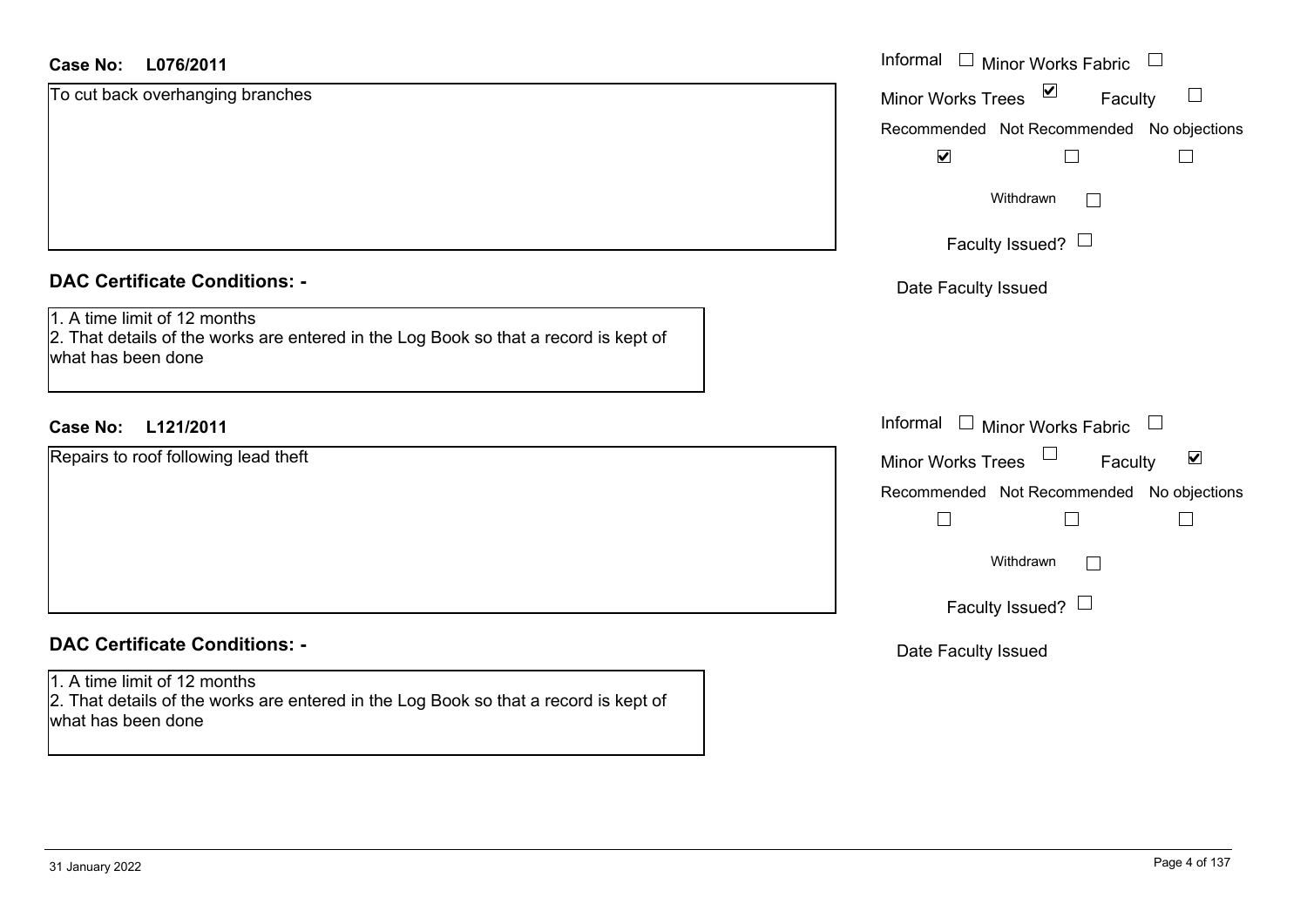#### **DAC Certificate Conditions: -**

#### 1. A time limit of 12 months2. That details of the works are entered in the Log Book so that a record is kept of what has been done

## **DAC Certificate Conditions: -**

1. A time limit of 12 months

2. That details of the works are entered in the Log Book so that a record is kept of what has been done

3. That no works shall take place until the PCC, after consultation with the Diocesan

| <b>Case No:</b><br>L098/2012                                                         | Informal $\Box$ Minor Works Fabric $\Box$                         |
|--------------------------------------------------------------------------------------|-------------------------------------------------------------------|
| Works to trees comprising (numbers as per the plan by Rodney Helliwell): -           | $\vee$<br>$\Box$<br><b>Minor Works Trees</b><br>Faculty           |
| 1. Fell: -<br>a) no. 2                                                               | Recommended Not Recommended No objections                         |
| b) $no.3$                                                                            |                                                                   |
| 2. Prune: -                                                                          |                                                                   |
| a) no. 1                                                                             | Withdrawn                                                         |
| b) $no.5$                                                                            |                                                                   |
| 3. Reduce height of: -                                                               | Faculty Issued? $\Box$                                            |
| a) no. 6                                                                             |                                                                   |
| $b)$ no.7                                                                            |                                                                   |
| <b>DAC Certificate Conditions: -</b>                                                 | Date Faculty Issued                                               |
| 1. A time limit of 12 months                                                         |                                                                   |
| 2. That details of the works are entered in the Log Book so that a record is kept of |                                                                   |
| what has been done                                                                   |                                                                   |
|                                                                                      |                                                                   |
|                                                                                      | Informal $\Box$ Minor Works Fabric<br>$\mathcal{L}_{\mathcal{A}}$ |
| Case No:<br>L116/2012                                                                |                                                                   |
| Repairs to the: -                                                                    | $\blacktriangledown$<br><b>Minor Works Trees</b><br>Faculty       |
| 1. Nave                                                                              | Recommended Not Recommended No objections                         |
| 2. Chancel<br>3. North Aisle                                                         |                                                                   |
| 4. South Aisle                                                                       | $\blacktriangledown$                                              |
| 5. South Porch                                                                       |                                                                   |
| 6. Tower and Spire                                                                   | Withdrawn                                                         |
| as per the Engineer's Report, Architect's Specification and drawings                 | Faculty Issued? Ø                                                 |
| <b>DAC Certificate Conditions: -</b>                                                 | Date Faculty Issued<br>30/07/2012                                 |
| $\frac{1}{2}$ A time limit of 10 months                                              |                                                                   |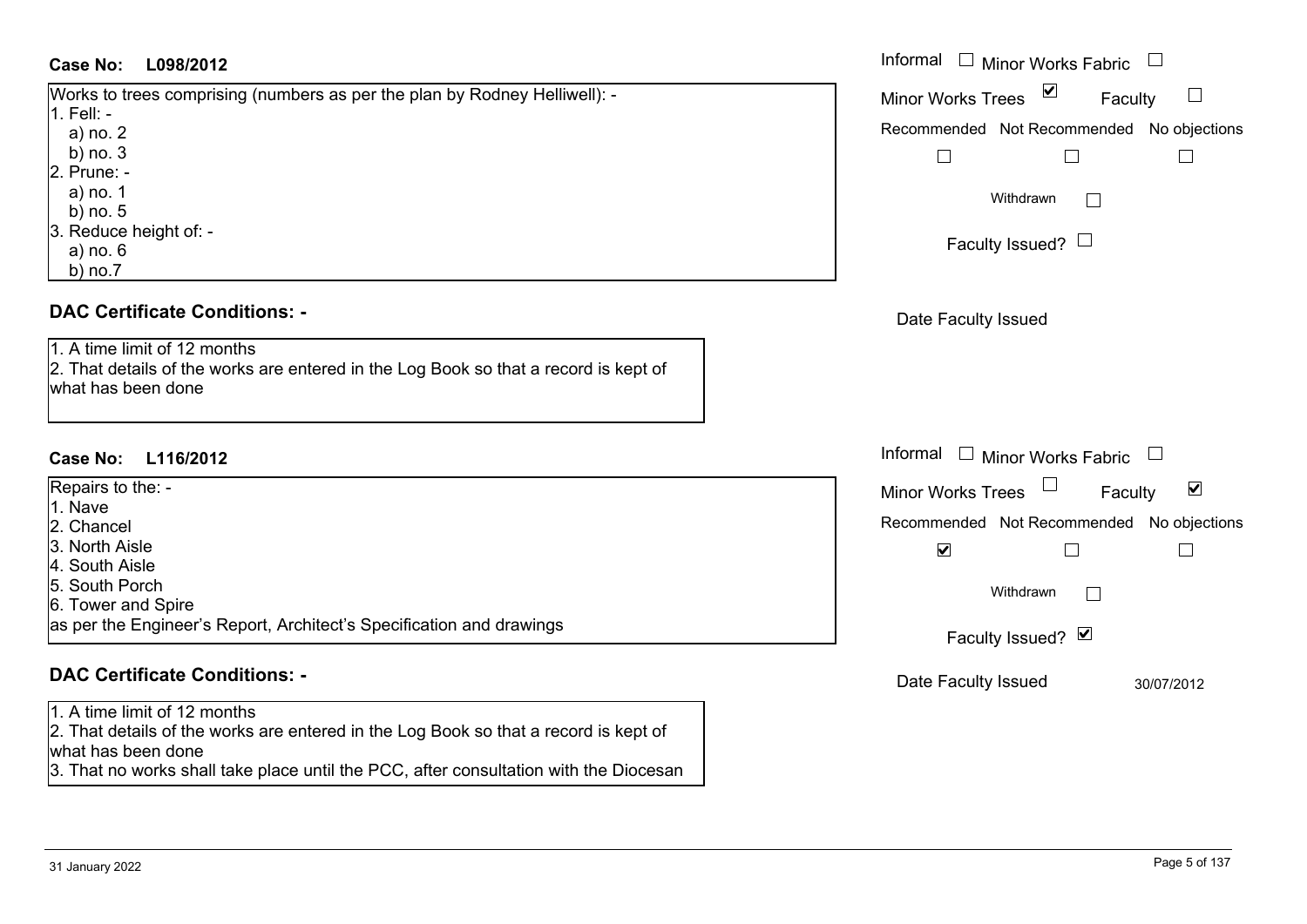| <b>Case No:</b><br>L183a/2013                                                                              | Informal<br>$\Box$<br><b>Minor Works Fabric</b>      |
|------------------------------------------------------------------------------------------------------------|------------------------------------------------------|
| 1. Refurbishment of the current Bell installation<br>2. Installation of 3 additional bells                 | $\blacktriangledown$<br>Minor Works Trees<br>Faculty |
|                                                                                                            | Recommended Not Recommended No objections            |
|                                                                                                            | $\blacktriangledown$                                 |
|                                                                                                            | Withdrawn<br>$\mathbb{R}^n$                          |
|                                                                                                            | Faculty Issued? Ø                                    |
| <b>DAC Certificate Conditions: -</b>                                                                       | Date Faculty Issued<br>04/03/2015                    |
| 1. That details of the works are entered in the Log Book so that a record is kept of<br>what has been done |                                                      |
|                                                                                                            |                                                      |
| Case No:<br>L183/2013                                                                                      | Informal ☑ Minor Works Fabric                        |
| Installation of: -<br>1. Accessible WC in the base of the Tower                                            | Minor Works Trees<br>Faculty                         |
| 2. Trench-arch Drainage System in the churchyard                                                           | Recommended Not Recommended No objections            |
| 3. Servery at the west end of the South Aisle                                                              | $\Box$<br>$\Box$                                     |
|                                                                                                            | Withdrawn<br>$\sim$                                  |
|                                                                                                            | Faculty Issued? $\Box$                               |
| <b>DAC Certificate Conditions: -</b>                                                                       | Date Faculty Issued                                  |
| 1. That details of the works are entered in the Log Book so that a record is kept of<br>what has been done |                                                      |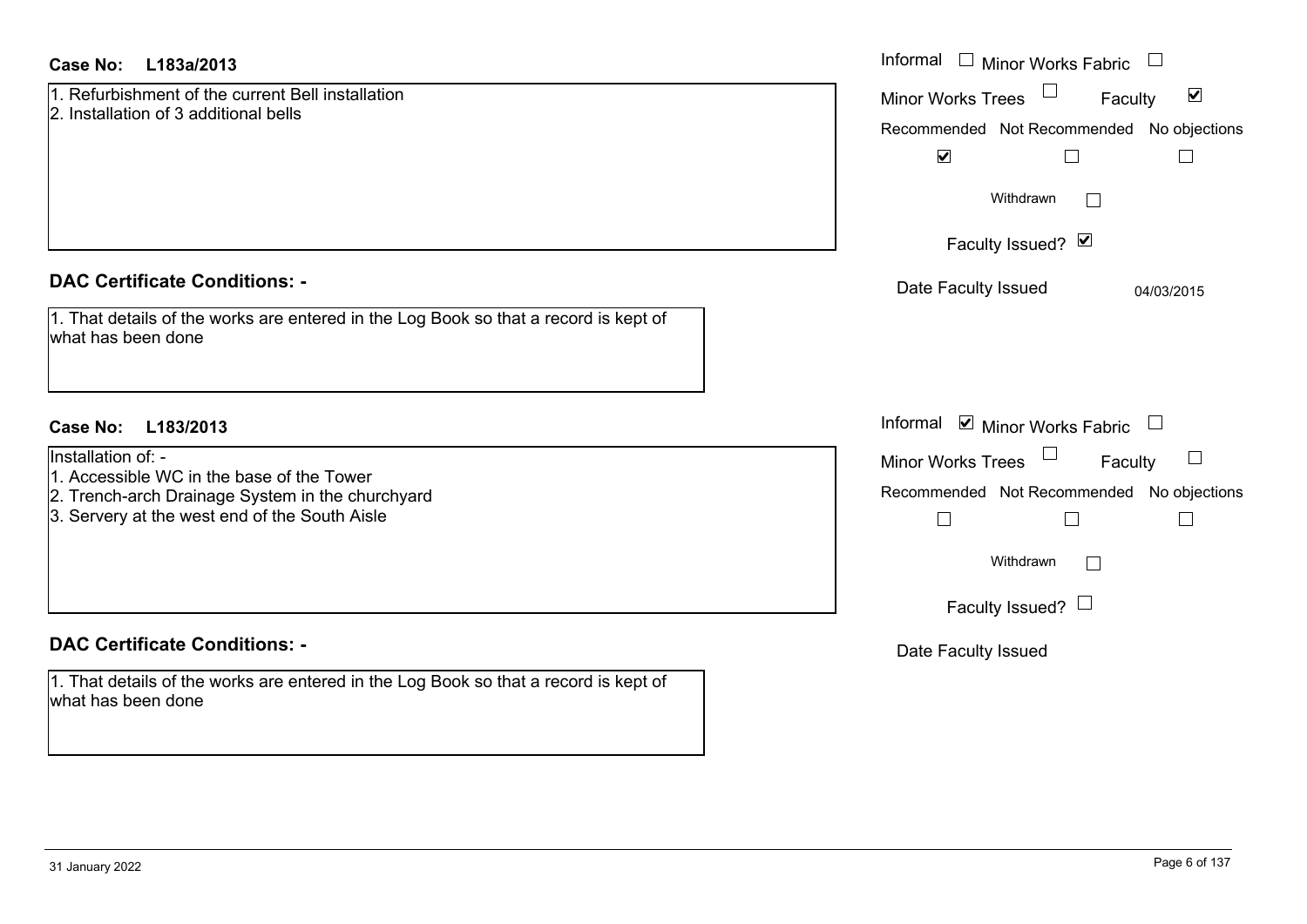| <b>Case No:</b><br>L218/2014                                                                                                                                      | Informal<br>Minor Works Fabric                              |
|-------------------------------------------------------------------------------------------------------------------------------------------------------------------|-------------------------------------------------------------|
| 1. Removal of existing overhead power supply<br>2. Installation of new underground power supply                                                                   | $\blacktriangledown$<br><b>Minor Works Trees</b><br>Faculty |
|                                                                                                                                                                   | Recommended Not Recommended No objections                   |
|                                                                                                                                                                   | $\blacktriangledown$                                        |
|                                                                                                                                                                   | Withdrawn                                                   |
|                                                                                                                                                                   | Faculty Issued? Ø                                           |
| <b>DAC Certificate Conditions: -</b>                                                                                                                              | Date Faculty Issued<br>22/12/2014                           |
| 1. That details of the works are entered in the Log Book so that a record is kept of                                                                              |                                                             |
| what has been done                                                                                                                                                |                                                             |
| 2. That no works shall take place until the PCC, after consultation with the Diocesan<br>Archaeological Adviser, has secured the implementation of a programme of |                                                             |
|                                                                                                                                                                   |                                                             |
| <b>Case No:</b><br>L181/2015                                                                                                                                      | Informal<br>Minor Works Fabric ⊠                            |
| Installation of: -                                                                                                                                                | $\Box$<br><b>Minor Works Trees</b><br>Faculty               |
| 1. 24 x under-Pew Heaters                                                                                                                                         | Recommended Not Recommended No objections                   |
| 2. 12 x double-pole switches<br>3. 1 x triple pole and neutral distribution board                                                                                 |                                                             |
|                                                                                                                                                                   | $\blacktriangledown$                                        |
|                                                                                                                                                                   | Withdrawn<br>$\overline{a}$                                 |
|                                                                                                                                                                   | Faculty Issued? $\Box$                                      |
| <b>DAC Certificate Conditions: -</b>                                                                                                                              | Date Faculty Issued                                         |
| 1. A time limit of 12 months                                                                                                                                      |                                                             |
| 2. That details of the works are entered in the Log Book so that a record is kept of<br>what has been done                                                        |                                                             |
|                                                                                                                                                                   |                                                             |

3. That, in line with the requirement and advice of the Ecclesiastical Insurance Group,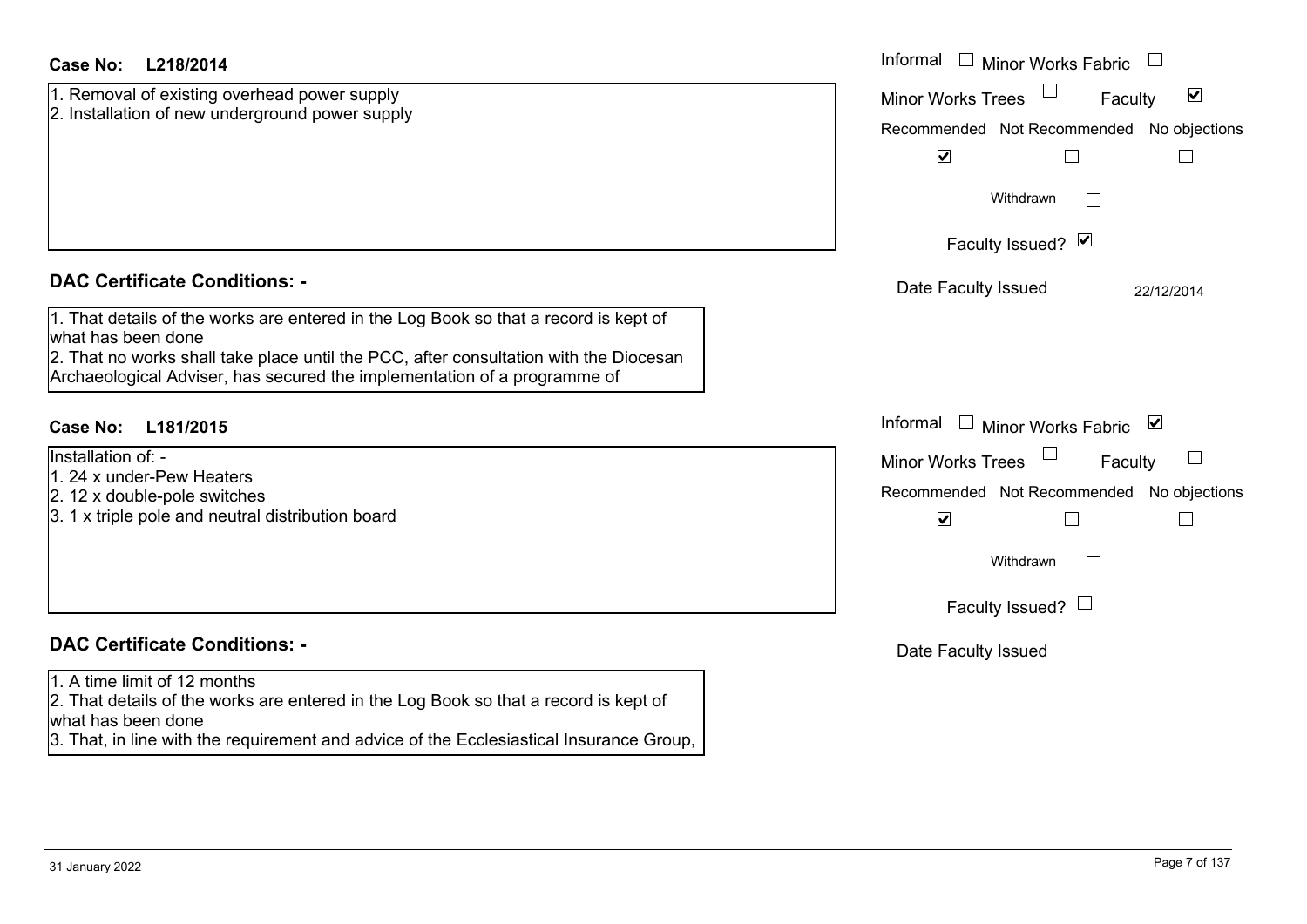| <b>Case No:</b>                                                                                                                                                                                | Informal $\Box$ Minor Works Fabric                             |
|------------------------------------------------------------------------------------------------------------------------------------------------------------------------------------------------|----------------------------------------------------------------|
| CONFIRMATORY APPLICATION for works undertaken with Interim Faculty: -                                                                                                                          | $\Box$<br>$\blacktriangledown$<br>Minor Works Trees<br>Faculty |
| Replacement of South Aisle roof covering                                                                                                                                                       | Recommended Not Recommended No objections                      |
|                                                                                                                                                                                                | $\blacktriangledown$                                           |
|                                                                                                                                                                                                | Withdrawn<br>$\vert \ \ \vert$                                 |
|                                                                                                                                                                                                | Faculty Issued? $\Box$                                         |
| <b>DAC Certificate Conditions: -</b>                                                                                                                                                           | Date Faculty Issued<br>10/12/2019                              |
| 1. That details of the works are entered in the Log Book so that a record is kept of<br>what has been done                                                                                     |                                                                |
| <b>Case No:</b>                                                                                                                                                                                | Informal □ Minor Works Fabric ⊠                                |
| Installation of Temporary Burglar Alarm                                                                                                                                                        | $\Box$<br><b>Minor Works Trees</b><br>$\Box$<br>Faculty        |
|                                                                                                                                                                                                | Recommended Not Recommended No objections                      |
|                                                                                                                                                                                                | $\blacktriangledown$<br>$\perp$                                |
|                                                                                                                                                                                                | Withdrawn<br>П                                                 |
|                                                                                                                                                                                                | Faculty Issued? $\Box$                                         |
| <b>DAC Certificate Conditions: -</b>                                                                                                                                                           | Date Faculty Issued                                            |
| 1. That details of the works are entered in the Log Book so that a record is kept of<br>what has been done<br>2. That the PCC considers the installation of a permanent roof alarm and makes a |                                                                |

separate detailed application for this before the temporary alarm is removed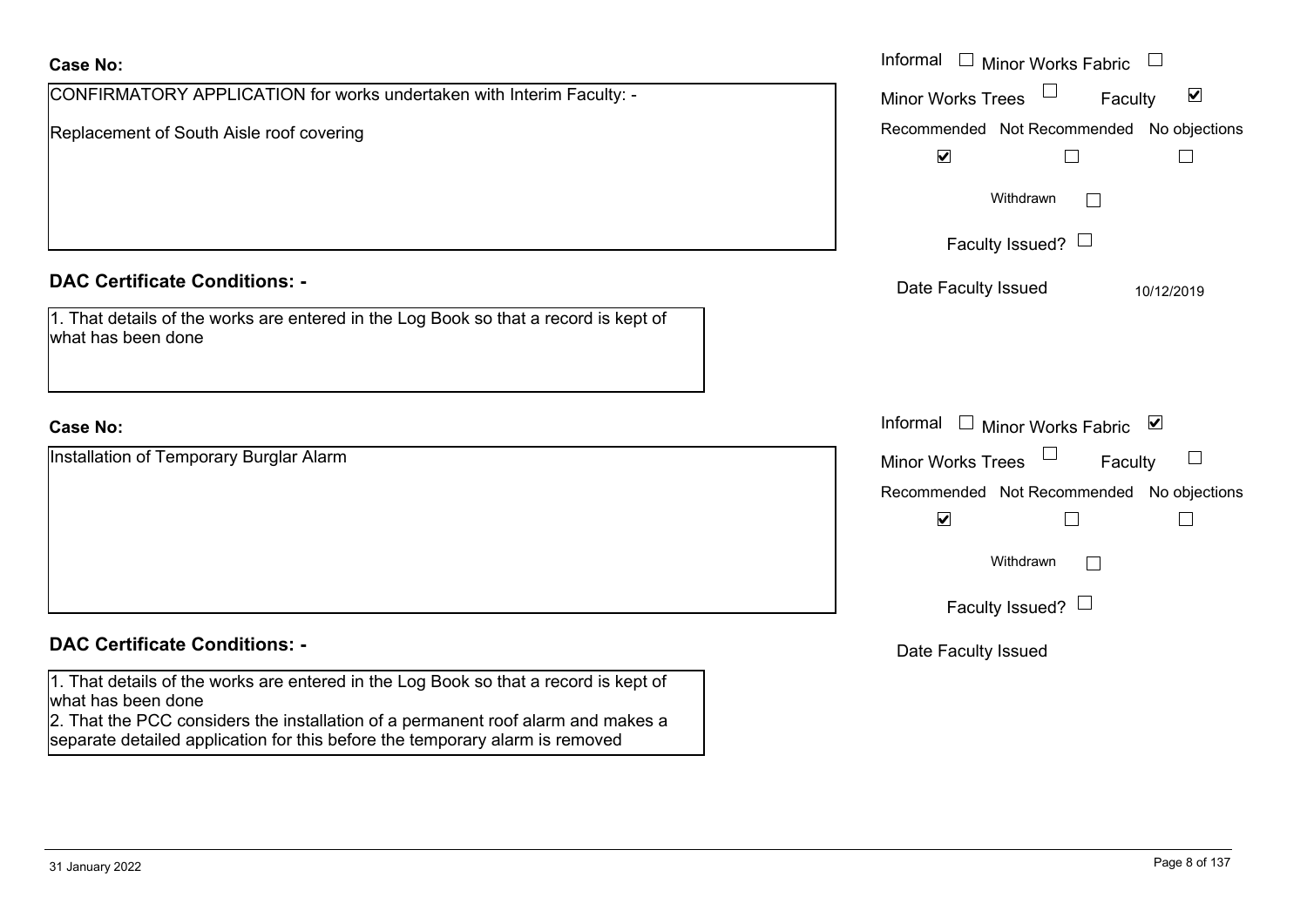#### **Ben No: Church**

**10303Allexton, St Peter**

#### **L089/2005 Case No:** Informal Minor Works Fabric  $\blacktriangledown$ Faculty 1. To fell a Lime Tree Minor Works Trees 2. To cut back Ivy Recommended Not Recommended No objections  $\Box$  $\Box$  $\Box$  $\Box$ Withdrawn Faculty Issued?  $\Box$ **DAC Certificate Conditions: -**Date Faculty Issued

1. A time limit of 12 months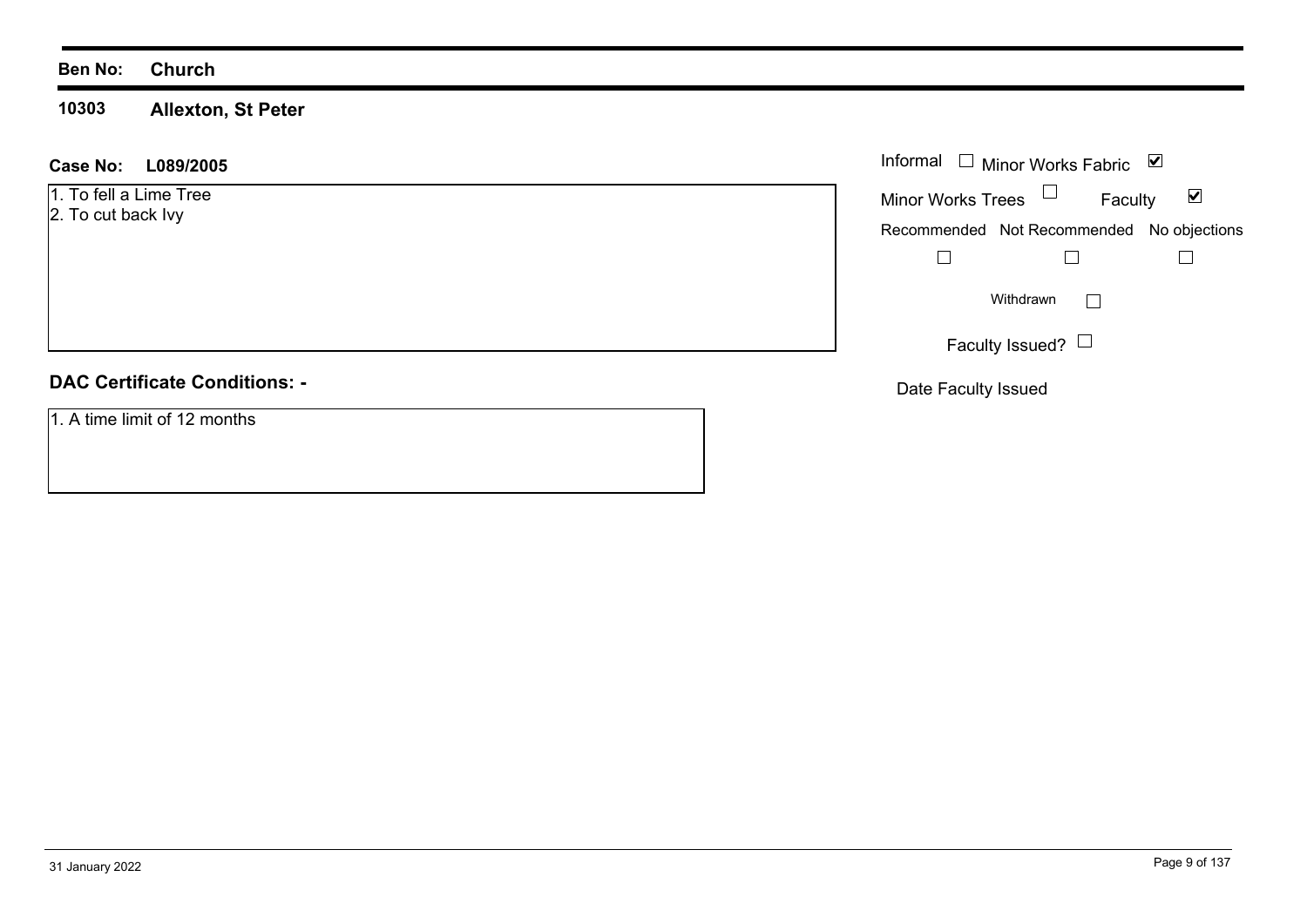| <b>Case No:</b><br>L103/2015                                                                                                               | Informal □ Minor Works Fabric ☑                                                                                                        |
|--------------------------------------------------------------------------------------------------------------------------------------------|----------------------------------------------------------------------------------------------------------------------------------------|
| Removal of: -<br>1. Major deadwood from all trees in the churchyard<br>2. Large limb from Lime Tree                                        | $\Box$<br><b>Minor Works Trees</b><br>Faculty<br>Recommended Not Recommended No objections<br>$\blacktriangledown$<br>$\Box$<br>$\Box$ |
|                                                                                                                                            | Withdrawn<br>$\overline{\phantom{a}}$                                                                                                  |
|                                                                                                                                            | Faculty Issued? $\Box$                                                                                                                 |
| <b>DAC Certificate Conditions: -</b>                                                                                                       | Date Faculty Issued                                                                                                                    |
| 1. A time limit of 12 months<br>2. That details of the works are entered in the Log Book so that a record is kept of<br>what has been done |                                                                                                                                        |
| <b>Case No:</b>                                                                                                                            | Informal $\square$<br>Minor Works Fabric<br>$\begin{array}{c} \hline \end{array}$                                                      |
| <b>Creation of Garden of Remembrance</b>                                                                                                   | Minor Works Trees<br>$\blacktriangledown$<br>Faculty<br>Recommended Not Recommended No objections<br>$\blacktriangledown$<br>$\Box$    |
|                                                                                                                                            | Withdrawn<br>$\sqrt{2}$                                                                                                                |
|                                                                                                                                            | Faculty Issued? Ø                                                                                                                      |
| <b>DAC Certificate Conditions: -</b>                                                                                                       | Date Faculty Issued<br>20/07/2018                                                                                                      |
| 1. That details of the works are entered in the Log Book so that a record is kept of<br>what has been done                                 |                                                                                                                                        |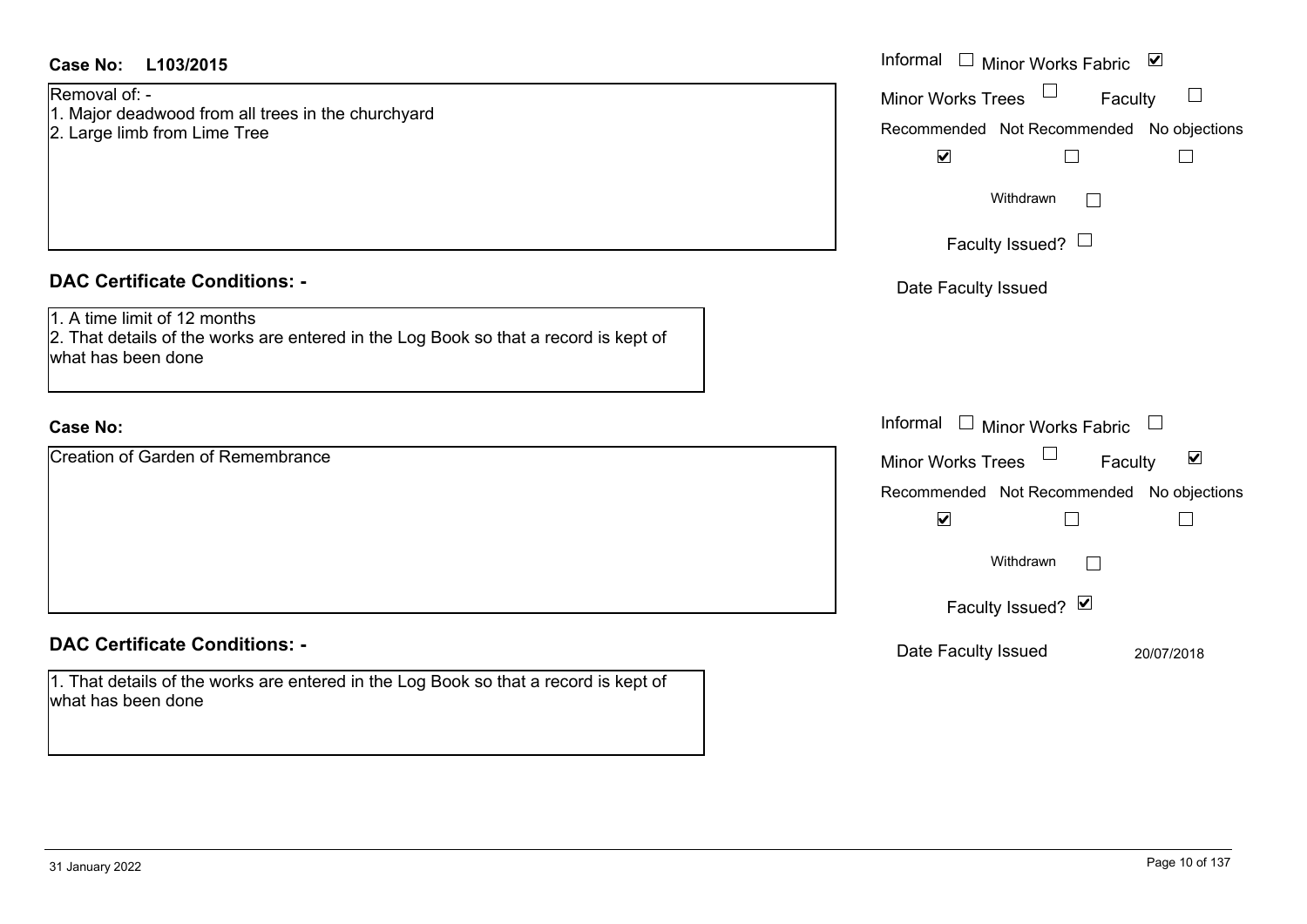## **Case No:**

Introduction of a memorial for Jean Jessop

#### **DAC Certificate Conditions: -**

1. That details of the works are entered in the Log Book so that a record is kept of what has been done

|                                   | Informal $\Box$ Minor Works Fabric $\Box$                   |
|-----------------------------------|-------------------------------------------------------------|
| ion of a memorial for Jean Jessop | Minor Works Trees $\Box$<br>$\blacktriangledown$<br>Faculty |
|                                   | Recommended Not Recommended No objections                   |
|                                   |                                                             |
|                                   | Withdrawn                                                   |
|                                   | Faculty Issued? $\Box$                                      |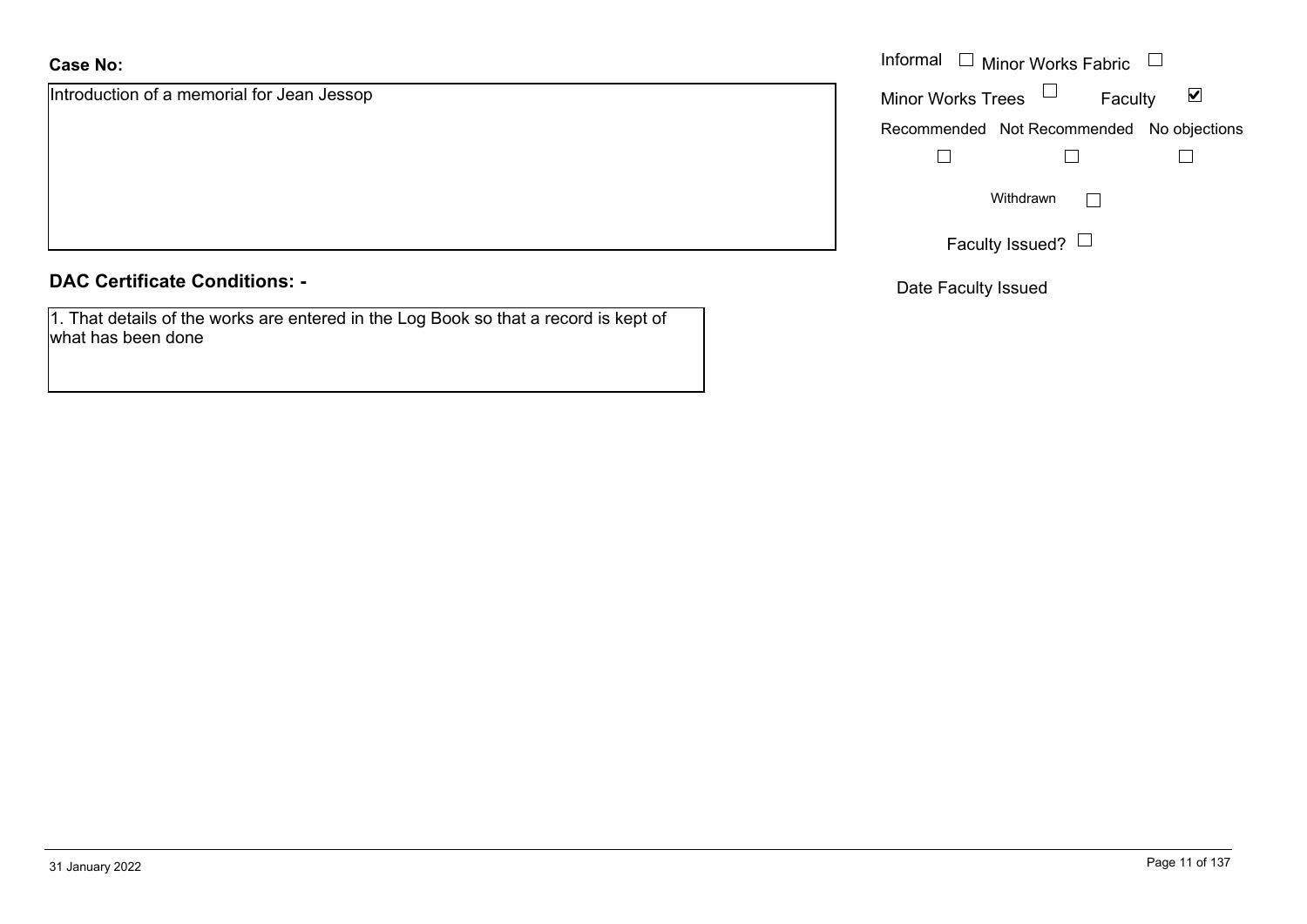#### **Ben No: Church**

#### **20501Anstey, St Mary**

### **L145/2001Case No:** Informal

1. Removal of defective plaster in Chancel and re-plastering of the area in accordance with approved quotation prepared by Brian E Head

2. Re-decoration of Chancel using micro-porous paint in accordance with approved quotation prepared by Steve Bosch

# **DAC Certificate Conditions: -**

1. A time limit of 12 months

| Informal<br><b>Minor Works Fabric</b> |                                           |   |  |
|---------------------------------------|-------------------------------------------|---|--|
| <b>Minor Works Trees</b>              | Faculty                                   | V |  |
|                                       | Recommended Not Recommended No objections |   |  |
|                                       |                                           |   |  |
|                                       | Withdrawn                                 |   |  |
|                                       | Faculty Issued?                           |   |  |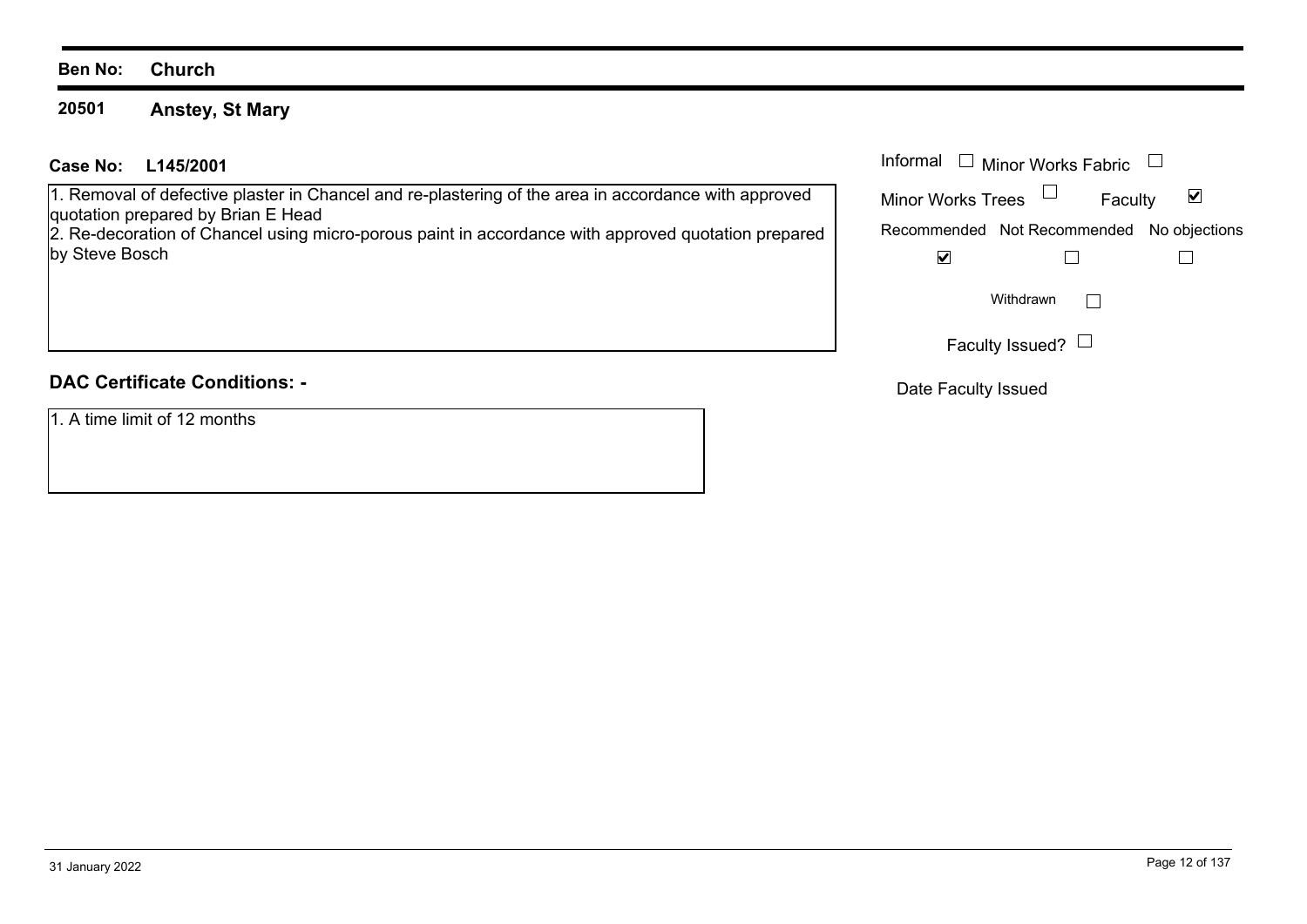#### **DAC Certificate Conditions: -**

## **DAC Certificate Conditions: -**

1. A time limit of 12 months 2. PCC needs to check with the Chaplain to the Deaf Centre the most appropriate logo/wording

| Case No:<br>L086/2003                                                                                                                                                                                                                           | Informal $\Box$ Minor Works Fabric                                                                                                            |
|-------------------------------------------------------------------------------------------------------------------------------------------------------------------------------------------------------------------------------------------------|-----------------------------------------------------------------------------------------------------------------------------------------------|
| Urgent repairs to the north wall pinnacle, which is in a dangerous state likely to become a public danger<br>if high winds are experienced in the winter, in accordance with the approved quotation prepared by<br><b>Midland Stone Masonry</b> | $\blacktriangledown$<br><b>Minor Works Trees</b><br>Faculty<br>Recommended Not Recommended No objections<br>$\blacktriangledown$              |
|                                                                                                                                                                                                                                                 | Withdrawn<br>Faculty Issued? $\Box$                                                                                                           |
| <b>DAC Certificate Conditions: -</b>                                                                                                                                                                                                            | Date Faculty Issued                                                                                                                           |
| 1. A time limit of 12 months 2. That the work should be carried out under the direction<br>of the architect                                                                                                                                     |                                                                                                                                               |
| <b>Case No:</b><br>L054/2004                                                                                                                                                                                                                    | Informal<br>$\Box$ Minor Works Fabric                                                                                                         |
| 1. To take down and remove old church Noticeboard<br>2. Provide and fix new noticeboard as per detailed drawing supplied by NIS Signs dated 15 March 2004                                                                                       | $\blacktriangledown$<br><b>Minor Works Trees</b><br>Faculty<br>Recommended Not Recommended No objections<br>$\blacktriangledown$<br>Withdrawn |
|                                                                                                                                                                                                                                                 | Faculty Issued? Ø                                                                                                                             |
| <b>DAC Certificate Conditions: -</b>                                                                                                                                                                                                            | Date Faculty Issued<br>09/08/2004                                                                                                             |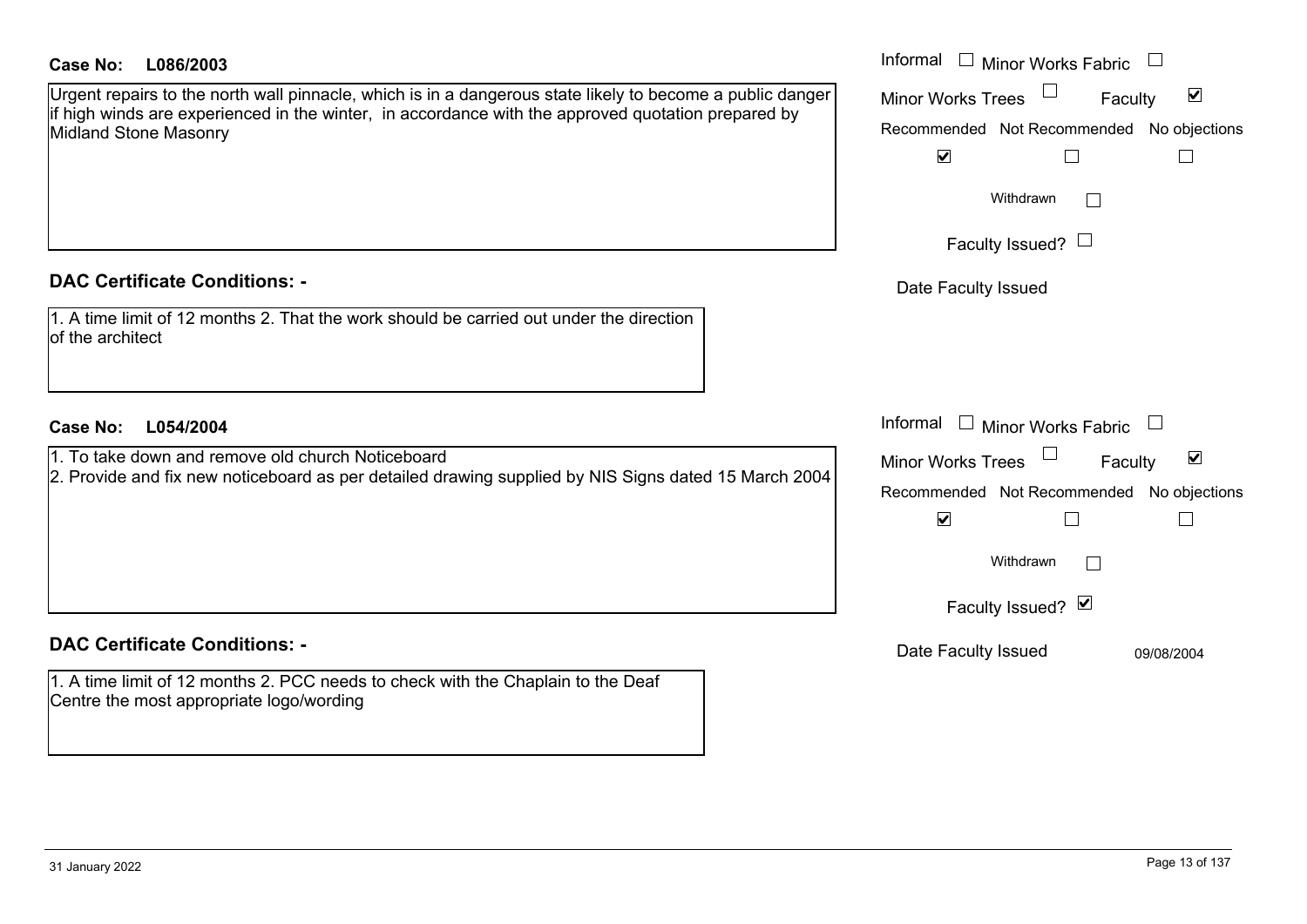| <b>Case No:</b><br>L141/2007                                                                                                                                                                                                                                             | Informal<br>$\Box$ Minor Works Fabric                       |
|--------------------------------------------------------------------------------------------------------------------------------------------------------------------------------------------------------------------------------------------------------------------------|-------------------------------------------------------------|
| Installation of projector screen behind the Chancel arch                                                                                                                                                                                                                 | $\blacktriangledown$<br><b>Minor Works Trees</b><br>Faculty |
|                                                                                                                                                                                                                                                                          | Recommended Not Recommended No objections                   |
|                                                                                                                                                                                                                                                                          | $\blacktriangledown$                                        |
|                                                                                                                                                                                                                                                                          | Withdrawn<br>$\mathbf{L}$                                   |
|                                                                                                                                                                                                                                                                          | Faculty Issued? Ø                                           |
| <b>DAC Certificate Conditions: -</b>                                                                                                                                                                                                                                     | Date Faculty Issued<br>03/06/2008                           |
| 1. A time limit of 12 months<br>2. That, where possible, all fixings should be made into joints, not stonework, using<br>stainless steel or non-ferrous screws in fibre plugs<br>3. That all wiring should be as unobtrusive as possible and of an appropriate colour to |                                                             |
| L061/2008<br><b>Case No:</b>                                                                                                                                                                                                                                             | Informal $\Box$ Minor Works Fabric $\Box$                   |
| Restoration of the Organ                                                                                                                                                                                                                                                 | $\blacktriangledown$<br><b>Minor Works Trees</b><br>Faculty |
|                                                                                                                                                                                                                                                                          | Recommended Not Recommended No objections                   |
|                                                                                                                                                                                                                                                                          | $\blacktriangledown$<br>$\mathbb{R}^n$                      |
|                                                                                                                                                                                                                                                                          | Withdrawn<br>$\Box$                                         |
|                                                                                                                                                                                                                                                                          | Faculty Issued? Ø                                           |
| <b>DAC Certificate Conditions: -</b>                                                                                                                                                                                                                                     | Date Faculty Issued<br>16/09/2008                           |
| 1. A time limit of 12 months<br>2. That details of the works are entered in the Log Book so that a record is kept of<br>what has been done                                                                                                                               |                                                             |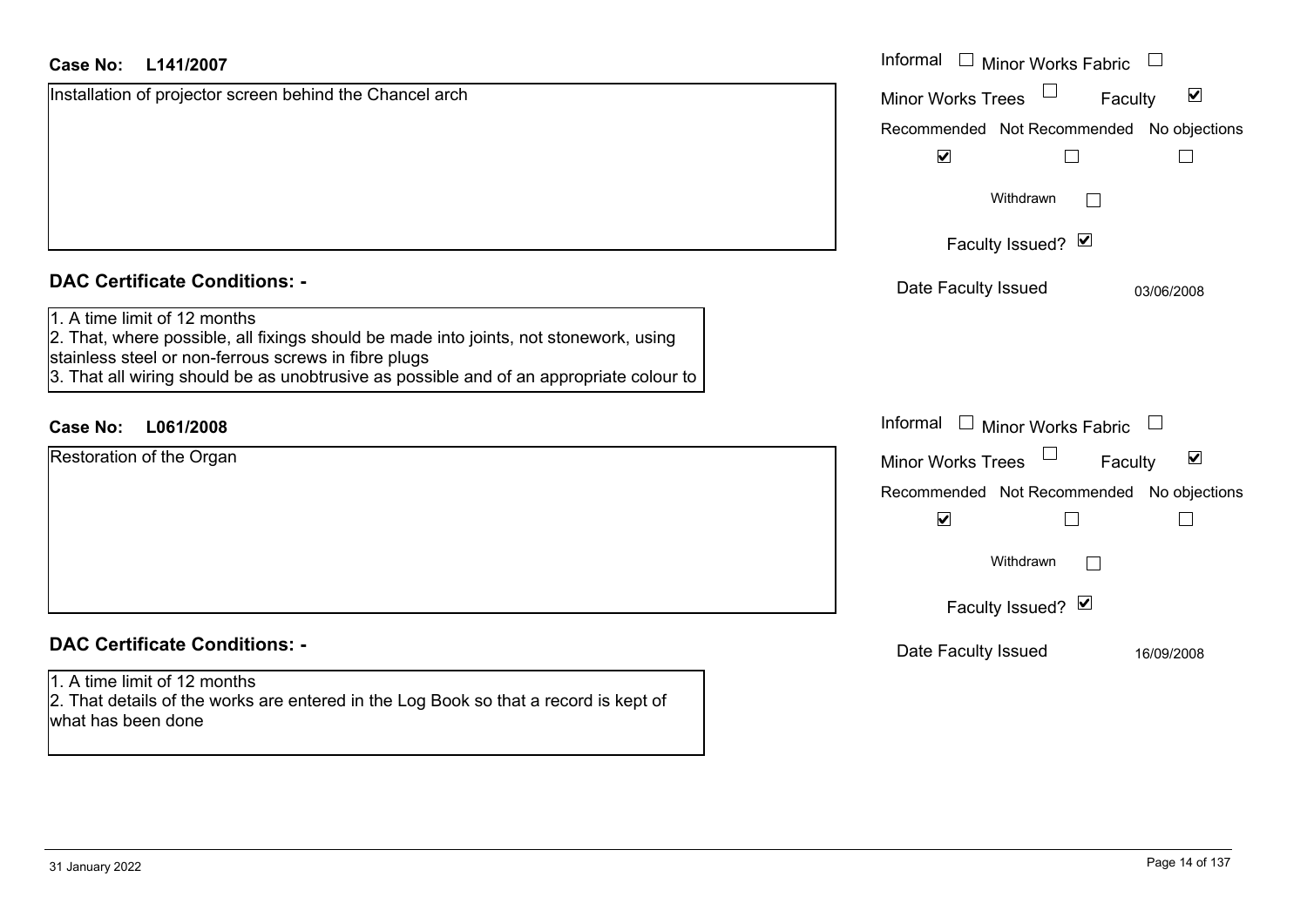#### **L120/2008Case No:** Informal

| Private Faculty Application: -                                                                   |
|--------------------------------------------------------------------------------------------------|
| Installation of drain in plum slate adjacent to boundary between churchyard and 51 Bradgate Road |
|                                                                                                  |
|                                                                                                  |
|                                                                                                  |

#### **DAC Certificate Conditions: -**

| 1. A time limit of 12 months |  |
|------------------------------|--|
|------------------------------|--|

2. That details of the works are entered in the Log Book so that a record is kept of what has been done 3. That that the trench should be: -

### **L172/2010Case No:** Informal

Following the 2006 QI Report, repairs to pinnacles and stonework

# **DAC Certificate Conditions: -**

1. A time limit of 12 months 2. That details of the works are entered in the Log Book so that a record is kept of what has been done

| Informal<br>Minor Works Fabric                                 |
|----------------------------------------------------------------|
| $\overline{\mathbf{v}}$<br><b>Minor Works Trees</b><br>Faculty |
| Recommended Not Recommended No objections                      |
| V                                                              |
| Withdrawn                                                      |
| Faculty Issued? $\Box$                                         |
| Date Faculty Issued                                            |
|                                                                |
|                                                                |
|                                                                |
| Informal<br>$\Box$<br><b>Minor Works Fabric</b>                |
| ⊻<br><b>Minor Works Trees</b><br>Faculty                       |
| Recommended Not Recommended No objections                      |
| $\blacktriangledown$                                           |
| Withdrawn                                                      |
| Faculty Issued? Ø                                              |
| Date Faculty Issued<br>07/12/2010                              |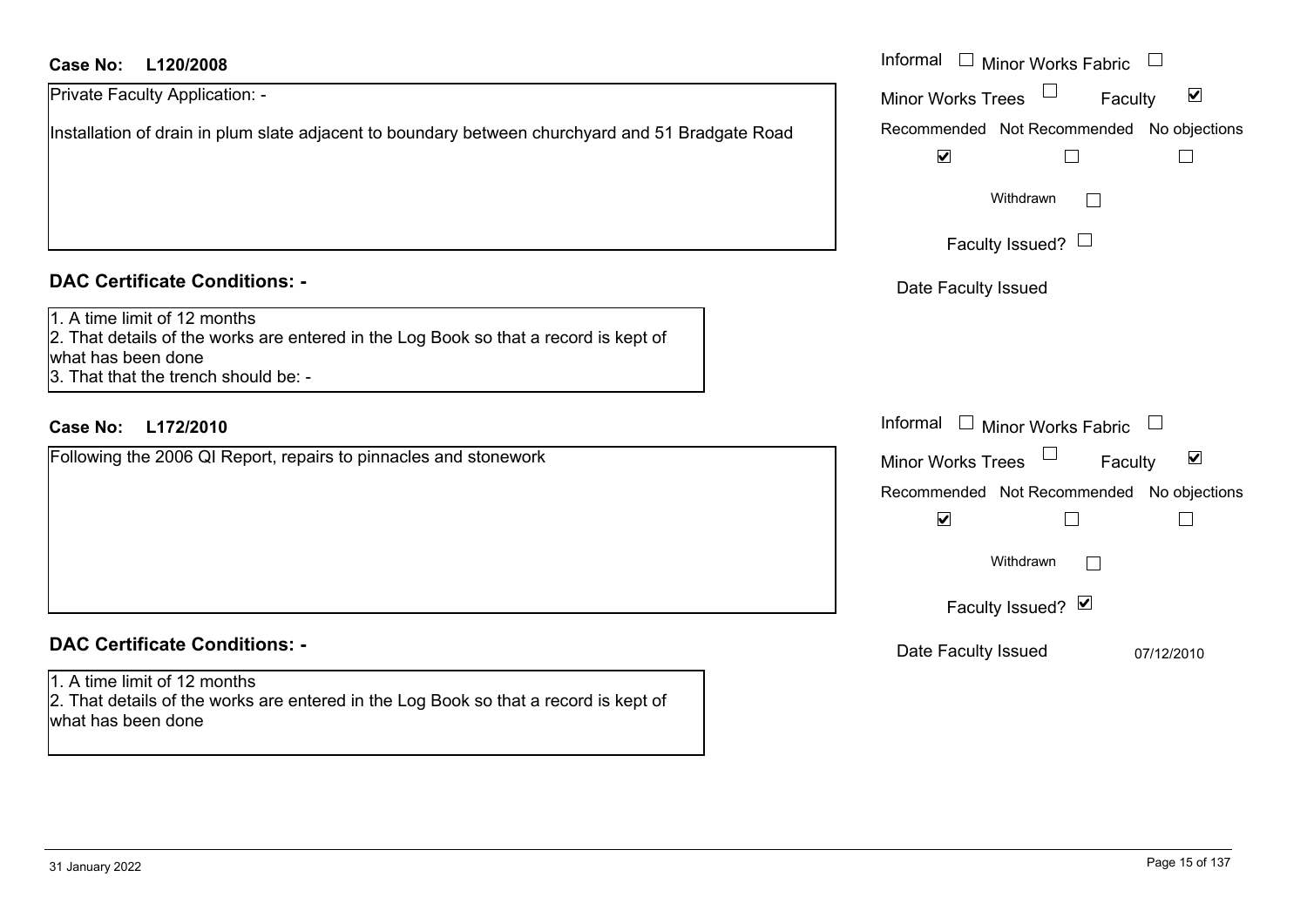### **DAC Certificate Conditions: -**

| 1. Construction of extension to accommodate accessible WC                                   |  |
|---------------------------------------------------------------------------------------------|--|
| 2. Re-ordering Scheme comprising: -                                                         |  |
| a) Adaptation of Vestries to incorporate a Servery                                          |  |
| b) Removal of pews: -                                                                       |  |
| i) in the North Aisle                                                                       |  |
| ii) West of the middle pillar to both of the Nave                                           |  |
| c) Replacement of pew platforms with new stone floor                                        |  |
| d) Re-configuring of existing Vestries to incorporate Servery                               |  |
| e) Introduction of stackable chairs                                                         |  |
| f) Renewal of heating system including new boiler, heating pipes & radiators and removal of |  |
| asbestos from the boiler house                                                              |  |

#### **DAC Certificate Conditions: -**

1. A time limit of 12 months

2. That details of the works are entered in the Log Book so that a record is kept of what has been done

| Case No:<br>L020/2010                                                                                                                      | Informal ☑ Minor Works Fabric                                     |
|--------------------------------------------------------------------------------------------------------------------------------------------|-------------------------------------------------------------------|
| CONFIRMATORY APPLICATION: -                                                                                                                | $\blacktriangledown$<br><b>Minor Works Trees</b><br>Faculty       |
| Repair to window in the Lady Chapel                                                                                                        | Recommended Not Recommended No objections<br>$\blacktriangledown$ |
|                                                                                                                                            | Withdrawn                                                         |
|                                                                                                                                            | Faculty Issued? Ø                                                 |
| <b>DAC Certificate Conditions: -</b>                                                                                                       | Date Faculty Issued<br>13/04/2011                                 |
| 1. A time limit of 12 months<br>2. That details of the works are entered in the Log Book so that a record is kept of<br>what has been done |                                                                   |
| L086/2013<br>Case No:                                                                                                                      | Informal <b>v</b> Minor Works Fabric                              |
| 1. Construction of extension to accommodate accessible WC                                                                                  | Minor Works Trees<br>$\Box$<br>Faculty                            |
| 2. Re-ordering Scheme comprising: -                                                                                                        | Recommended Not Recommended No objections                         |
| a) Adaptation of Vestries to incorporate a Servery<br>b) Removal of pews: -<br>i) in the North Aisle                                       |                                                                   |
| ii) West of the middle pillar to both of the Nave<br>c) Replacement of pew platforms with new stone floor                                  | Withdrawn                                                         |
| d) Re-configuring of existing Vestries to incorporate Servery<br>e) Introduction of stackable chairs                                       | Faculty Issued? $\Box$                                            |
| f) Renewal of heating system including new boiler, heating pipes & radiators and removal of<br>asbestos from the boiler house              |                                                                   |
|                                                                                                                                            |                                                                   |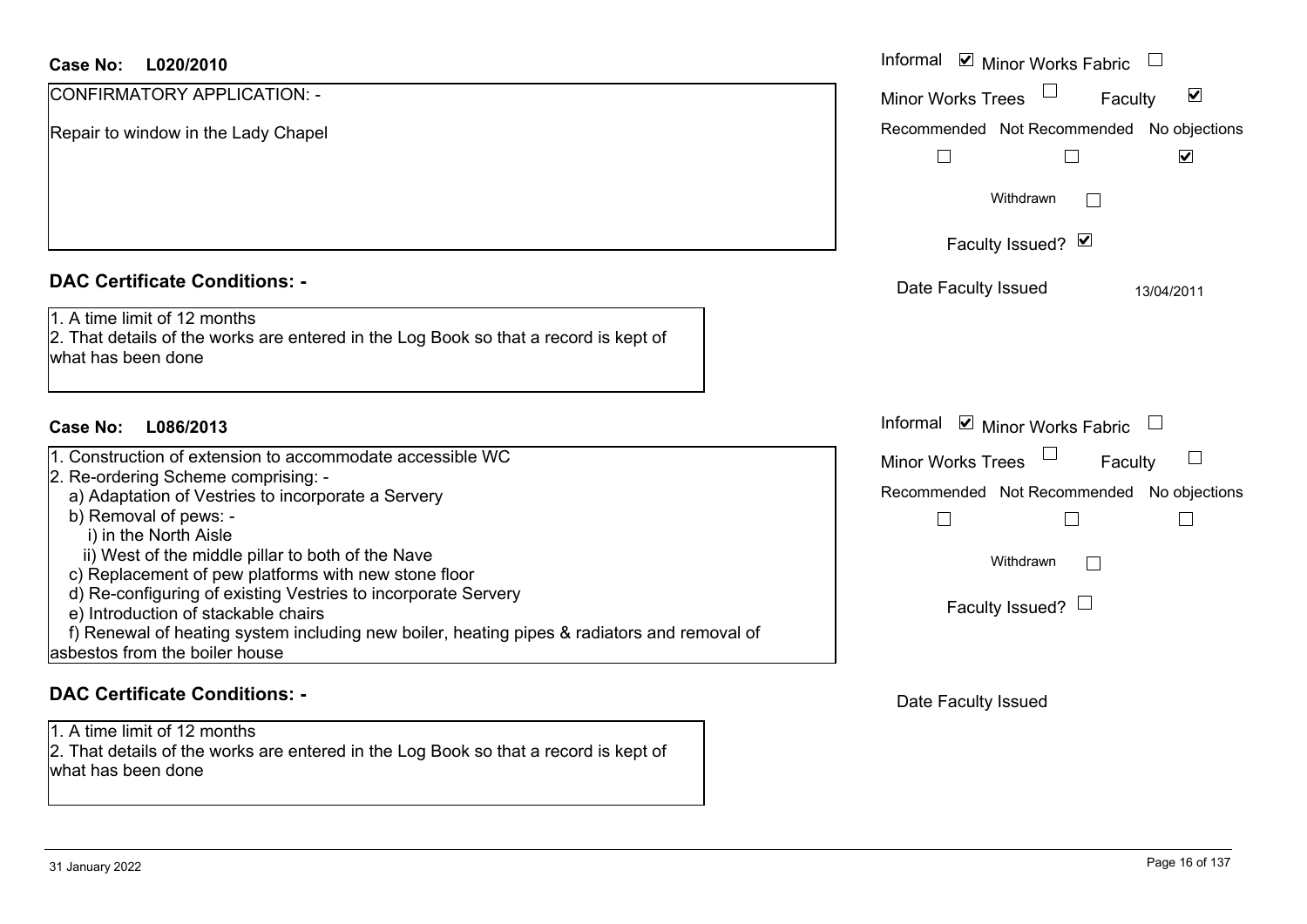| Case No: | L149/2013 |
|----------|-----------|
|----------|-----------|

| 1. Re-wiring of the interior of the Church following existing routes in present conduit<br>2. Replacement of the existing conventional spot lights with LED spot lights |  |
|-------------------------------------------------------------------------------------------------------------------------------------------------------------------------|--|
|                                                                                                                                                                         |  |
|                                                                                                                                                                         |  |
|                                                                                                                                                                         |  |
|                                                                                                                                                                         |  |
|                                                                                                                                                                         |  |

#### **DAC Certificate Conditions: -**

1. A time limit of 12 months

2. That details of the works are entered in the Log Book so that a record is kept of what has been done

3. That the existing conduit should be re-used and, assuming that it is metal, any

### **Case No:**

Repairs to churchyard wall

## **DAC Certificate Conditions: -**

1. That details of the works are entered in the Log Book so that a record is kept of what has been done

2. That the Conservation Officer approves a sample of the mortar mix and a sample panel of re-pointing

| L149/2013                                                                                                                                              | Informal $\square$<br>$\blacktriangledown$<br><b>Minor Works Fabric</b> |
|--------------------------------------------------------------------------------------------------------------------------------------------------------|-------------------------------------------------------------------------|
| ing of the interior of the Church following existing routes in present conduit<br>cement of the existing conventional spot lights with LED spot lights | Minor Works Trees<br>Faculty                                            |
|                                                                                                                                                        | No objections<br>Recommended Not Recommended                            |
|                                                                                                                                                        | $\blacktriangledown$                                                    |
|                                                                                                                                                        | Withdrawn                                                               |
|                                                                                                                                                        | Faculty Issued? $\Box$                                                  |
| rtificate Conditions: -                                                                                                                                | Date Faculty Issued                                                     |
| limit of 12 months<br>etails of the works are entered in the Log Book so that a record is kept of<br>been done                                         |                                                                         |
| e existing conduit should be re-used and, assuming that it is metal, any                                                                               |                                                                         |
|                                                                                                                                                        | Informal $\square$<br>Minor Works Fabric<br>⊻                           |
| o churchyard wall                                                                                                                                      | Minor Works Trees<br>Faculty                                            |
|                                                                                                                                                        | Recommended Not Recommended No objections                               |
|                                                                                                                                                        | $\blacktriangledown$                                                    |
|                                                                                                                                                        | Withdrawn                                                               |
|                                                                                                                                                        | Faculty Issued? $\Box$                                                  |
| rtificate Conditions: -                                                                                                                                | Date Faculty Issued                                                     |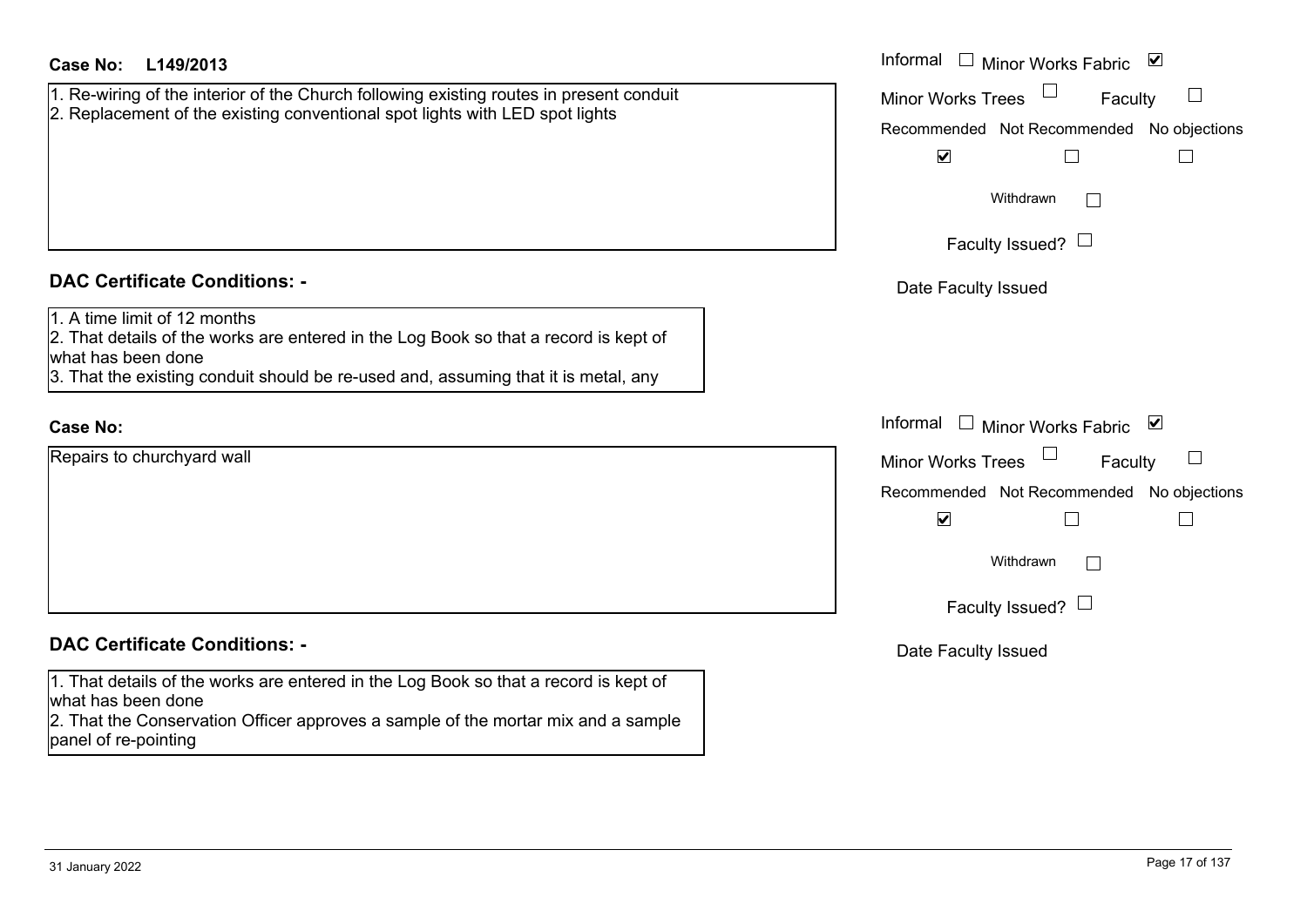| <b>Case No:</b>                                                                                                                                                                                                                                                                                                                                                                                                                                                                               | Informal □ Minor Works Fabric                                                                                                                                                              |
|-----------------------------------------------------------------------------------------------------------------------------------------------------------------------------------------------------------------------------------------------------------------------------------------------------------------------------------------------------------------------------------------------------------------------------------------------------------------------------------------------|--------------------------------------------------------------------------------------------------------------------------------------------------------------------------------------------|
| Re-ordering Scheme comprising: -<br>1. Adaptation of Vestries to incorporate a Servery<br>2. Removal of pews: -<br>a) in the North Aisle<br>b) West of the middle pillar to both of the Nave<br>3. Replacement of pew platforms with new stone floor<br>4. Re-configuring of existing Vestries to incorporate Servery<br>5. Introduction of stackable chairs<br>6. Renewal of heating system including new boiler, heating pipes & radiators and removal of asbestos<br>from the boiler house | $\blacktriangledown$<br><b>Minor Works Trees</b><br>Faculty<br>Recommended Not Recommended<br>No objections<br>$\mathbf{L}$<br>Withdrawn<br>$\blacktriangledown$<br>Faculty Issued? $\Box$ |
| <b>DAC Certificate Conditions: -</b>                                                                                                                                                                                                                                                                                                                                                                                                                                                          | Date Faculty Issued                                                                                                                                                                        |
| 1. That details of the works are entered in the Log Book so that a record is kept of<br>what has been done                                                                                                                                                                                                                                                                                                                                                                                    |                                                                                                                                                                                            |
| <b>Case No:</b>                                                                                                                                                                                                                                                                                                                                                                                                                                                                               | Informal $\Box$ Minor Works Fabric $\Box$                                                                                                                                                  |
| Replacement and Renewal of broken and obsolete heating boiler and system                                                                                                                                                                                                                                                                                                                                                                                                                      | ☑<br><b>Minor Works Trees</b><br>Faculty<br>Recommended Not Recommended No objections<br>$\overline{\mathbf{v}}$<br>Withdrawn<br>Faculty Issued? Ø                                         |
| <b>DAC Certificate Conditions: -</b>                                                                                                                                                                                                                                                                                                                                                                                                                                                          | Date Faculty Issued<br>04/06/2021                                                                                                                                                          |
| 1. That details of the works are entered in the Log Book so that a record is kept of<br>what has been done<br>2. That, noting how the asbestos lagging was applied in the boiler chamber, the                                                                                                                                                                                                                                                                                                 |                                                                                                                                                                                            |

heating contractor should be cautious when stripping out any buried pipework in the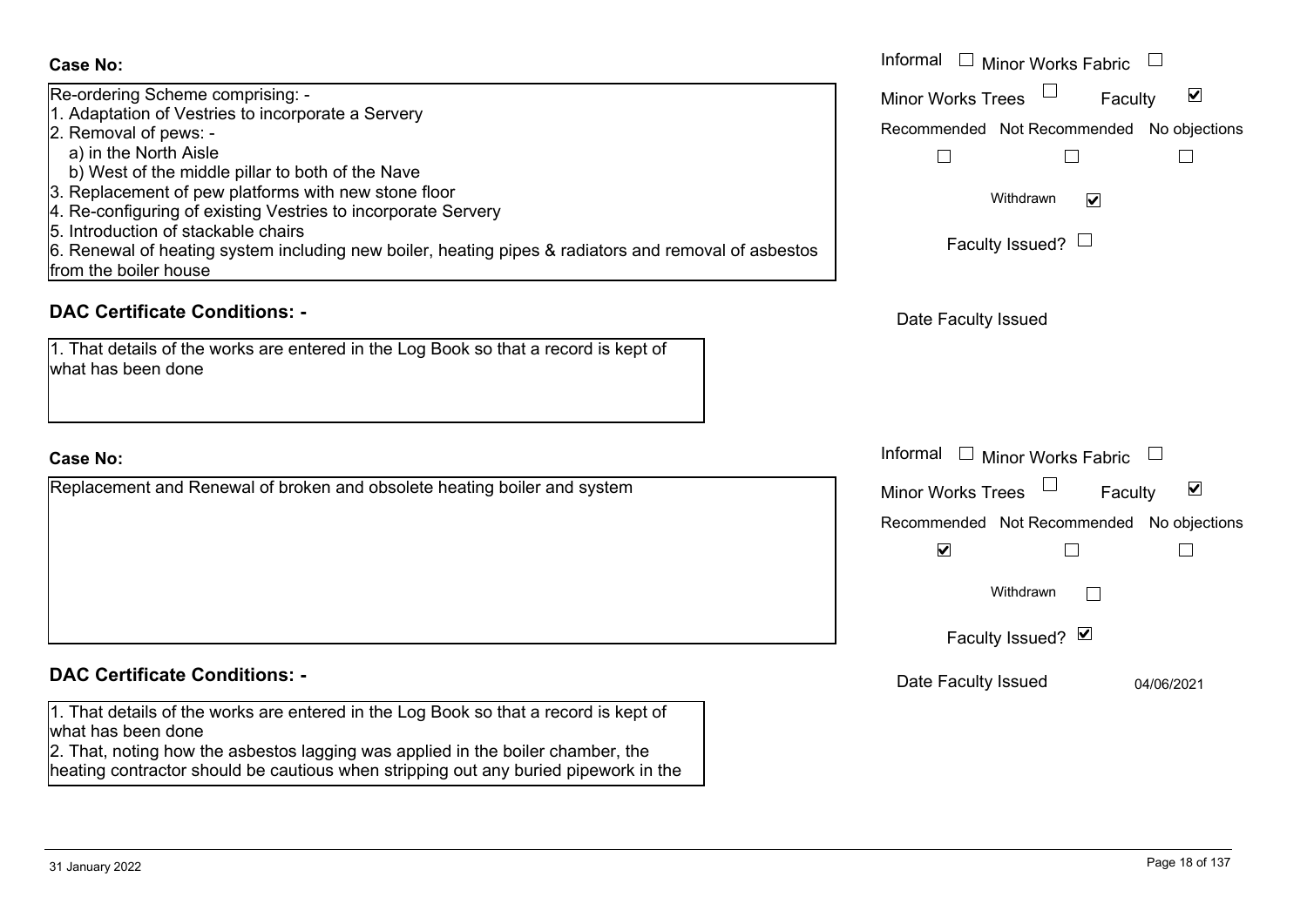1. Removal of Pews from: a) North Aisle b) West end c) South Aisle 2. Installation of accessible WC and Servery 3. Replacement of pew platforms with new stone floor 4. Introduction of stackable chairs 5. Possible replacement of existing internal lobby and storage area in South Aisle 6. Creation of additional storage 7. Possible re-location/adpation of the Font 8. Compeletion of renewed heating system

# **DAC Certificate Conditions: -**

1. That details of the works are entered in the Log Book so that a record is kept of what has been done

|                                                                                                        | Informal $\Box$ Minor Works Fabric $\Box$ |
|--------------------------------------------------------------------------------------------------------|-------------------------------------------|
| val of Pews from: -                                                                                    | Minor Works Trees $\quad \Box$<br>Faculty |
| th Aisle<br>st end                                                                                     | Recommended Not Recommended No objections |
| th Aisle                                                                                               |                                           |
| ation of accessible WC and Servery<br>cement of pew platforms with new stone floor                     | Withdrawn                                 |
| uction of stackable chairs                                                                             |                                           |
| le replacement of existing internal lobby and storage area in South Aisle<br>on of additional storage. | Faculty Issued? $\Box$                    |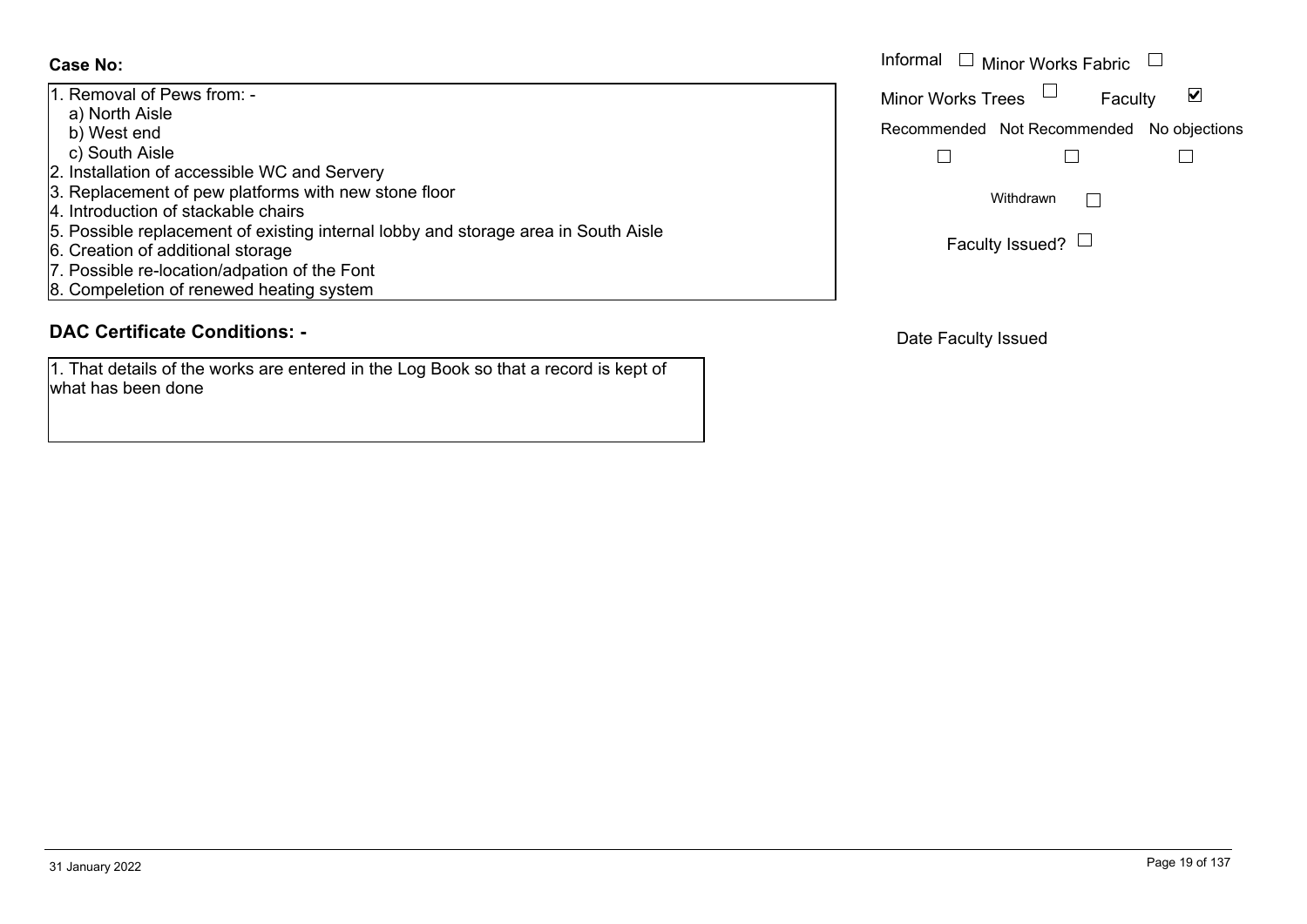#### **Ben No: Church**

#### **20206 Appleby Magna, St Michael and All Angels**

| <b>Case No:</b><br>L117/2000         | Informal □ Minor Works Fabric             |                                 |
|--------------------------------------|-------------------------------------------|---------------------------------|
| Re-wiring and electrical work        | $\Box$<br><b>Minor Works Trees</b>        | $\blacktriangledown$<br>Faculty |
|                                      | Recommended Not Recommended No objections |                                 |
|                                      | ☑                                         |                                 |
|                                      | Withdrawn                                 |                                 |
|                                      | Faculty Issued? Ø                         |                                 |
| <b>DAC Certificate Conditions: -</b> | Date Faculty Issued                       | 27/04/2001                      |
| 1. A time limit of 12 months         |                                           |                                 |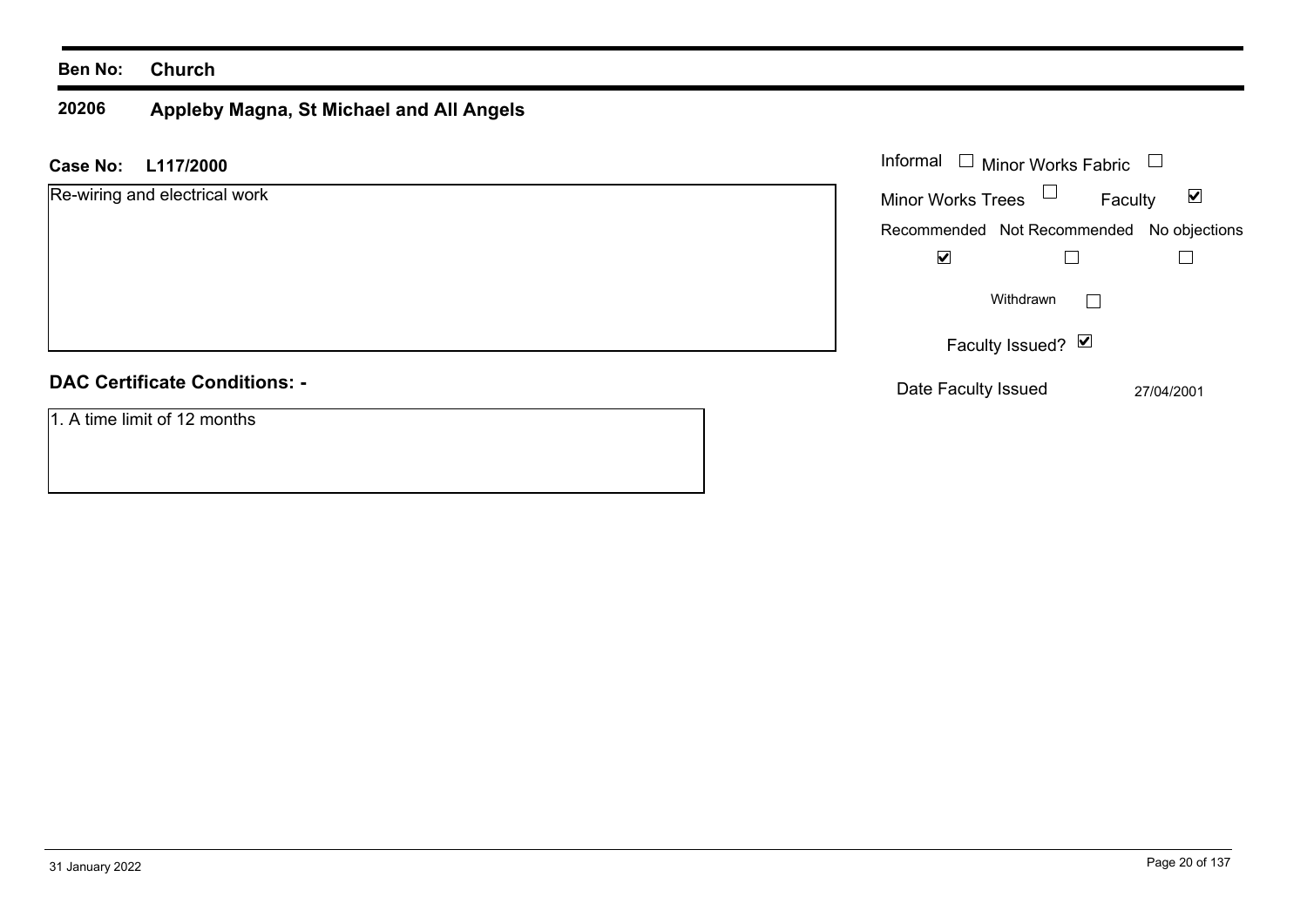| <b>Case No:</b><br>L010/2000                                                                                                              | Informal □ Minor Works Fabric<br>$\Box$                           |
|-------------------------------------------------------------------------------------------------------------------------------------------|-------------------------------------------------------------------|
| New internal doors and memorial plaque                                                                                                    | $\blacktriangledown$<br>Minor Works Trees<br>Faculty              |
|                                                                                                                                           | Recommended Not Recommended No objections<br>$\blacktriangledown$ |
|                                                                                                                                           | Withdrawn<br>$\vert \ \ \vert$                                    |
|                                                                                                                                           | Faculty Issued? Ø                                                 |
| <b>DAC Certificate Conditions: -</b>                                                                                                      | Date Faculty Issued<br>22/12/2000                                 |
| 1. A time limit of 12 months 2. That the doors should be constructed in American Oak<br>stained to match the existing internal timberwork |                                                                   |
| L031/2001<br><b>Case No:</b>                                                                                                              | Informal<br>$\Box$ Minor Works Fabric $\Box$                      |
| 1. Repairs to Chancel floor                                                                                                               | Minor Works Trees<br>$\blacktriangledown$<br>Faculty              |
| 2. Repairs to plasterwork                                                                                                                 | Recommended Not Recommended No objections                         |
|                                                                                                                                           | $\vert \ \ \vert$                                                 |
|                                                                                                                                           | Withdrawn<br>$\Box$                                               |
|                                                                                                                                           | Faculty Issued? $\Box$                                            |
| <b>DAC Certificate Conditions: -</b>                                                                                                      | Date Faculty Issued                                               |
| 1. A time limit of 12 months                                                                                                              |                                                                   |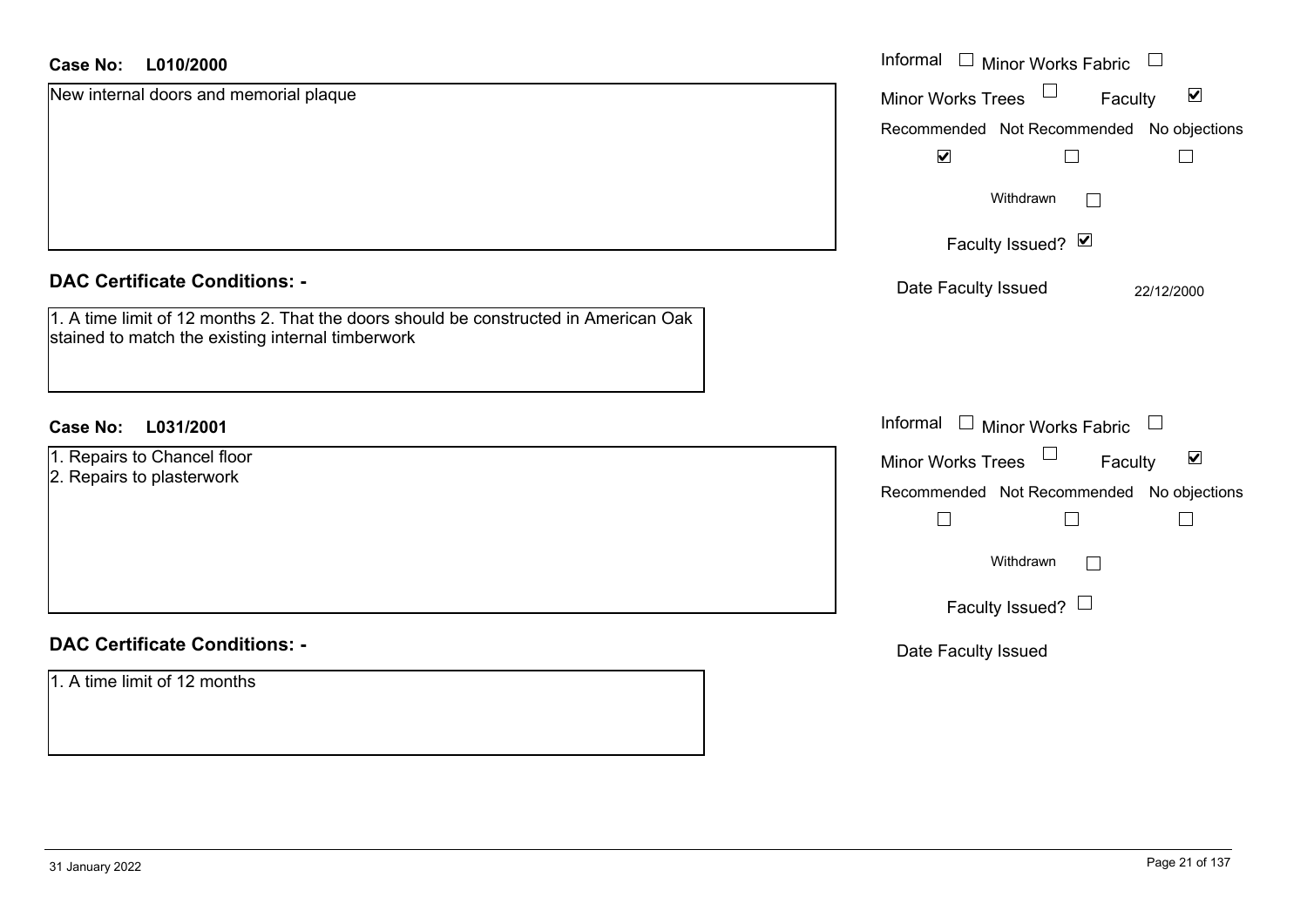| 1. Glazing repairs together with associated stonework repairs<br>$\blacktriangledown$<br><b>Minor Works Trees</b><br>Faculty<br>2. Re-plastering work<br>$\blacktriangledown$<br>$\Box$<br>$\Box$<br>Withdrawn<br>$\sim$<br>Faculty Issued? Ø<br><b>DAC Certificate Conditions: -</b><br>Date Faculty Issued<br>10/03/2004<br>1. A time limit of 12 months 2. That all work should be carried out under the direction<br><b>lof the Church Architect</b><br>Informal<br>$\perp$<br><b>Minor Works Fabric</b><br>L172/2008<br>Case No:<br>CONFIRMATORY FACULTY for works undertaken with Chancellor's Consent: -<br>$\blacktriangledown$<br><b>Minor Works Trees</b><br>Faculty<br>1. Repairs to roof ridge capping of: -<br>a) Nave<br>b) North Aisle<br>$\blacktriangledown$<br>$\Box$<br>c) Chancel<br>2. Application of "Smartwater" (Minor Works item)<br>Withdrawn<br>$\mathbb{R}^n$<br>Faculty Issued? Ø<br><b>DAC Certificate Conditions: -</b><br>Date Faculty Issued<br>28/01/2009<br>1. A time limit of 12 months<br>2. That details of the works are entered in the Log Book so that a record is kept of | Case No:<br>L083/2003 | Informal $\Box$ Minor Works Fabric        |
|---------------------------------------------------------------------------------------------------------------------------------------------------------------------------------------------------------------------------------------------------------------------------------------------------------------------------------------------------------------------------------------------------------------------------------------------------------------------------------------------------------------------------------------------------------------------------------------------------------------------------------------------------------------------------------------------------------------------------------------------------------------------------------------------------------------------------------------------------------------------------------------------------------------------------------------------------------------------------------------------------------------------------------------------------------------------------------------------------------------------|-----------------------|-------------------------------------------|
|                                                                                                                                                                                                                                                                                                                                                                                                                                                                                                                                                                                                                                                                                                                                                                                                                                                                                                                                                                                                                                                                                                                     |                       |                                           |
|                                                                                                                                                                                                                                                                                                                                                                                                                                                                                                                                                                                                                                                                                                                                                                                                                                                                                                                                                                                                                                                                                                                     |                       | Recommended Not Recommended No objections |
|                                                                                                                                                                                                                                                                                                                                                                                                                                                                                                                                                                                                                                                                                                                                                                                                                                                                                                                                                                                                                                                                                                                     |                       |                                           |
|                                                                                                                                                                                                                                                                                                                                                                                                                                                                                                                                                                                                                                                                                                                                                                                                                                                                                                                                                                                                                                                                                                                     |                       |                                           |
|                                                                                                                                                                                                                                                                                                                                                                                                                                                                                                                                                                                                                                                                                                                                                                                                                                                                                                                                                                                                                                                                                                                     |                       |                                           |
|                                                                                                                                                                                                                                                                                                                                                                                                                                                                                                                                                                                                                                                                                                                                                                                                                                                                                                                                                                                                                                                                                                                     |                       |                                           |
|                                                                                                                                                                                                                                                                                                                                                                                                                                                                                                                                                                                                                                                                                                                                                                                                                                                                                                                                                                                                                                                                                                                     |                       |                                           |
|                                                                                                                                                                                                                                                                                                                                                                                                                                                                                                                                                                                                                                                                                                                                                                                                                                                                                                                                                                                                                                                                                                                     |                       |                                           |
|                                                                                                                                                                                                                                                                                                                                                                                                                                                                                                                                                                                                                                                                                                                                                                                                                                                                                                                                                                                                                                                                                                                     |                       |                                           |
|                                                                                                                                                                                                                                                                                                                                                                                                                                                                                                                                                                                                                                                                                                                                                                                                                                                                                                                                                                                                                                                                                                                     |                       | Recommended Not Recommended No objections |
|                                                                                                                                                                                                                                                                                                                                                                                                                                                                                                                                                                                                                                                                                                                                                                                                                                                                                                                                                                                                                                                                                                                     |                       |                                           |
|                                                                                                                                                                                                                                                                                                                                                                                                                                                                                                                                                                                                                                                                                                                                                                                                                                                                                                                                                                                                                                                                                                                     |                       |                                           |
|                                                                                                                                                                                                                                                                                                                                                                                                                                                                                                                                                                                                                                                                                                                                                                                                                                                                                                                                                                                                                                                                                                                     |                       |                                           |
|                                                                                                                                                                                                                                                                                                                                                                                                                                                                                                                                                                                                                                                                                                                                                                                                                                                                                                                                                                                                                                                                                                                     |                       |                                           |
|                                                                                                                                                                                                                                                                                                                                                                                                                                                                                                                                                                                                                                                                                                                                                                                                                                                                                                                                                                                                                                                                                                                     | what has been done    |                                           |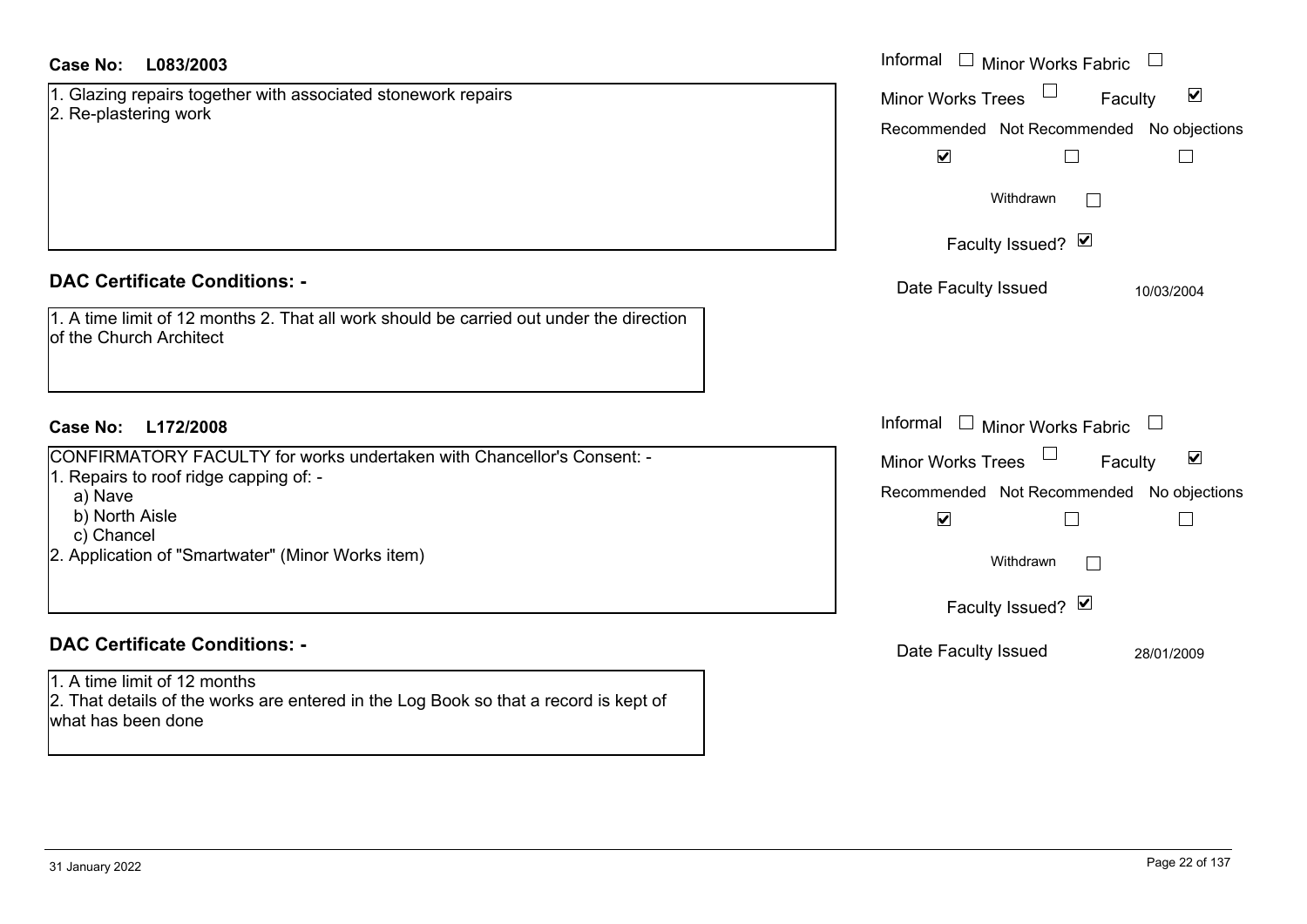| Case No: |  |  | L140/2009 |
|----------|--|--|-----------|
|----------|--|--|-----------|

| <b>Case No:</b><br>L140/2009                                                                                                               | Informal $\Box$ Minor Works Fabric $\Box$                             |
|--------------------------------------------------------------------------------------------------------------------------------------------|-----------------------------------------------------------------------|
| Replacement of Safe                                                                                                                        | $\Box$<br>$\blacktriangledown$<br><b>Minor Works Trees</b><br>Faculty |
|                                                                                                                                            | Recommended Not Recommended No objections                             |
|                                                                                                                                            | $\blacktriangledown$                                                  |
|                                                                                                                                            | Withdrawn<br>$\sim$                                                   |
|                                                                                                                                            | Faculty Issued? Ø                                                     |
| <b>DAC Certificate Conditions: -</b>                                                                                                       | Date Faculty Issued<br>16/09/2009                                     |
| 1. A time limit of 12 months<br>2. That details of the works are entered in the Log Book so that a record is kept of<br>what has been done |                                                                       |
| Case No:<br>L129/2009                                                                                                                      | Informal □ Minor Works Fabric ⊠                                       |
| CONFIRMATORY APPLICATION: -                                                                                                                | Minor Works Trees<br>$\mathcal{L}_{\mathcal{A}}$<br>Faculty           |
| Installation of new locks to: -                                                                                                            | Recommended Not Recommended No objections                             |
| 1. Cellar door<br>2. Porch door<br>3. Tower door                                                                                           | $\blacktriangledown$<br>$\Box$<br>$\Box$                              |
| 4. Vestry door<br>5. Chancel door                                                                                                          | Withdrawn<br>$\Box$                                                   |
|                                                                                                                                            | Faculty Issued? $\Box$                                                |
| <b>DAC Certificate Conditions: -</b>                                                                                                       | Date Faculty Issued                                                   |
| 1. That details of the works are entered in the Log Book so that a record is kept of<br>what has been done                                 |                                                                       |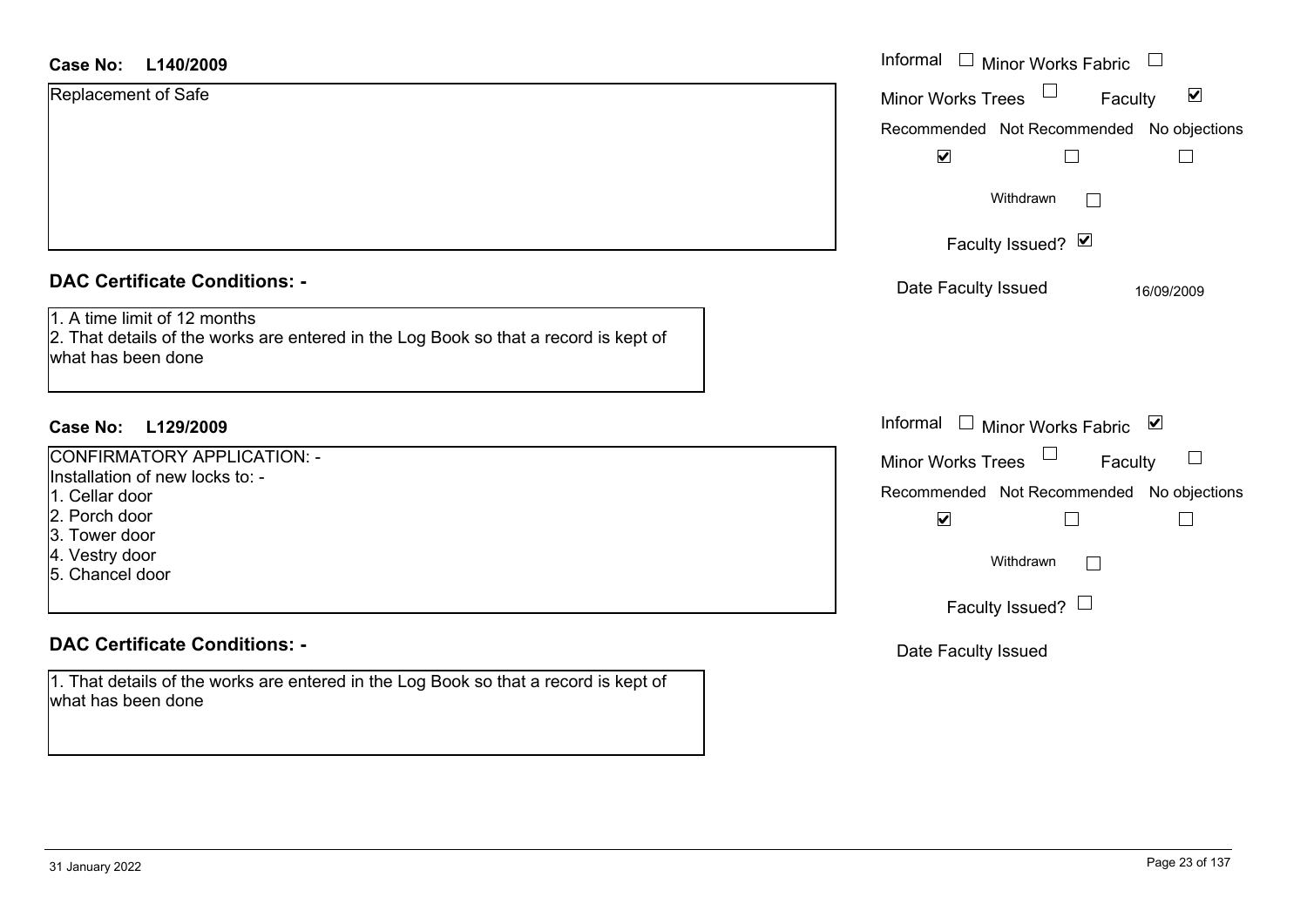#### **L003/2010Case No:** Informal

Re-building of 5 metre section of churchyard wall

#### **DAC Certificate Conditions: -**

1. A time limit of 12 months

 2. That details of the works are entered in the Log Book so that a record is kept of what has been done

| Informal                    | $\Box$ Minor Works Fabric |            |               |
|-----------------------------|---------------------------|------------|---------------|
| <b>Minor Works Trees</b>    |                           | Faculty    |               |
| Recommended Not Recommended |                           |            | No objections |
| V                           |                           |            |               |
|                             | Withdrawn                 |            |               |
|                             | Faculty Issued? Ø         |            |               |
| Date Faculty Issued         |                           | 23/03/2010 |               |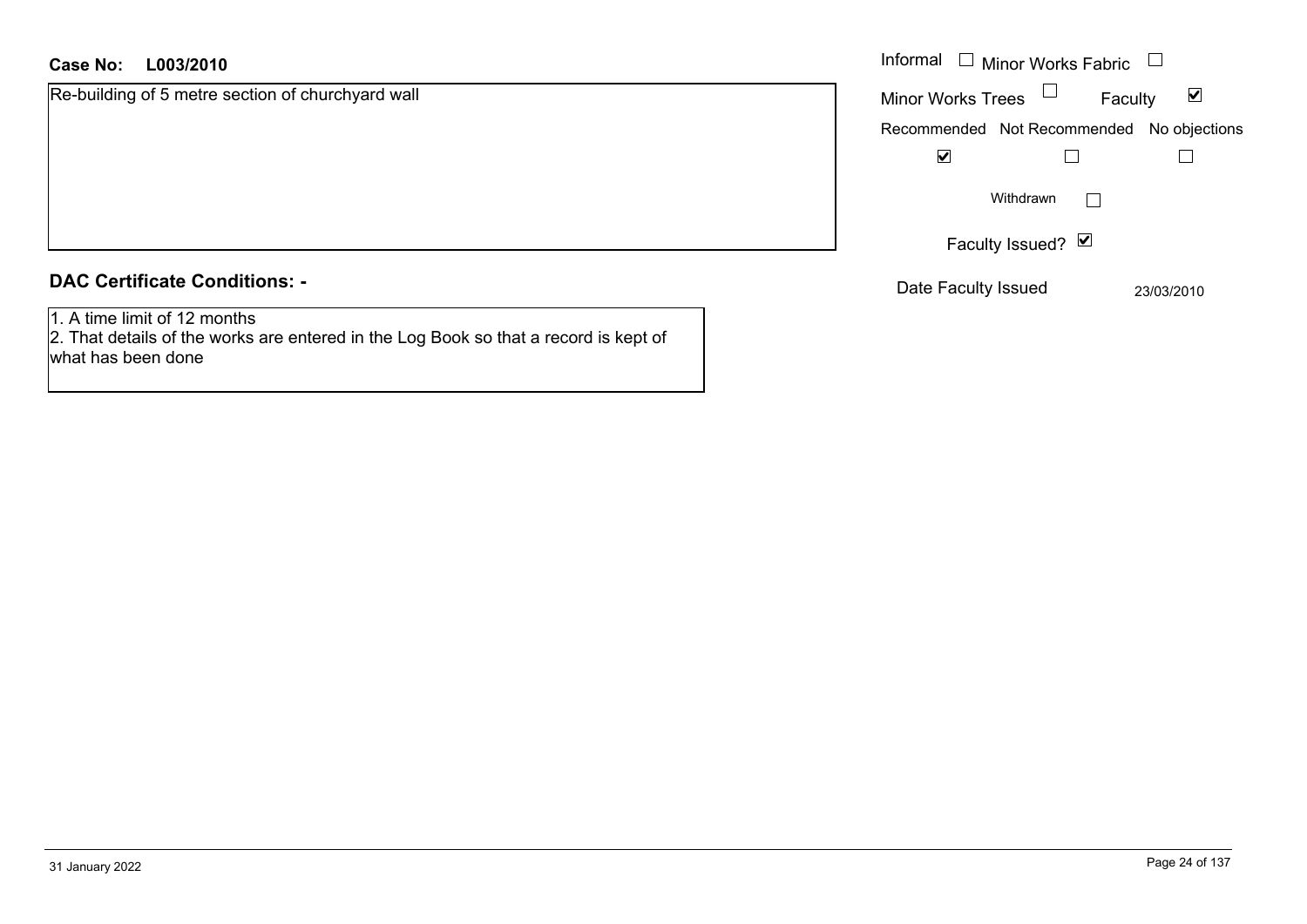**L109/2011Case No:** Informal Works to the following 9 trees: - 1. Tree 01 - Thorn species - dying straight fell 2. Tree 12 - Hawthorn - sever Ivy 3. Tree 14 - Large-leaved lime - remove basal growth 4. Tree 17 - Common Lime – clean out, general works, sever ivy, minor dead wood, extensive areas of internal trunk decay requiring crown reduction no greater than 25% 5. Tree 18 - Horse Chestnut – clean out, general works, broken hanging branches, extensive areas of internal trunk decay requiring crown reduction no greater than 30% 6. Tree 19 - Common Lime – sever ivy 7. Tree 34 - Giant Redwood – clean out, general works, minor deadwood < 100mm 8. Tree 36 - English Oak – clean out, general works, broken hanging branches, major deadwood > 100mm9. Tree 42 - Blue Atlas Cedar – clean out, general works, minor deadwood < 100m

# **DAC Certificate Conditions: -**

1. A time limit of 12 months

2. That details of the works are entered in the Log Book so that a record is kept of what has been done

Informal  $\Box$  Minor Works Fabric  $\Box$  $\Box$ Faculty Minor Works Trees Recommended Not Recommended No objections  $\overline{\mathbf{v}}$  $\Box$  $\Box$ Withdrawn $\Box$ Faculty Issued?  $\Box$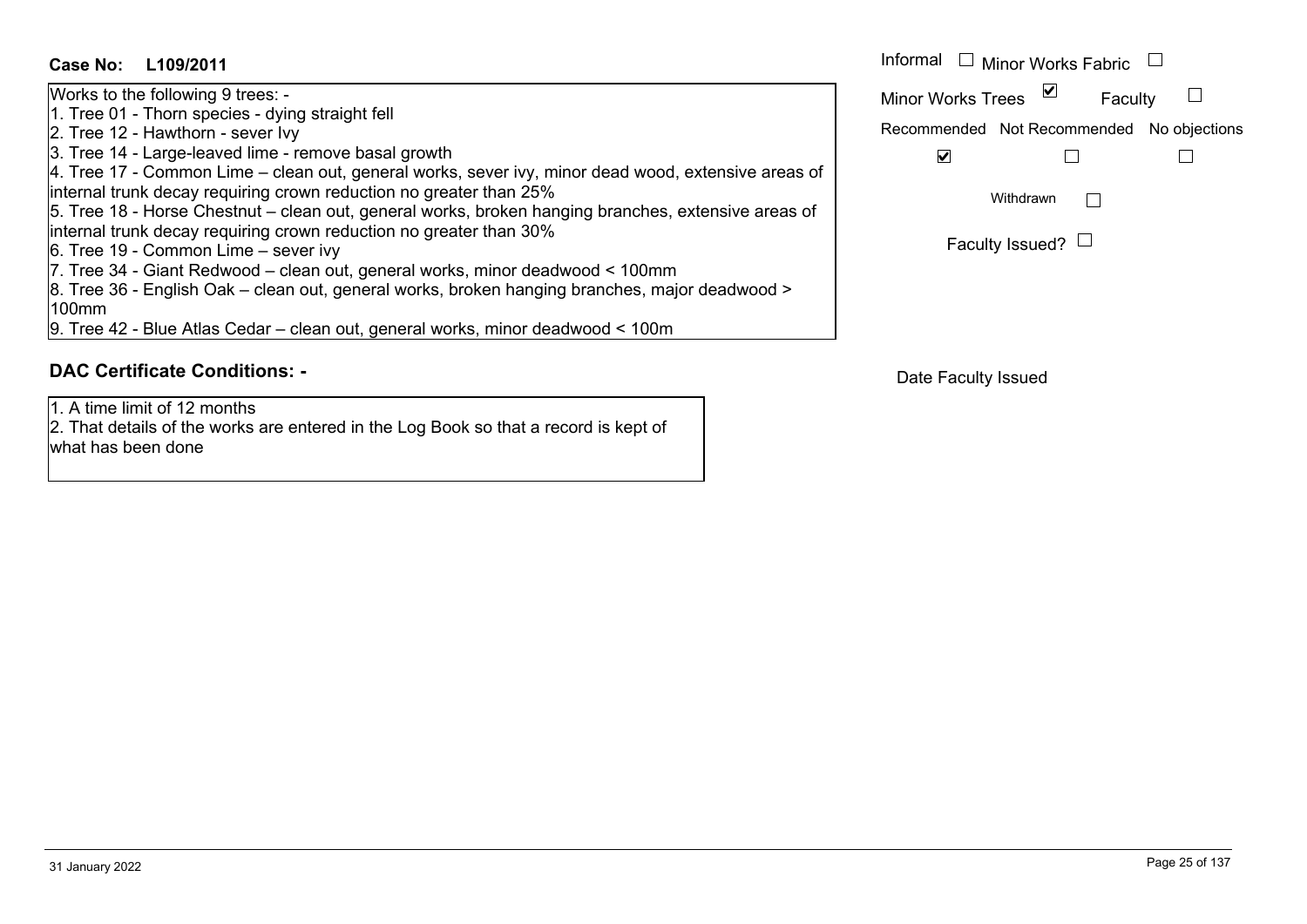| <b>Case No:</b><br>L002/2011                                                                                                                                                                                                      | Informal<br>$\Box$ Minor Works Fabric $\Box$                                                                 |
|-----------------------------------------------------------------------------------------------------------------------------------------------------------------------------------------------------------------------------------|--------------------------------------------------------------------------------------------------------------|
| 1. Disposal of existing Green Altar Frontal<br>2. Introduction of 4 seasonal Altar Frontals formerly at Glenfield, St Peter                                                                                                       | $\overline{\phantom{a}}$<br><b>Minor Works Trees</b><br>Faculty<br>Recommended Not Recommended No objections |
|                                                                                                                                                                                                                                   | $\blacktriangledown$<br>$\Box$<br>$\Box$                                                                     |
|                                                                                                                                                                                                                                   | Withdrawn                                                                                                    |
|                                                                                                                                                                                                                                   | Faculty Issued? $\Box$                                                                                       |
| <b>DAC Certificate Conditions: -</b>                                                                                                                                                                                              | Date Faculty Issued                                                                                          |
| 1. A time limit of 12 months<br>2. That details of the works are entered in the Log Book so that a record is kept of<br>what has been done                                                                                        |                                                                                                              |
| <b>Case No:</b><br>L046/2011                                                                                                                                                                                                      | Informal<br>Minor Works Fabric ⊠                                                                             |
| Removal and repair of leaded light                                                                                                                                                                                                | <b>Minor Works Trees</b><br>$\sqcup$<br>Faculty                                                              |
|                                                                                                                                                                                                                                   | Recommended Not Recommended No objections                                                                    |
|                                                                                                                                                                                                                                   | $\blacktriangledown$<br>$\Box$<br>$\Box$                                                                     |
|                                                                                                                                                                                                                                   | Withdrawn<br>$\mathbf{L}$                                                                                    |
|                                                                                                                                                                                                                                   | Faculty Issued? $\Box$                                                                                       |
| <b>DAC Certificate Conditions: -</b>                                                                                                                                                                                              | Date Faculty Issued                                                                                          |
| 1. A time limit of 12 months<br>2. That details of the works are entered in the Log Book so that a record is kept of<br>what has been done<br>3. That the PCC asks the contractor to check the other tracery lights for weak lead |                                                                                                              |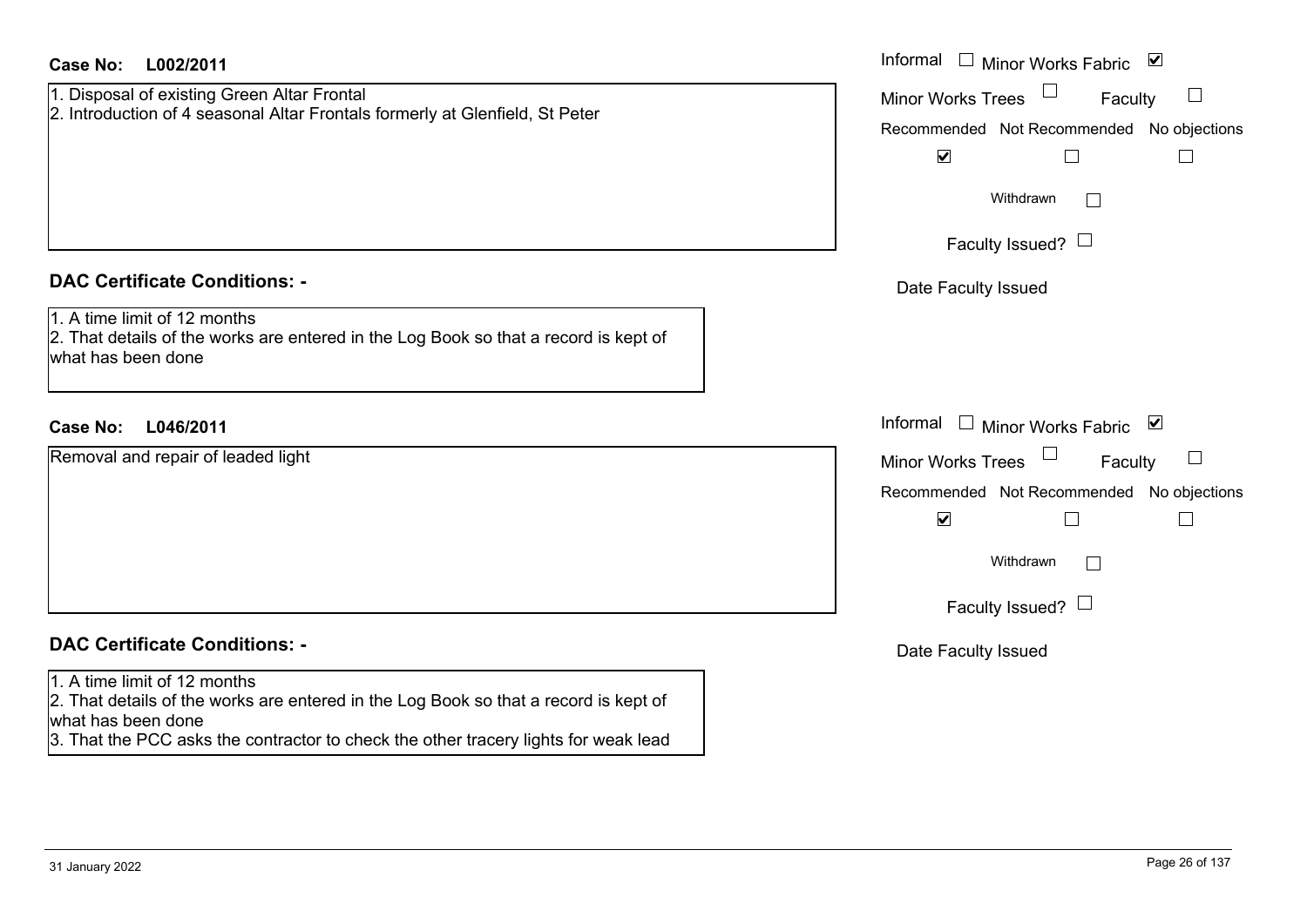#### **L050/2011Case No:** Informal

To open up for investigation and inspection: a) South Aisle roof b) South valley gutter c) East gable abutments d) Removal of Weathervane prior to remedial application (separate application to follow)

## **DAC Certificate Conditions: -**

1. A time limit of 12 months2. That details of the works are entered in the Log Book so that a record is kept of what has been done

### **L172/2012Case No:** Informal

Installation of a Bench in the churchyard in memory of Cyril Reading

# **DAC Certificate Conditions: -**

1. A time limit of 12 months2. That details of the works are entered in the Log Book so that a record is kept of what has been done

| Informal<br><b>Minor Works Fabric</b>                       |
|-------------------------------------------------------------|
| $\blacktriangledown$<br><b>Minor Works Trees</b><br>Faculty |
| Recommended Not Recommended No objections<br>☑              |
| Withdrawn                                                   |
| Faculty Issued? Ø                                           |
| Date Faculty Issued<br>23/06/2011                           |
|                                                             |
|                                                             |
| Informal<br>$\vee$<br>$\Box$ Minor Works Fabric             |
| <b>Minor Works Trees</b><br>Faculty                         |
| Recommended Not Recommended No objections                   |
| Withdrawn                                                   |
| Faculty Issued?                                             |
| Date Faculty Issued                                         |
|                                                             |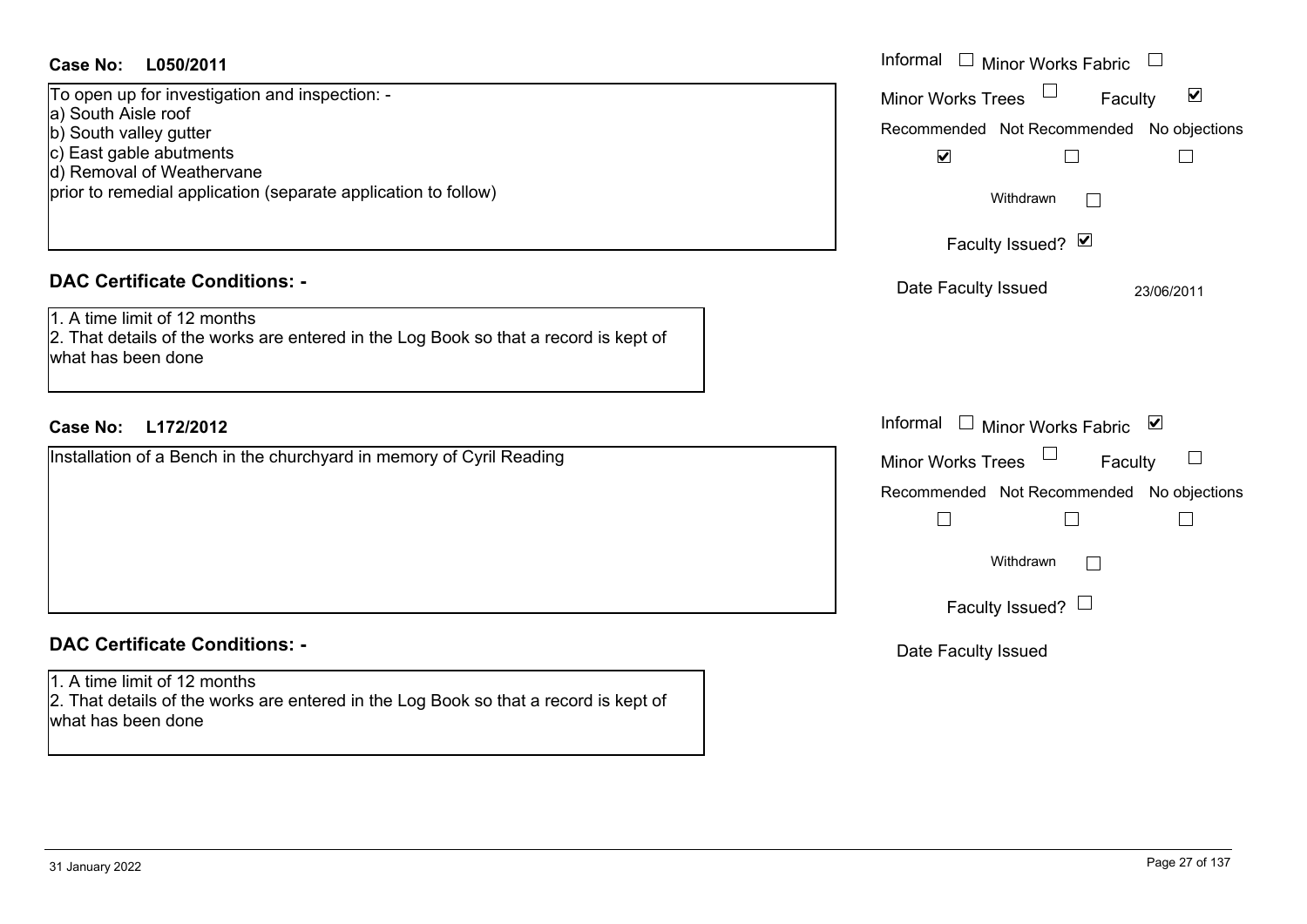| <b>Case No:</b> |  | L014/2012 |
|-----------------|--|-----------|
|-----------------|--|-----------|

| Repair works to Tower and Spire following 2010 QI Report and English Heritage Survey Report and |  |  |  |  |
|-------------------------------------------------------------------------------------------------|--|--|--|--|
| investigations                                                                                  |  |  |  |  |

#### **DAC Certificate Conditions: -**

1. A time limit of 12 months

2. That details of the works are entered in the Log Book so that a record is kept of what has been done

## **L177/2013Case No:** Informal

Installation of new Sound and Induction Loop System

# **DAC Certificate Conditions: -**

#### 1. A time limit of 12 months

2. That details of the works are entered in the Log Book so that a record is kept of what has been done

3. That the PCC ensures the contractor complies with the DAC Conditions on the

| L014/2012                                                                                                      | Informal $\Box$ Minor Works Fabric                                                                                                                              |
|----------------------------------------------------------------------------------------------------------------|-----------------------------------------------------------------------------------------------------------------------------------------------------------------|
| orks to Tower and Spire following 2010 QI Report and English Heritage Survey Report and<br>tions               | Minor Works Trees<br>$\blacktriangledown$<br>Faculty<br>Recommended Not Recommended No objections<br>$\blacktriangledown$<br>Withdrawn<br><b>Contract</b>       |
|                                                                                                                | Faculty Issued? Ø                                                                                                                                               |
| rtificate Conditions: -                                                                                        | Date Faculty Issued<br>14/03/2012                                                                                                                               |
| limit of 12 months<br>etails of the works are entered in the Log Book so that a record is kept of<br>been done |                                                                                                                                                                 |
| L177/2013                                                                                                      | Informal □ Minor Works Fabric<br>⊻                                                                                                                              |
| on of new Sound and Induction Loop System                                                                      | Minor Works Trees<br>Faculty<br>ப<br>Recommended Not Recommended No objections<br>$\blacktriangledown$<br>Withdrawn<br>$\overline{a}$<br>Faculty Issued? $\Box$ |
| rtificate Conditions: -                                                                                        | Date Faculty Issued                                                                                                                                             |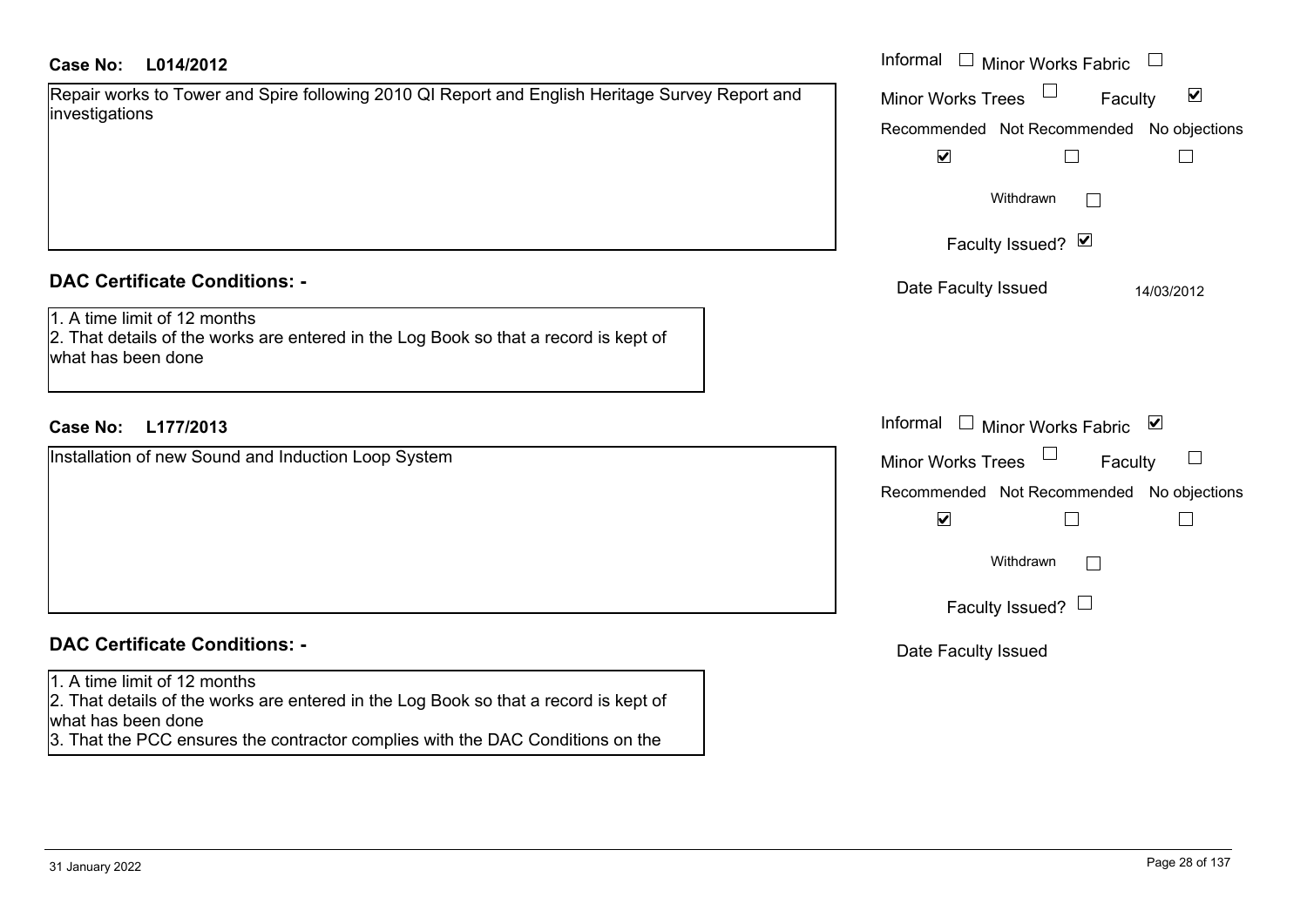| a) Tree 19 Common Lime (clean out & general works)<br>b) Tree 57 Hawthorn (cut Ivy & general works)<br>2. In the open Churchyard: -<br>a) Tree 34 Giant Redwood (clean out & general works)                                                                                                                                                                                                                      | Recomm            |
|------------------------------------------------------------------------------------------------------------------------------------------------------------------------------------------------------------------------------------------------------------------------------------------------------------------------------------------------------------------------------------------------------------------|-------------------|
| <b>DAC Certificate Conditions: -</b>                                                                                                                                                                                                                                                                                                                                                                             | Date I            |
| 1. A time limit of 12 months<br>2. That details of the works are entered in the Log Book so that a record is kept of<br>what has been done                                                                                                                                                                                                                                                                       |                   |
| Case No:<br>L164/2015                                                                                                                                                                                                                                                                                                                                                                                            | Informal          |
| 1. (2.1) Re-location of flat headstones where arranged next to church in 1960 to elsewhere in the<br>churchyard<br>2. (2.2) Removal of concrete channels and bases surrounding the Chancel / Chapel<br>3. (4) Renewal / Creation of French-type Land Drains<br>4. (5) Add, upgrade & refurbish Rainwater Goods; treat with Smartwater & anti-climb paint<br>5. (3) New below-ground gulleys, pipes and soakaways | Minor W<br>Recomm |
| <b>DAC Certificate Conditions: -</b>                                                                                                                                                                                                                                                                                                                                                                             | Date I            |
| 1. That details of the works are entered in the Log Book so that a record is kept of                                                                                                                                                                                                                                                                                                                             |                   |

2. That the PCC causes the enclosed advertisement to be published on the Diocesan website and submits to the Diocesan Registrar a copy of the Advertisement as it was

| 3.00.00 |  |  |
|---------|--|--|
|         |  |  |
|         |  |  |
|         |  |  |
|         |  |  |
|         |  |  |
|         |  |  |
|         |  |  |
|         |  |  |

| Withdrawn              |  |  |
|------------------------|--|--|
| Faculty Issued? $\Box$ |  |  |
| Date Faculty Issued    |  |  |

Informal  $\Box$  Minor Works Fabric  $\Box$ 

Recommended Not Recommended No objections

Faculty

 $\Box$ 

 $\Box$ 

Minor Works Trees

# **L025/2015Case No:** Informal

1. In the closed churchyard: -

- a) Tree 19 Common Lime (clean out & general works)
- b) Tree 57 Hawthorn (cut Ivy & general works)
- 2. In the open Churchyard: -
- a) Tree 34 Giant Redwood (clean out & general works)

# **DAC Certificate Conditions: -**

# **Cε**

# **DAC Certificate Conditions: -**

what has been done

 $\blacktriangledown$  $\Box$  $\Box$ Withdrawn

Minor Works Trees

Faculty Issued? Ø

Informal  $\Box$  Minor Works Fabric  $\Box$ 

Recommended Not Recommended No objections

Faculty

Date Faculty Issued 08/12/2015

 $\blacktriangledown$ 

 $\Box$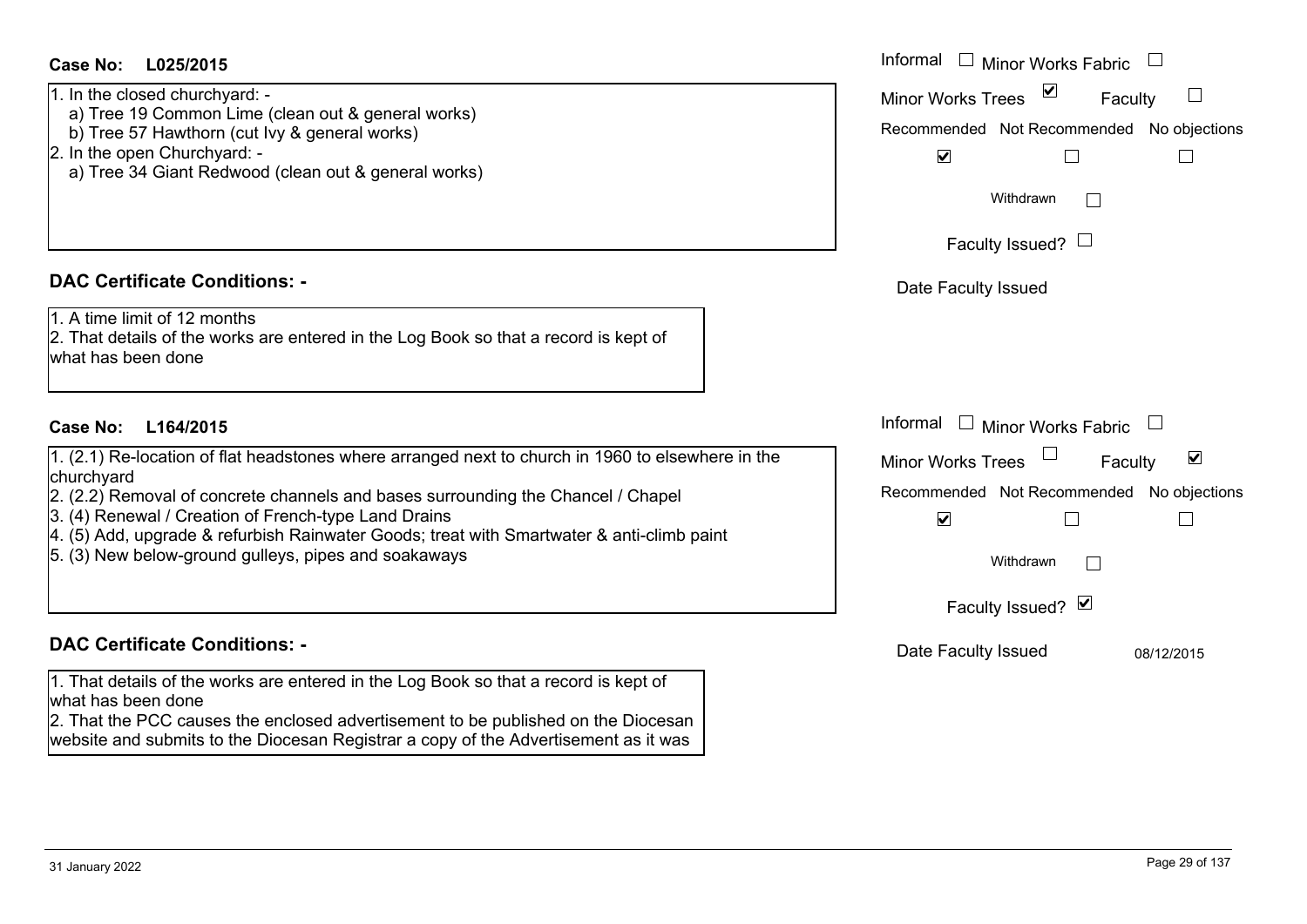#### **L086/2015Case No:** Informal

| Low level mortar repairs                                                                                                                                                                                                      | <b>Minor Works Trees</b><br>Faculty                         |
|-------------------------------------------------------------------------------------------------------------------------------------------------------------------------------------------------------------------------------|-------------------------------------------------------------|
|                                                                                                                                                                                                                               | Recommended Not Recommended No objections                   |
|                                                                                                                                                                                                                               | $\blacktriangledown$                                        |
|                                                                                                                                                                                                                               | Withdrawn<br>I.                                             |
|                                                                                                                                                                                                                               | Faculty Issued? $\Box$                                      |
| <b>DAC Certificate Conditions: -</b>                                                                                                                                                                                          | Date Faculty Issued                                         |
| 1. A time limit of 12 months<br>2. That details of the works are entered in the Log Book so that a record is kept of<br>what has been done<br>3. That the work should be carried out at the direction of the church architect |                                                             |
| <b>Case No:</b>                                                                                                                                                                                                               | Informal $\Box$ Minor Works Fabric                          |
| 1. Clock chamber ceiling & Clock repairs                                                                                                                                                                                      | $\blacktriangledown$<br><b>Minor Works Trees</b><br>Faculty |
| 2. Installation of automatic winding                                                                                                                                                                                          | Recommended Not Recommended No objections                   |
|                                                                                                                                                                                                                               | $\blacktriangledown$                                        |
|                                                                                                                                                                                                                               | Withdrawn<br>$\mathbf{L}$                                   |

#### **DAC Certificate Conditions: -**

1. That details of the works are entered in the Log Book so that a record is kept of what has been done

2. That the Clock must be securely protected from the ingress of dust when the debris from above is being removed

| <u>VVIUJUI AWII</u> |            |
|---------------------|------------|
| Faculty Issued? Ø   |            |
| Date Faculty Issued | 24/10/2016 |

Minor Works Fabric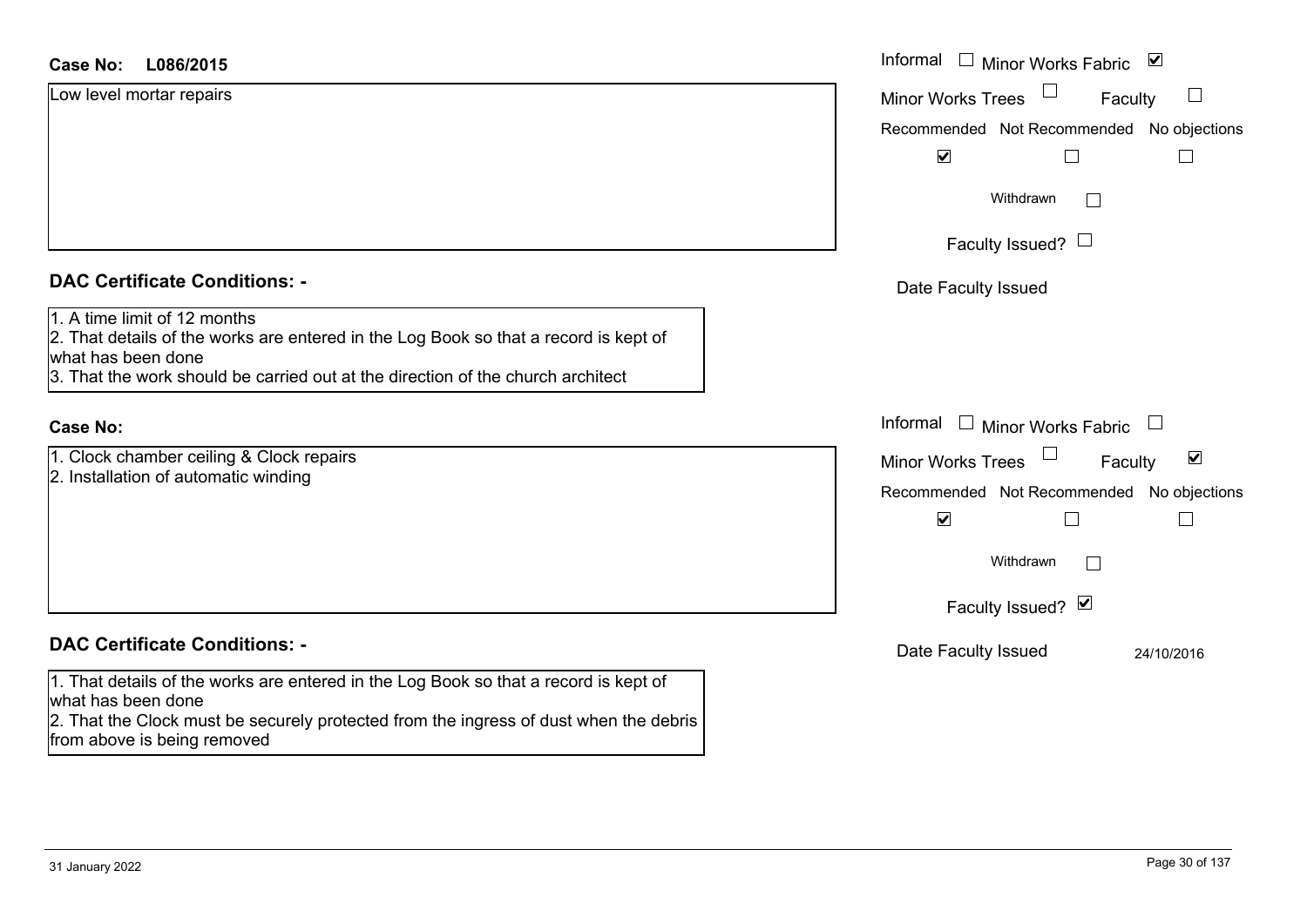| <b>Case No:</b>                                                                                            | Informal □ Minor Works Fabric ⊠               |
|------------------------------------------------------------------------------------------------------------|-----------------------------------------------|
| Pollarding of Lime Tree - number 26                                                                        | $\Box$<br>Minor Works Trees<br>Faculty        |
|                                                                                                            | Recommended Not Recommended No objections     |
|                                                                                                            | $\blacktriangledown$                          |
|                                                                                                            | Withdrawn<br>$\Box$                           |
|                                                                                                            | Faculty Issued? $\Box$                        |
| <b>DAC Certificate Conditions: -</b>                                                                       | Date Faculty Issued                           |
| 1. That details of the works are entered in the Log Book so that a record is kept of<br>what has been done |                                               |
| <b>Case No:</b>                                                                                            | Informal □ Minor Works Fabric ⊠               |
| Replace roof following theft                                                                               | Minor Works Trees $\Box$<br>Faculty<br>$\Box$ |
|                                                                                                            | Recommended Not Recommended No objections     |
|                                                                                                            | $\blacktriangledown$                          |
|                                                                                                            | Withdrawn<br>$\Box$                           |
|                                                                                                            | Faculty Issued? $\Box$                        |
| <b>DAC Certificate Conditions: -</b>                                                                       | Date Faculty Issued                           |
| 1. That details of the works are entered in the Log Book so that a record is kept of<br>what has been done |                                               |
|                                                                                                            |                                               |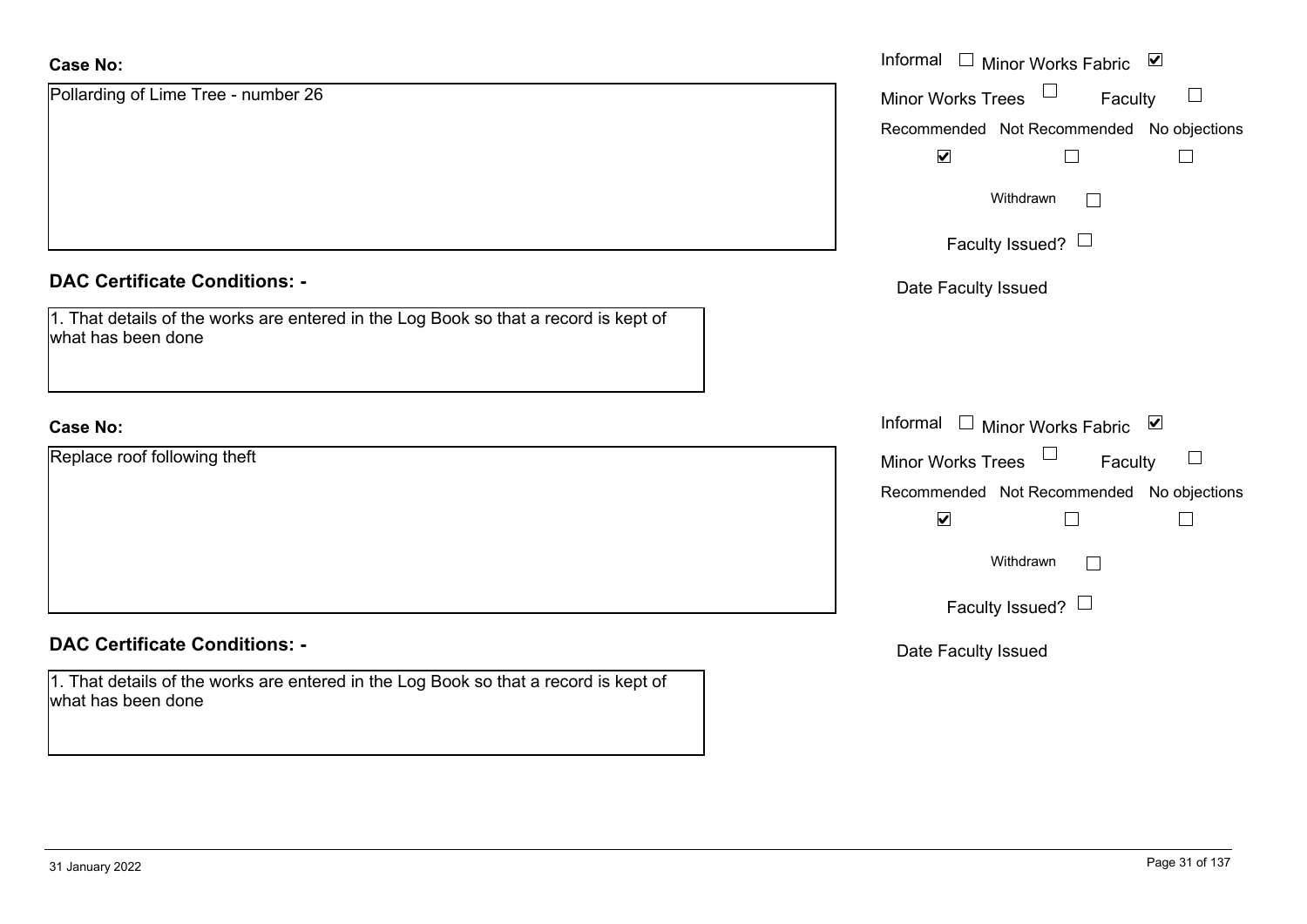| <b>Case No:</b>                                                                                            | Informal $\square$<br>Minor Works Fabric ⊠                  |
|------------------------------------------------------------------------------------------------------------|-------------------------------------------------------------|
| Replacement of South Aisle roof covering                                                                   | Minor Works Trees<br>$\Box$<br>Faculty                      |
|                                                                                                            | Recommended Not Recommended No objections                   |
|                                                                                                            | $\blacktriangledown$<br>Г                                   |
|                                                                                                            | Withdrawn<br>$\vert \ \ \vert$                              |
|                                                                                                            | Faculty Issued? $\Box$                                      |
| <b>DAC Certificate Conditions: -</b>                                                                       | Date Faculty Issued                                         |
| 1. That details of the works are entered in the Log Book so that a record is kept of<br>what has been done |                                                             |
| <b>Case No:</b>                                                                                            | Informal<br>Minor Works Fabric L<br>$\Box$                  |
| Repairs to the Mould monument in the Chancel                                                               | $\blacktriangledown$<br><b>Minor Works Trees</b><br>Faculty |
|                                                                                                            | Recommended Not Recommended No objections                   |
|                                                                                                            | $\blacktriangledown$<br>Г                                   |
|                                                                                                            | Withdrawn<br>$\mathbb{R}^n$                                 |
|                                                                                                            | Faculty Issued? $\Box$                                      |
| <b>DAC Certificate Conditions: -</b>                                                                       | Date Faculty Issued<br>19/07/2019                           |
| 1. That details of the works are entered in the Log Book so that a record is kept of<br>what has been done |                                                             |

ш.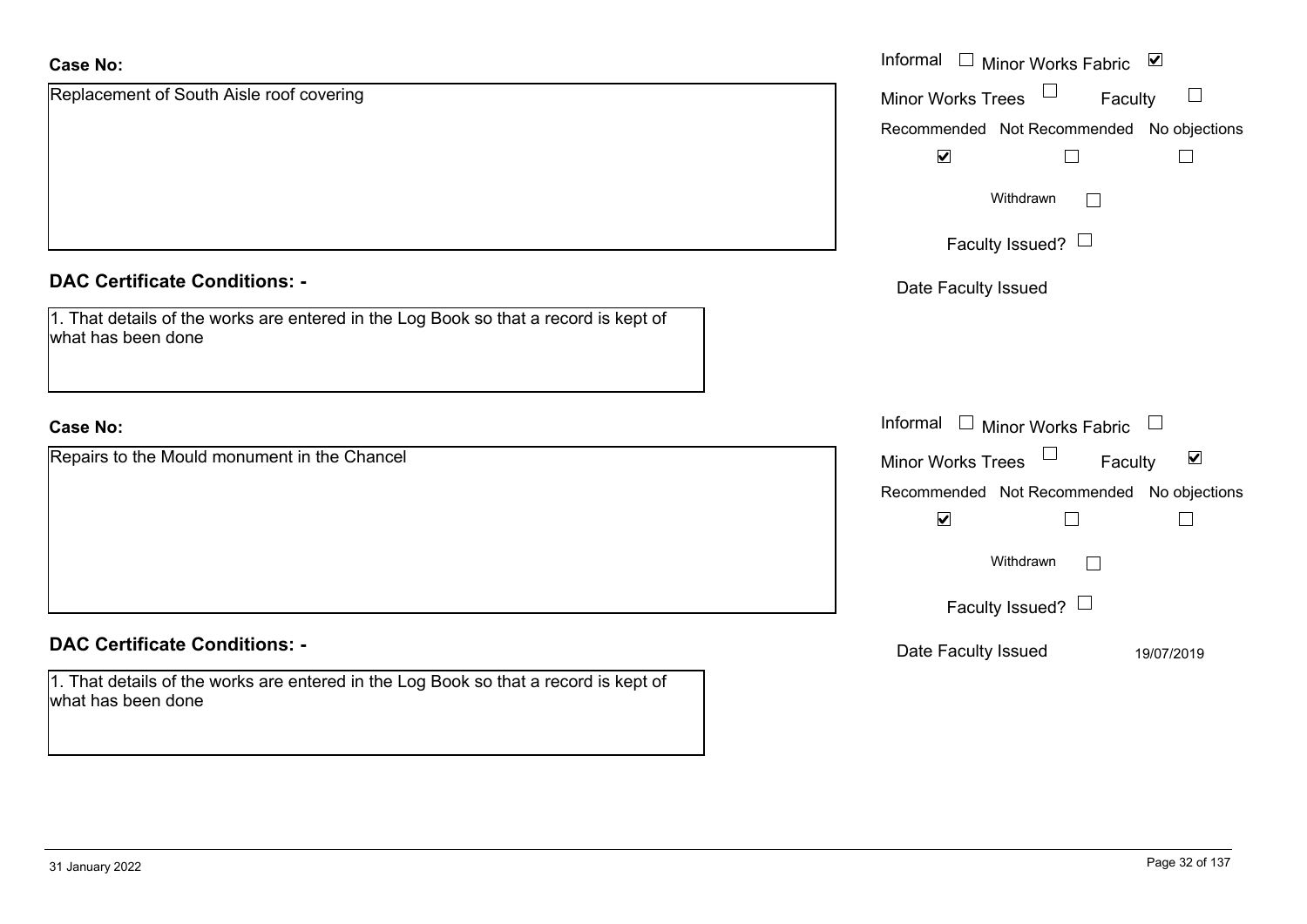| <b>Case No:</b>                                                                                            | Informal $\Box$<br>Minor Works Fabric ⊠          |
|------------------------------------------------------------------------------------------------------------|--------------------------------------------------|
| Work to Trees 17,19,57, 21, 36, 45, 47, 49, 54, 56                                                         | $\Box$<br>Minor Works Trees<br>Faculty           |
|                                                                                                            | Recommended Not Recommended No objections        |
|                                                                                                            | $\blacktriangledown$                             |
|                                                                                                            | Withdrawn<br>$\Box$                              |
|                                                                                                            | Faculty Issued? $\Box$                           |
| <b>DAC Certificate Conditions: -</b>                                                                       | Date Faculty Issued                              |
| 1. That details of the works are entered in the Log Book so that a record is kept of<br>what has been done |                                                  |
| <b>Case No:</b>                                                                                            | Informal<br>$\mathbf{1}$<br>Minor Works Fabric ⊠ |
| Repairs to Chancel: -                                                                                      | $\Box$<br>Minor Works Trees<br>Faculty           |
| 1. South pew<br>2. Floor                                                                                   | Recommended Not Recommended No objections        |
| 3. Panelling                                                                                               | $\blacktriangledown$<br>П                        |
|                                                                                                            | Withdrawn<br>$\Box$                              |
|                                                                                                            | Faculty Issued? $\Box$                           |
| <b>DAC Certificate Conditions: -</b>                                                                       | Date Faculty Issued                              |
| 1. That details of the works are entered in the Log Book so that a record is kept of<br>what has been done |                                                  |
|                                                                                                            |                                                  |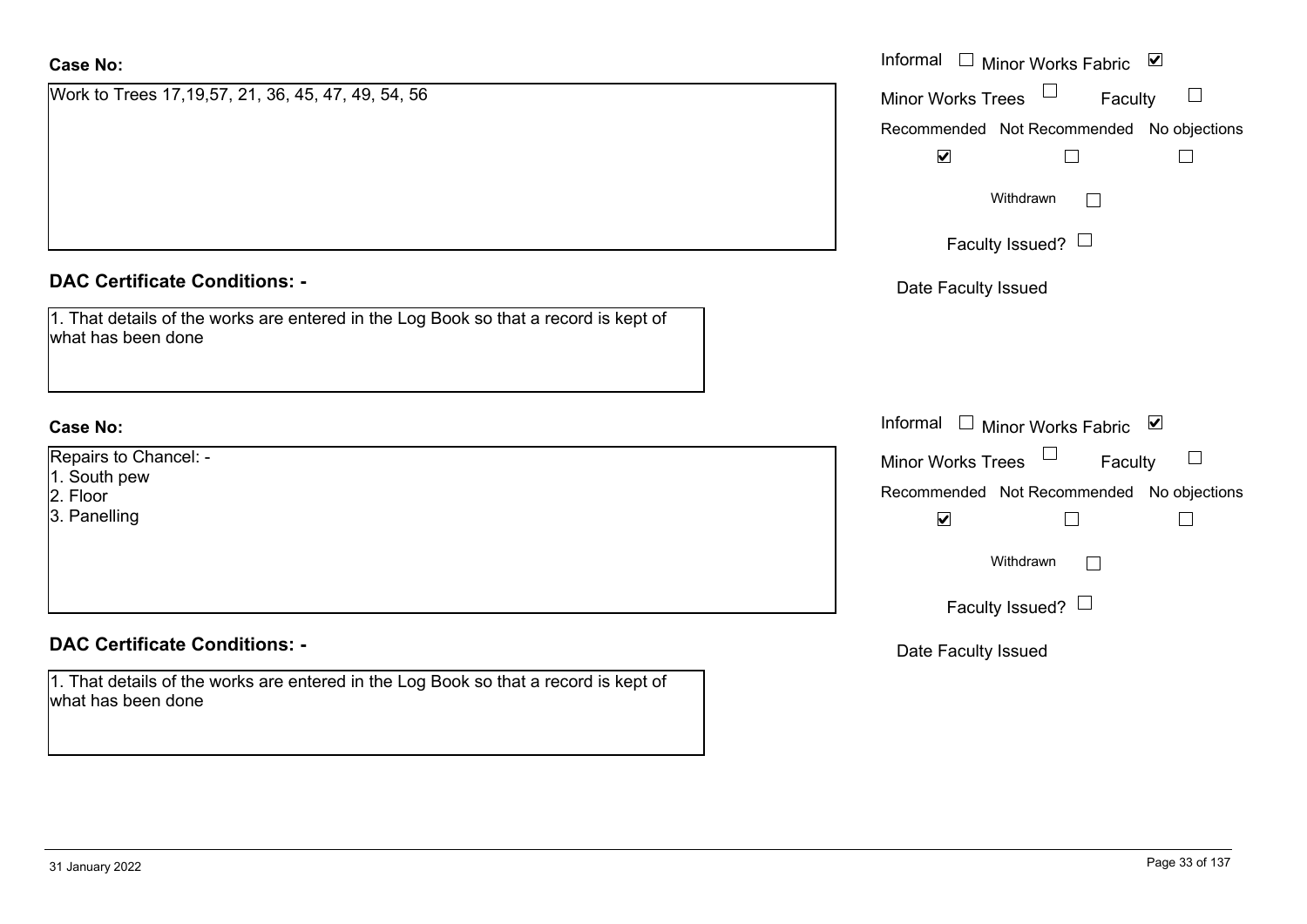| <b>Case No:</b>                                                                                                                                                                      | Informal<br>$\Box$<br>Minor Works Fabric             |
|--------------------------------------------------------------------------------------------------------------------------------------------------------------------------------------|------------------------------------------------------|
| Repairs to the Pipe Organ                                                                                                                                                            | $\blacktriangledown$<br>Minor Works Trees<br>Faculty |
|                                                                                                                                                                                      | No objections<br>Recommended Not Recommended         |
|                                                                                                                                                                                      | $\blacktriangledown$                                 |
|                                                                                                                                                                                      | Withdrawn<br>$\mathbf{I}$                            |
|                                                                                                                                                                                      | Faculty Issued? $\Box$                               |
| <b>DAC Certificate Conditions: -</b>                                                                                                                                                 | Date Faculty Issued<br>18/06/2019                    |
| 1. That details of the works are entered in the Log Book so that a record is kept of<br>what has been done                                                                           |                                                      |
|                                                                                                                                                                                      |                                                      |
| <b>Case No:</b>                                                                                                                                                                      | Informal<br>$\Box$ Minor Works Fabric                |
| Installation of demountable handrail for step Nave/Chancel                                                                                                                           | $\blacktriangledown$<br>Minor Works Trees<br>Faculty |
|                                                                                                                                                                                      | Recommended Not Recommended No objections            |
|                                                                                                                                                                                      | $\blacktriangledown$<br>L                            |
|                                                                                                                                                                                      | Withdrawn                                            |
|                                                                                                                                                                                      | Faculty Issued? $\Box$                               |
| <b>DAC Certificate Conditions: -</b>                                                                                                                                                 | Date Faculty Issued<br>19/07/2019                    |
| 1. That details of the works are entered in the Log Book so that a record is kept of<br>what has been done<br>2. That the design of the handrail must match that the Communion Rails |                                                      |

 $\sim$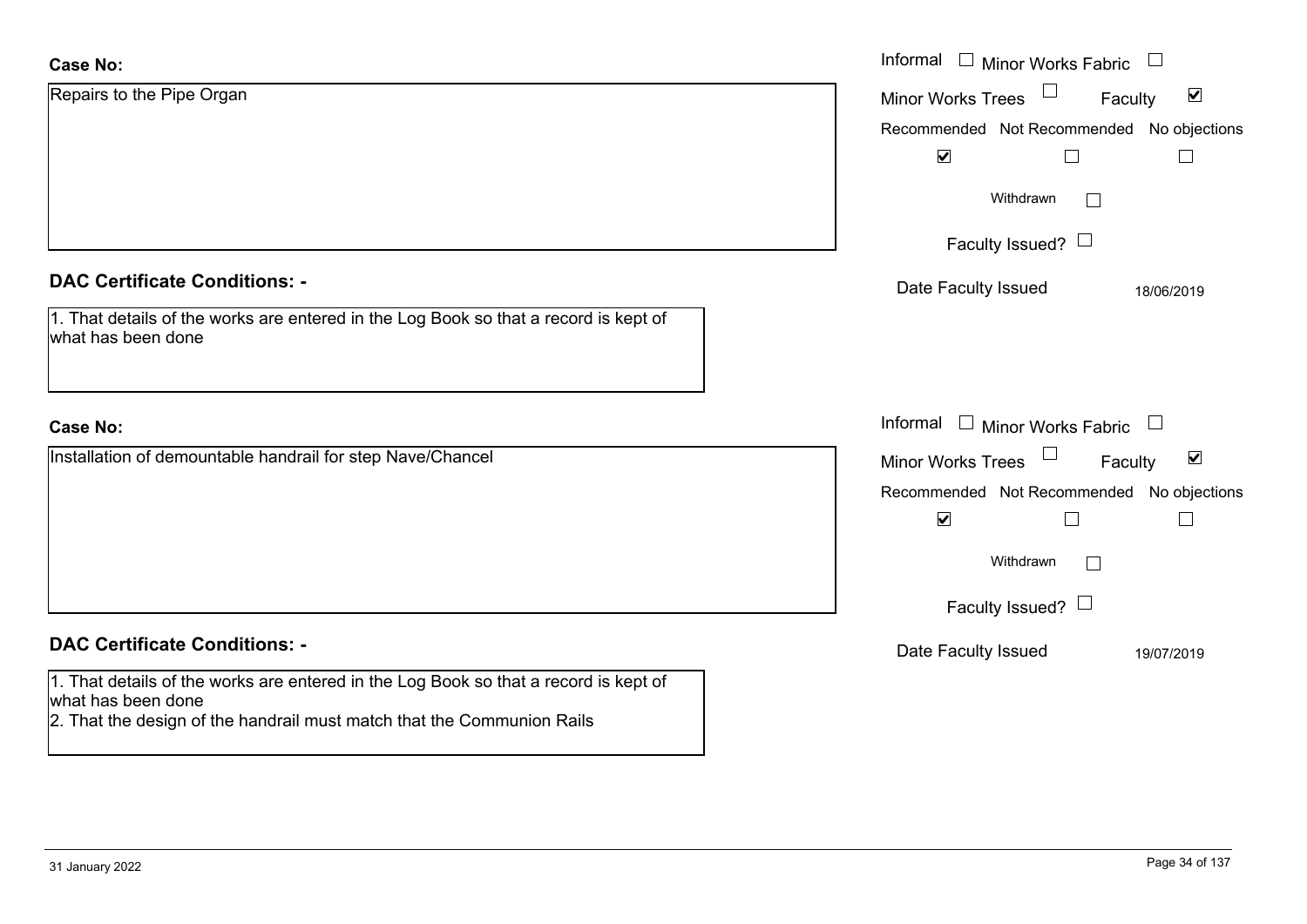| <b>Case No:</b>                                                                                            | Informal <u>I</u> Minor Works Fabric <b>⊻</b> |
|------------------------------------------------------------------------------------------------------------|-----------------------------------------------|
| Repairs to Vestry lock                                                                                     | $\Box$<br>Minor Works Trees<br>Faculty        |
|                                                                                                            | Recommended Not Recommended No objections     |
|                                                                                                            | $\blacktriangledown$<br>$\vert \ \ \vert$     |
|                                                                                                            | Withdrawn                                     |
|                                                                                                            | Faculty Issued? $\Box$                        |
| <b>DAC Certificate Conditions: -</b>                                                                       | Date Faculty Issued                           |
| 1. That details of the works are entered in the Log Book so that a record is kept of<br>what has been done |                                               |
| <b>Case No:</b>                                                                                            | Informal $\Box$ Minor Works Fabric $\Box$     |
| Replacement of Safe                                                                                        | Minor Works Trees<br>$\Box$<br>Faculty        |
|                                                                                                            | Recommended Not Recommended No objections     |
|                                                                                                            | $\blacktriangledown$<br>$\Box$<br>$\Box$      |
|                                                                                                            | Withdrawn                                     |
|                                                                                                            | Faculty Issued? $\Box$                        |
| <b>DAC Certificate Conditions: -</b>                                                                       | Date Faculty Issued                           |
| 1. That details of the works are entered in the Log Book so that a record is kept of<br>what has been done |                                               |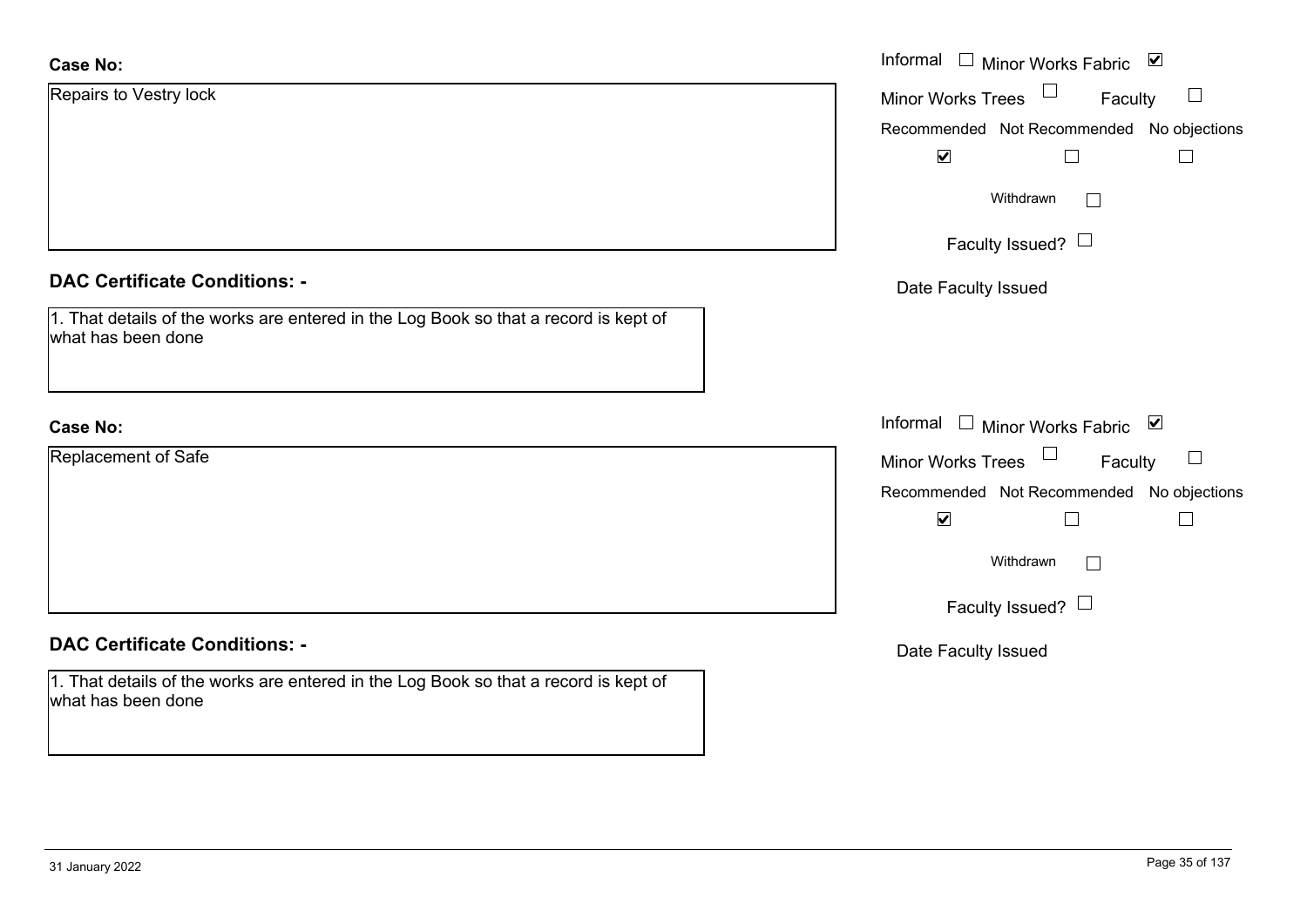| <b>Case No:</b>                                                                                                                                                                                     | Informal $\square$<br>Minor Works Fabric ⊠ |
|-----------------------------------------------------------------------------------------------------------------------------------------------------------------------------------------------------|--------------------------------------------|
| Repair bell wheel                                                                                                                                                                                   | Minor Works Trees<br>$\Box$<br>Faculty     |
|                                                                                                                                                                                                     | Recommended Not Recommended No objections  |
|                                                                                                                                                                                                     | $\blacktriangledown$<br>$\Box$             |
|                                                                                                                                                                                                     | Withdrawn<br>$\Box$                        |
|                                                                                                                                                                                                     | Faculty Issued? $\Box$                     |
| <b>DAC Certificate Conditions: -</b>                                                                                                                                                                | Date Faculty Issued                        |
| 1. That details of the works are entered in the Log Book so that a record is kept of<br>what has been done                                                                                          |                                            |
| <b>Case No:</b>                                                                                                                                                                                     | Informal □ Minor Works Fabric ⊠            |
| Repair & re-securing of upper Spirelight birdguard                                                                                                                                                  | Minor Works Trees<br>$\Box$<br>Faculty     |
|                                                                                                                                                                                                     | Recommended Not Recommended No objections  |
|                                                                                                                                                                                                     | $\blacktriangledown$<br>$\Box$<br>$\Box$   |
|                                                                                                                                                                                                     | Withdrawn<br>$\Box$                        |
|                                                                                                                                                                                                     | Faculty Issued? $\Box$                     |
| <b>DAC Certificate Conditions: -</b>                                                                                                                                                                | Date Faculty Issued                        |
| 1. That details of the works are entered in the Log Book so that a record is kept of<br>what has been done<br>2. That, where possible, all fixings should be made into joints, not stonework, using |                                            |

stainless steel or non-ferrous screws in fibre plugs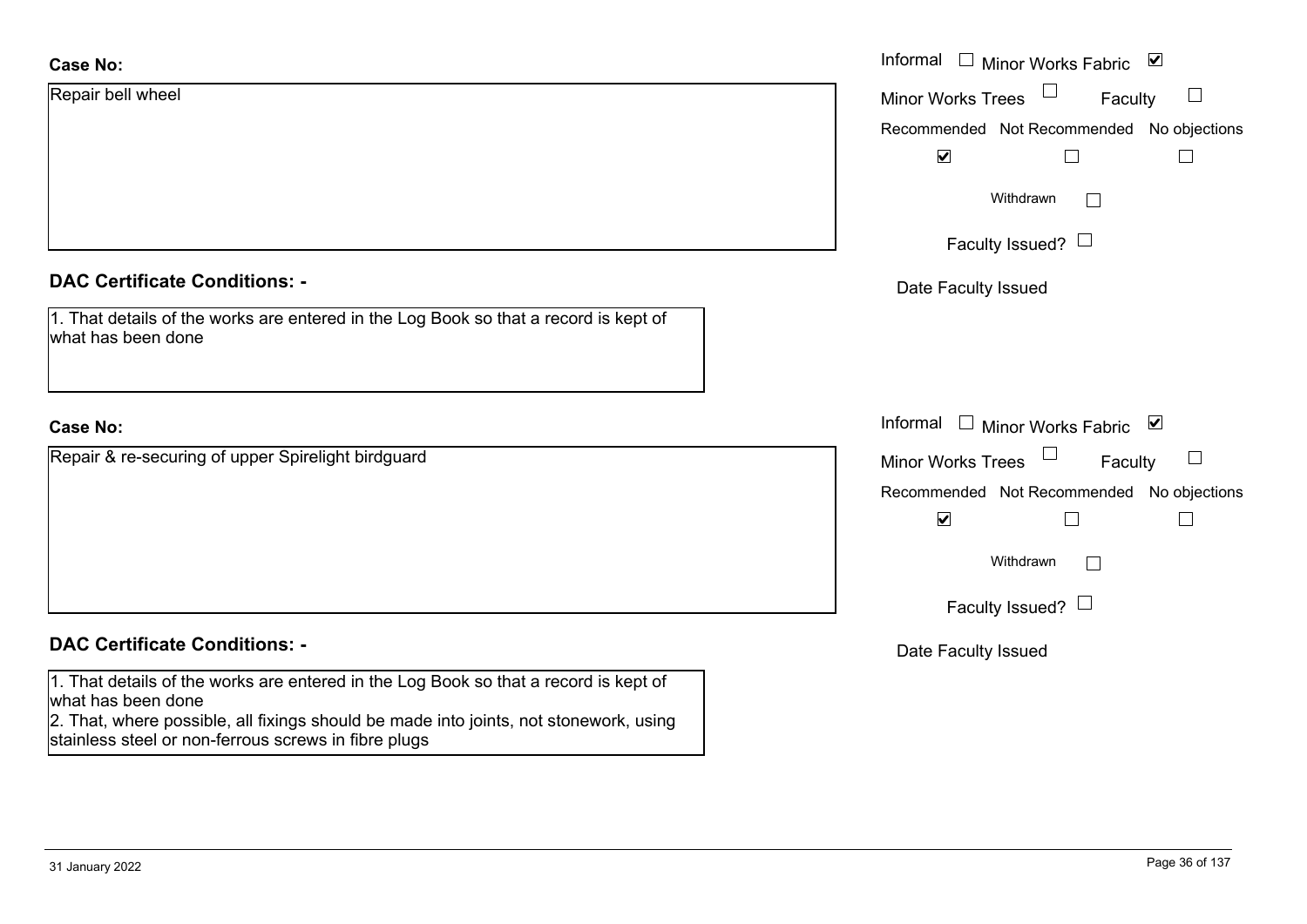| <b>Case No:</b>                                                                                                                                                                               | Informal $\Box$ Minor Works Fabric                          |
|-----------------------------------------------------------------------------------------------------------------------------------------------------------------------------------------------|-------------------------------------------------------------|
| Local variation of the Churchyard Regulations                                                                                                                                                 | $\blacktriangledown$<br><b>Minor Works Trees</b><br>Faculty |
|                                                                                                                                                                                               | No objections<br>Recommended Not Recommended                |
|                                                                                                                                                                                               |                                                             |
|                                                                                                                                                                                               | Withdrawn<br>$\perp$                                        |
|                                                                                                                                                                                               | Faculty Issued? $\Box$                                      |
| <b>DAC Certificate Conditions: -</b>                                                                                                                                                          | Date Faculty Issued                                         |
| 1. That details of the works are entered in the Log Book so that a record is kept of<br>what has been done                                                                                    |                                                             |
| <b>Case No:</b>                                                                                                                                                                               | Informal<br>$\Box$ Minor Works Fabric $\Box$                |
| <b>Restoration 2 Chancel south windows</b>                                                                                                                                                    | $\blacktriangledown$<br><b>Minor Works Trees</b><br>Faculty |
|                                                                                                                                                                                               | Recommended Not Recommended<br>No objections                |
|                                                                                                                                                                                               | $\blacktriangledown$<br>$\mathbb{R}$                        |
|                                                                                                                                                                                               | Withdrawn                                                   |
|                                                                                                                                                                                               | Faculty Issued? $\Box$                                      |
| <b>DAC Certificate Conditions: -</b>                                                                                                                                                          | Date Faculty Issued<br>16/11/2020                           |
| 1. That details of the works are entered in the Log Book so that a record is kept of<br>what has been done<br>2. That any stone that is to be replaced should be checked for signs of re-use, |                                                             |
| masons' marks, graffiti etc. and if found contact the Diocesan Archaeological Advisor                                                                                                         |                                                             |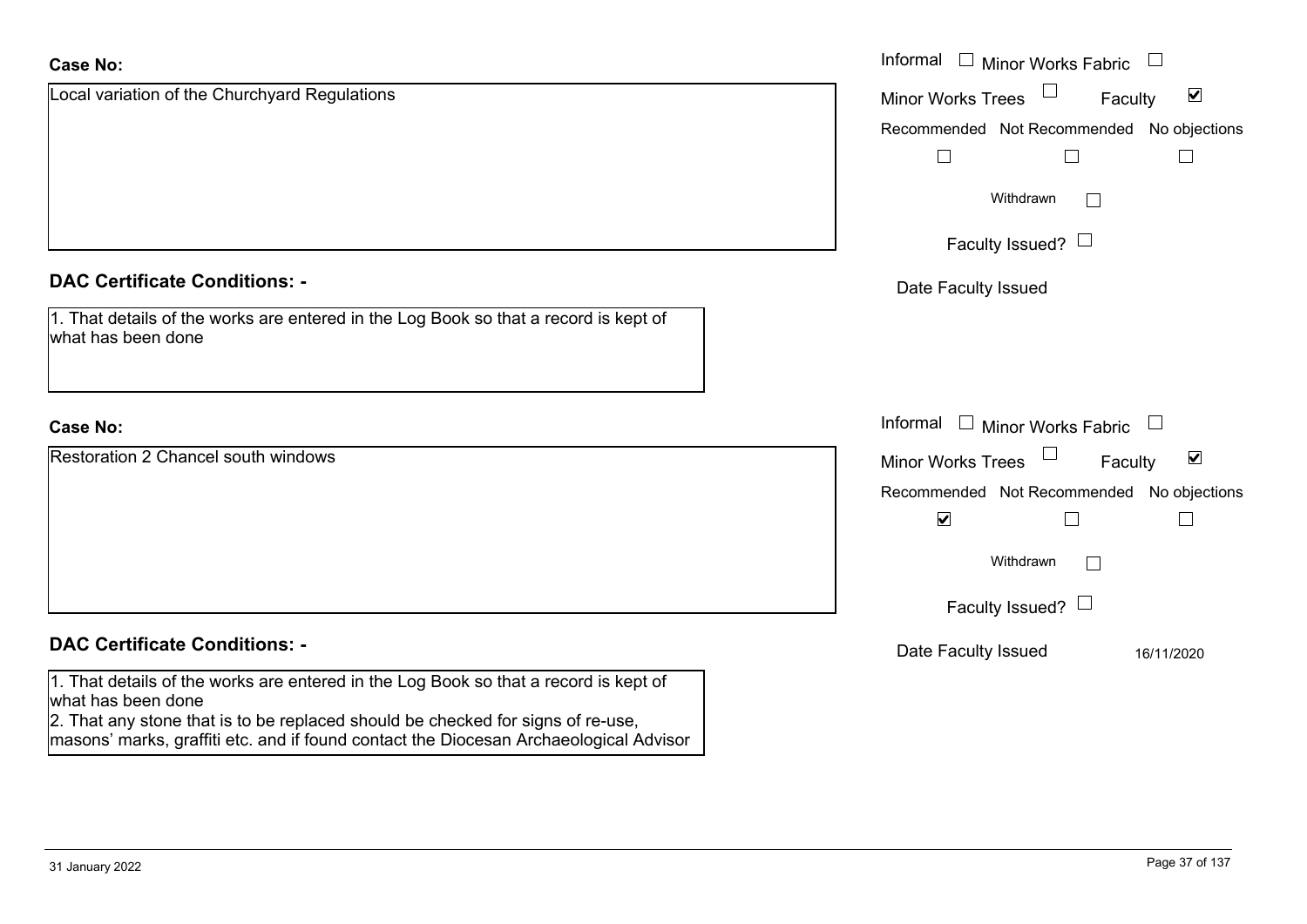**20301 Arnesby, St Peter**

#### **Case No:**

| No Faculty / Informal Advice / Minor Works application has been made | Min |
|----------------------------------------------------------------------|-----|
|                                                                      |     |
|                                                                      | Rec |
|                                                                      |     |
|                                                                      |     |
|                                                                      |     |
|                                                                      |     |
|                                                                      |     |
|                                                                      |     |
|                                                                      |     |
| ---------<br>.                                                       |     |

#### **DAC Certificate Conditions: -**

1. A time limit of 12 months

|                                                              |                   | Informal $\Box$ Minor Works Fabric $\Box$ |  |
|--------------------------------------------------------------|-------------------|-------------------------------------------|--|
| ty / Informal Advice / Minor Works application has been made | Minor Works Trees | Faculty                                   |  |
|                                                              |                   | Recommended Not Recommended No objections |  |
|                                                              |                   |                                           |  |
|                                                              |                   | Withdrawn                                 |  |
|                                                              |                   | Faculty Issued? $\Box$                    |  |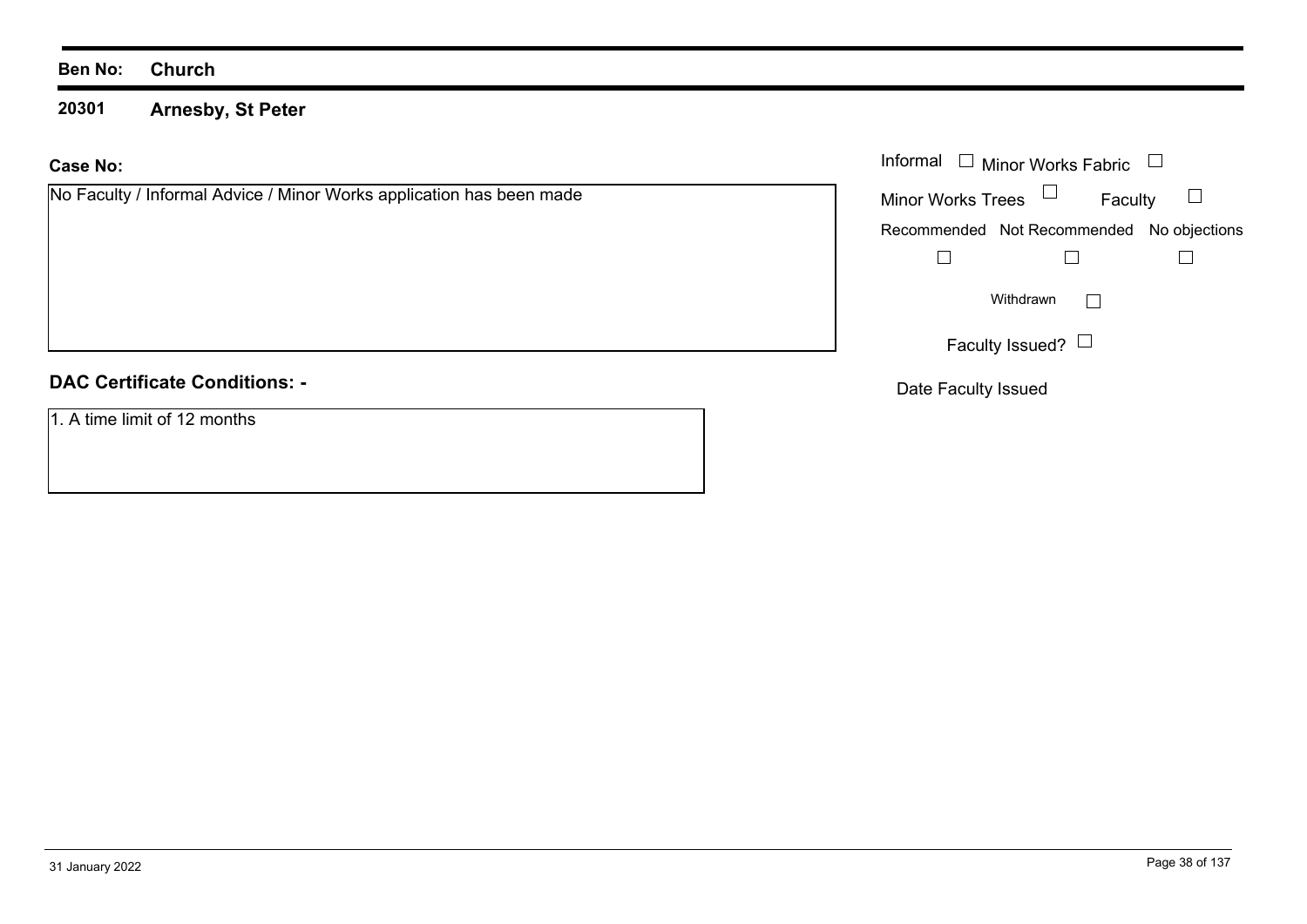| Case No: L/1995                                    | Informal $\Box$ Minor Works Fabric $\Box$                      |
|----------------------------------------------------|----------------------------------------------------------------|
| Re-decoration                                      | $\Box$<br>$\blacktriangledown$<br>Minor Works Trees<br>Faculty |
|                                                    | Recommended Not Recommended No objections                      |
|                                                    | $\blacktriangledown$<br>$\perp$                                |
|                                                    | Withdrawn<br>$\Box$                                            |
|                                                    | Faculty Issued? □                                              |
| <b>DAC Certificate Conditions: -</b>               | Date Faculty Issued                                            |
| 1. A time limit of 12 months                       |                                                                |
| <b>Case No:</b><br>L/1999                          | Informal $\Box$ Minor Works Fabric $\Box$                      |
| Installation of elevated floor for ringing chamber | Minor Works Trees $\Box$<br>$\blacktriangledown$<br>Faculty    |
|                                                    | Recommended Not Recommended No objections                      |
|                                                    | $\Box$<br>$\Box$                                               |
|                                                    | Withdrawn<br>$\blacktriangledown$                              |
|                                                    | Faculty Issued?                                                |
| <b>DAC Certificate Conditions: -</b>               | Date Faculty Issued                                            |
| 1. A time limit of 12 months                       |                                                                |
|                                                    |                                                                |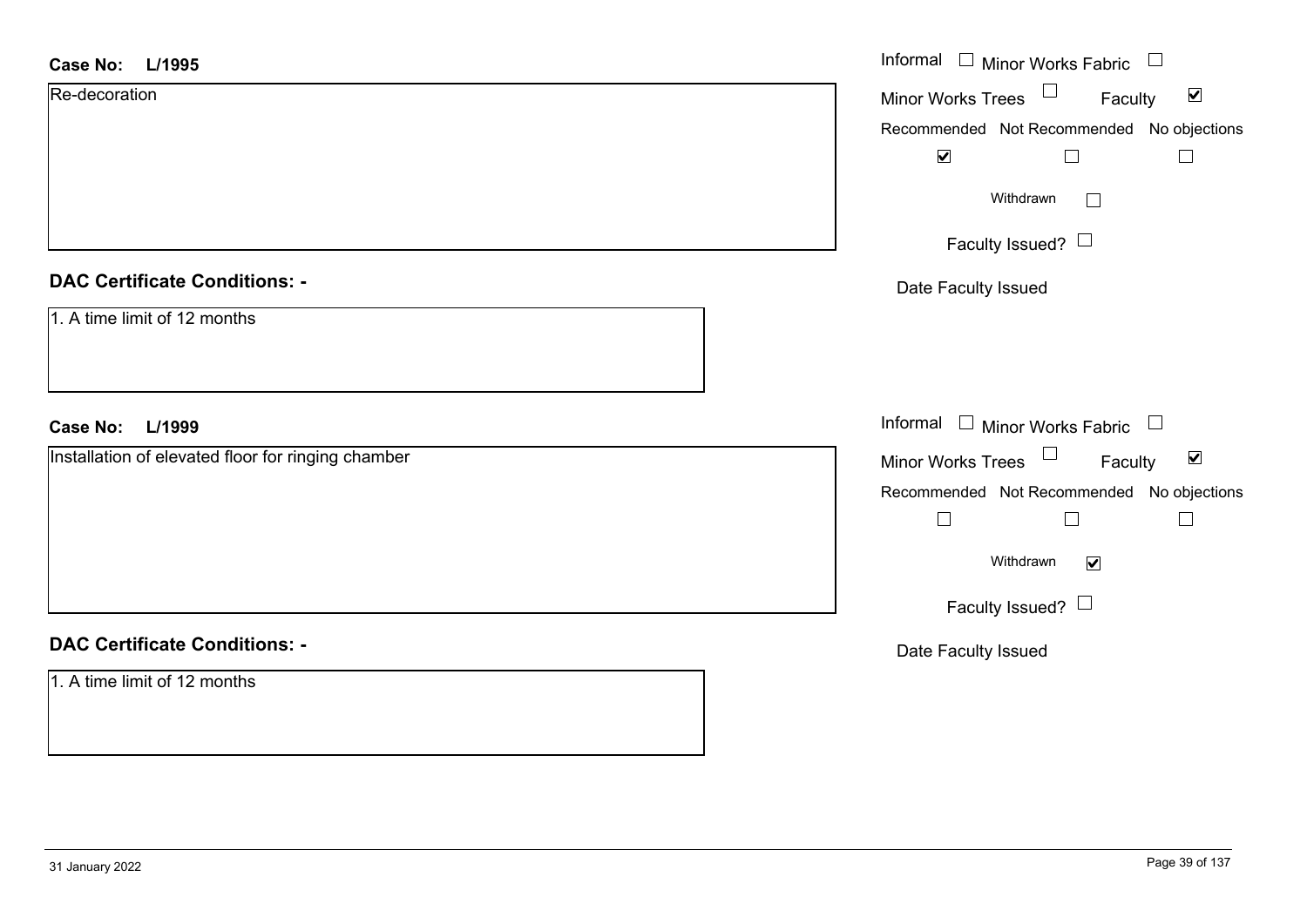| <b>Case No:</b><br>L150/2001                                                                                                                                                                                                                  | Informal □ Minor Works Fabric<br>$\overline{\phantom{a}}$   |
|-----------------------------------------------------------------------------------------------------------------------------------------------------------------------------------------------------------------------------------------------|-------------------------------------------------------------|
| General repairs using matching materials to stonework of main walls and tower, roofs and windows etc                                                                                                                                          | $\blacktriangledown$<br><b>Minor Works Trees</b><br>Faculty |
| as detailed in the approved specification of Corporate Archiecture Ltd dated September 2000 revision B<br>herewith                                                                                                                            | Recommended Not Recommended No objections                   |
|                                                                                                                                                                                                                                               | $\blacktriangledown$<br>$\Box$                              |
|                                                                                                                                                                                                                                               | Withdrawn                                                   |
|                                                                                                                                                                                                                                               | Faculty Issued? $\Box$                                      |
| <b>DAC Certificate Conditions: -</b>                                                                                                                                                                                                          | Date Faculty Issued                                         |
| 1. A time limit of 12 months                                                                                                                                                                                                                  |                                                             |
| L169/2006<br><b>Case No:</b>                                                                                                                                                                                                                  | Informal $\Box$ Minor Works Fabric<br>$\mathcal{L}$         |
| <b>New Lighting Scheme</b>                                                                                                                                                                                                                    | $\blacktriangledown$<br><b>Minor Works Trees</b><br>Faculty |
|                                                                                                                                                                                                                                               | Recommended Not Recommended No objections                   |
|                                                                                                                                                                                                                                               | $\blacktriangledown$<br>$\Box$                              |
|                                                                                                                                                                                                                                               | Withdrawn                                                   |
|                                                                                                                                                                                                                                               | Faculty Issued? Ø                                           |
| <b>DAC Certificate Conditions: -</b>                                                                                                                                                                                                          | Date Faculty Issued<br>08/01/2007                           |
| 1. A time limit of 12 months<br>2. That all wiring should be as unobtrusive as possible and of an appropriate colour to<br>blend with the background<br>3. That, where possible, all fixings should be made into joints, not stonework, using |                                                             |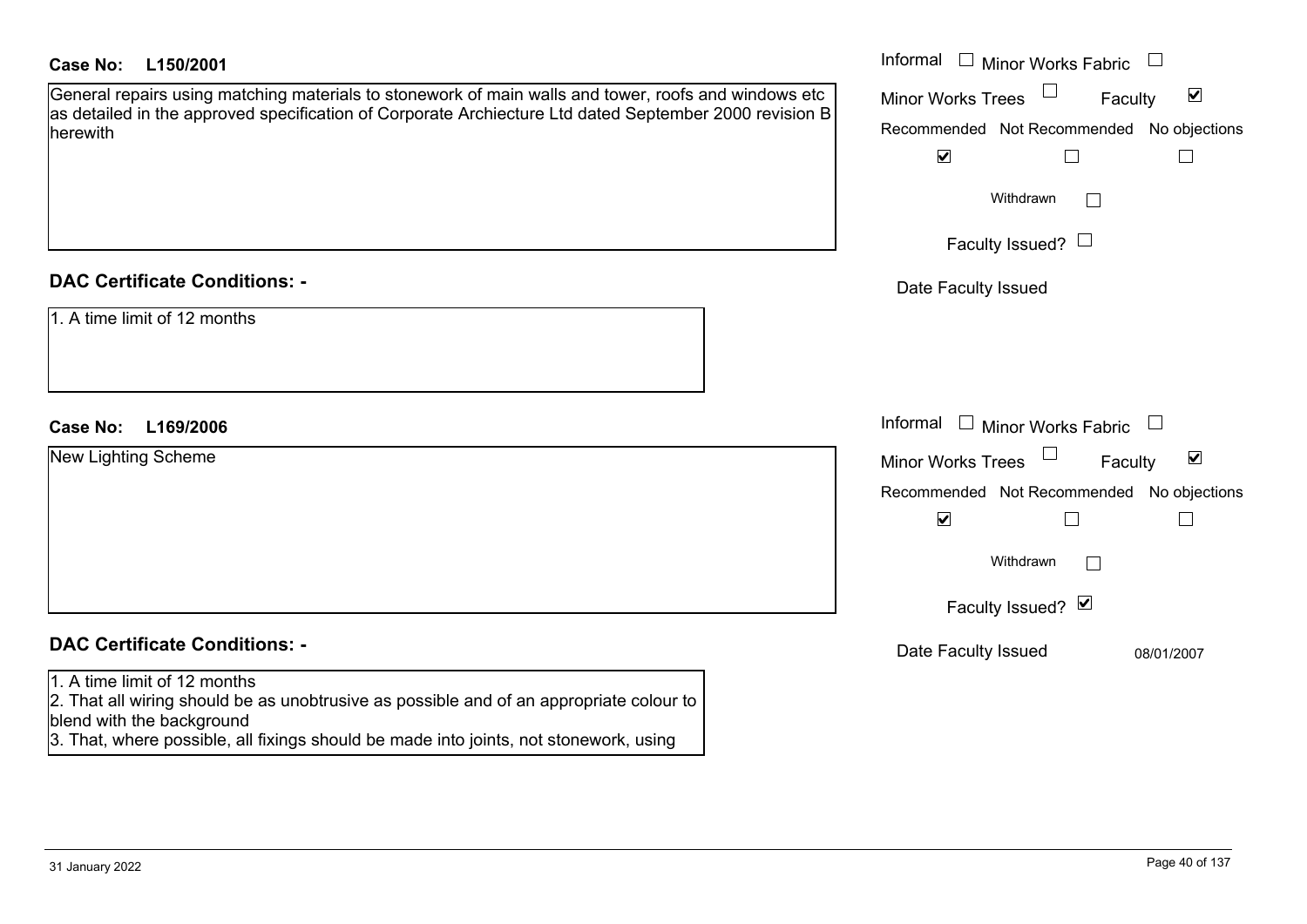| <b>Case No:</b><br>L080/2007                                                                                 | Informal ⊠ Minor Works Fabric $\Box$                        |
|--------------------------------------------------------------------------------------------------------------|-------------------------------------------------------------|
| 1. Within the Tower, installation of: -                                                                      | $\blacktriangledown$<br><b>Minor Works Trees</b><br>Faculty |
| a) WC for the disabled with trench arch drainage system in the churchyard<br>b) Mezzanine ringing chamber    | Recommended Not Recommended No objections                   |
| 2. At the west end of the South Aisle, construction of of servery                                            | $\blacktriangledown$                                        |
| 3. Installation of water supply across the churchyard                                                        |                                                             |
|                                                                                                              | Withdrawn                                                   |
|                                                                                                              | Faculty Issued? Ø                                           |
| <b>DAC Certificate Conditions: -</b>                                                                         | Date Faculty Issued<br>15/07/2009                           |
| 1. A time limit of 12 months                                                                                 |                                                             |
| 2. That details of the works are entered in the Log Book so that a record is kept of<br>what has been done   |                                                             |
| 3. That no works shall take place until the PCC, after consultation with the Diocesan                        |                                                             |
|                                                                                                              |                                                             |
| L009/2011<br><b>Case No:</b>                                                                                 | Informal $\Box$ Minor Works Fabric                          |
| Replacement of existing gas boiler                                                                           | Minor Works Trees<br>$\blacktriangledown$<br>Faculty        |
|                                                                                                              | Recommended Not Recommended No objections                   |
|                                                                                                              | $\blacktriangledown$                                        |
|                                                                                                              | Withdrawn                                                   |
|                                                                                                              | Faculty Issued? Ø                                           |
| <b>DAC Certificate Conditions: -</b>                                                                         | Date Faculty Issued<br>04/03/2011                           |
| 1. A time limit of 12 months                                                                                 |                                                             |
| 2. That details of the works are entered in the Log Book so that a record is kept of                         |                                                             |
| what has been done<br>3. That the contractor should confirm that the gas installation and boiler ventilation |                                                             |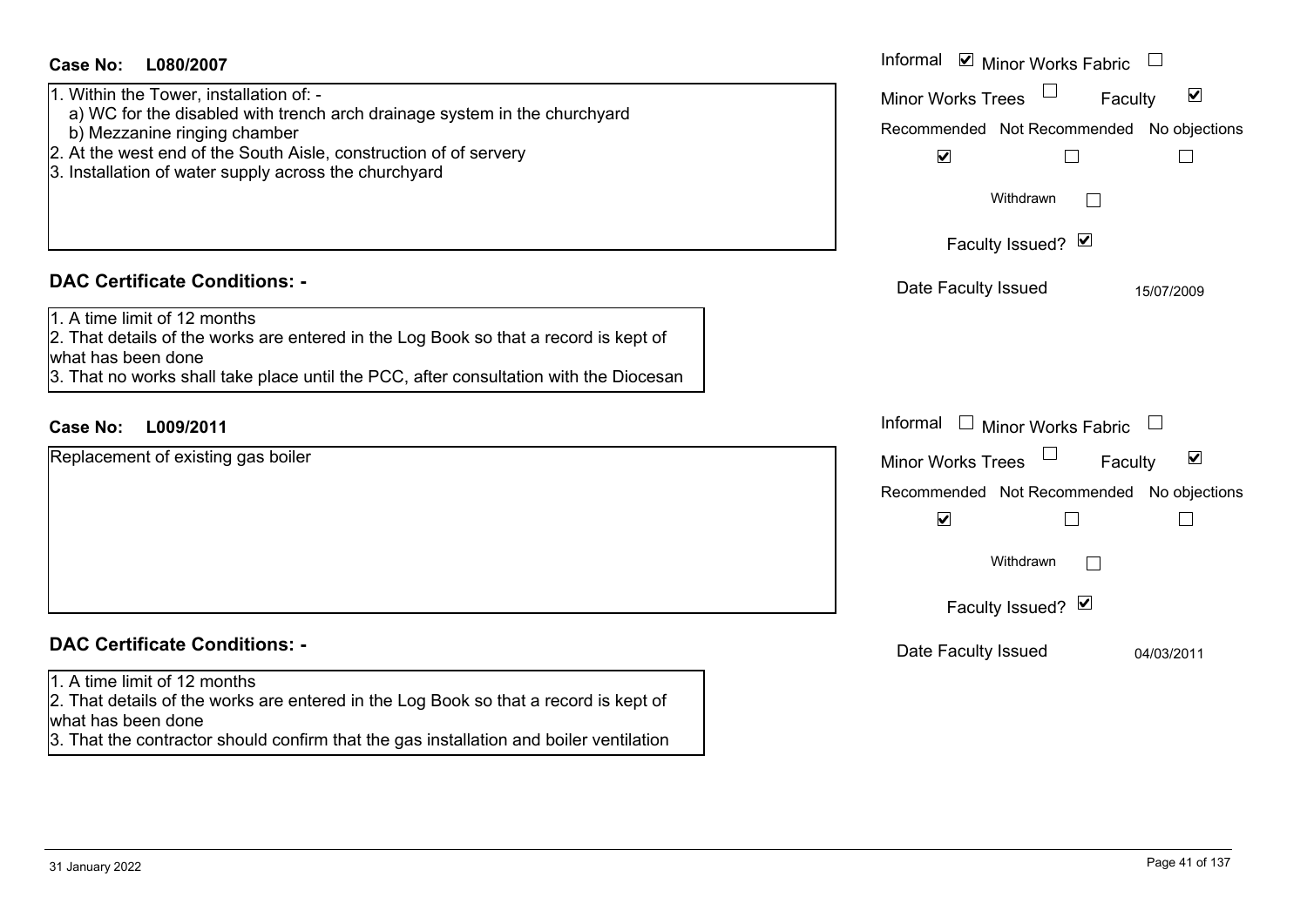| <b>Case No:</b><br>L010/2011                                                                                                                                                                                                                                                      | Informal □ Minor Works Fabric<br>$\begin{array}{c} \hline \end{array}$                                                                                                                        |
|-----------------------------------------------------------------------------------------------------------------------------------------------------------------------------------------------------------------------------------------------------------------------------------|-----------------------------------------------------------------------------------------------------------------------------------------------------------------------------------------------|
| 1. Minor roof<br>2. Major stonework<br>repairs                                                                                                                                                                                                                                    | Minor Works Trees<br>$\blacktriangledown$<br>Faculty<br>Recommended Not Recommended No objections<br>$\blacktriangledown$<br>$\perp$<br>$\mathbb{R}^n$                                        |
|                                                                                                                                                                                                                                                                                   | Withdrawn<br>Faculty Issued? Ø                                                                                                                                                                |
| <b>DAC Certificate Conditions: -</b><br>1. A time limit of 12 months<br>2. That details of the works are entered in the Log Book so that a record is kept of<br>what has been done                                                                                                | Date Faculty Issued<br>25/03/2011                                                                                                                                                             |
| <b>Case No:</b>                                                                                                                                                                                                                                                                   | Informal $\Box$ Minor Works Fabric $\Box$                                                                                                                                                     |
| External stonework repairs to the doorway                                                                                                                                                                                                                                         | <b>Minor Works Trees</b><br>$\Box$<br>Faculty<br>Recommended Not Recommended No objections<br>$\blacktriangledown$<br>$\Box$<br>$\Box$<br>Withdrawn<br>$\mathbf{I}$<br>Faculty Issued? $\Box$ |
| <b>DAC Certificate Conditions: -</b>                                                                                                                                                                                                                                              | Date Faculty Issued                                                                                                                                                                           |
| 1. That details of the works are entered in the Log Book so that a record is kept of<br>what has been done<br>2. That any stonework to be replaced is carefully checked for tool marks and, if found,<br>the stones are set aside and Diocesan Archaeological Adviser is notified |                                                                                                                                                                                               |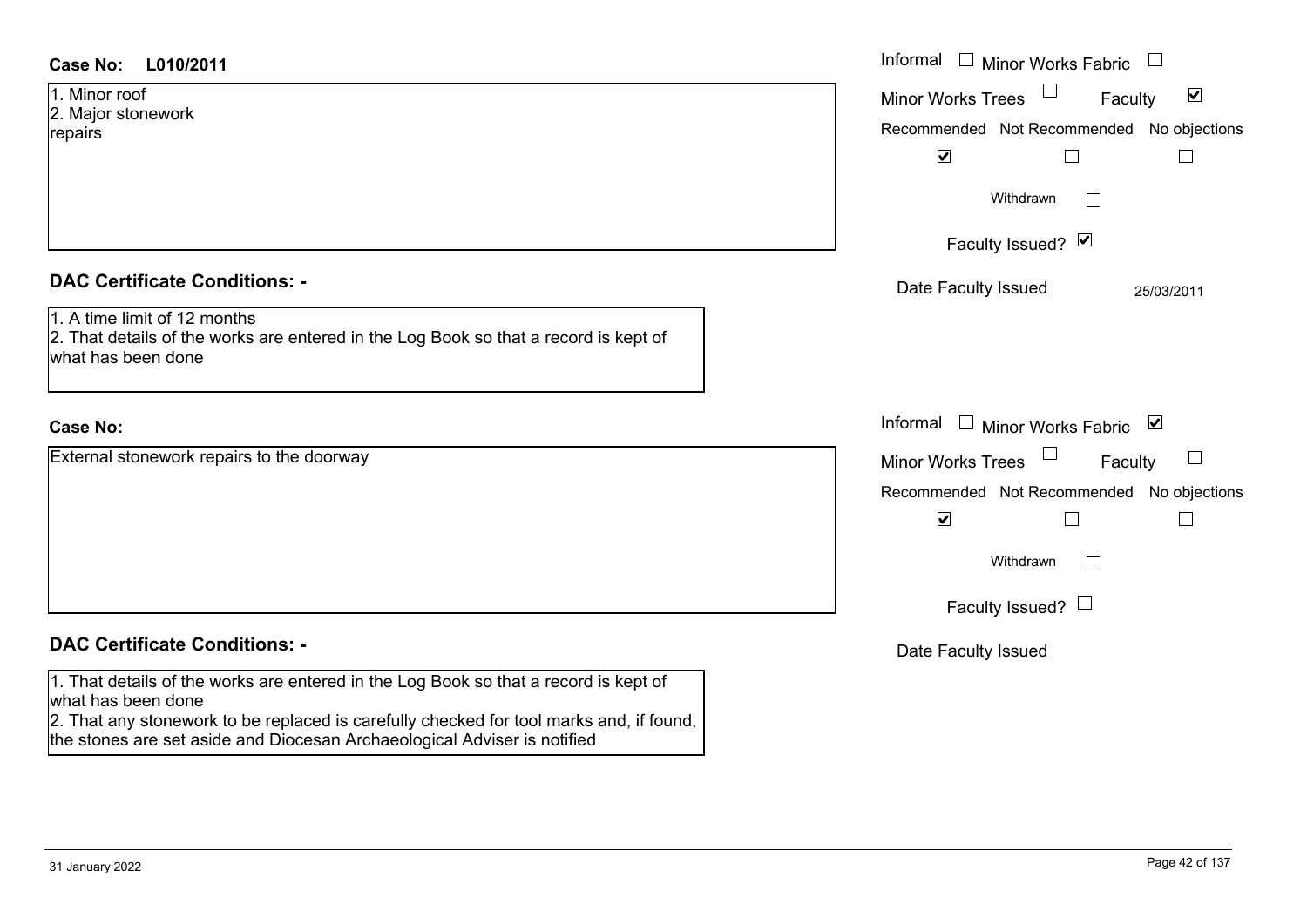| <b>Case No:</b>                                                                                            | Informal<br>$\Box$ Minor Works Fabric<br>$\Box$                                |
|------------------------------------------------------------------------------------------------------------|--------------------------------------------------------------------------------|
| CONFIRMATORY APPLICATION for works unertaken with Interim Faculty:                                         | $\blacktriangledown$<br>Minor Works Trees<br>Faculty                           |
| Re-covering of the South Aisle roof                                                                        | Recommended Not Recommended No objections                                      |
|                                                                                                            | $\blacktriangleright$                                                          |
|                                                                                                            | Withdrawn<br>$\sim$                                                            |
|                                                                                                            | Faculty Issued? Ø                                                              |
| <b>DAC Certificate Conditions: -</b>                                                                       | Date Faculty Issued<br>09/05/2019                                              |
| 1. That details of the works are entered in the Log Book so that a record is kept of<br>what has been done |                                                                                |
| <b>Case No:</b>                                                                                            | Informal<br>$\Box$ Minor Works Fabric<br>$\begin{array}{c} \hline \end{array}$ |
| Fell 1 dead tree                                                                                           | Minor Works Trees ⊠<br>$\Box$<br>Faculty                                       |
|                                                                                                            | Recommended Not Recommended No objections                                      |
|                                                                                                            | $\blacktriangledown$                                                           |
|                                                                                                            | Withdrawn                                                                      |
|                                                                                                            | Faculty Issued? $\Box$                                                         |
| <b>DAC Certificate Conditions: -</b>                                                                       | Date Faculty Issued                                                            |
| 1. That details of the works are entered in the Log Book so that a record is kept of<br>what has been done |                                                                                |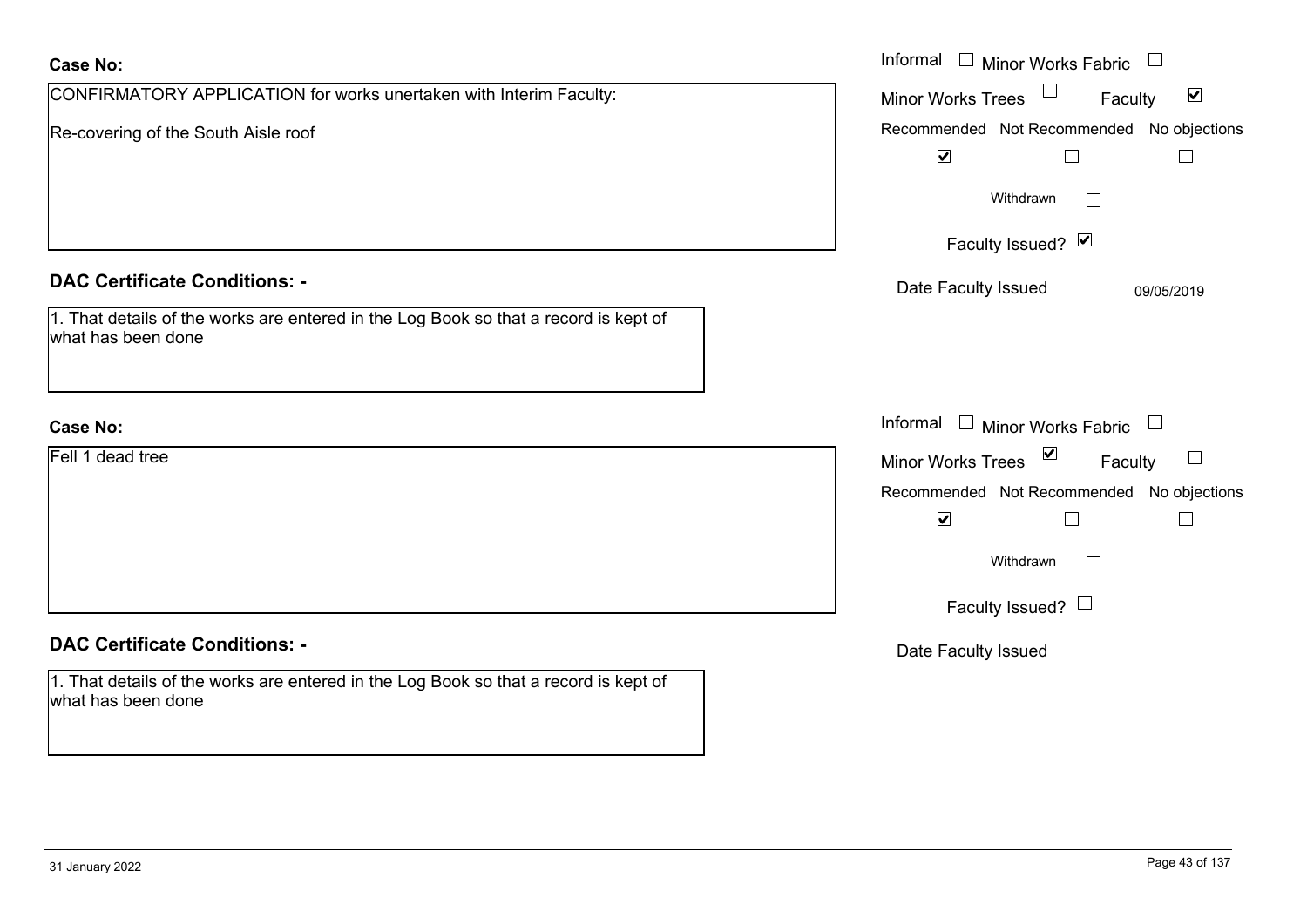**Case No:**

1. Pollard 4 trees2. Reduce canopy of 1 tree

| <b>DAC Certificate Conditions: -</b> |  |
|--------------------------------------|--|
|--------------------------------------|--|

1. That details of the works are entered in the Log Book so that a record is kept of what has been done

 2. That the PCC be aware of the possibility of there being bat roosts in mature trees it would be god practice to scan the area with a bat detector prior to work commencing

|                    | Informal $\Box$ Minor Works Fabric $\Box$             |
|--------------------|-------------------------------------------------------|
| d 4 trees          | Minor Works Trees $\boxed{\triangleright}$<br>Faculty |
| e canopy of 1 tree | Recommended Not Recommended No objections             |
|                    | $\blacktriangledown$                                  |
|                    | Withdrawn                                             |
|                    | Faculty Issued? $\Box$                                |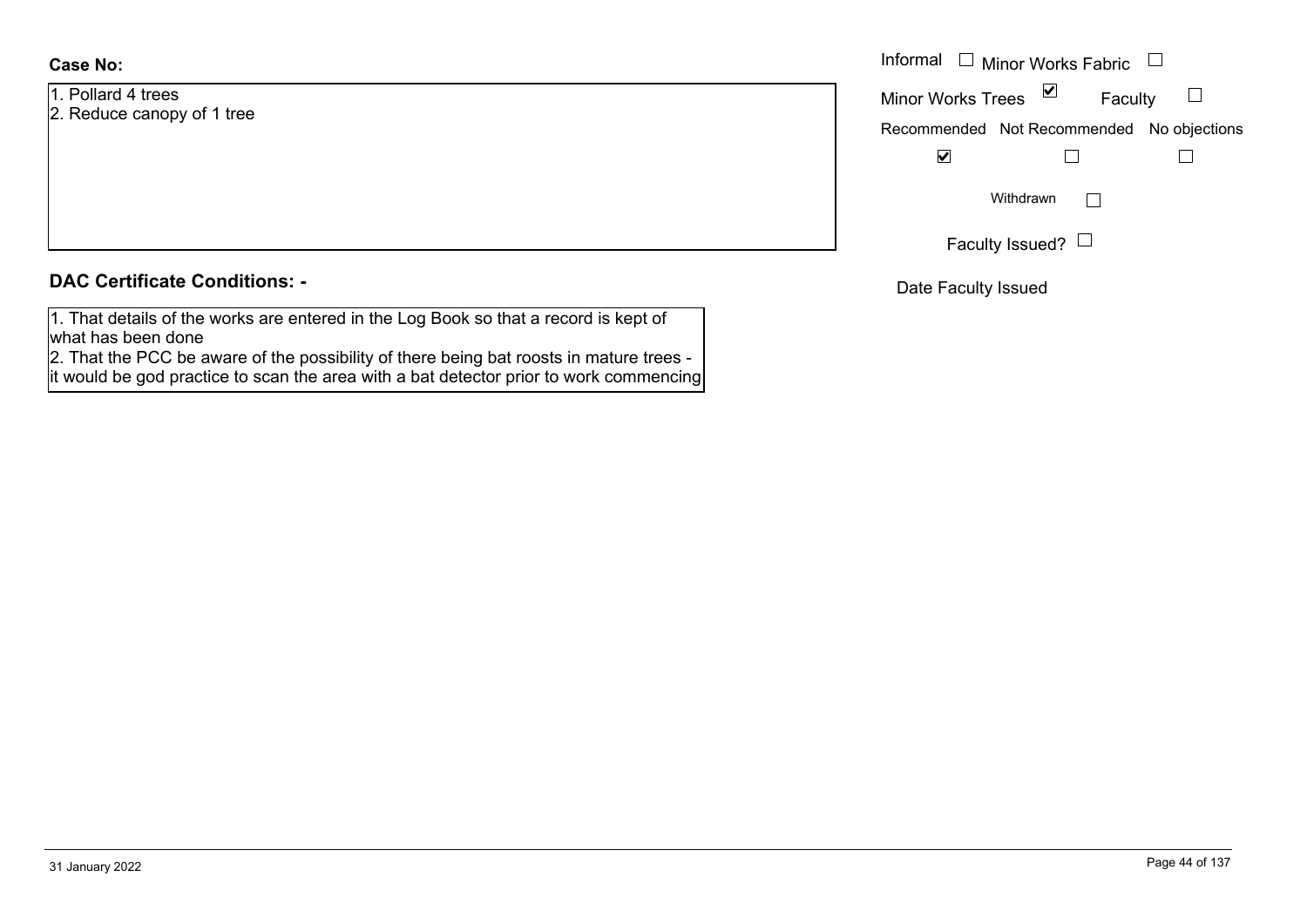**10202 Asfordby, All Saints**

| L/1999<br><b>Case No:</b>                                | Informal $\Box$ Minor Works Fabric                      |                                                  |
|----------------------------------------------------------|---------------------------------------------------------|--------------------------------------------------|
| Installation of: -<br>1. Disabled toilet<br>2. Sink unit | Minor Works Trees $\Box$<br>Recommended Not Recommended | $\blacktriangledown$<br>Faculty<br>No objections |
|                                                          | Withdrawn                                               |                                                  |
|                                                          | Faculty Issued? Ø                                       |                                                  |
| <b>DAC Certificate Conditions: -</b>                     | Date Faculty Issued                                     | 08/05/2000                                       |
| 1. A time limit of 12 months                             |                                                         |                                                  |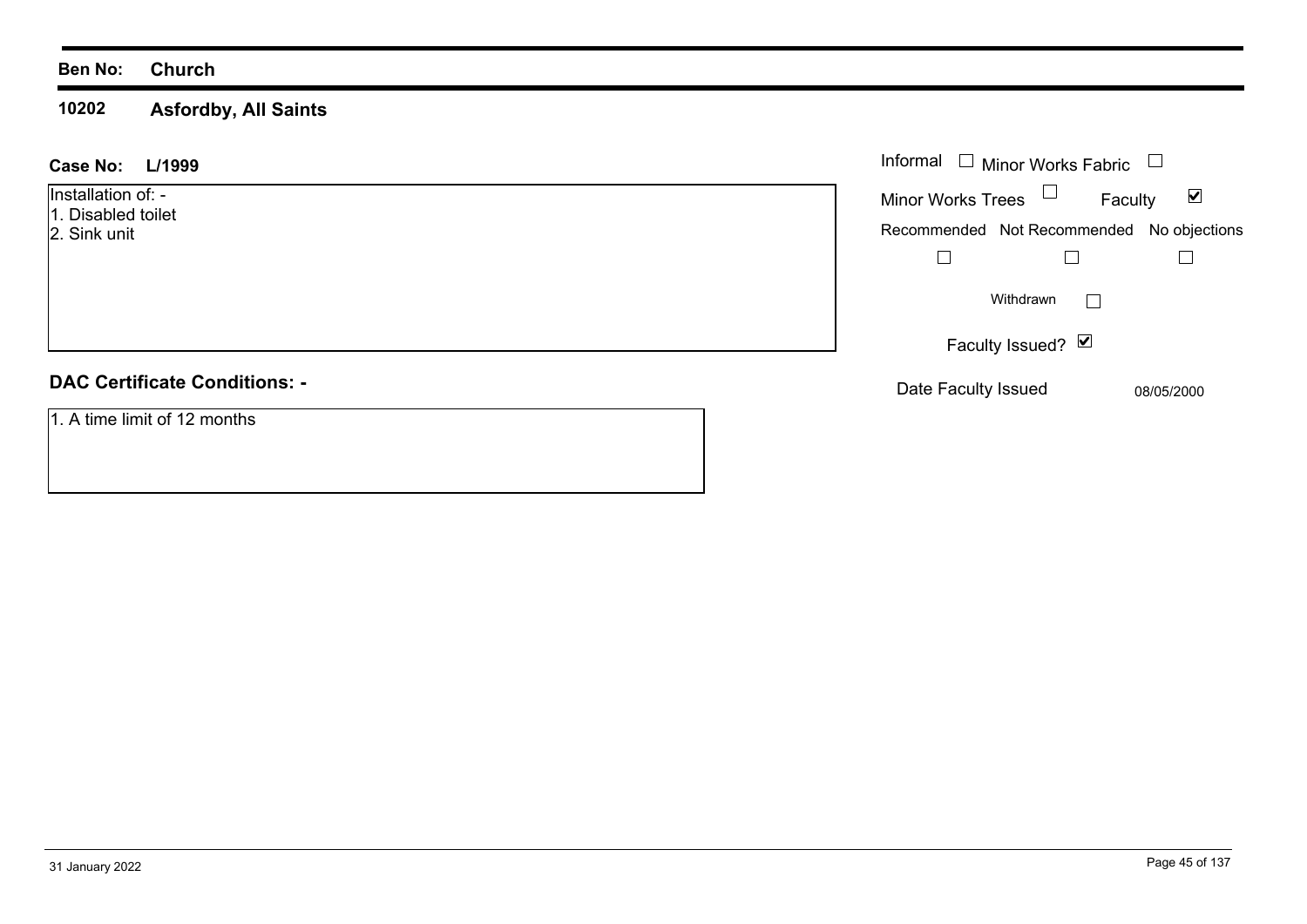| <b>Case No:</b><br>L138/2000                                                                                                                                                                                  | Informal $\square$<br>Minor Works Fabric                                                                                                                                       |
|---------------------------------------------------------------------------------------------------------------------------------------------------------------------------------------------------------------|--------------------------------------------------------------------------------------------------------------------------------------------------------------------------------|
| Installation of a new heating system including re-location of boilers all in accordance with the approved<br>specification of Pick Everard dated 14 November 2000 and drawings and illustrations all herewith | $\blacktriangledown$<br><b>Minor Works Trees</b><br>Faculty<br>Recommended Not Recommended No objections<br>$\blacktriangledown$<br>Withdrawn                                  |
|                                                                                                                                                                                                               | Faculty Issued? $\Box$                                                                                                                                                         |
| <b>DAC Certificate Conditions: -</b>                                                                                                                                                                          | Date Faculty Issued                                                                                                                                                            |
| 1. A time limit of 12 months                                                                                                                                                                                  |                                                                                                                                                                                |
| <b>Case No:</b><br>L011/2000                                                                                                                                                                                  | Informal $\square$<br>Minor Works Fabric                                                                                                                                       |
| 1. Installation of Sound Reinforcement and Loop System in accordance with the approved specification<br>of French Electrical Services dated 15 October 1999<br>2. Replacement boiler                          | $\blacktriangledown$<br>Minor Works Trees<br>Faculty<br>Recommended Not Recommended No objections<br>$\blacktriangledown$<br>Withdrawn<br>$\vert$ $\vert$<br>Faculty Issued? Ø |
| <b>DAC Certificate Conditions: -</b>                                                                                                                                                                          | Date Faculty Issued<br>05/05/2001                                                                                                                                              |
| 1. A time limit of 12 months 2. That all wiring shall colour match the background<br>stonework                                                                                                                |                                                                                                                                                                                |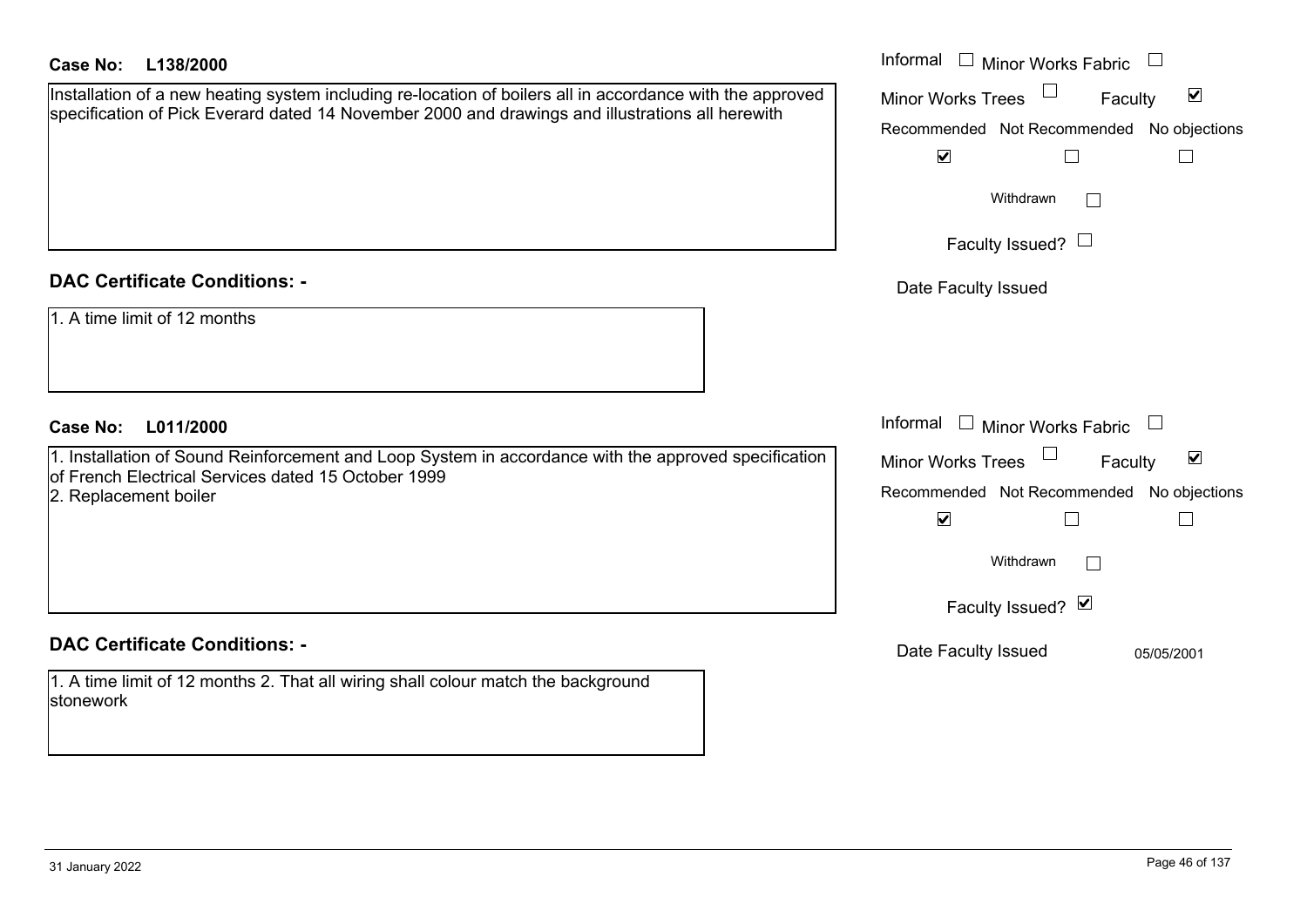| <b>Case No:</b>                                                                                          | Informal $\Box$ Minor Works Fabric                          |
|----------------------------------------------------------------------------------------------------------|-------------------------------------------------------------|
| L013/2004<br>1. Works to spire: -                                                                        | $\blacktriangledown$<br><b>Minor Works Trees</b><br>Faculty |
| a) Tie-bar/weathervane - erect ladders internally, inspect tie-bar/base plate, erect scaffold around top |                                                             |
| 5 metres, secure capstone                                                                                | Recommended Not Recommended No objections                   |
| b) Spire pointing - rake back suspect joints, point with lime gauge mortar                               | $\blacktriangledown$                                        |
| c) Tie-bar base plate - if inspection indicates necessity, remove and replace                            |                                                             |
| 2 Spire lunettes - install stainless-steel mesh, check timbers                                           | Withdrawn<br>$\mathbb{R}^n$                                 |
| 3 Tower louvres - treat timbers with wood preservative                                                   |                                                             |
| 4 Tower pinnacles - prepare and point open joints, secure stonework                                      |                                                             |
| 5 Vegetation - remove from tower floor and lead gully, trewat roots, seal open joints                    | Faculty Issued? Ø                                           |
| 6 Tower floor - investigate lead gully and report                                                        |                                                             |
| <b>DAC Certificate Conditions: -</b>                                                                     |                                                             |
|                                                                                                          | Date Faculty Issued<br>09/03/2004                           |
| 1. A time limit of 12 months                                                                             |                                                             |
|                                                                                                          |                                                             |
|                                                                                                          |                                                             |
|                                                                                                          |                                                             |
|                                                                                                          |                                                             |
| <b>Case No:</b><br>L148/2005                                                                             | Informal<br>$\Box$ Minor Works Fabric                       |
| Alterations to access to South Porch involving: -                                                        | $\blacktriangledown$<br><b>Minor Works Trees</b><br>Faculty |
| 1. Re-location of 2 headstones to extend flagged area outside the porch                                  |                                                             |
| 2. Re-grade & re-surface path                                                                            | Recommended Not Recommended No objections                   |
| 3. Lower threshold between porch and nave                                                                | $\blacktriangledown$                                        |
| 4. Install new ramp                                                                                      |                                                             |
| All set out in the proposals by M Goodhart (February 2005)                                               | Withdrawn<br>$\mathbb{R}$                                   |
|                                                                                                          |                                                             |
|                                                                                                          | Faculty Issued? Ø                                           |
|                                                                                                          |                                                             |
| <b>DAC Certificate Conditions: -</b>                                                                     | Date Faculty Issued<br>23/12/2005                           |
| 1. A time limit of 12 months                                                                             |                                                             |
| 2. That the headstones to be moved should be kept up-right                                               |                                                             |
| 3. That the PCC makes every effort to ensure that the ramp is as compliant with the                      |                                                             |
| Disability Discrimination Act Regulations as possible                                                    |                                                             |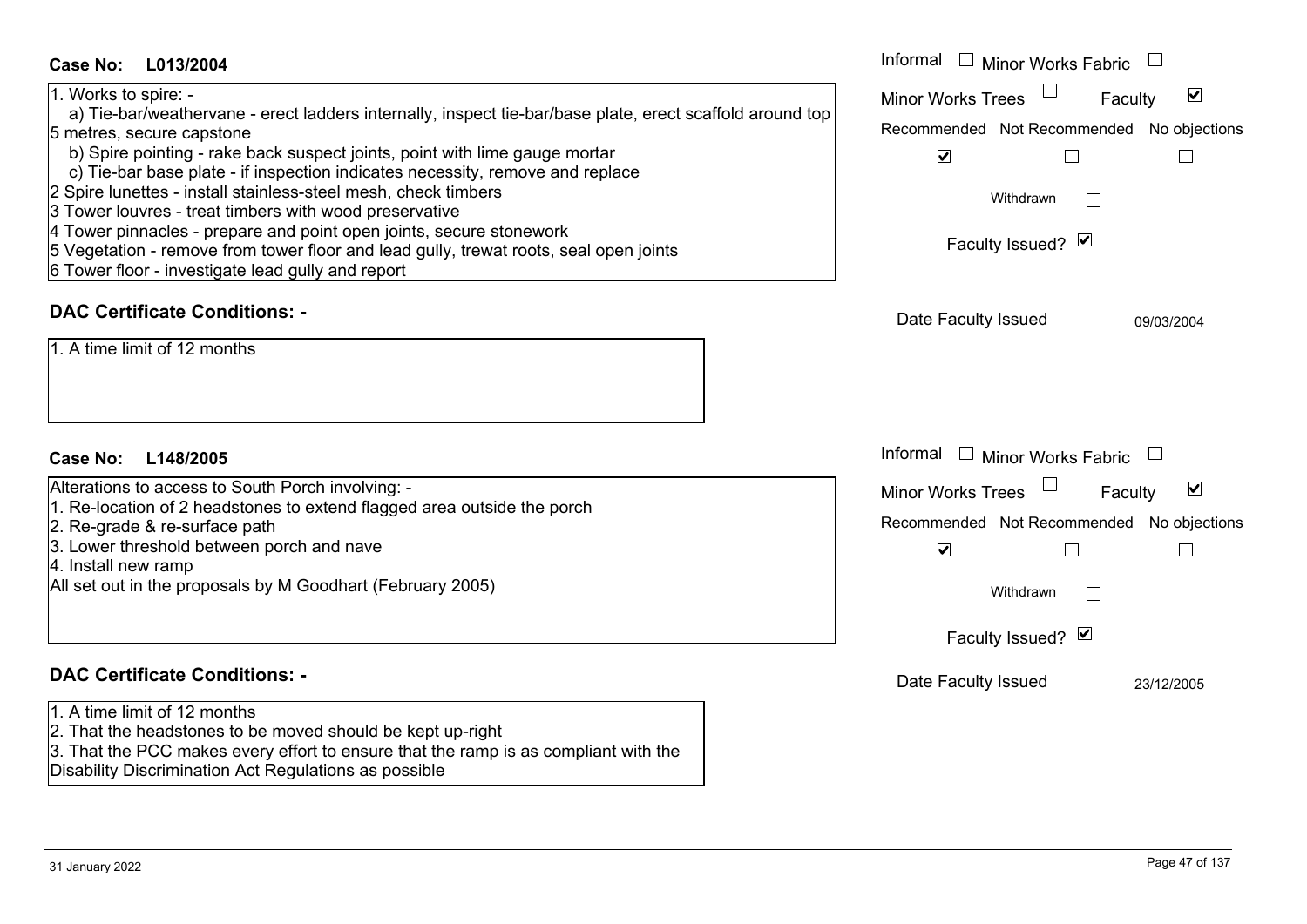| <b>Case No:</b><br>L104/2005                                                                                                                                                                                                                                                                                                                                                      | Informal<br>$\mathbf{L}$<br><b>Minor Works Fabric</b>                                                                                                                        |
|-----------------------------------------------------------------------------------------------------------------------------------------------------------------------------------------------------------------------------------------------------------------------------------------------------------------------------------------------------------------------------------|------------------------------------------------------------------------------------------------------------------------------------------------------------------------------|
| CONFIRMATORY FACULTY: -<br>1. Disconnect the faulty underground section of MICC cable, supplying the organ point, boiler and<br>sump pump etc.<br>2. Replace with a new MCCC cable with PVC cover to run from the mains position overhead along the<br>beams and through the church with the existing MICC lighting supply cables and connected to the<br>existing circuit points | $\blacktriangledown$<br><b>Minor Works Trees</b><br>Faculty<br>Recommended Not Recommended No objections<br>$\blacktriangledown$<br>Withdrawn<br>$\perp$                     |
|                                                                                                                                                                                                                                                                                                                                                                                   | Faculty Issued? Ø                                                                                                                                                            |
| <b>DAC Certificate Conditions: -</b><br>1. A time limit of 12 months<br>2. That all wiring should be as unobtrusive as possible and of an appropriate colour to<br>blend with the background<br>3. That, where possible, all fixings should be made into joints, not stonework, using                                                                                             | Date Faculty Issued<br>02/11/2005                                                                                                                                            |
| <b>Case No:</b><br>L185/2006                                                                                                                                                                                                                                                                                                                                                      | Informal<br>$\mathbf{I}$<br>Minor Works Fabric                                                                                                                               |
| Installation of window guards to 5 windows: -<br>a) West window<br>b) South Transept east wall $\&$ s wall $(x 2)$<br>c) Chancel south wall western window                                                                                                                                                                                                                        | $\blacktriangledown$<br><b>Minor Works Trees</b><br>Faculty<br>Recommended Not Recommended No objections<br>$\blacktriangledown$<br>Withdrawn<br>$\sim$<br>Faculty Issued? Ø |
| <b>DAC Certificate Conditions: -</b>                                                                                                                                                                                                                                                                                                                                              | Date Faculty Issued<br>09/01/2007                                                                                                                                            |
| 1. A time limit of 12 months<br>2. That the grills are of black powder coated stainless steel and shaped to fit into any<br>tracery or the overall shape of the windows<br>3. That, where possible, all fixings should be made into joints, not stonework, using                                                                                                                  |                                                                                                                                                                              |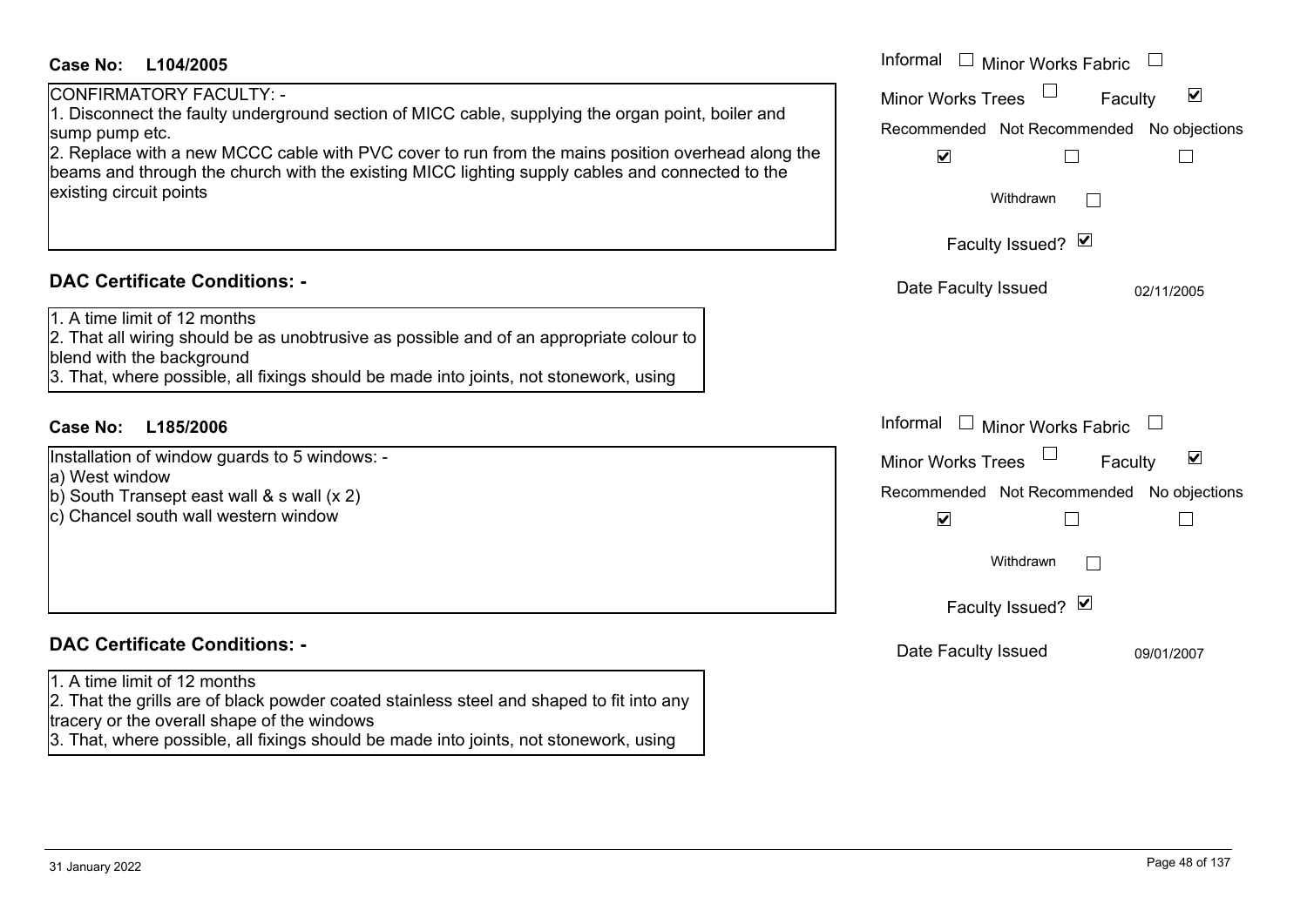| <b>Case No:</b><br>L019/2006                                                                                                                                            | Informal ⊠ Minor Works Fabric                               |
|-------------------------------------------------------------------------------------------------------------------------------------------------------------------------|-------------------------------------------------------------|
| Re-ordering of the church to provide a Nave Altar on a carpeted timber-framed platform (to extend<br>Chancel step) with de-mountable Communion Rails                    | $\blacktriangledown$<br><b>Minor Works Trees</b><br>Faculty |
|                                                                                                                                                                         | Recommended Not Recommended No objections                   |
|                                                                                                                                                                         | $\blacktriangledown$                                        |
|                                                                                                                                                                         | Withdrawn<br>$\mathbb{R}^n$                                 |
|                                                                                                                                                                         | Faculty Issued? Ø                                           |
| <b>DAC Certificate Conditions: -</b>                                                                                                                                    | Date Faculty Issued<br>12/04/2007                           |
| 1. A time limit of 12 months                                                                                                                                            |                                                             |
| 2. That the dais be ventilated                                                                                                                                          |                                                             |
|                                                                                                                                                                         |                                                             |
| <b>Case No:</b><br>L199/2007                                                                                                                                            | Informal<br>$\perp$<br><b>Minor Works Fabric</b>            |
| To remove: -                                                                                                                                                            | Minor Works Trees<br>Faculty                                |
| 1. Dead Llandi                                                                                                                                                          | Recommended Not Recommended No objections                   |
| 2. Llandi entagled with two lime trees and consequently dying<br>3. Self-seeded sapling growing near to old Rectory wall threatening the fabric of the wall which could |                                                             |
| render it unsafe                                                                                                                                                        | $\Box$<br>$\Box$                                            |
|                                                                                                                                                                         | Withdrawn<br>$\mathbb{R}^n$                                 |
|                                                                                                                                                                         | Faculty Issued? $\Box$                                      |
| <b>DAC Certificate Conditions: -</b>                                                                                                                                    | Date Faculty Issued                                         |
| 1. A time limit of 12 months                                                                                                                                            |                                                             |
|                                                                                                                                                                         |                                                             |
|                                                                                                                                                                         |                                                             |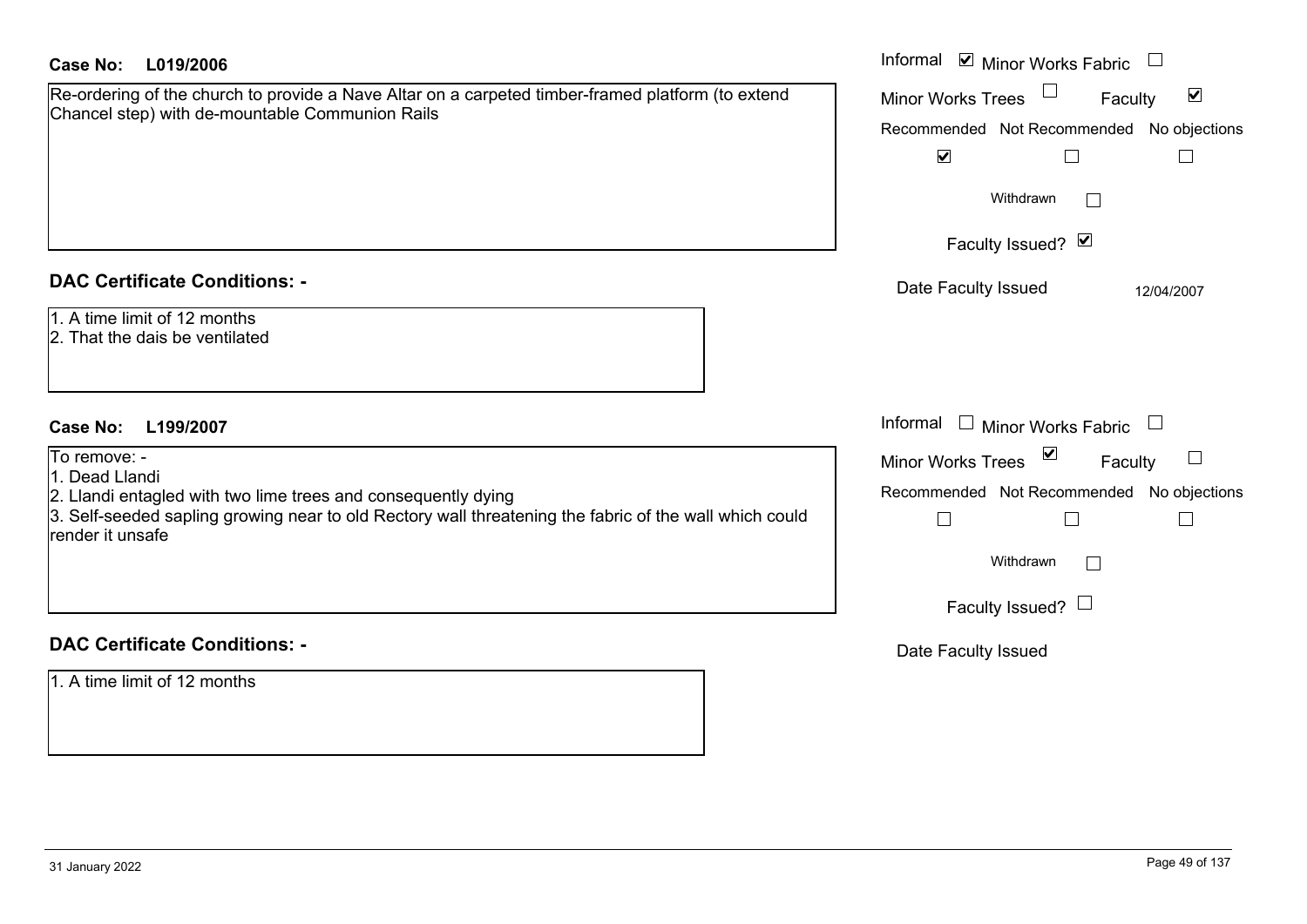| <b>Case No:</b><br>L115/2007                                                                                                               | Informal □ Minor Works Fabric                                    |
|--------------------------------------------------------------------------------------------------------------------------------------------|------------------------------------------------------------------|
| 1. Removal of limbs from a Beech tree & re-balancing of the crown<br>2. Removal of lower limbs from 2 Lime trees obstructing paths         | $\blacktriangledown$<br>Minor Works Trees<br>$\sqcup$<br>Faculty |
|                                                                                                                                            | Recommended Not Recommended No objections                        |
|                                                                                                                                            | $\Box$<br>$\Box$<br>$\Box$                                       |
|                                                                                                                                            | Withdrawn<br>$\perp$                                             |
|                                                                                                                                            | Faculty Issued? $\Box$                                           |
| <b>DAC Certificate Conditions: -</b>                                                                                                       | Date Faculty Issued                                              |
|                                                                                                                                            |                                                                  |
| <b>Case No:</b><br>L196/2008                                                                                                               | Informal<br>$\Box$ Minor Works Fabric                            |
| Restoration of the Organ comprising: -                                                                                                     | $\blacktriangledown$<br>Minor Works Trees<br>Faculty             |
| 1. Removal of electrical action to the swell and replacement with mechanical action<br>2. Replacement of inoperative parts                 | Recommended Not Recommended No objections                        |
|                                                                                                                                            | $\blacktriangledown$<br>$\Box$<br>П                              |
|                                                                                                                                            | Withdrawn                                                        |
|                                                                                                                                            | Faculty Issued? Ø                                                |
| <b>DAC Certificate Conditions: -</b>                                                                                                       | Date Faculty Issued<br>09/01/2009                                |
| 1. A time limit of 12 months<br>2. That details of the works are entered in the Log Book so that a record is kept of<br>what has been done |                                                                  |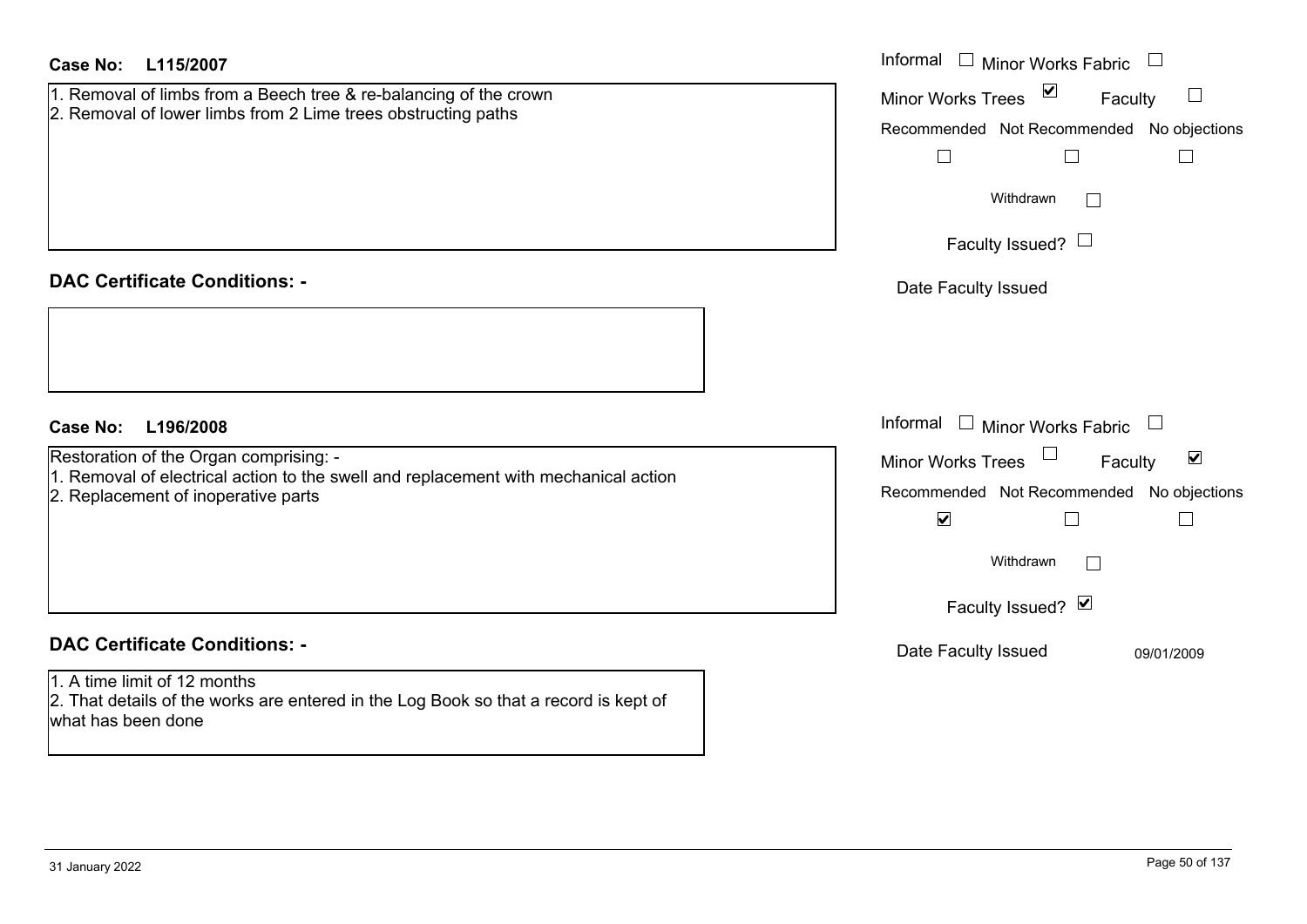| <b>Case No:</b><br>L080/2008                                                                                                                                                                        | Informal ⊠ Minor Works Fabric ⊠                                                |
|-----------------------------------------------------------------------------------------------------------------------------------------------------------------------------------------------------|--------------------------------------------------------------------------------|
| Installation of new lighting for the Pulpit                                                                                                                                                         | $\perp$<br><b>Minor Works Trees</b><br>Faculty                                 |
|                                                                                                                                                                                                     | Recommended Not Recommended No objections                                      |
|                                                                                                                                                                                                     | $\blacktriangledown$                                                           |
|                                                                                                                                                                                                     | Withdrawn<br>$\Box$                                                            |
|                                                                                                                                                                                                     | Faculty Issued? $\Box$                                                         |
| <b>DAC Certificate Conditions: -</b>                                                                                                                                                                | Date Faculty Issued                                                            |
| 1. That details of the works are entered in the Log Book so that a record is kept of<br>what has been done<br>2. That, where possible, all fixings should be made into joints, not stonework, using |                                                                                |
| stainless steel or non-ferrous screws in fibre plugs                                                                                                                                                |                                                                                |
| L058/2009<br><b>Case No:</b>                                                                                                                                                                        | Informal<br>$\Box$ Minor Works Fabric<br>$\begin{array}{c} \hline \end{array}$ |
| Replacement of the existing wooden Porch gates with metal gates                                                                                                                                     | $\blacktriangledown$<br><b>Minor Works Trees</b><br>Faculty                    |
|                                                                                                                                                                                                     | Recommended Not Recommended No objections                                      |
|                                                                                                                                                                                                     | $\blacktriangledown$                                                           |
|                                                                                                                                                                                                     | Withdrawn<br>$\mathbb{R}^n$                                                    |
|                                                                                                                                                                                                     | Faculty Issued? $\Box$                                                         |
| <b>DAC Certificate Conditions: -</b>                                                                                                                                                                | Date Faculty Issued                                                            |
| 1. A time limit of 12 months                                                                                                                                                                        |                                                                                |
| 2. That details of the works are entered in the Log Book so that a record is kept of<br>what has been done                                                                                          |                                                                                |
| 3. That, where possible, all fixings should be made into joints, not stonework, using                                                                                                               |                                                                                |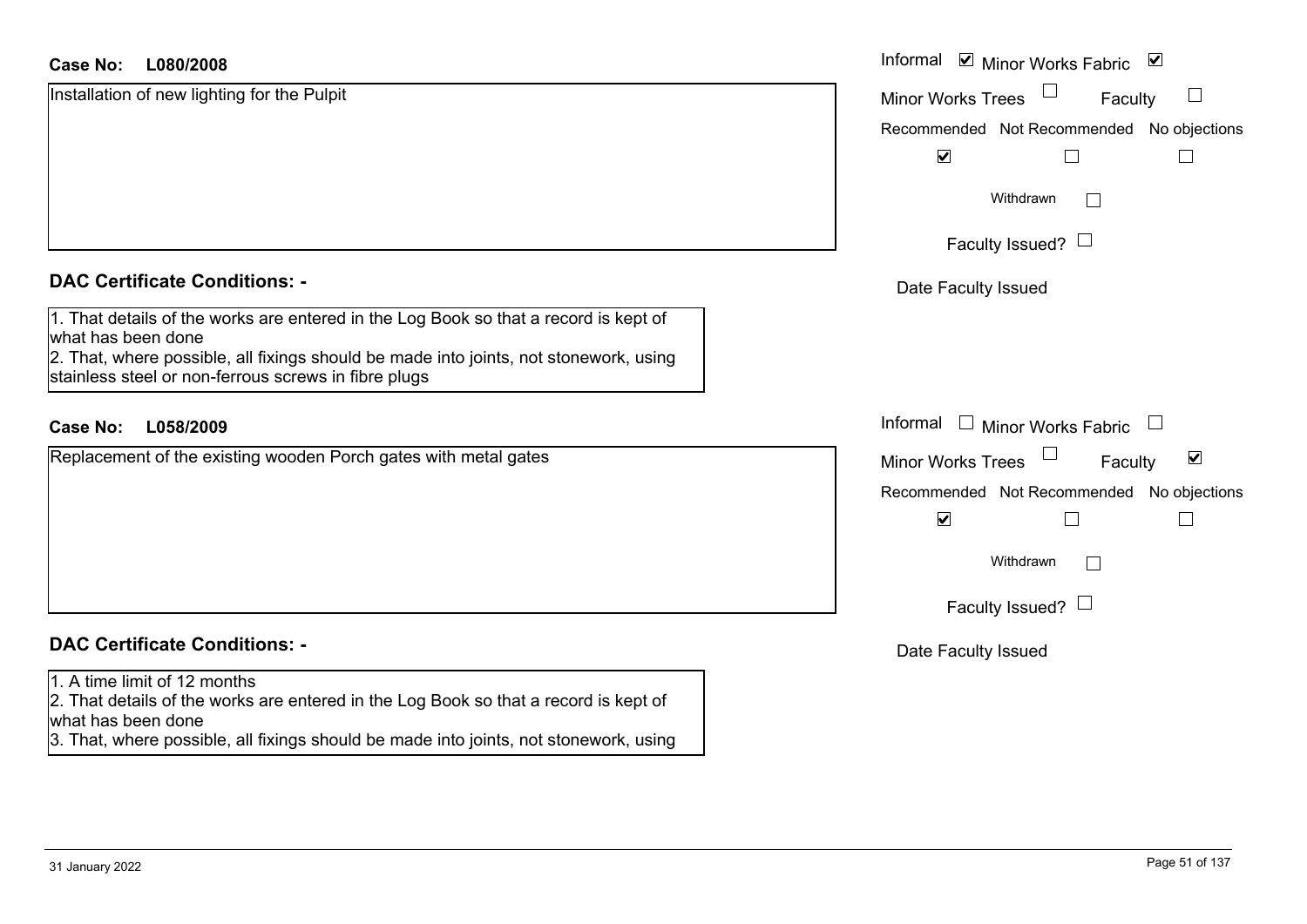- 1. North Transept
- 2. South Aisle
- 3. Porch
- 4. South Transept
- 5. North Aisle

### **DAC Certificate Conditions: -**

- 1. Lifting the canopies of 12 x Lime Trees
- 2. Trimming and shaping of 2 x Conifer Trees
- 3. Cutting back of Privet hedges

## **DAC Certificate Conditions: -**

1. A time limit of 12 months

2. That details of the works are entered in the Log Book so that a record is kept of what has been done

| Case No:<br>L108/2011                                                                                                                                                                                                                                                         | Informal $\Box$ Minor Works Fabric                                                                                                                                                                                        |
|-------------------------------------------------------------------------------------------------------------------------------------------------------------------------------------------------------------------------------------------------------------------------------|---------------------------------------------------------------------------------------------------------------------------------------------------------------------------------------------------------------------------|
| Timber and roof works to the: -<br>1. North Transept<br>2. South Aisle<br>3. Porch<br>4. South Transept<br>5. North Aisle                                                                                                                                                     | $\blacktriangledown$<br><b>Minor Works Trees</b><br>Faculty<br>Recommended Not Recommended No objections<br>$\blacktriangledown$<br>Withdrawn<br>$\mathbb{R}^n$<br>Faculty Issued? $\Box$                                 |
| <b>DAC Certificate Conditions: -</b><br>1. A time limit of 12 months<br>2. That details of the works are entered in the Log Book so that a record is kept of<br>what has been done<br>3. That terne-coated stainless steel (or other acceptable material) is used rather than | Date Faculty Issued<br>09/08/2011                                                                                                                                                                                         |
| Case No:<br>L101/2011<br>1. Lifting the canopies of 12 x Lime Trees<br>2. Trimming and shaping of 2 x Conifer Trees<br>3. Cutting back of Privet hedges                                                                                                                       | Informal $\Box$ Minor Works Fabric $\Box$<br>$\overline{\mathbf{v}}$<br>$\Box$<br>Faculty<br><b>Minor Works Trees</b><br>Recommended Not Recommended No objections<br>$\blacktriangledown$<br>Withdrawn<br>$\mathbb{R}^n$ |
| <b>DAC Certificate Conditions: -</b>                                                                                                                                                                                                                                          | Faculty Issued? $\Box$<br>Date Faculty Issued                                                                                                                                                                             |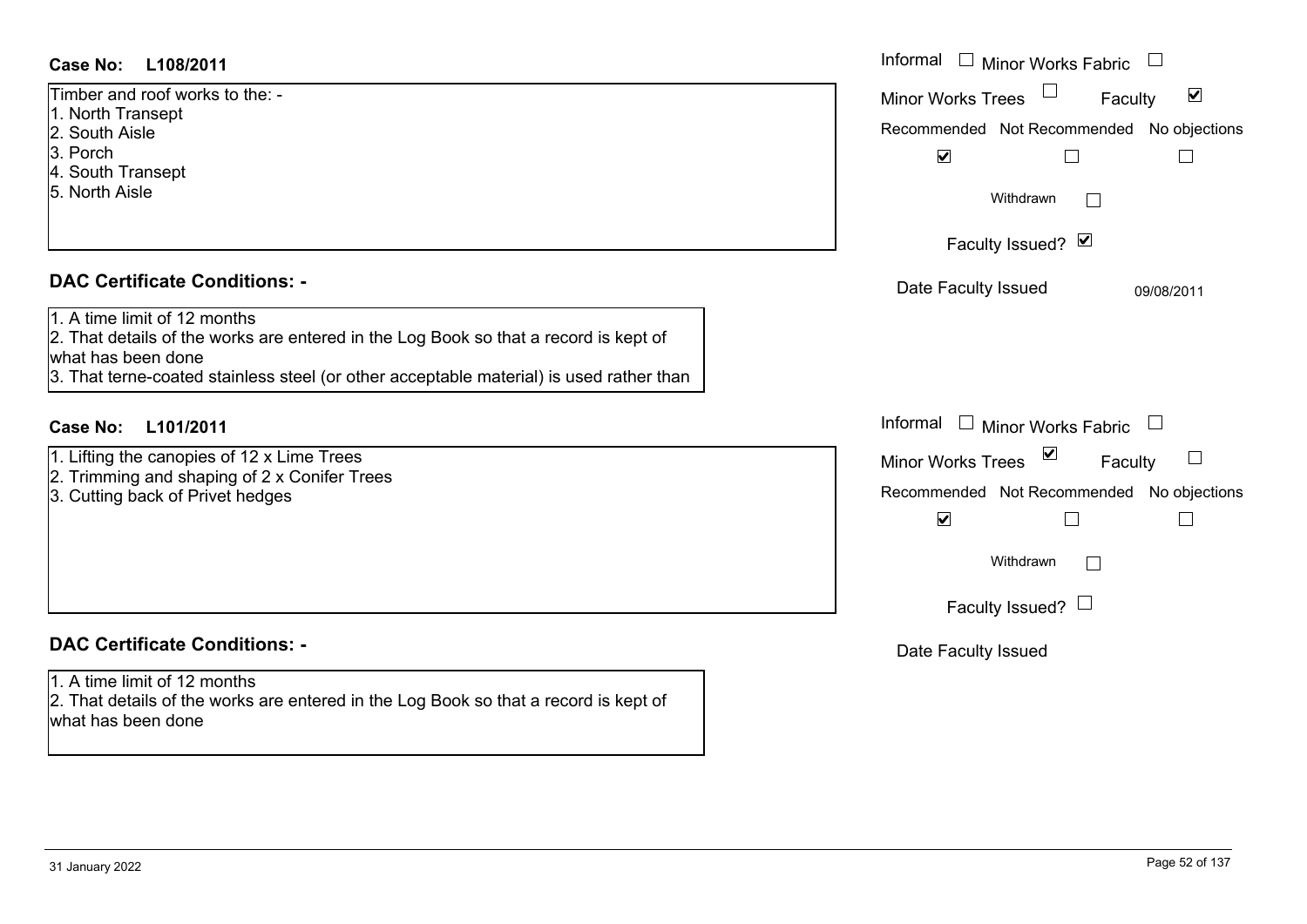#### **L222/2011Case No:** Informal

Installation of PIR security system to cover:-

- 1. North Transept
- 2. North Aisle
- 3. South Transept
- 4. South/West Aisle
- 5. Porch

#### **DAC Certificate Conditions: -**

|  |  |  | 1. A time limit of 12 months |
|--|--|--|------------------------------|
|--|--|--|------------------------------|

2. That details of the works are entered in the Log Book so that a record is kept of what has been done

3. That, where possible, all fixings should be made into joints, not stonework, using

### **L023/2013Case No:** Informal

1. Disposal of 150 post-Victorian wooden chairs 2. Introduction of 150 second-hand lightweight, stackable metal-framed chairs

## **DAC Certificate Conditions: -**

1. A time limit of 12 months2. That details of the works are entered in the Log Book so that a record is kept of what has been done

| Informal<br>Minor Works Fabric ⊠                                                                                      |
|-----------------------------------------------------------------------------------------------------------------------|
| <b>Minor Works Trees</b><br>Faculty<br>Recommended Not Recommended No objections<br>$\blacktriangledown$<br>Withdrawn |
| Faculty Issued? L                                                                                                     |
| Date Faculty Issued                                                                                                   |
| Informal<br>$\Box$<br><b>Minor Works Fabric</b>                                                                       |
| ☑<br><b>Minor Works Trees</b><br>Faculty                                                                              |
| Recommended Not Recommended No objections<br>$\blacktriangledown$<br>Withdrawn                                        |
| Faculty Issued? Ø                                                                                                     |
| Date Faculty Issued<br>17/04/2013                                                                                     |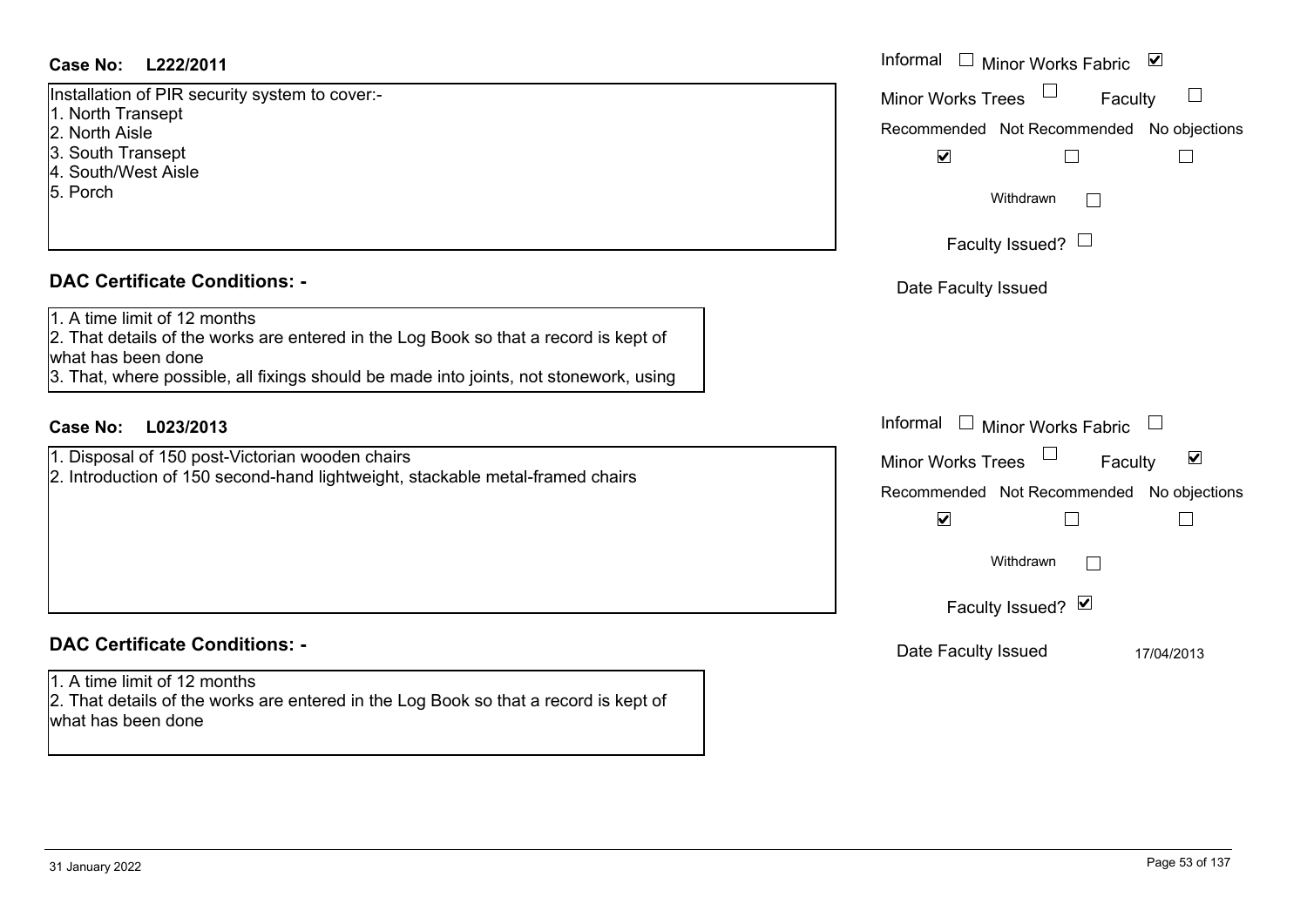| <b>Case No:</b>                                                                                            | Informal □ Minor Works Fabric ⊠           |
|------------------------------------------------------------------------------------------------------------|-------------------------------------------|
| Works to Trees as set out in Report from Dalby Tree Care                                                   | Minor Works Trees<br>Faculty              |
|                                                                                                            | Recommended Not Recommended No objections |
|                                                                                                            | $\blacktriangledown$                      |
|                                                                                                            | Withdrawn<br>$\Box$                       |
|                                                                                                            | Faculty Issued? $\Box$                    |
| <b>DAC Certificate Conditions: -</b>                                                                       | Date Faculty Issued                       |
| 1. That details of the works are entered in the Log Book so that a record is kept of<br>what has been done |                                           |
| <b>Case No:</b>                                                                                            | Informal □ Minor Works Fabric ⊠           |
| Work to trees in churchyard as set out in the Churchyard Tree Report dated 14th November 2017              | Minor Works Trees ⊠<br>$\Box$<br>Faculty  |
|                                                                                                            | Recommended Not Recommended No objections |
|                                                                                                            | $\blacktriangledown$                      |
|                                                                                                            | Withdrawn<br>$\mathbb{R}^n$               |
|                                                                                                            | Faculty Issued? $\Box$                    |
| <b>DAC Certificate Conditions: -</b>                                                                       | Date Faculty Issued                       |
| 1. That details of the works are entered in the Log Book so that a record is kept of<br>what has been done |                                           |
|                                                                                                            |                                           |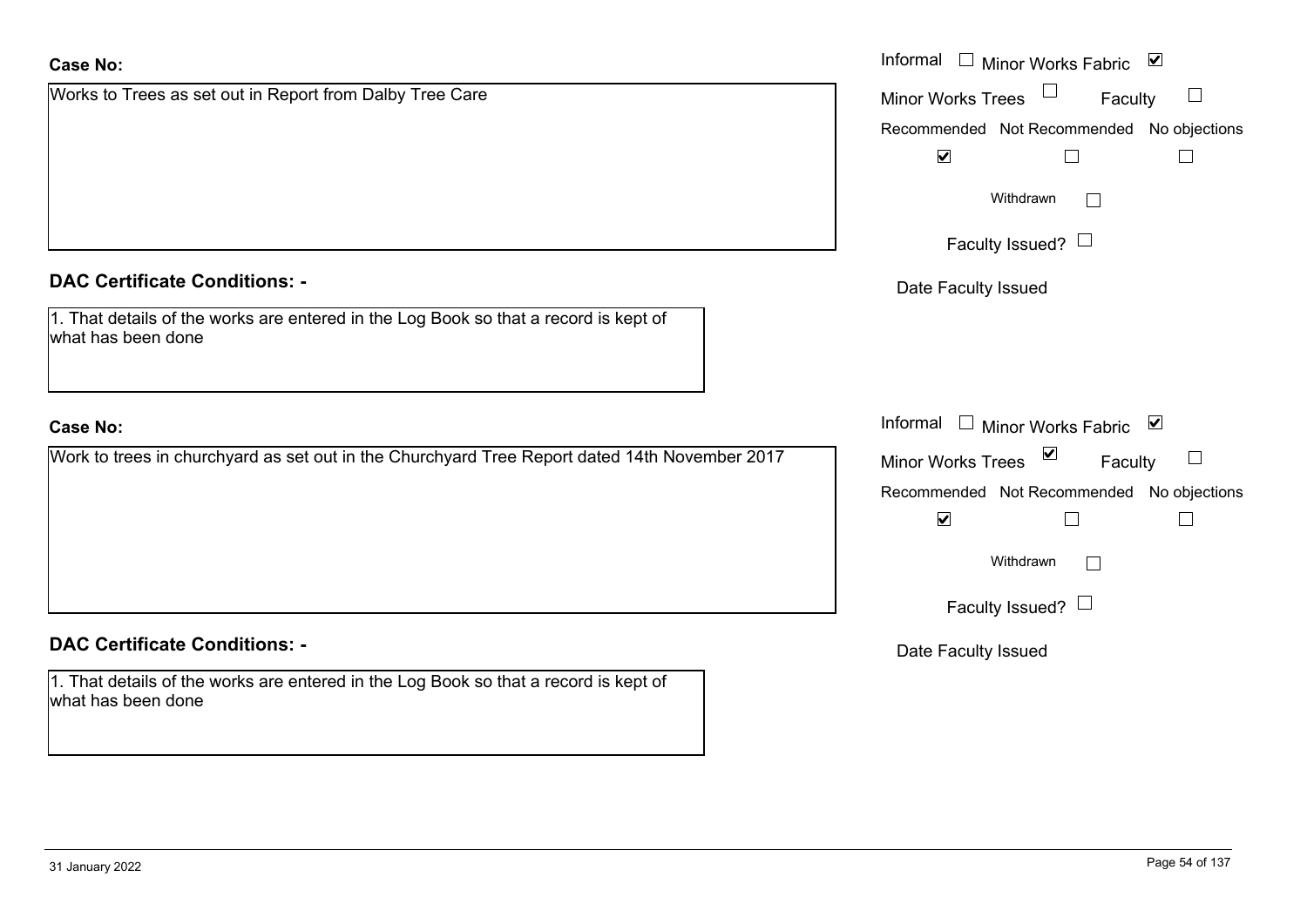**10207Ashby Folville, St Mary**

#### **L042/2005 Case No:** Informal

1. Remove 2 redundant radiators in the North and South Aisles 2. Remove the remaining freestanding radiators around the church

## **DAC Certificate Conditions: -**

1. A time limit of 12 months

| Informal<br>Minor Works Fabric            |            |
|-------------------------------------------|------------|
| Minor Works Trees<br>Faculty              |            |
| Recommended Not Recommended No objections |            |
|                                           |            |
| Withdrawn                                 |            |
| Faculty Issued? Ø                         |            |
| Date Faculty Issued                       | 10/05/2005 |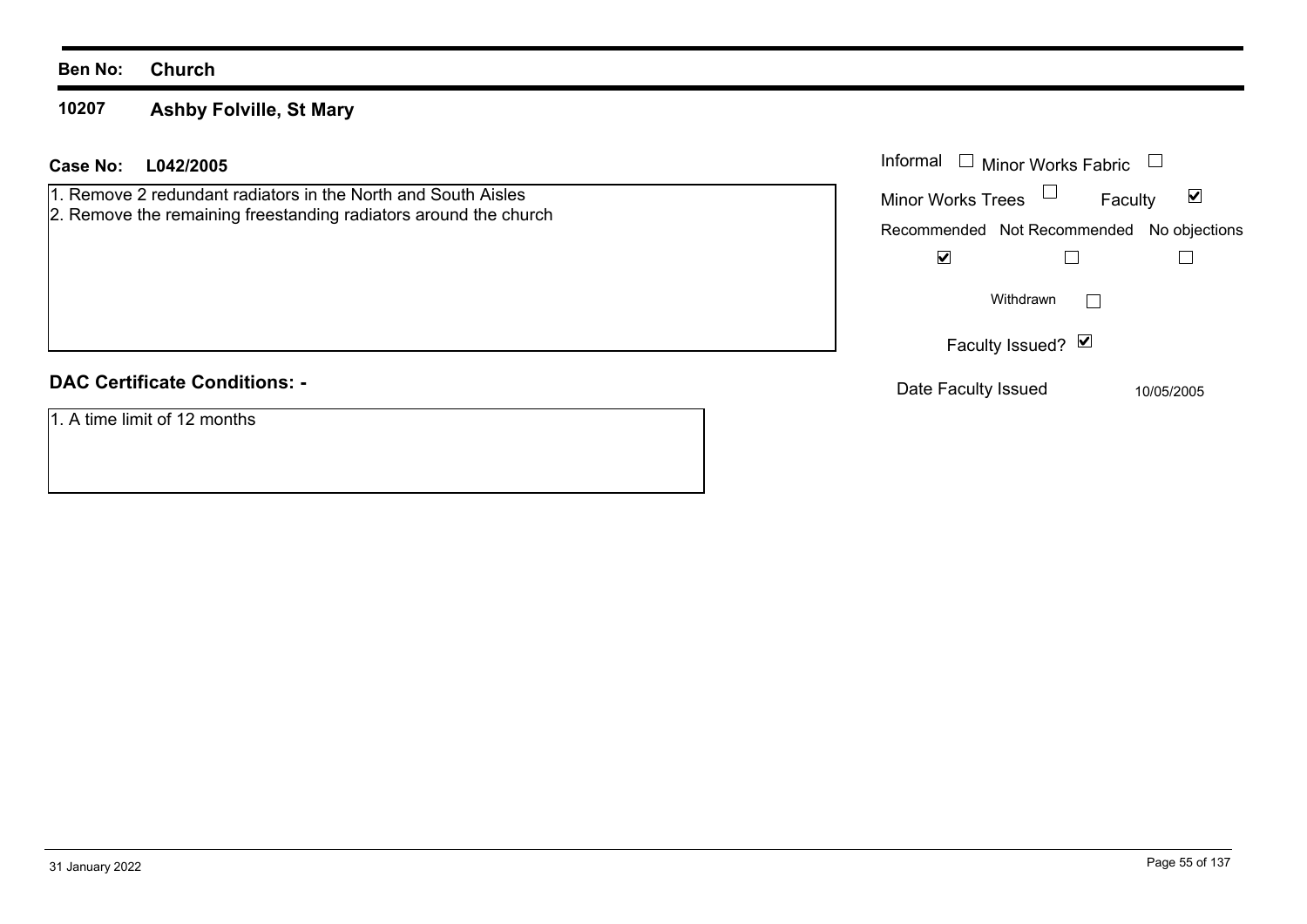| <b>Case No:</b><br>L126/2010                                                                                                                                                                                                                                                | Informal ⊠ Minor Works Fabric                                                                                                 |
|-----------------------------------------------------------------------------------------------------------------------------------------------------------------------------------------------------------------------------------------------------------------------------|-------------------------------------------------------------------------------------------------------------------------------|
| Introduction of 16" x 11" engraved brass plaque with black lettering to commemorate the residency of<br>the Polish community 1948 - 1966 in the parish                                                                                                                      | <b>Minor Works Trees</b><br>Faculty<br>Recommended Not Recommended No objections<br>$\blacktriangledown$<br>$\mathbb{R}^n$    |
|                                                                                                                                                                                                                                                                             | Withdrawn                                                                                                                     |
|                                                                                                                                                                                                                                                                             | Faculty Issued? Ø                                                                                                             |
| <b>DAC Certificate Conditions: -</b><br>1. A time limit of 12 months<br>2. That details of the works are entered in the Log Book so that a record is kept of<br>what has been done<br>3. That, where possible, all fixings should be made into joints, not stonework, using | Date Faculty Issued<br>29/09/2010                                                                                             |
| <b>Case No:</b><br>L125/2010                                                                                                                                                                                                                                                | Informal $\blacksquare$ Minor Works Fabric $\Box$                                                                             |
| 1. Disposal of 2 x 48" Victorian oak candlesticks for wax candles<br>2. Installation of 2 x 48" new oak candlesticks with 16" oil-filled candles in memory of Wing Commander<br>John H Smith-Carington                                                                      | <b>Minor Works Trees</b><br>Faculty<br>Recommended Not Recommended No objections<br>$\blacktriangledown$<br>H<br>$\mathbf{L}$ |
|                                                                                                                                                                                                                                                                             | Withdrawn<br>Faculty Issued? Ø                                                                                                |
| <b>DAC Certificate Conditions: -</b>                                                                                                                                                                                                                                        | Date Faculty Issued<br>29/09/2010                                                                                             |
| 1. A time limit of 12 months<br>2. That details of the works are entered in the Log Book so that a record is kept of<br>lwhat has been done<br>3. That the tripod of legs design should be chosen                                                                           |                                                                                                                               |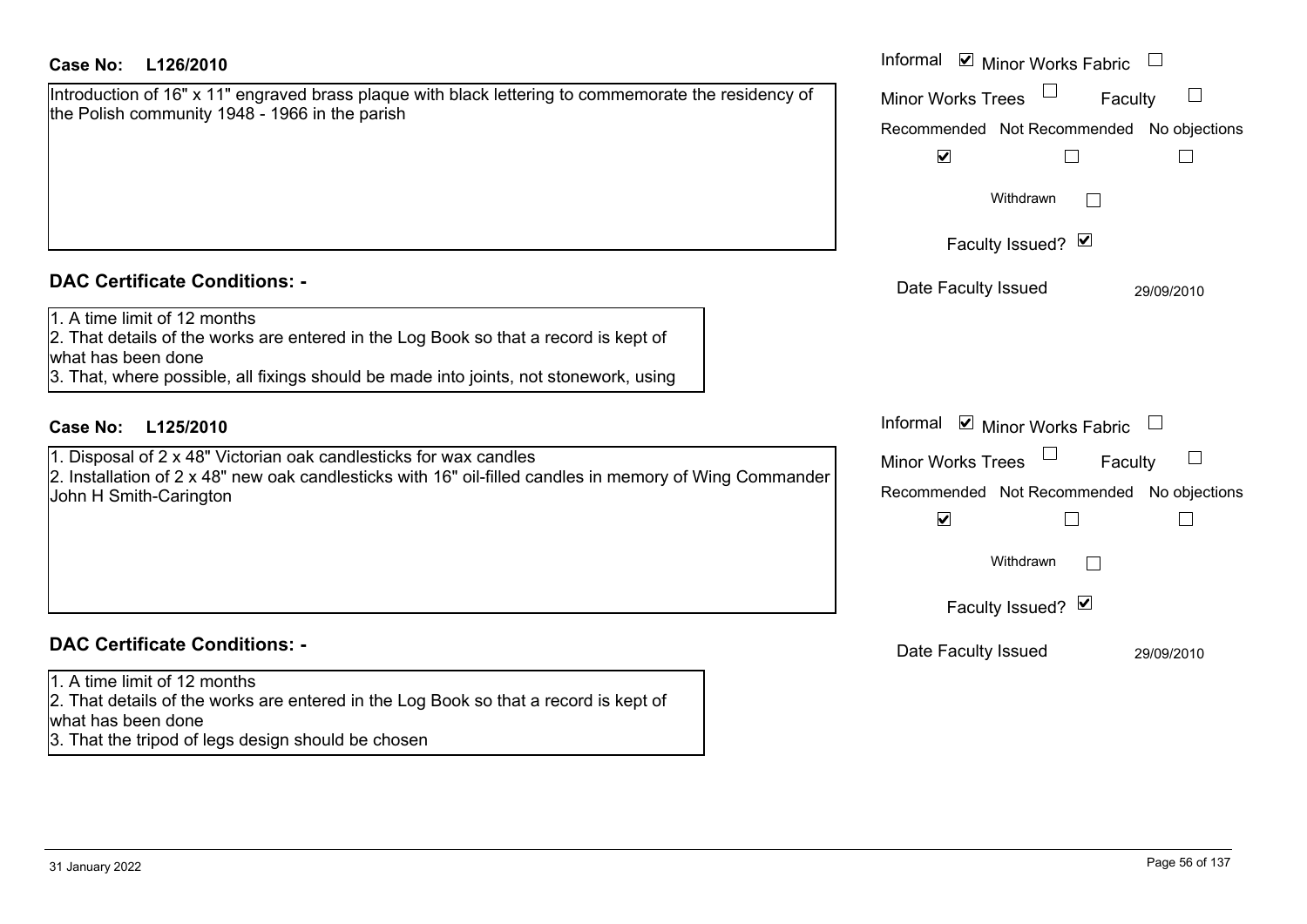| <b>Case No:</b><br>L091/2011<br>1. To reduce 1 Ash by approx. 20% and shape accordingly – the tree is overgrown with many broken<br>branches and is quite misshapen<br>$2.$ To cut down 1 Cypress which has grown very tall – about 60' – and sways in the wind. It is close to<br>the stained glass window behind the altar (c 15') | Informal $\Box$ Minor Works Fabric $\Box$<br>$\blacktriangledown$<br><b>Minor Works Trees</b><br>Faculty<br>Recommended Not Recommended No objections<br>$\Box$<br>$\mathbb{L}$<br>$\mathbf{L}$<br>Withdrawn<br>$\Box$ |
|--------------------------------------------------------------------------------------------------------------------------------------------------------------------------------------------------------------------------------------------------------------------------------------------------------------------------------------|------------------------------------------------------------------------------------------------------------------------------------------------------------------------------------------------------------------------|
|                                                                                                                                                                                                                                                                                                                                      | Faculty Issued? $\Box$                                                                                                                                                                                                 |
| <b>DAC Certificate Conditions: -</b>                                                                                                                                                                                                                                                                                                 | Date Faculty Issued                                                                                                                                                                                                    |
| 1. A time limit of 12 months<br>2. That details of the works are entered in the Log Book so that a record is kept of<br>what has been done                                                                                                                                                                                           |                                                                                                                                                                                                                        |
| <b>Case No:</b><br>L045/2011                                                                                                                                                                                                                                                                                                         | Informal $\Box$ Minor Works Fabric $\Box$                                                                                                                                                                              |
| Improve access to Tower                                                                                                                                                                                                                                                                                                              | <b>Minor Works Trees</b><br>Faculty                                                                                                                                                                                    |
|                                                                                                                                                                                                                                                                                                                                      | Recommended Not Recommended No objections                                                                                                                                                                              |
|                                                                                                                                                                                                                                                                                                                                      | $\Box$<br>$\Box$                                                                                                                                                                                                       |
|                                                                                                                                                                                                                                                                                                                                      | Withdrawn<br>$\Box$                                                                                                                                                                                                    |
|                                                                                                                                                                                                                                                                                                                                      | Faculty Issued? $\Box$                                                                                                                                                                                                 |
| <b>DAC Certificate Conditions: -</b>                                                                                                                                                                                                                                                                                                 | Date Faculty Issued                                                                                                                                                                                                    |
| 1. A time limit of 12 months<br>2. That details of the works are entered in the Log Book so that a record is kept of<br>what has been done                                                                                                                                                                                           |                                                                                                                                                                                                                        |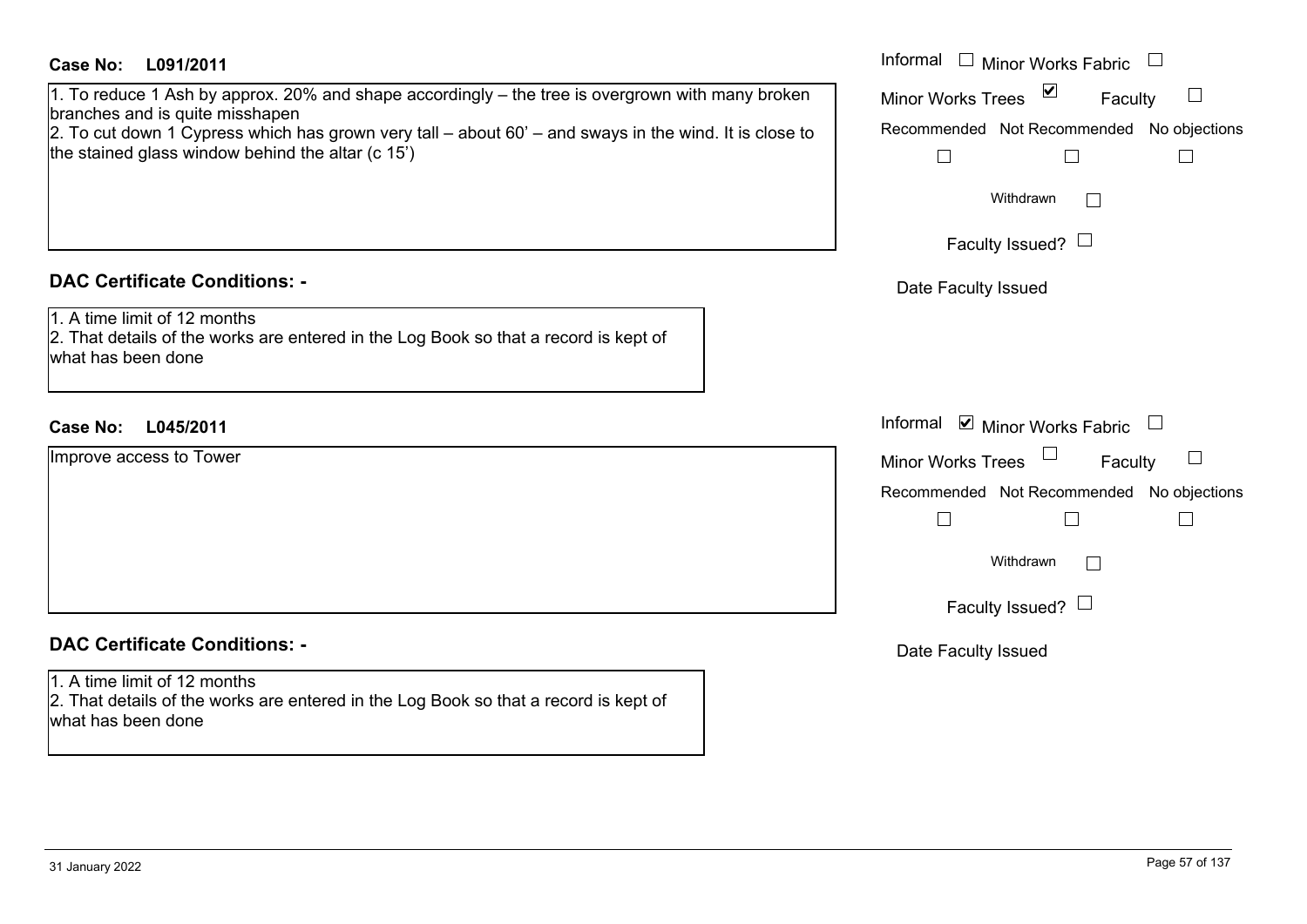# Installation of roof alarm

| <u>IIIIStaliation on Iool alamn</u>  |  |  |
|--------------------------------------|--|--|
|                                      |  |  |
|                                      |  |  |
|                                      |  |  |
|                                      |  |  |
|                                      |  |  |
|                                      |  |  |
|                                      |  |  |
| <b>DAC Certificate Conditions: -</b> |  |  |
| 1. A time limit of 12 months         |  |  |

- 2. Repairs to 20 x cracked panes of glass
- 3. Temporary removal, cleaning and re-leading of medieval section of glass in Window
- 4. Installation of new guards (7 in all) to windows C, N, & F

### **DAC Certificate Conditions: -**

#### 1. A time limit of 24 months

2. That the works are recorded in the Log Book so that a record is kept of what has been done

3. That the window grilles are of black powder coated stainless steel and shaped to fit

| <b>Case No:</b><br>L040/2012                                                                                                                                                                                                                                                                                                              | Informal □ Minor Works Fabric<br>⊻                                                                                                                                     |
|-------------------------------------------------------------------------------------------------------------------------------------------------------------------------------------------------------------------------------------------------------------------------------------------------------------------------------------------|------------------------------------------------------------------------------------------------------------------------------------------------------------------------|
| Installation of roof alarm                                                                                                                                                                                                                                                                                                                | <b>Minor Works Trees</b><br>$\Box$<br>Faculty<br>Recommended Not Recommended No objections                                                                             |
|                                                                                                                                                                                                                                                                                                                                           | Withdrawn<br>Faculty Issued? $\Box$                                                                                                                                    |
| <b>DAC Certificate Conditions: -</b><br>1. A time limit of 12 months<br>2. That details of the works are entered in the Log Book so that a record is kept of<br>what has been done<br>3. That the mains electric spur is installed by an approved NIC/EIC electrical                                                                      | Date Faculty Issued                                                                                                                                                    |
| <b>Case No:</b><br>L171/2013<br>1. Cleaning of leaded and stained glass windows (to included removal and re-fixing of 2 x guards)<br>2. Repairs to 20 x cracked panes of glass<br>3. Temporary removal, cleaning and re-leading of medieval section of glass in Window F<br>4. Installation of new guards (7 in all) to windows C, N, & F | Informal $\Box$ Minor Works Fabric<br>$\blacktriangledown$<br><b>Minor Works Trees</b><br>Faculty<br>Recommended Not Recommended No objections<br>$\blacktriangledown$ |
|                                                                                                                                                                                                                                                                                                                                           | Withdrawn<br>Faculty Issued? Ø                                                                                                                                         |
| <b>DAC Certificate Conditions: -</b>                                                                                                                                                                                                                                                                                                      | Date Faculty Issued<br>14/03/2014                                                                                                                                      |
| 1. A time limit of 24 months                                                                                                                                                                                                                                                                                                              |                                                                                                                                                                        |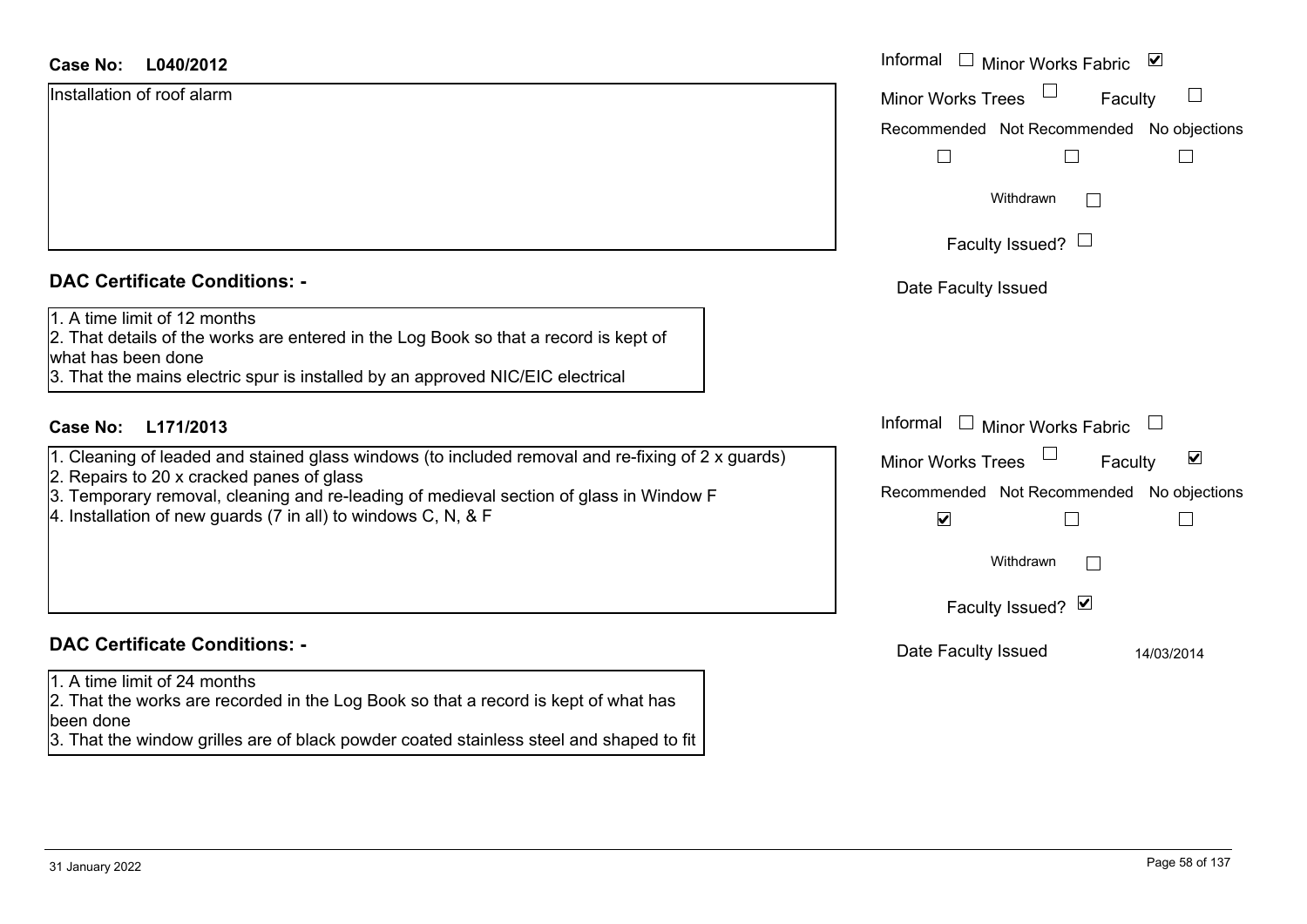#### **Case No:**

| Install three LED floodlights in the churchyard to light up the north face of the church for a few hours |  |
|----------------------------------------------------------------------------------------------------------|--|
| each evening                                                                                             |  |

#### **DAC Certificate Conditions: -**

| 1. That details of the works are entered in the Log Book so that a record is kept of |
|--------------------------------------------------------------------------------------|
| lwhat has been done                                                                  |
| 2. That an updated Electrical Condition Report is commissioned, and submitted to the |
| DAC Secretary, after the installation                                                |

#### **Case No:**

Replacement of cracked and fractured guttering downpipes

#### **DAC Certificate Conditions: -**

1. That details of the works are entered in the Log Book so that a record is kept of what has been done

|                                                                                                                                                                                                           | Informal $\Box$ Minor Works Fabric $\Box$                                                         |
|-----------------------------------------------------------------------------------------------------------------------------------------------------------------------------------------------------------|---------------------------------------------------------------------------------------------------|
| ee LED floodlights in the churchyard to light up the north face of the church for a few hours<br>ning                                                                                                     | $\blacktriangledown$<br>Minor Works Trees<br>Faculty<br>Recommended Not Recommended No objections |
|                                                                                                                                                                                                           | Withdrawn<br>$\blacktriangledown$                                                                 |
|                                                                                                                                                                                                           | Faculty Issued? $\Box$                                                                            |
| rtificate Conditions: -                                                                                                                                                                                   | Date Faculty Issued                                                                               |
| etails of the works are entered in the Log Book so that a record is kept of<br>been done<br>n updated Electrical Condition Report is commissioned, and submitted to the<br>retary, after the installation |                                                                                                   |
|                                                                                                                                                                                                           | Informal □ Minor Works Fabric<br>⊻                                                                |
| nent of cracked and fractured guttering downpipes                                                                                                                                                         | Minor Works Trees<br>$\Box$<br>Faculty                                                            |
|                                                                                                                                                                                                           | Recommended Not Recommended No objections<br>$\blacktriangledown$                                 |
|                                                                                                                                                                                                           | Withdrawn                                                                                         |
|                                                                                                                                                                                                           | Faculty Issued? $\Box$                                                                            |
| rtificate Conditions: -                                                                                                                                                                                   | Date Faculty Issued                                                                               |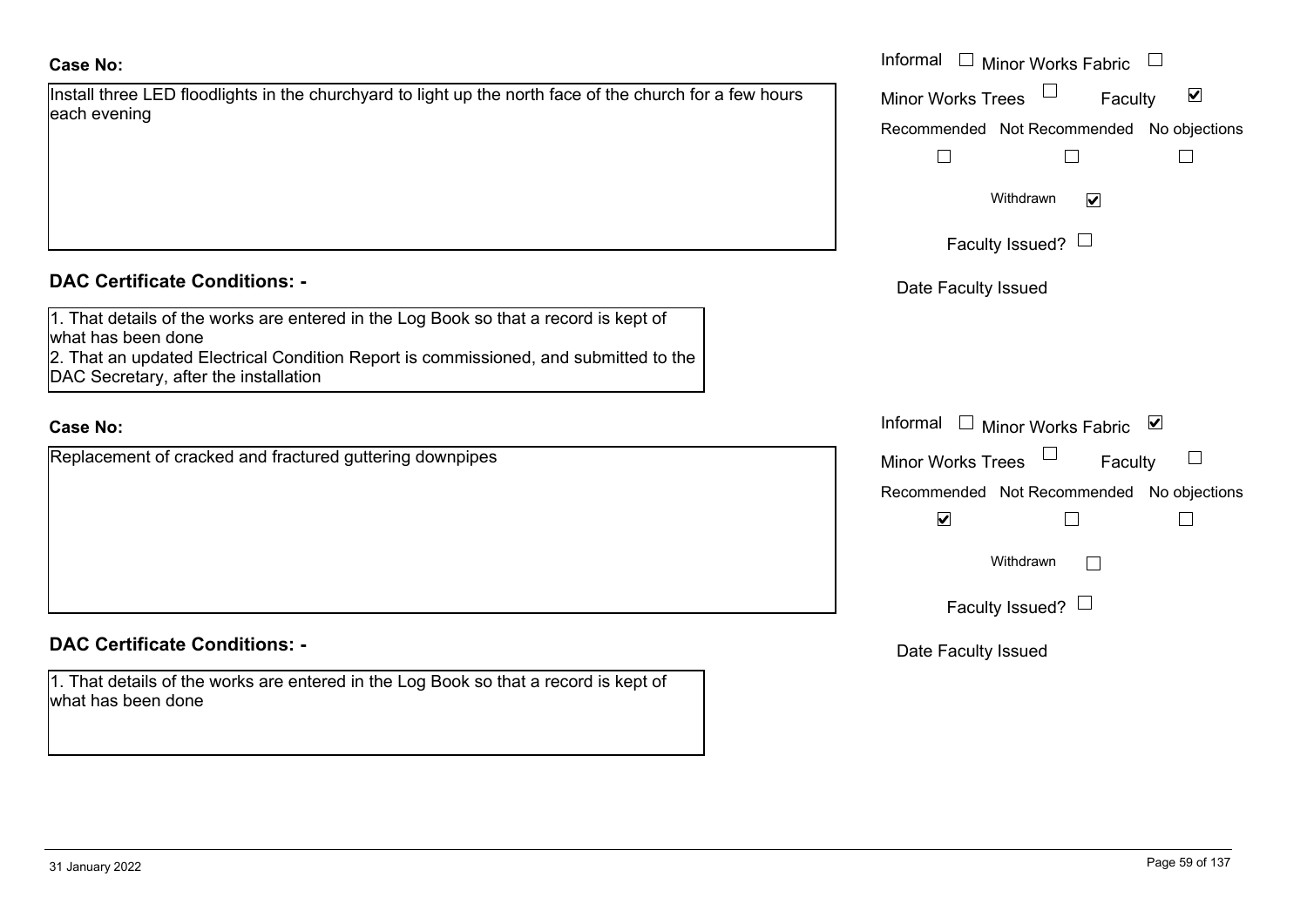#### **20311 Ashby Magna, St Mary**

| <b>Case No:</b><br>L087/2000         | Informal $\Box$ Minor Works Fabric | $\Box$                                    |
|--------------------------------------|------------------------------------|-------------------------------------------|
| Installation of new heating system   | <b>Minor Works Trees</b>           | $\blacktriangledown$<br>Faculty           |
|                                      |                                    | Recommended Not Recommended No objections |
|                                      | $\blacktriangledown$               |                                           |
|                                      | Withdrawn                          |                                           |
|                                      | Faculty Issued? $\blacksquare$     |                                           |
| <b>DAC Certificate Conditions: -</b> | Date Faculty Issued                | 16/07/2001                                |
| 1. A time limit of 12 months         |                                    |                                           |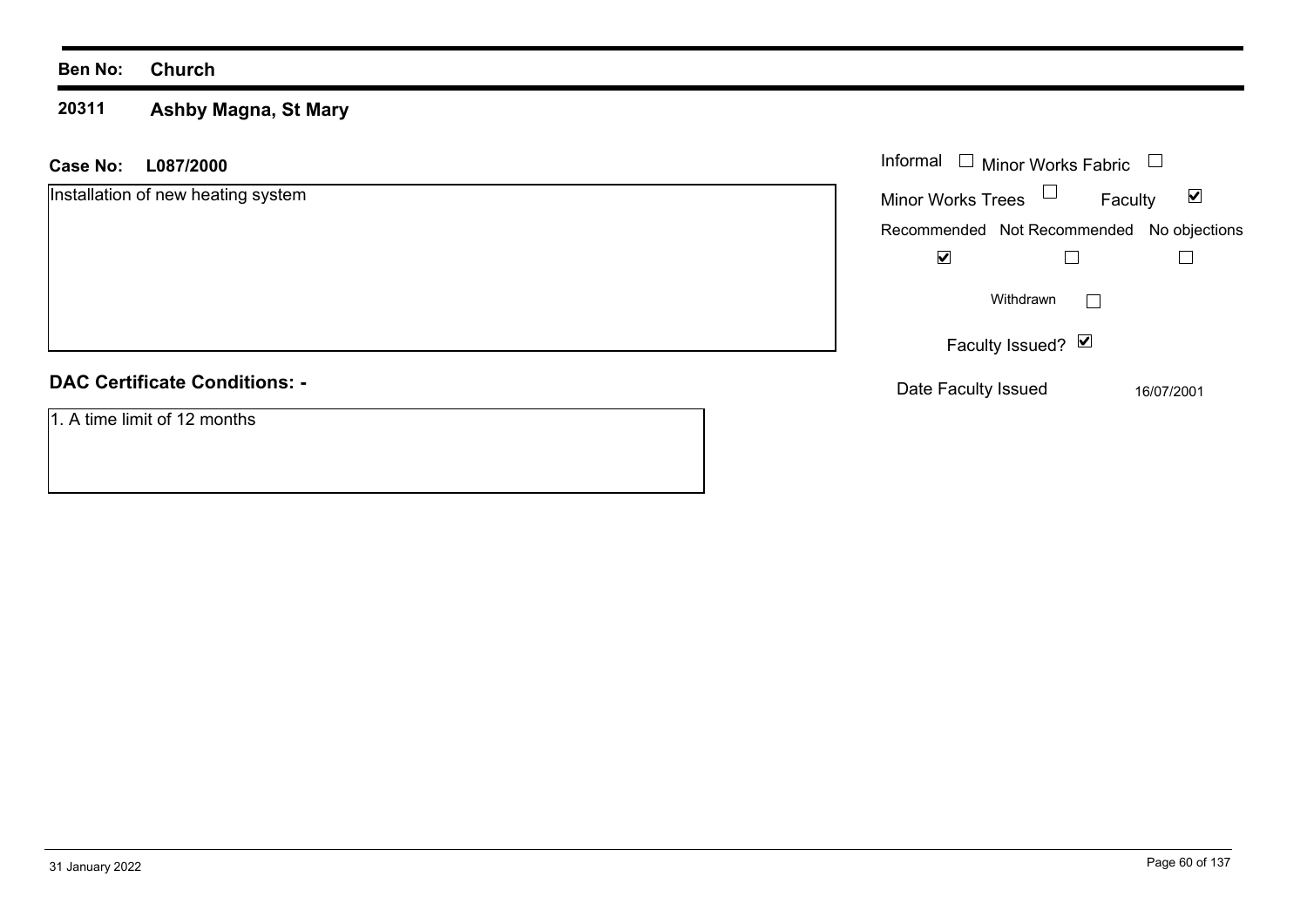#### **L083/2000Case No:**

| <b>Case No:</b><br>L083/2000                       | Informal $\Box$ Minor Works Fabric $\Box$                   |
|----------------------------------------------------|-------------------------------------------------------------|
| Removal of decaying plaster from walls             | Minor Works Trees $\Box$<br>$\blacktriangledown$<br>Faculty |
|                                                    | Recommended Not Recommended No objections                   |
|                                                    | $\Box$<br>$\Box$<br>$\Box$                                  |
|                                                    | Withdrawn<br>$\Box$                                         |
|                                                    | Faculty Issued? $\Box$                                      |
| <b>DAC Certificate Conditions: -</b>               | Date Faculty Issued                                         |
| 1. A time limit of 12 months                       |                                                             |
| L084/2000<br><b>Case No:</b>                       | Informal $\Box$ Minor Works Fabric $\Box$                   |
| Removal of Aumbry (Certificated 25 September 2000) | Minor Works Trees $\Box$ Faculty<br>$\blacktriangledown$    |
|                                                    | Recommended Not Recommended No objections                   |
|                                                    | $\blacktriangledown$<br>П                                   |
|                                                    | Withdrawn                                                   |
|                                                    | Faculty Issued? $\Box$                                      |
| <b>DAC Certificate Conditions: -</b>               | Date Faculty Issued                                         |
| 1. A time limit of 12 months                       |                                                             |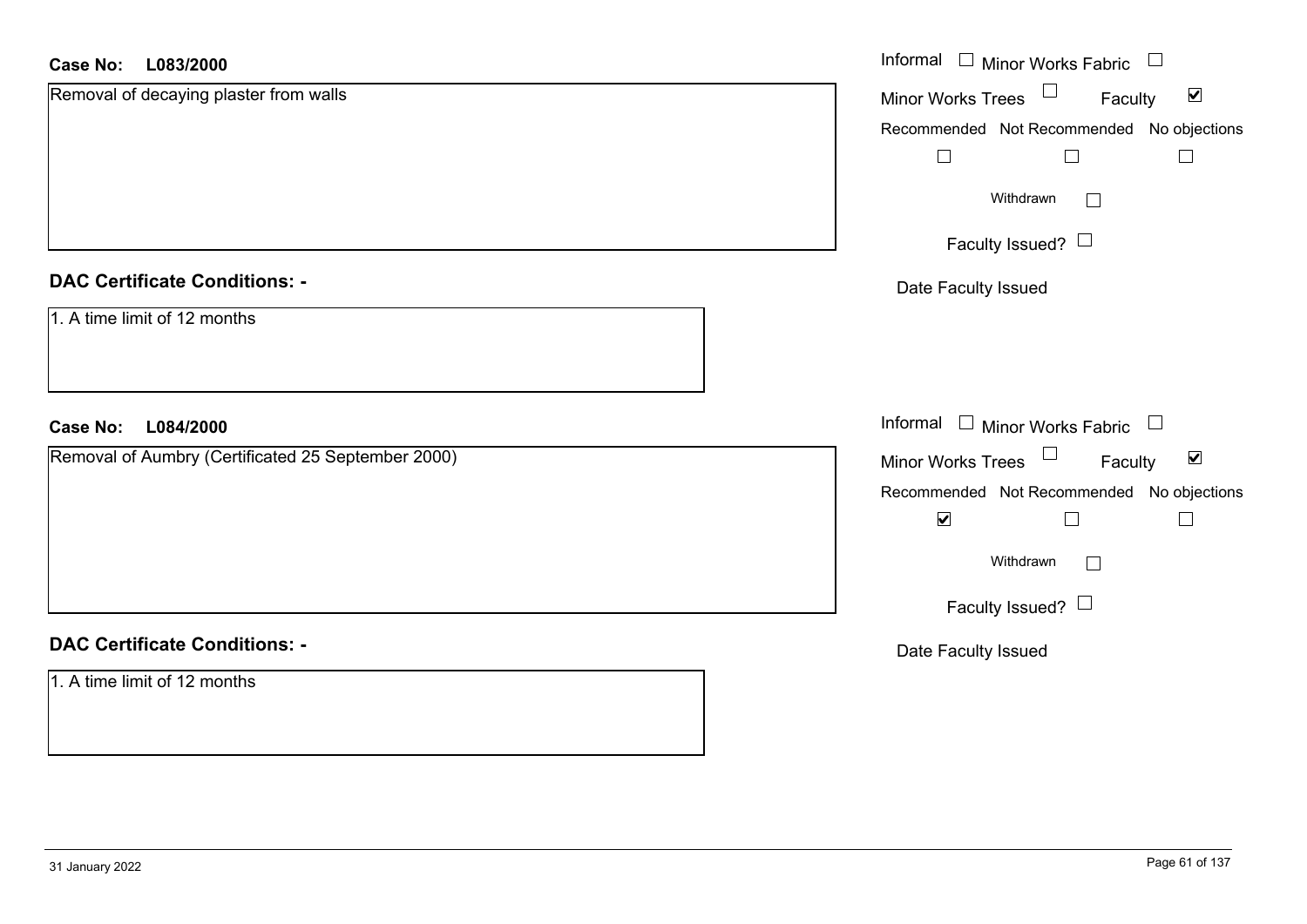| <b>Case No:</b><br>L136/2006                                                                                                                                                                                                                                                                | Informal<br>$\Box$ Minor Works Fabric $\;\cup\;$                                                                                                             |
|---------------------------------------------------------------------------------------------------------------------------------------------------------------------------------------------------------------------------------------------------------------------------------------------|--------------------------------------------------------------------------------------------------------------------------------------------------------------|
| 1. Remove existing s Nave wall plaster and re-render<br>2. Installation of 3-phase electricity supply<br>3. Re-positioning of existing 3 heaters from s Nave wall to chancel<br>4. Installation of 13 new ceramic heaters in Nave                                                           | $\blacktriangledown$<br><b>Minor Works Trees</b><br>Faculty<br>Recommended Not Recommended No objections<br>$\blacktriangledown$<br>$\Box$<br>$\mathbb{R}^n$ |
|                                                                                                                                                                                                                                                                                             | Withdrawn                                                                                                                                                    |
|                                                                                                                                                                                                                                                                                             | Faculty Issued? Ø                                                                                                                                            |
| <b>DAC Certificate Conditions: -</b>                                                                                                                                                                                                                                                        | Date Faculty Issued<br>22/11/2006                                                                                                                            |
| 1. A time limit of 12 months<br>2. That, in the event of wall paintings being discovered, the works stop immediately<br>and the advise of the DAC is sought                                                                                                                                 |                                                                                                                                                              |
| <b>Case No:</b><br>L033/2006                                                                                                                                                                                                                                                                | Informal<br>$\Box$ Minor Works Fabric                                                                                                                        |
| 1. Erect picket fence 1m high around 5m strip of churchyard adjoining Gilmorton Road to protect graves<br>from sheep in the churchyard<br>2. Designate the smaller area as a Garden of Remembrance - interments to be marked with flat marker<br>stones as per the Chancellor's Regulations | $\blacktriangledown$<br><b>Minor Works Trees</b><br>Faculty<br>Recommended Not Recommended No objections<br>$\blacktriangledown$<br>$\Box$<br>$\mathbb{R}^n$ |
|                                                                                                                                                                                                                                                                                             | Withdrawn                                                                                                                                                    |
|                                                                                                                                                                                                                                                                                             | Faculty Issued? Ø                                                                                                                                            |
| <b>DAC Certificate Conditions: -</b>                                                                                                                                                                                                                                                        | Date Faculty Issued<br>07/07/2006                                                                                                                            |
| 1. A time limit of 12 months                                                                                                                                                                                                                                                                |                                                                                                                                                              |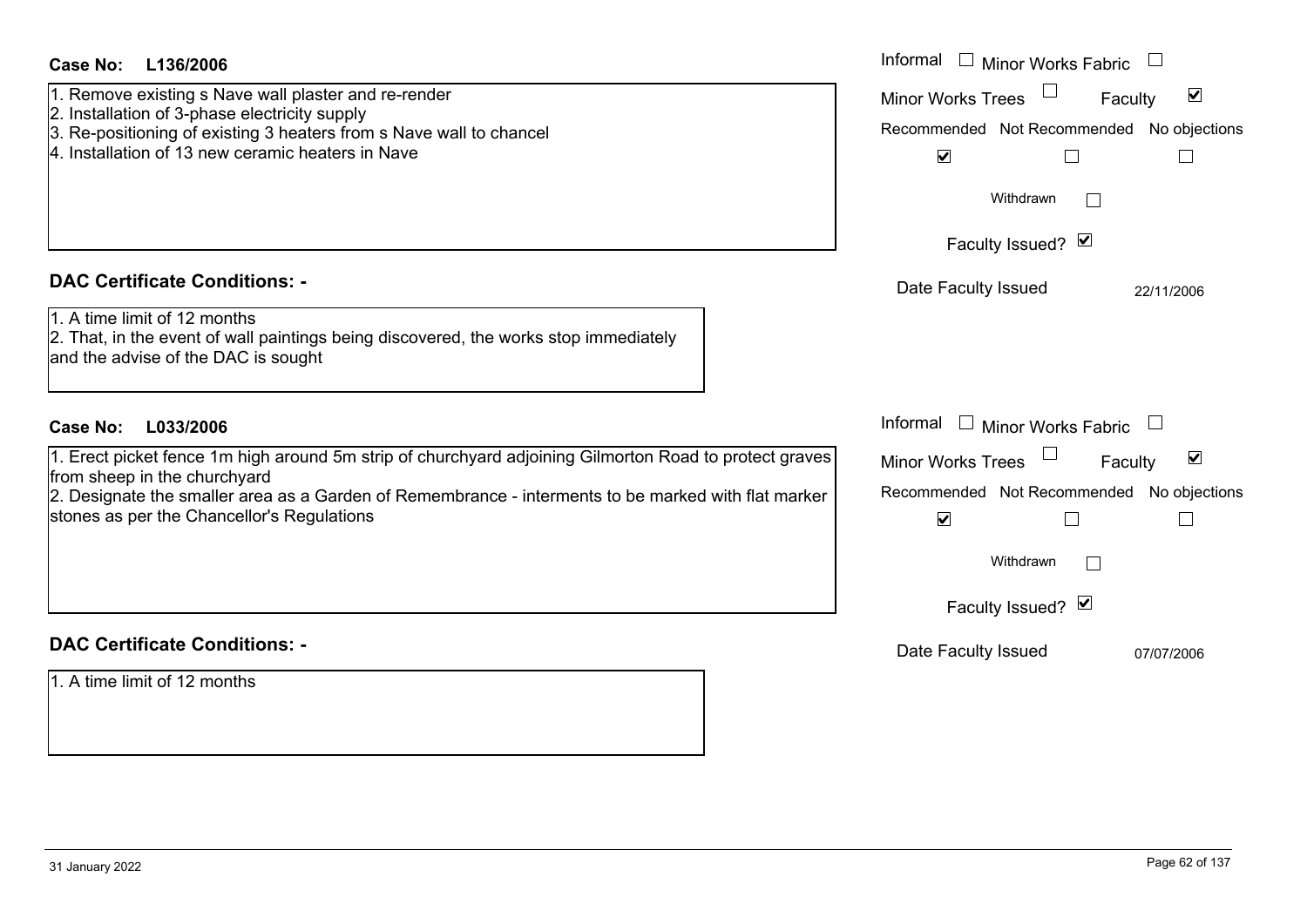| <b>Case No:</b><br>L180/2007                                                                                                               | Informal $\Box$ Minor Works Fabric $\Box$                                                                                      |
|--------------------------------------------------------------------------------------------------------------------------------------------|--------------------------------------------------------------------------------------------------------------------------------|
| Installation of 3 x 8' cast-iron lamps along the churchyard path to the north door                                                         | $\blacktriangledown$<br><b>Minor Works Trees</b><br>Faculty                                                                    |
|                                                                                                                                            | Recommended Not Recommended No objections                                                                                      |
|                                                                                                                                            | $\blacktriangledown$<br>$\Box$<br>$\overline{\phantom{a}}$                                                                     |
|                                                                                                                                            | Withdrawn<br>$\mathbb{R}^n$                                                                                                    |
|                                                                                                                                            | Faculty Issued? Ø                                                                                                              |
| <b>DAC Certificate Conditions: -</b>                                                                                                       | Date Faculty Issued<br>10/07/2008                                                                                              |
| 1. A time limit of 12 months<br>2. That the PCC obtains written confirmation whether planning permission is required                       |                                                                                                                                |
| L170/2008<br><b>Case No:</b>                                                                                                               | Informal $\Box$ Minor Works Fabric                                                                                             |
| To make permanent the temporary installation of CCTV camera to protect roof permitted under the<br>Minor Works provision                   | $\blacktriangledown$<br>Minor Works Trees<br>Faculty<br>Recommended Not Recommended No objections<br>$\blacktriangledown$<br>Г |
|                                                                                                                                            | Withdrawn<br>$\mathbb{R}^n$                                                                                                    |
|                                                                                                                                            | Faculty Issued? Ø                                                                                                              |
| <b>DAC Certificate Conditions: -</b>                                                                                                       | Date Faculty Issued<br>06/01/2009                                                                                              |
| 1. A time limit of 12 months<br>2. That details of the works are entered in the Log Book so that a record is kept of<br>what has been done |                                                                                                                                |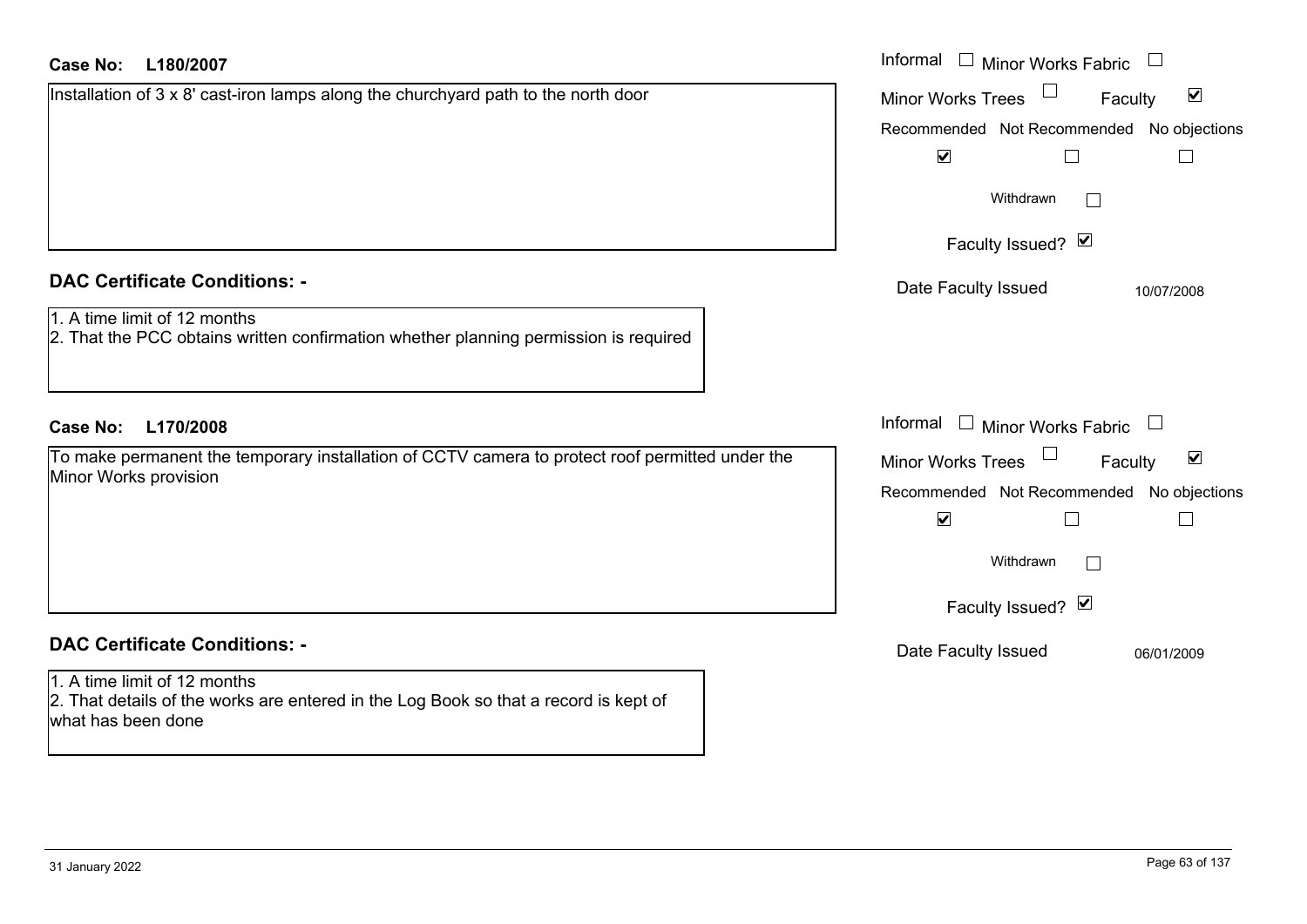#### **L057/2008Case No:**

| <b>Case No:</b><br>L057/2008                                                                                                               | Informal □ Minor Works Fabric ⊠                |
|--------------------------------------------------------------------------------------------------------------------------------------------|------------------------------------------------|
| Temporary installation of CCTV camera to protect roof                                                                                      | Minor Works Trees<br>Faculty<br>$\Box$         |
|                                                                                                                                            | Recommended Not Recommended No objections      |
|                                                                                                                                            |                                                |
|                                                                                                                                            | Withdrawn<br>$\Box$                            |
|                                                                                                                                            | Faculty Issued? $\Box$                         |
| <b>DAC Certificate Conditions: -</b>                                                                                                       | Date Faculty Issued                            |
| 1. That the works are recorded in the Log Book so that a record is kept of what has<br>been done                                           |                                                |
| 2. That the PCC makes a faculty application for the permanent installation                                                                 |                                                |
| L101/2009<br><b>Case No:</b>                                                                                                               | Informal <b>v</b> Minor Works Fabric<br>$\Box$ |
| Repairs to the treads of the Tower spiral staircase                                                                                        | Minor Works Trees<br>Faculty                   |
|                                                                                                                                            | Recommended Not Recommended No objections      |
|                                                                                                                                            |                                                |
|                                                                                                                                            | Withdrawn<br>$\blacktriangledown$              |
|                                                                                                                                            | Faculty Issued? $\Box$                         |
| <b>DAC Certificate Conditions: -</b>                                                                                                       | Date Faculty Issued                            |
| 1. A time limit of 12 months<br>2. That details of the works are entered in the Log Book so that a record is kept of<br>what has been done |                                                |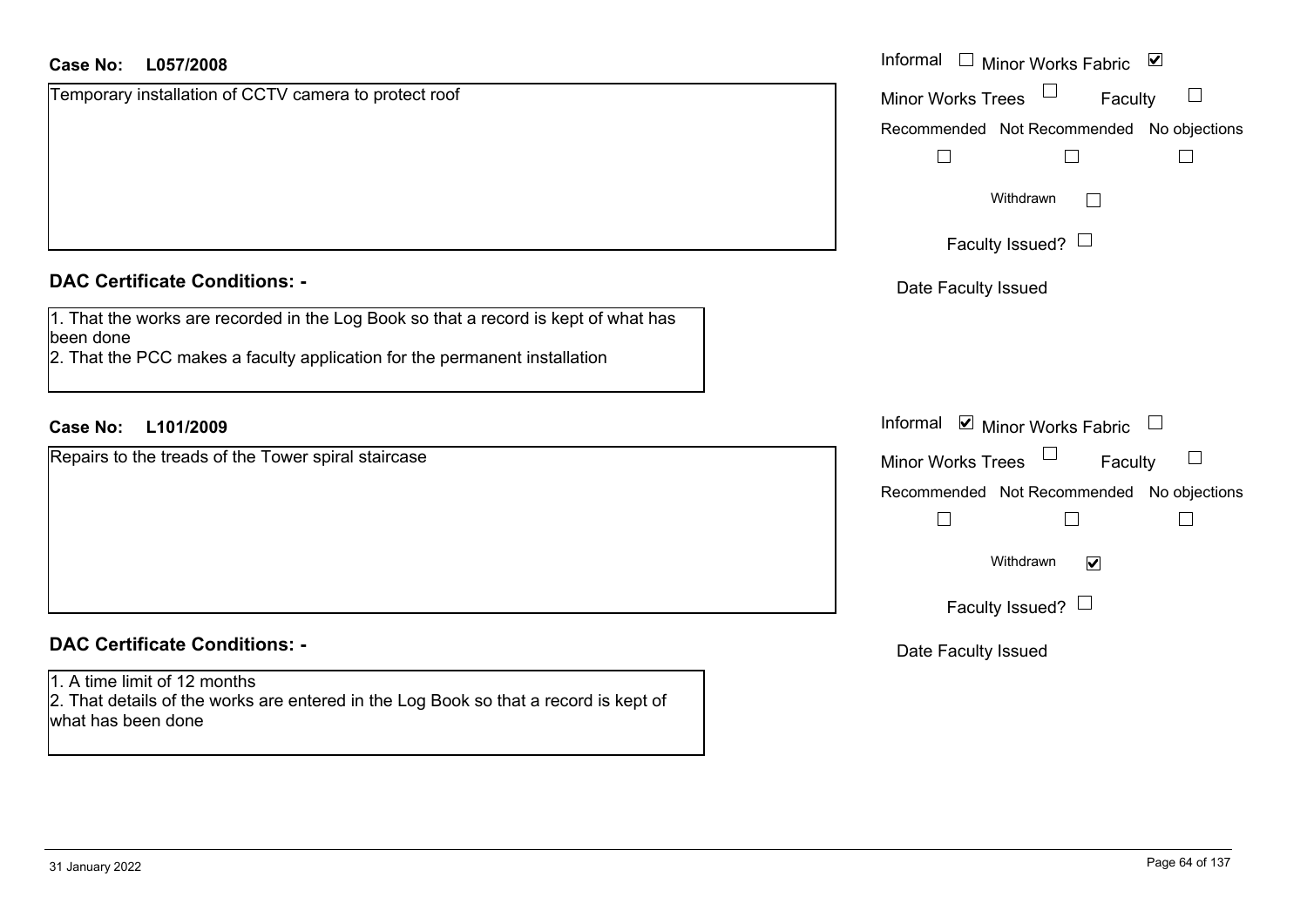| Case No:<br>L086/2009 |  |
|-----------------------|--|
|-----------------------|--|

Repairs identified by the 2005 Quinquennial Inspection: - 1. Re-pointing of external south Nave wall 2. Removal and replacement of plasterwork on whole of Vestry internal east wall

#### **DAC Certificate Conditions: -**

1. A time limit of 12 months

2. That details of the works are entered in the Log Book so that a record is kept of what has been done

3. That the work should be carried out at the direction of the church architect

### **L088/2010Case No:** Informal

 $To: -$ 

- 1. Strip and re-render Vestry east wall
- 2. Re-point the Nave south wall

#### **DAC Certificate Conditions: -**

#### 1. A time limit of 12 months

2. That details of the works are entered in the Log Book so that a record is kept of what has been done

3. That the mix for the mortar must be as per the architect's specification

| L086/2009                                                                                                                                                                               | Informal $\Box$ Minor Works Fabric                                                                                                                               |
|-----------------------------------------------------------------------------------------------------------------------------------------------------------------------------------------|------------------------------------------------------------------------------------------------------------------------------------------------------------------|
| dentified by the 2005 Quinquennial Inspection: -<br>inting of external south Nave wall<br>val and replacement of plasterwork on whole of Vestry internal east wall                      | $\blacktriangledown$<br>Minor Works Trees<br>Faculty<br>Recommended Not Recommended No objections<br>$\mathbf{L}$                                                |
|                                                                                                                                                                                         | Withdrawn                                                                                                                                                        |
|                                                                                                                                                                                         | Faculty Issued? $\Box$                                                                                                                                           |
| rtificate Conditions: -                                                                                                                                                                 | Date Faculty Issued                                                                                                                                              |
| limit of 12 months<br>etails of the works are entered in the Log Book so that a record is kept of<br>been done<br>e work should be carried out at the direction of the church architect |                                                                                                                                                                  |
| L088/2010                                                                                                                                                                               | Informal $\Box$ Minor Works Fabric                                                                                                                               |
| nd re-render Vestry east wall<br>int the Nave south wall                                                                                                                                | $\blacktriangledown$<br>Minor Works Trees<br>Faculty<br>Recommended Not Recommended No objections<br>$\blacktriangledown$<br>Withdrawn<br>Faculty Issued? $\Box$ |
| rtificate Conditions: -                                                                                                                                                                 | Date Faculty Issued                                                                                                                                              |
| limit of 12 months<br>etails of the works are entered in the Log Book so that a record is kent of                                                                                       |                                                                                                                                                                  |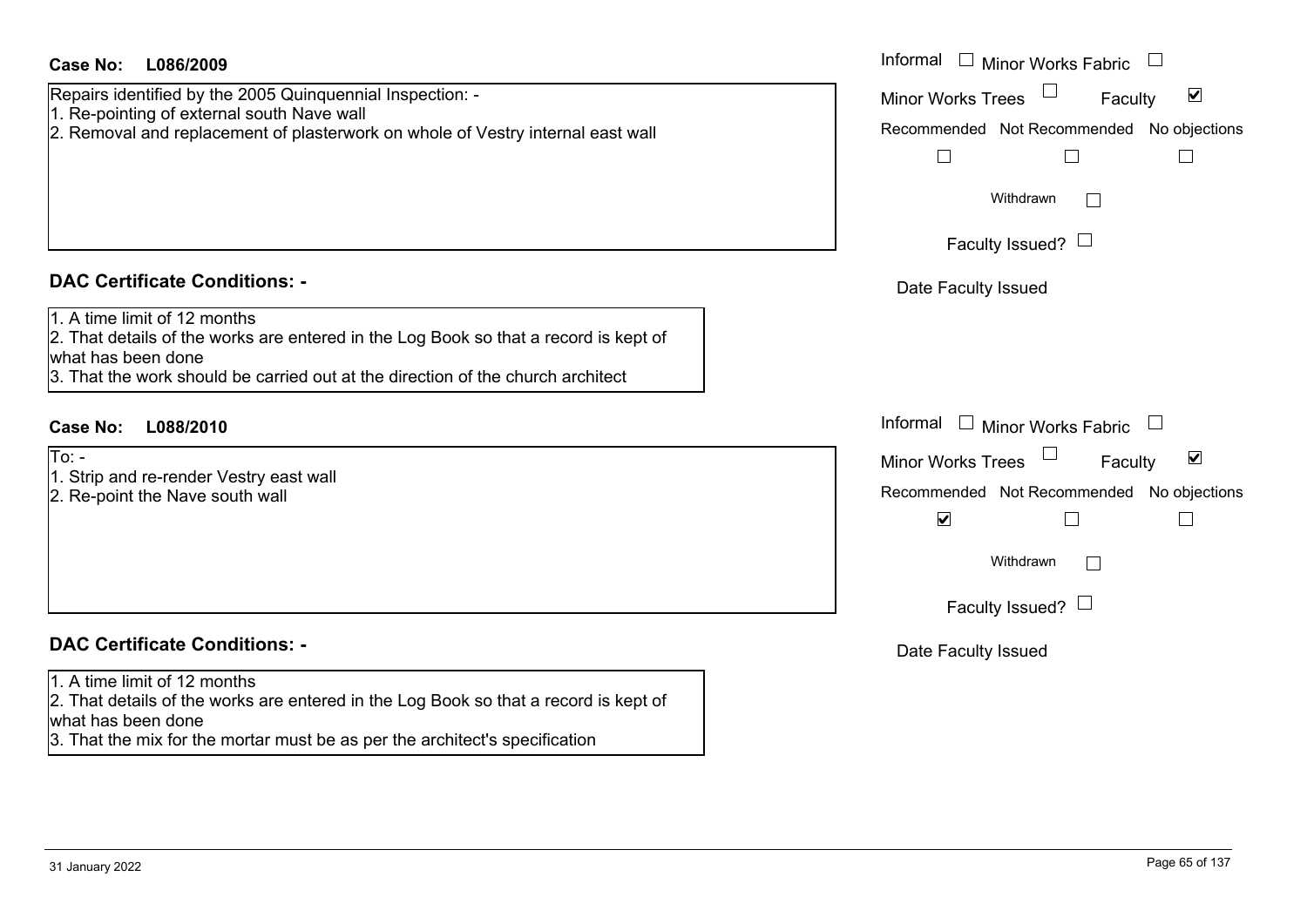| <b>Case No:</b><br>L172/2015                                                                                                 | Informal $\Box$ Minor Works Fabric $\Box$                                             |
|------------------------------------------------------------------------------------------------------------------------------|---------------------------------------------------------------------------------------|
| CONFIRMATORY APPLICATION for works undertaken: -                                                                             | $\blacktriangledown$<br><b>Minor Works Trees</b><br>Faculty                           |
| Felling of large Wellingtonia Tree                                                                                           | Recommended Not Recommended No objections                                             |
|                                                                                                                              | $\Box$<br>$\blacktriangledown$<br>$\Box$                                              |
|                                                                                                                              | Withdrawn                                                                             |
|                                                                                                                              | Faculty Issued? $\Box$                                                                |
| <b>DAC Certificate Conditions: -</b><br>1. That details of the works are entered in the Log Book so that a record is kept of | Date Faculty Issued<br>23/04/2020                                                     |
| what has been done                                                                                                           |                                                                                       |
| <b>Case No:</b>                                                                                                              | Informal $\Box$ Minor Works Fabric                                                    |
| CONFIRMATORY APPLICATION for works undertaken with Interim Faculty: -                                                        | $\blacktriangledown$<br>$\Box$<br>Minor Works Trees<br>Faculty                        |
| Re-covering of the North Aisle                                                                                               | Recommended Not Recommended No objections<br>$\blacktriangledown$<br>$\Box$<br>$\Box$ |
|                                                                                                                              | Withdrawn                                                                             |
|                                                                                                                              | Faculty Issued? $\Box$                                                                |
| <b>DAC Certificate Conditions: -</b>                                                                                         | Date Faculty Issued                                                                   |
|                                                                                                                              | 23/04/2020                                                                            |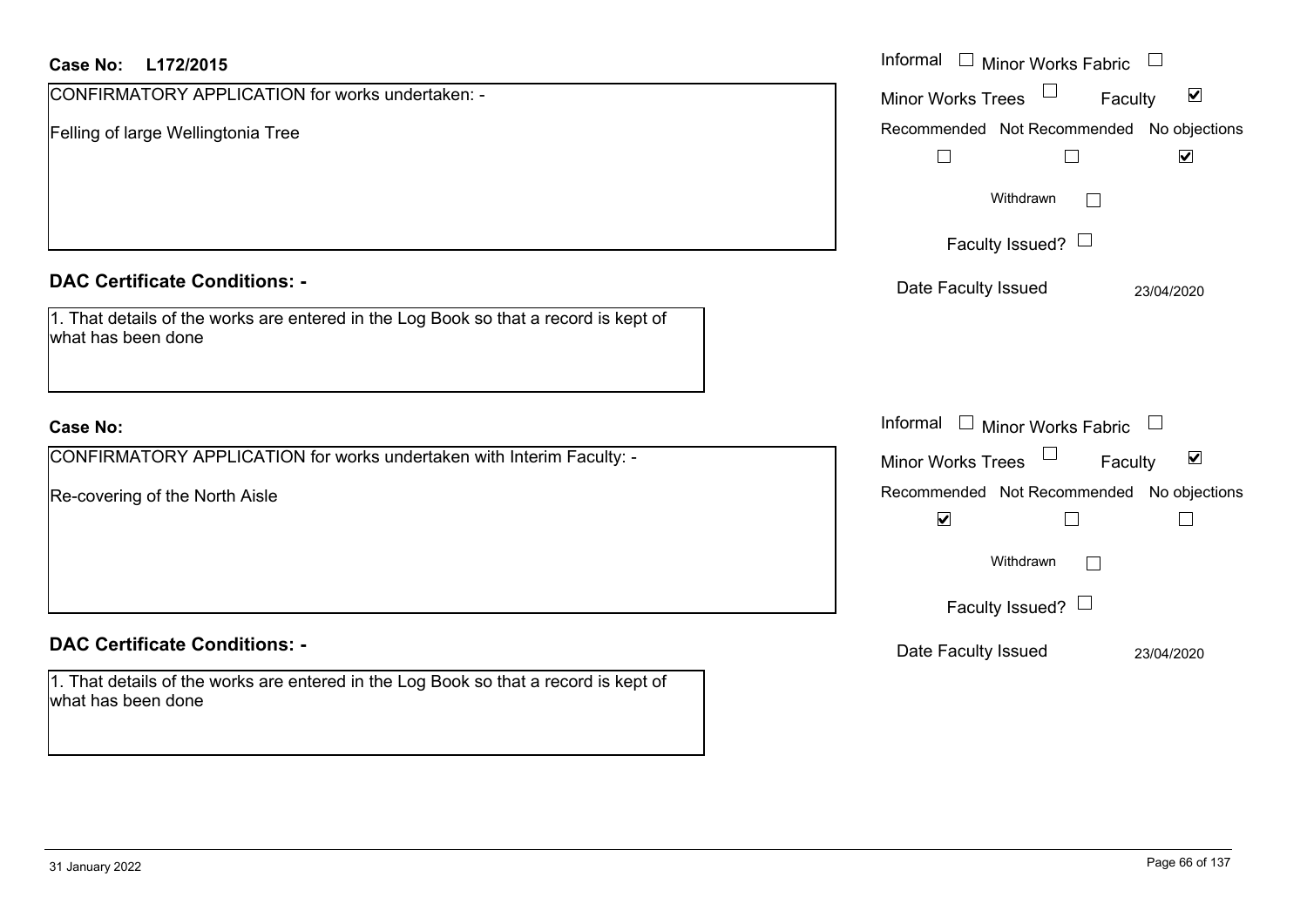**Case No:**

Repairs to the: - 1. Stonework 2. Glazing of the Tower / Belfry Window

#### **DAC Certificate Conditions: -**

1. That details of the works are entered in the Log Book so that a record is kept of what has been done

|                     | Informal $\Box$ Minor Works Fabric $\Box$      |
|---------------------|------------------------------------------------|
| o the: -<br>vork    | Minor Works Trees $\Box$<br>Faculty            |
| wer / Belfry Window | Recommended Not Recommended No objections<br>⊻ |
|                     | Withdrawn<br>$\mathbf{L}$                      |
|                     | Faculty Issued? $L$                            |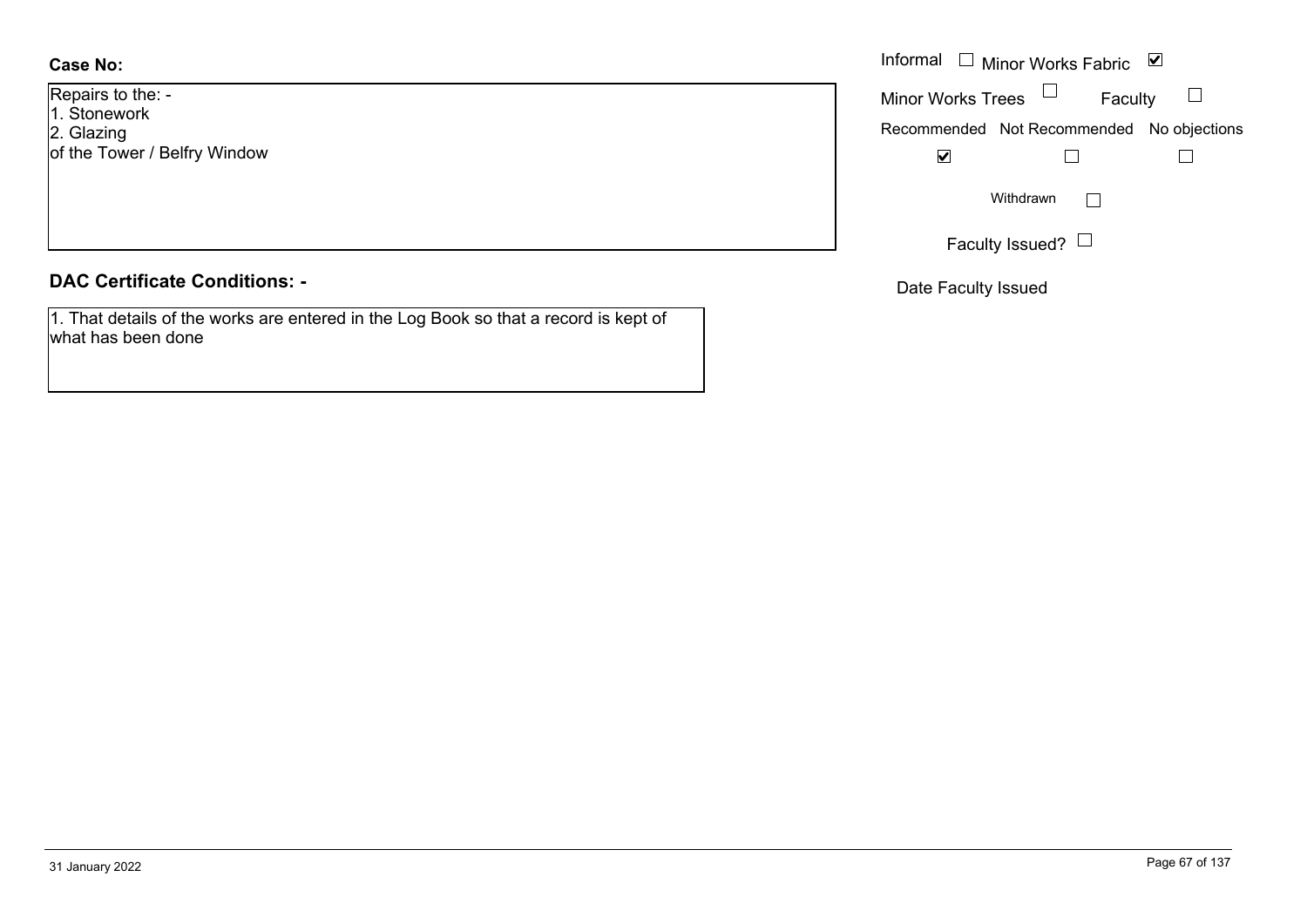#### **20304Ashby Parva, St Peter**

#### **L069/2002Case No:** Informal

Repairs to the fabric including: -

- 1 Repair and decoration of rainwater goods
- 2. Masonry repairs and re-pointing
- 3. Plaster repair to roof
- 4. Repairs to loose floor tiles in Porch
- 5. Joinery repairs
- 6. Glazing repairs and provision of window guard
- 7. Repairs to Tower roof

## **DAC Certificate Conditions: -**

1. A time limit of 12 months

| Informal<br>$\Box$ Minor Works Fabric |                                           |   |
|---------------------------------------|-------------------------------------------|---|
| <b>Minor Works Trees</b>              | Faculty                                   | V |
|                                       | Recommended Not Recommended No objections |   |
|                                       |                                           |   |
| Withdrawn                             |                                           |   |
|                                       | Faculty Issued?                           |   |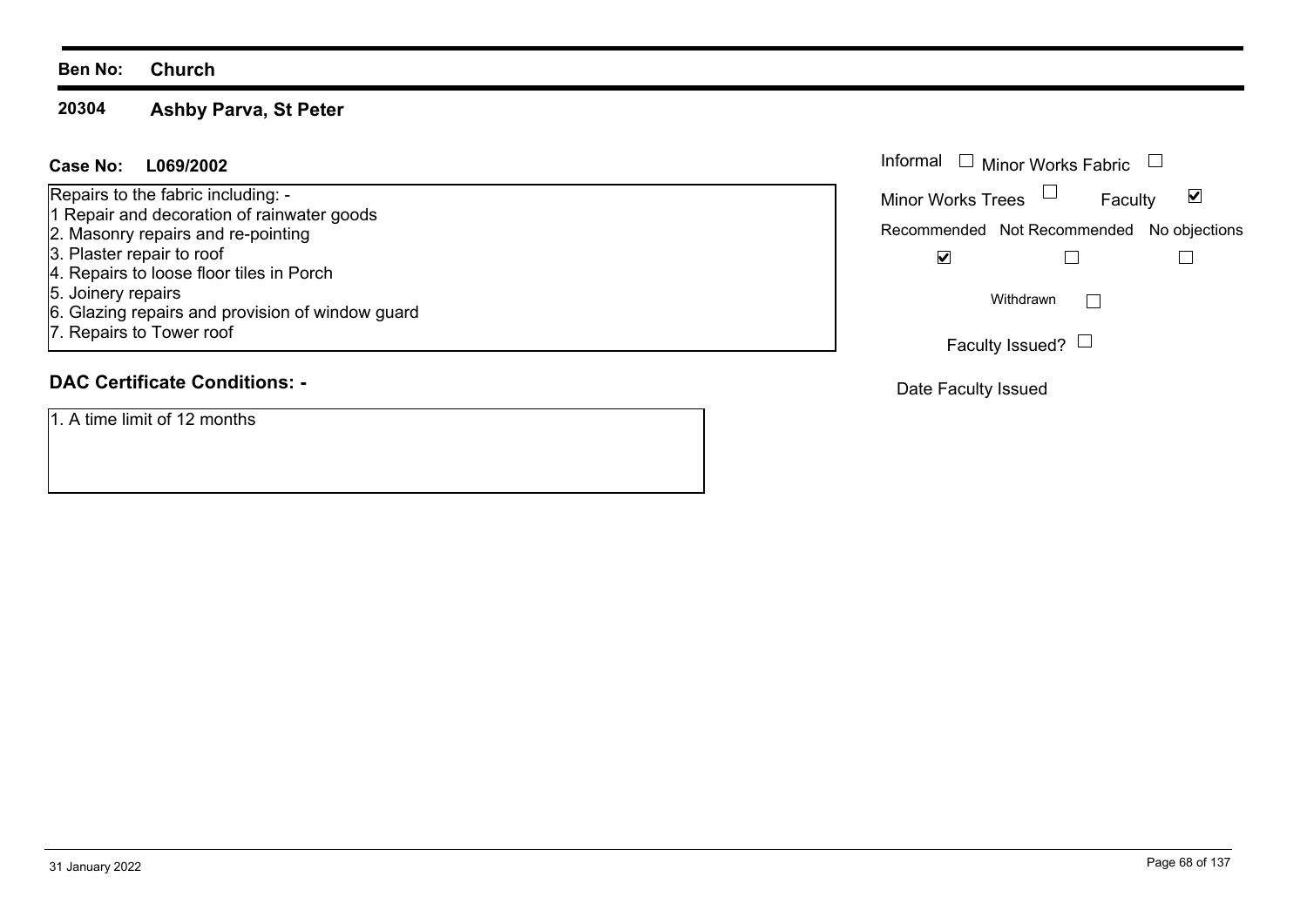| <b>Case No:</b><br>L074/2003                                                                                                        | Informal $\Box$ Minor Works Fabric $\Box$                             |
|-------------------------------------------------------------------------------------------------------------------------------------|-----------------------------------------------------------------------|
| Installation of slate tablet on wall of north porch in memory of Mrs Maude Wilford. Plaque to be                                    | $\Box$<br>$\blacktriangledown$<br><b>Minor Works Trees</b><br>Faculty |
| approximately 10" X 14" with lettering in gold (Mrs Wilford was a supporter, regular worshipper and bell<br>ringer for many years). | Recommended Not Recommended No objections                             |
|                                                                                                                                     | $\blacktriangledown$<br>$\Box$<br>$\Box$                              |
|                                                                                                                                     | Withdrawn<br>$\overline{\phantom{a}}$                                 |
|                                                                                                                                     | Faculty Issued? $\Box$                                                |
| <b>DAC Certificate Conditions: -</b>                                                                                                | Date Faculty Issued                                                   |
| 1. A time limit of 12 months                                                                                                        |                                                                       |
| L130/2005<br><b>Case No:</b>                                                                                                        | Informal<br>$\Box$ Minor Works Fabric $\Box$                          |
| Lightning Conductor repair works                                                                                                    | Minor Works Trees<br>$\sqcup$<br>Faculty                              |
|                                                                                                                                     | Recommended Not Recommended No objections                             |
|                                                                                                                                     | $\Box$<br>$\Box$                                                      |
|                                                                                                                                     | Withdrawn<br>$\mathbb{R}^n$                                           |
|                                                                                                                                     | Faculty Issued? $\Box$                                                |
| <b>DAC Certificate Conditions: -</b>                                                                                                | Date Faculty Issued                                                   |
| 1. A time limit of 12 months                                                                                                        |                                                                       |
|                                                                                                                                     |                                                                       |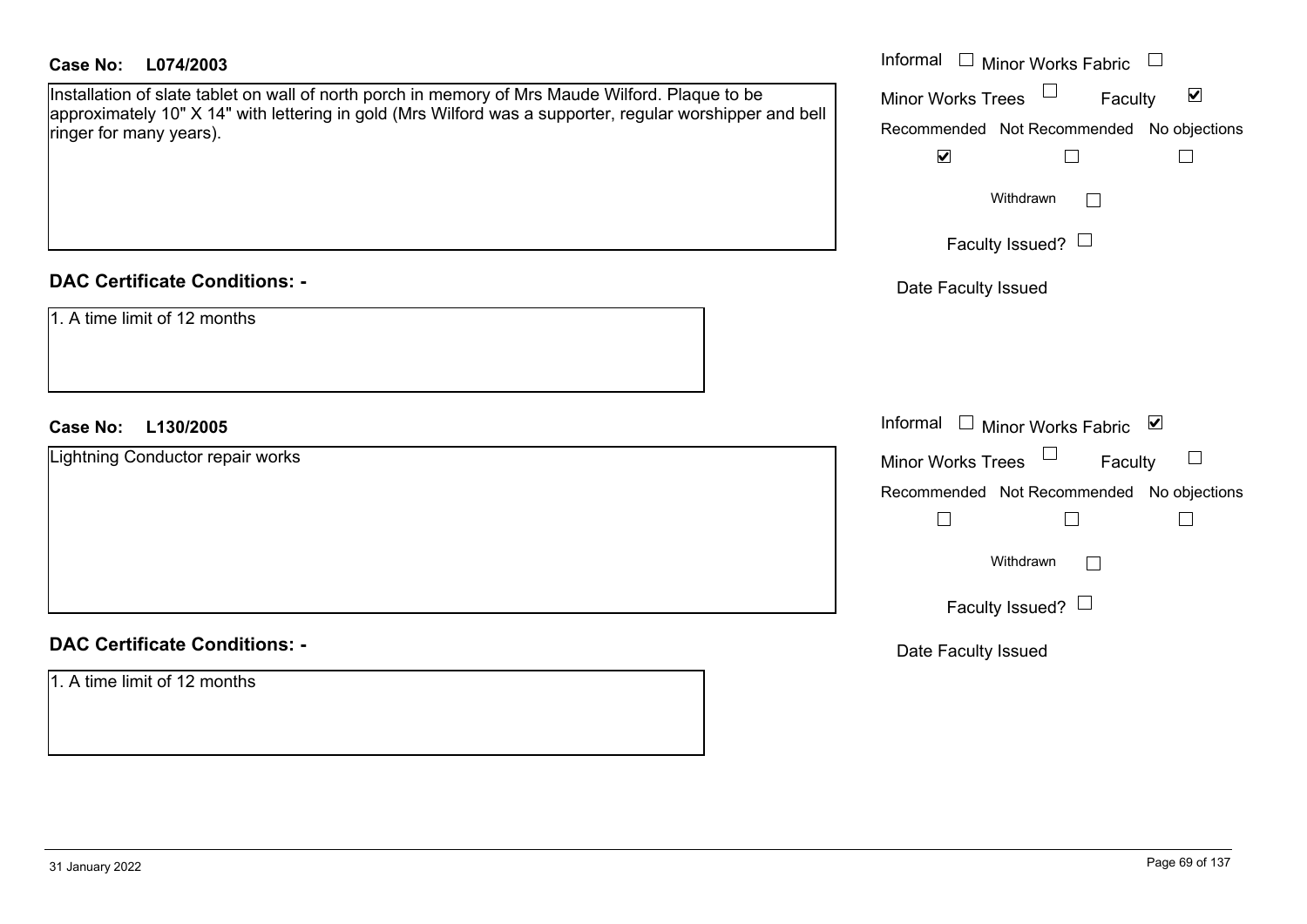#### **L089/2006 Case No:** Informal

| L089/2006<br>Case No:                                                                                                                                | Informal $\Box$ Minor Works Fabric $\Box$                              |
|------------------------------------------------------------------------------------------------------------------------------------------------------|------------------------------------------------------------------------|
| Pruning of the Tree of Heaven                                                                                                                        | $\blacktriangledown$<br>$\Box$<br><b>Minor Works Trees</b><br>Faculty  |
|                                                                                                                                                      | Recommended Not Recommended No objections                              |
|                                                                                                                                                      |                                                                        |
|                                                                                                                                                      | Withdrawn<br>$\mathcal{L}^{\mathcal{A}}$                               |
|                                                                                                                                                      | Faculty Issued? $\Box$                                                 |
| <b>DAC Certificate Conditions: -</b>                                                                                                                 | Date Faculty Issued                                                    |
| 1. A time limit of 12 months                                                                                                                         |                                                                        |
| <b>Case No:</b><br>L067/2007                                                                                                                         | Informal<br>$\mathrel{\boxdot}$ Minor Works Fabric $\mathrel{\boxdot}$ |
| Electrical works: -                                                                                                                                  | $\blacktriangledown$<br>Minor Works Trees<br>Faculty                   |
| 1. As detailed in the Inspection Report (8 October 2004)<br>2. Re-wire lighting circuits                                                             | Recommended Not Recommended No objections                              |
| 3. Replace lights and fittings                                                                                                                       | $\blacktriangledown$                                                   |
| 4. Replace heating programmer<br>5. Fit conduit to protect heater wiring to s side of Nave                                                           | Withdrawn<br>$\Box$                                                    |
|                                                                                                                                                      | Faculty Issued? $\blacksquare$                                         |
| <b>DAC Certificate Conditions: -</b>                                                                                                                 | Date Faculty Issued<br>19/06/2007                                      |
| 1. A time limit of 12 months<br>2. That all wiring should be as unobtrusive as possible and of an appropriate colour to<br>blend with the background |                                                                        |

3. That, where possible, all fixings should be made into joints, not stonework, using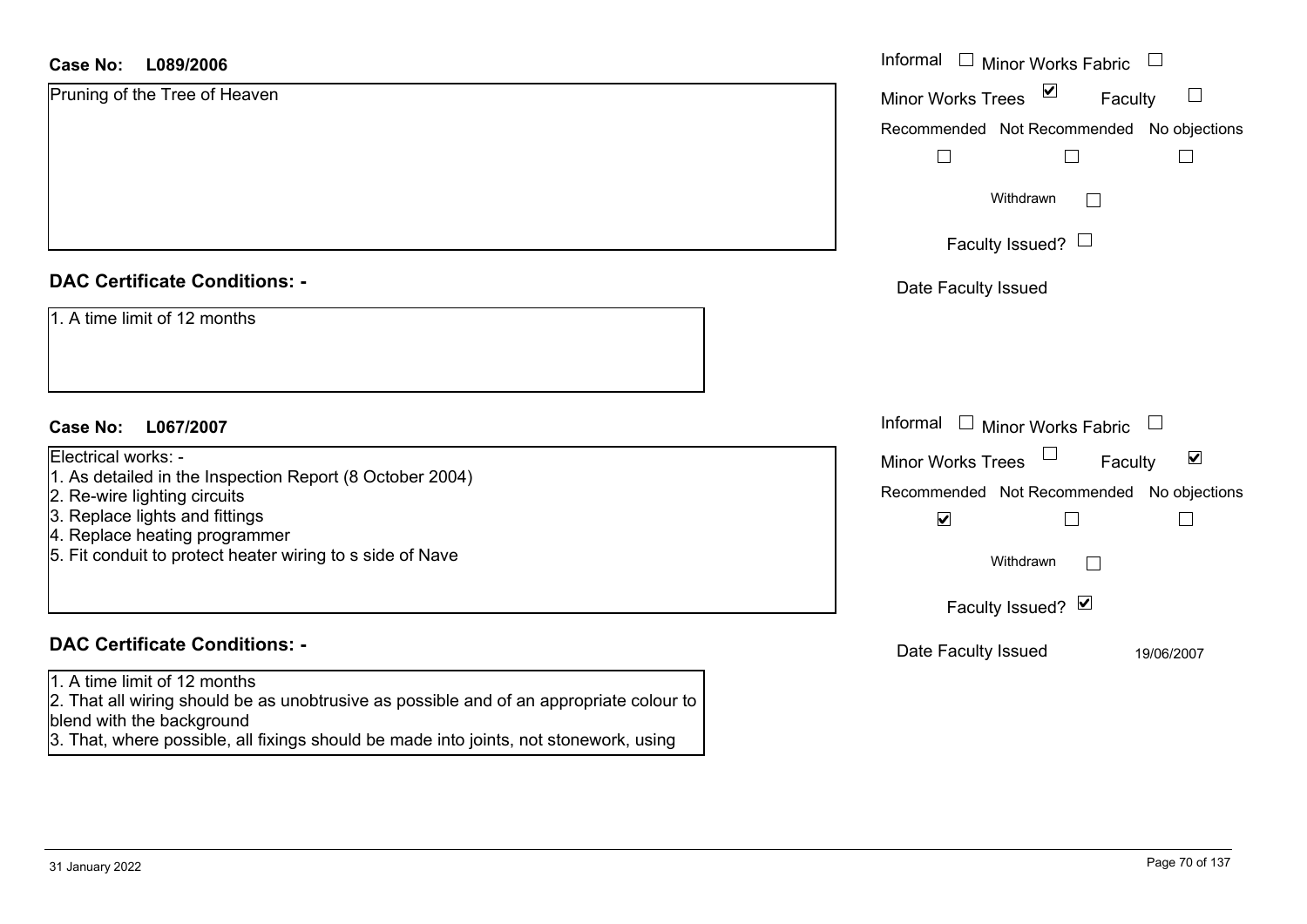| <b>Case No:</b><br>L016/2008                                                                                                                                                                                                                                                                          | Informal $\square$<br><b>Minor Works Fabric</b>                                                                                                                                        |
|-------------------------------------------------------------------------------------------------------------------------------------------------------------------------------------------------------------------------------------------------------------------------------------------------------|----------------------------------------------------------------------------------------------------------------------------------------------------------------------------------------|
| QI Repairs comprising: -<br>1. Repair and decoration of rainwater goods<br>2. Masonry repairs and re-pointing<br>3. Plaster repair to porch roof<br>4. Joinery repairs<br>5. Glazing repairs and provision of window guard<br>6. Repairs to loose floor tiles<br><b>DAC Certificate Conditions: -</b> | $\blacktriangledown$<br><b>Minor Works Trees</b><br>Faculty<br>Recommended Not Recommended No objections<br>$\blacktriangledown$<br>$\Box$<br>Withdrawn<br>$\sim$<br>Faculty Issued? Ø |
| 1. A time limit of 12 months                                                                                                                                                                                                                                                                          | Date Faculty Issued<br>07/03/2008                                                                                                                                                      |
| L099/2008<br><b>Case No:</b>                                                                                                                                                                                                                                                                          | Informal<br>⊻<br>$\overline{\phantom{a}}$<br><b>Minor Works Fabric</b>                                                                                                                 |
| 1. Repairs to tarmac paths and widening to 1m to allow access for the disabled<br>2. Application of 'Smartwater'                                                                                                                                                                                      | <b>Minor Works Trees</b><br>ப<br>Faculty<br>Recommended Not Recommended No objections<br>$\perp$<br>Withdrawn<br>Faculty Issued? $\Box$                                                |
| <b>DAC Certificate Conditions: -</b>                                                                                                                                                                                                                                                                  | Date Faculty Issued                                                                                                                                                                    |
| 1. That details of the works are entered in the Log Book so that a record is kept of<br>what has been done<br>2. That the PCC records the unique signature of the 'S, artwater' in the Log Book so<br>that items removed illegally can be traced back to the church of origin and displays            |                                                                                                                                                                                        |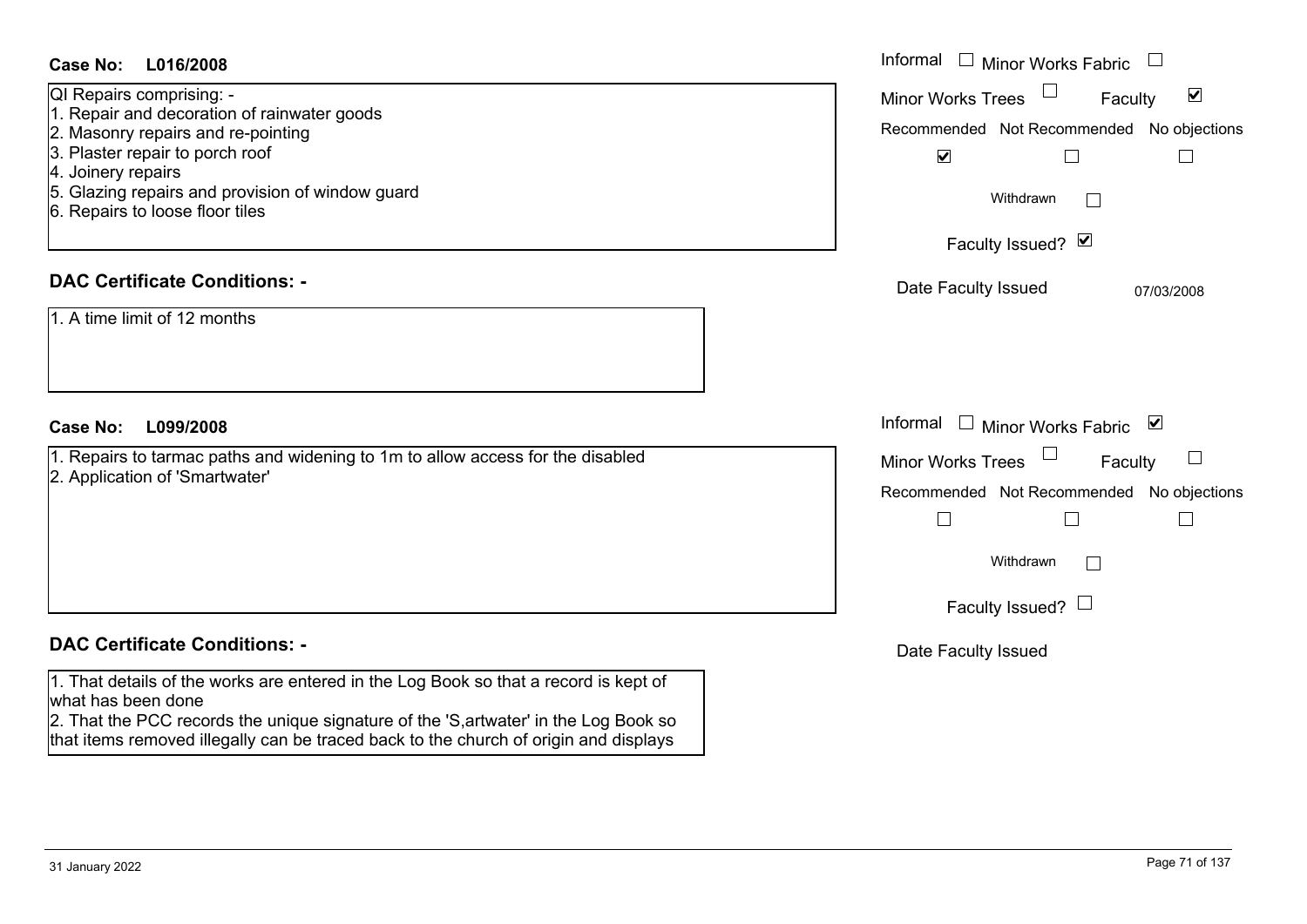| Case No:<br>L154/2008<br>1. Removal, and retention for spare parts, of: -<br>a) 2 tube heaters (600W) from pews scheduled for removal by Faculty issued 7 March 2008<br>b) 1 tube heater (wattage unknown) from Sanctuary wall<br>2. Installation of 2 Dimplex Duoheat, Duo500i, 1.4kW storage heaters: -<br>a) North-west corner on north wall<br>b) North wall of Sanctuary | Informal<br><b>Minor Works Fabric</b><br>$\blacktriangledown$<br><b>Minor Works Trees</b><br>Faculty<br>Recommended Not Recommended No objections<br>$\blacktriangledown$<br>$\Box$<br>$\mathbf{I}$<br>Withdrawn |
|-------------------------------------------------------------------------------------------------------------------------------------------------------------------------------------------------------------------------------------------------------------------------------------------------------------------------------------------------------------------------------|------------------------------------------------------------------------------------------------------------------------------------------------------------------------------------------------------------------|
| <b>DAC Certificate Conditions: -</b><br>1. A time limit of 12 months<br>2. That details of the works are entered in the Log Book so that a record is kept of<br>what has been done<br>3. That, where possible, all fixings should be made into joints, not stonework, using                                                                                                   | Faculty Issued? Ø<br>Date Faculty Issued<br>14/10/2008                                                                                                                                                           |
| <b>Case No:</b><br>L015/2008<br>1. Re-location of the font from bell tower to rear north-west corner of church<br>2. Removal and disposal of 2 pews (dated 1845) from north-west corner of church<br>3. Repairs to Victorian tiled floor and lime plaster resulting from 1 & 2                                                                                                | Informal<br>$\Box$ Minor Works Fabric<br>$\blacktriangledown$<br><b>Minor Works Trees</b><br>Faculty<br>Recommended Not Recommended No objections<br>$\blacktriangledown$<br>Withdrawn<br>Faculty Issued? Ø      |
| <b>DAC Certificate Conditions: -</b><br>1. A time limit of 12 months                                                                                                                                                                                                                                                                                                          | Date Faculty Issued<br>07/03/2008                                                                                                                                                                                |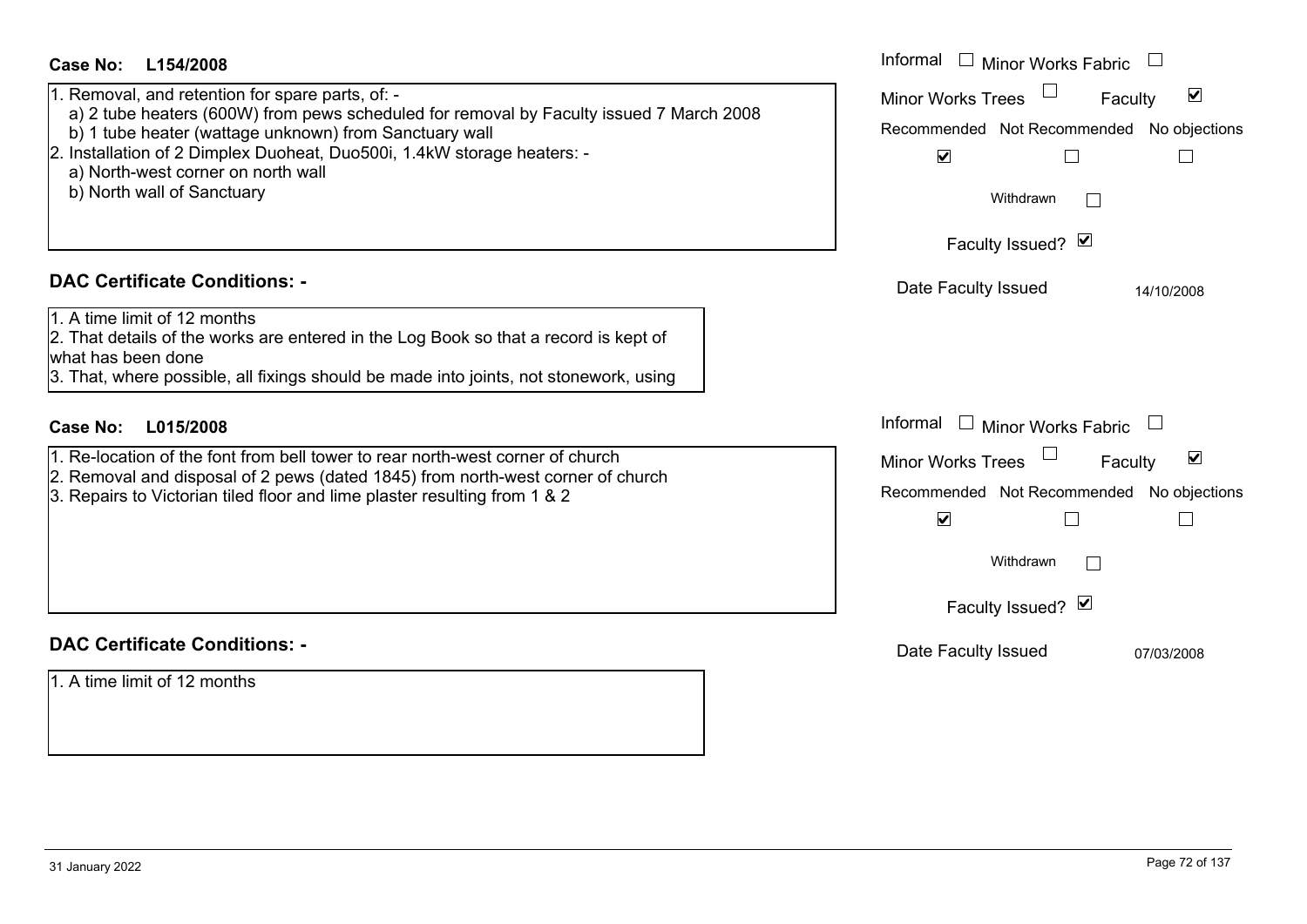| <b>Case No:</b><br>L081/2009                                                                                                               | Informal $\Box$ Minor Works Fabric $\Box$                   |
|--------------------------------------------------------------------------------------------------------------------------------------------|-------------------------------------------------------------|
| CONFIRMATORY APPLICATION: -<br>1. Crown lift and other works to: -                                                                         | $\blacktriangledown$<br><b>Minor Works Trees</b><br>Faculty |
| a) 4 x Lime Trees                                                                                                                          | Recommended Not Recommended No objections                   |
| b) 1 x Yew Tree                                                                                                                            | $\blacktriangledown$<br>$\Box$<br>$\Box$                    |
| c) 1 x Spruce Tree<br>2. Fell 3 x Cherry Trees                                                                                             | Withdrawn                                                   |
|                                                                                                                                            | Faculty Issued? Ø                                           |
| <b>DAC Certificate Conditions: -</b>                                                                                                       | Date Faculty Issued<br>29/10/2012                           |
| 1. That details of the works are entered in the Log Book so that a record is kept of                                                       |                                                             |
| what has been done<br>2. That details of the works are entered in the Log Book so that a record is kept of                                 |                                                             |
| what has been done                                                                                                                         |                                                             |
| Case No:<br>L166/2009                                                                                                                      | Informal $\square$<br>Minor Works Fabric $\Box$             |
| CONFIRMATORY APPLICATION: -                                                                                                                | Minor Works Trees<br>$\blacktriangledown$<br>Faculty        |
| Installation of new water main across the churchyard                                                                                       | Recommended Not Recommended No objections                   |
|                                                                                                                                            | $\Box$<br>$\Box$<br>$\blacktriangledown$                    |
|                                                                                                                                            | Withdrawn<br>$\overline{\phantom{0}}$                       |
|                                                                                                                                            | Faculty Issued? Ø                                           |
| <b>DAC Certificate Conditions: -</b>                                                                                                       | Date Faculty Issued<br>04/12/2009                           |
| 1. A time limit of 12 months<br>2. That details of the works are entered in the Log Book so that a record is kept of<br>what has been done |                                                             |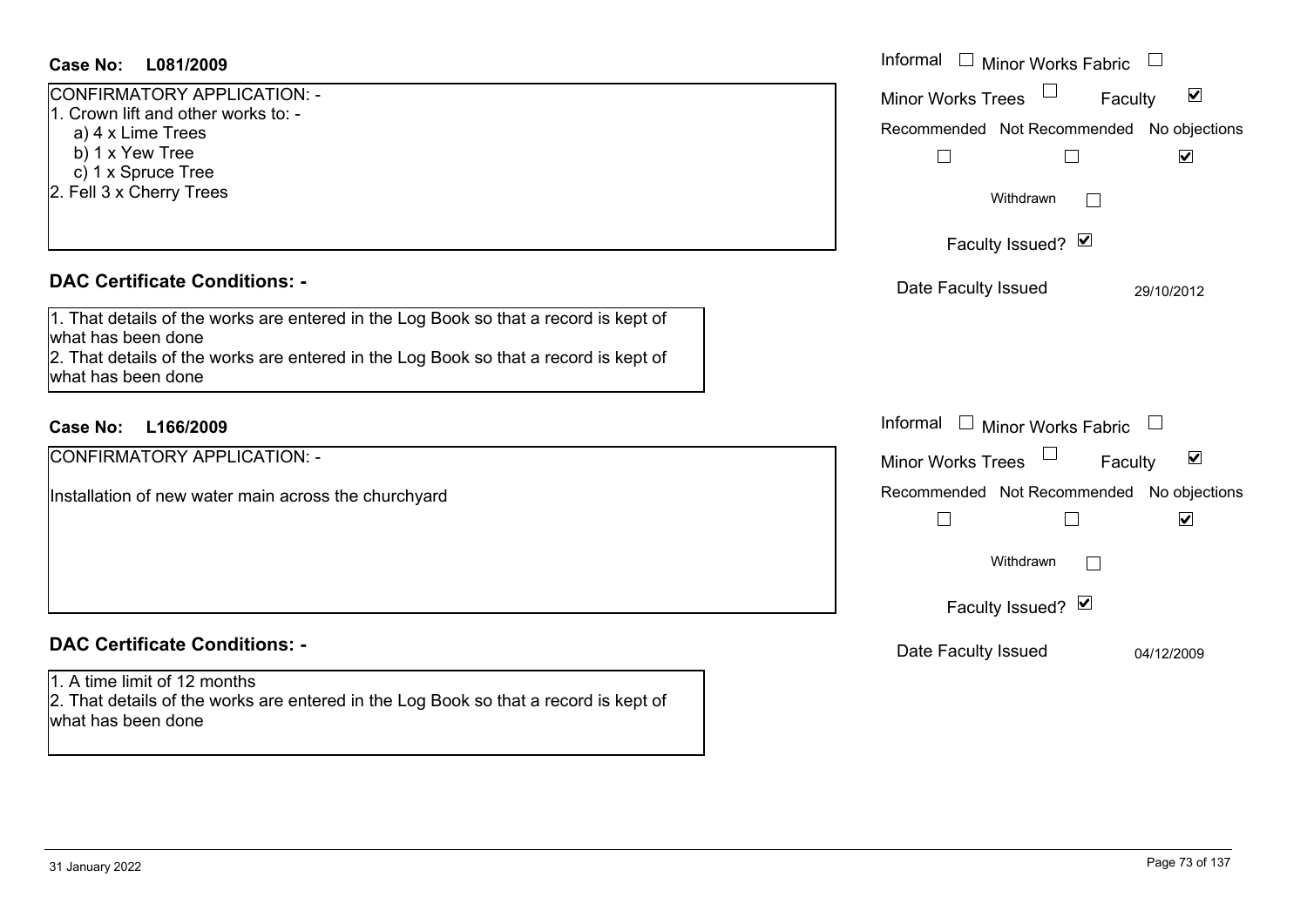| <b>Case No:</b><br>L207/2010                                                                                                               | Informal<br>$\Box$<br>⊻<br><b>Minor Works Fabric</b> |
|--------------------------------------------------------------------------------------------------------------------------------------------|------------------------------------------------------|
| 1. Re-location of 4 x skirting heaters in the Sanctuary to be used under the priest and choir stalls in<br>Chancel                         | <b>Minor Works Trees</b><br>Faculty                  |
| 2. Install 5 x Dimples 1.0KW Monterey panel heaters in Sanctuary                                                                           | Recommended Not Recommended No objections            |
| 3. Replacement of 17 x with 17 x Dimple T240W/T360W tube heaters under the Nave pews                                                       | $\blacktriangledown$                                 |
| 4. Replacement of 2 x skirting heaters with 2 x Dimplex 1.0KW Monterey heaters in the welcome area                                         |                                                      |
|                                                                                                                                            | Withdrawn<br>$\perp$                                 |
|                                                                                                                                            | Faculty Issued? $\Box$                               |
| <b>DAC Certificate Conditions: -</b>                                                                                                       | Date Faculty Issued                                  |
| 1. A time limit of 12 months<br>2. That details of the works are entered in the Log Book so that a record is kept of<br>what has been done |                                                      |
|                                                                                                                                            |                                                      |
| L206/2010<br><b>Case No:</b>                                                                                                               | Informal<br>⊻<br>$\Box$<br>Minor Works Fabric        |
| Re-location of the electric meter etc from west wall of the Tower to north wall                                                            | <b>Minor Works Trees</b><br>Faculty                  |
|                                                                                                                                            | Recommended Not Recommended No objections            |
|                                                                                                                                            | $\blacktriangledown$                                 |
|                                                                                                                                            | Withdrawn                                            |
|                                                                                                                                            | Faculty Issued? $\Box$                               |
| <b>DAC Certificate Conditions: -</b>                                                                                                       | Date Faculty Issued                                  |
| 1. A time limit of 12 months                                                                                                               |                                                      |
| 2. That details of the works are entered in the Log Book so that a record is kept of                                                       |                                                      |
| what has been done<br>3. That the cupboard should be locked and the appropriate warning notice displayed                                   |                                                      |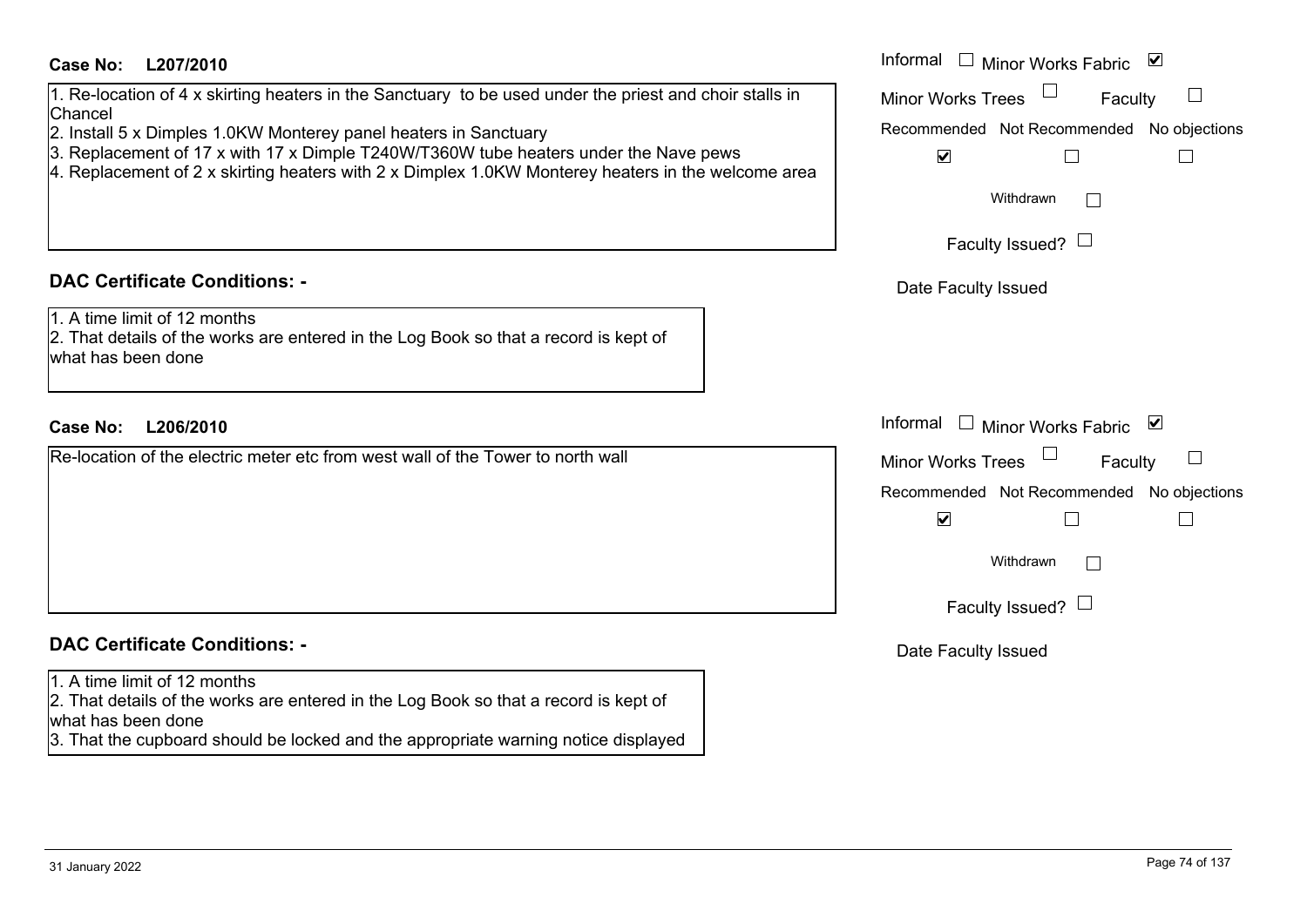### **L027/2011Case No:** Informal

| Following the 2009 QI Report, repairs to the window casements and masonry comprising: - |
|-----------------------------------------------------------------------------------------|
| 1. Repair dislodged stone above vestry door                                             |
| 2. Repair Porch gable                                                                   |
| 3. Repair jamb of window 10                                                             |
| 4. Re-point window 7                                                                    |
| 5. Repair jamb of window 3                                                              |
| 6. Repair cusped heads of windows 5,6,7                                                 |
| 7. Repair tracery window 5                                                              |
| 8. Repairs to cusped heads and tracery of window 8                                      |
|                                                                                         |

### **DAC Certificate Conditions: -**

1. A time limit of 12 months 2. That details of the works are entered in the Log Book so that a record is kept of what has been done

### **L055/2012Case No:** Informal

Fell 1 Blue Cedar damaged by storm

### **DAC Certificate Conditions: -**

1. A time limit of 12 months

2. That details of the works are entered in the Log Book so that a record is kept of what has been done

| Informal<br><b>Minor Works Fabric</b>     |
|-------------------------------------------|
| ⊻<br><b>Minor Works Trees</b><br>Faculty  |
| Recommended Not Recommended No objections |
| V                                         |
| Withdrawn                                 |
| Faculty Issued? Ø                         |
| Date Faculty Issued<br>13/04/2011         |
|                                           |
|                                           |
|                                           |
| Informal<br>Minor Works Fabric $\Box$     |
| ⊻<br><b>Minor Works Trees</b><br>Faculty  |
| Recommended Not Recommended No objections |
|                                           |
| Withdrawn                                 |
| Faculty Issued? $\Box$                    |
| Date Faculty Issued                       |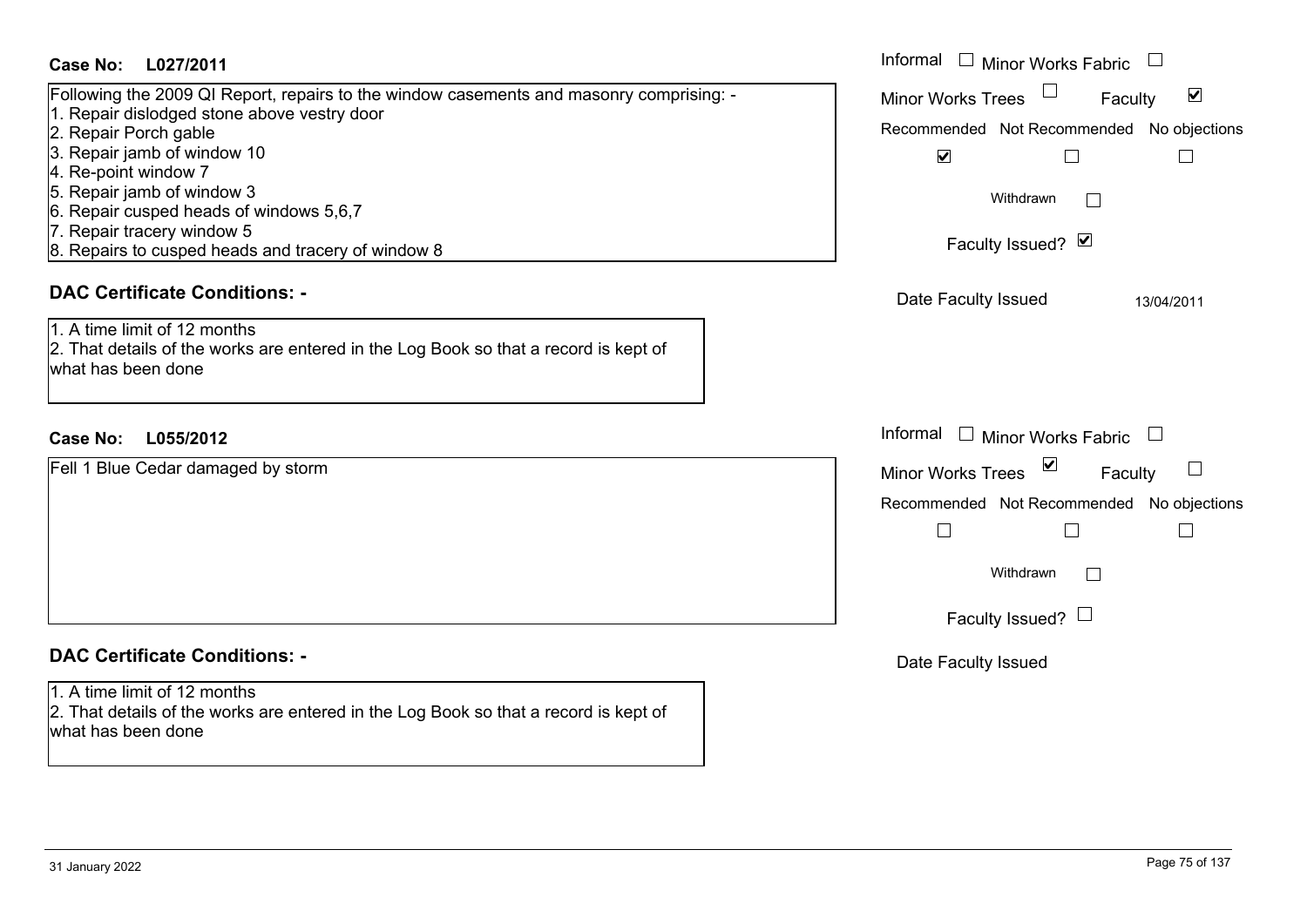| <b>Case No:</b><br>L167/2012<br>Completion of the Minor Works authorised on 29 November 2010, namely to: -<br>1. Replace the tube heater in each of 6 pews on the north side of the Nave with Dimplex 240w Tube<br>Heaters, retaining and re-using the existing metal guards<br>2. Replacement of the tube heater in each of 11 pews on the south side of the Nave with Dimplex 360w<br>Tube Heaters to be protected by new guards<br>3. Removal and disposal of the redundant protection guards from the 11 pews on the south side of the<br><b>Nave</b> | Informal $\square$<br>Minor Works Fabric<br>⊻<br><b>Minor Works Trees</b><br>Faculty<br>Recommended Not Recommended No objections<br>$\blacktriangledown$<br>Withdrawn<br>Faculty Issued? $\Box$  |
|-----------------------------------------------------------------------------------------------------------------------------------------------------------------------------------------------------------------------------------------------------------------------------------------------------------------------------------------------------------------------------------------------------------------------------------------------------------------------------------------------------------------------------------------------------------|---------------------------------------------------------------------------------------------------------------------------------------------------------------------------------------------------|
| <b>DAC Certificate Conditions: -</b><br>1. A time limit of 12 months<br>2. That details of the works are entered in the Log Book so that a record is kept of<br>what has been done                                                                                                                                                                                                                                                                                                                                                                        | Date Faculty Issued                                                                                                                                                                               |
| <b>Case No:</b><br>L166/2012<br>Re-decoration of the: -<br>1. Bell Tower - all 3 walls to a height of approximately 3m<br>2. West wall of the northwest corner of the Nave<br>3. South wall of the Nave<br>4. Sanctuary (to include making good following the removal of heater)                                                                                                                                                                                                                                                                          | Informal<br>$\perp$<br>Minor Works Fabric<br>⊻<br><b>Minor Works Trees</b><br>Faculty<br>Recommended Not Recommended No objections<br>$\blacktriangledown$<br>Withdrawn<br>Faculty Issued? $\Box$ |
| <b>DAC Certificate Conditions: -</b><br>1. A time limit of 12 months<br>2. That details of the works are entered in the Log Book so that a record is kept of<br>what has been done                                                                                                                                                                                                                                                                                                                                                                        | Date Faculty Issued                                                                                                                                                                               |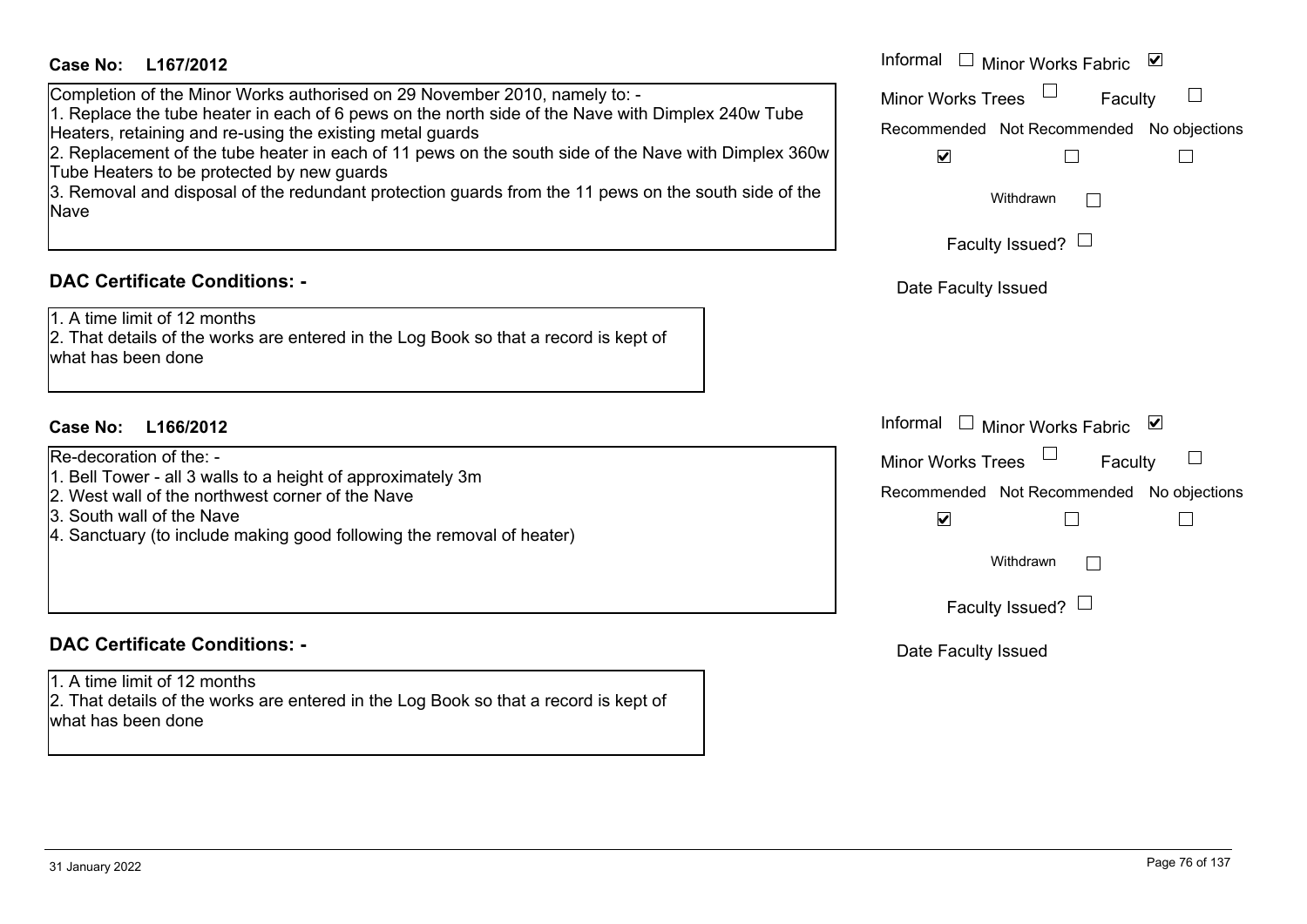| <b>Case No:</b><br>L069/2012                                                                                                               | Informal □ Minor Works Fabric                               |
|--------------------------------------------------------------------------------------------------------------------------------------------|-------------------------------------------------------------|
| Replacement of Cross over the North Porch destroyed by storm                                                                               | $\blacktriangledown$<br>Faculty<br><b>Minor Works Trees</b> |
|                                                                                                                                            | Recommended Not Recommended No objections                   |
|                                                                                                                                            | $\blacktriangledown$<br>$\Box$<br>$\Box$                    |
|                                                                                                                                            | Withdrawn<br>$\perp$                                        |
|                                                                                                                                            | Faculty Issued? Ø                                           |
| <b>DAC Certificate Conditions: -</b>                                                                                                       | Date Faculty Issued<br>14/06/2012                           |
| 1. A time limit of 12 months<br>2. That details of the works are entered in the Log Book so that a record is kept of<br>what has been done |                                                             |
| <b>Case No:</b><br>L071/2012                                                                                                               | Informal □ Minor Works Fabric 凶                             |
| Repairs to flagpole                                                                                                                        | Faculty<br>Minor Works Trees                                |
|                                                                                                                                            | Recommended Not Recommended No objections                   |
|                                                                                                                                            | $\Box$<br>$\Box$<br>$\Box$                                  |
|                                                                                                                                            | Withdrawn                                                   |
|                                                                                                                                            | Faculty Issued? $\Box$                                      |
| <b>DAC Certificate Conditions: -</b>                                                                                                       | Date Faculty Issued                                         |
| 1. A time limit of 12 months<br>2. That details of the works are entered in the Log Book so that a record is kept of<br>what has been done |                                                             |
|                                                                                                                                            |                                                             |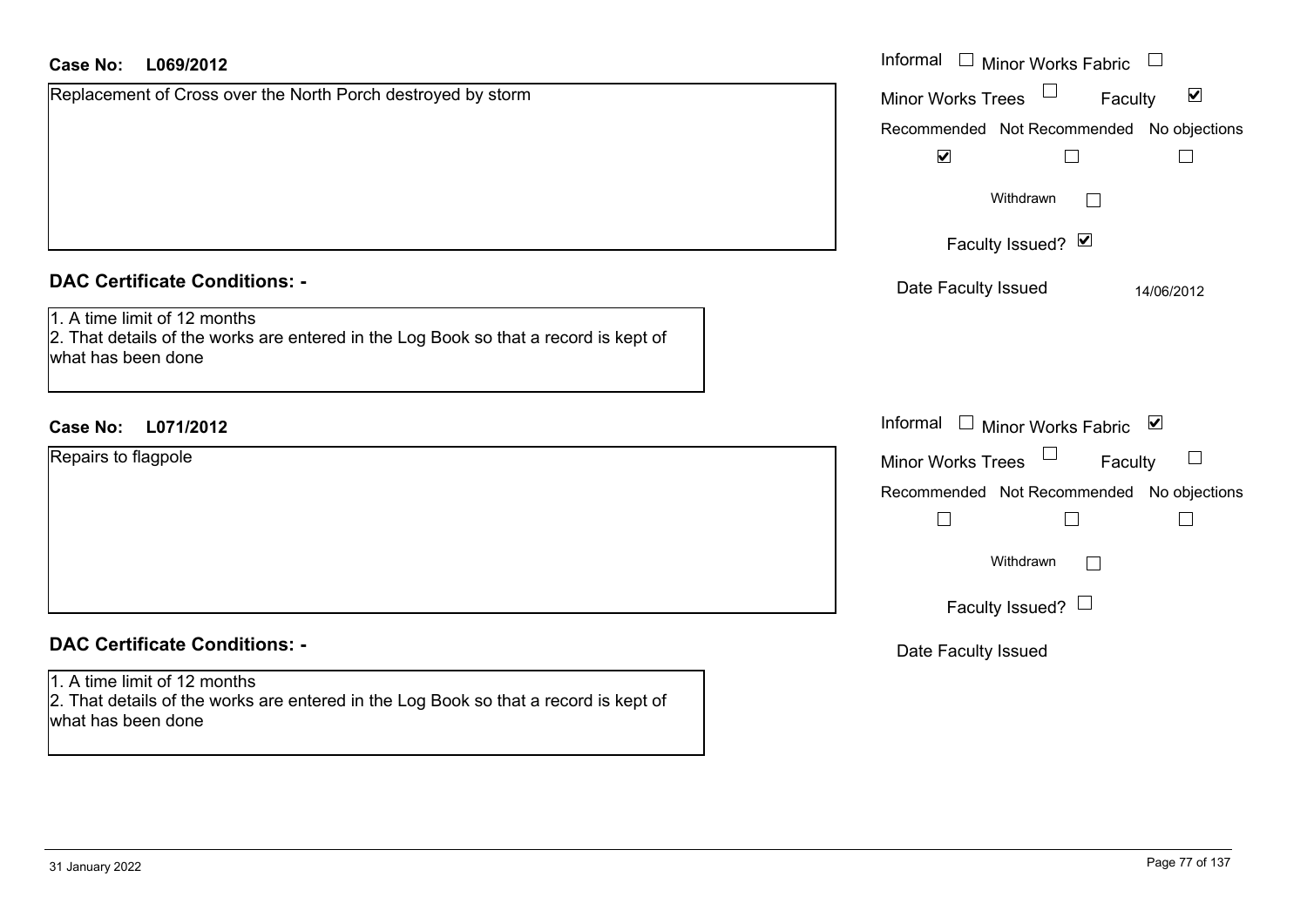### **L054/2013Case No:** Informal

1. Felling of: -

- a) Hawthorn Tree (T9)
- b) Tree of Heaven  $(T21)$
- c) Horse Chestnut (T39)
- 2. Genral works to 2 x Hawthorn Trees (T22 & T41)

### **DAC Certificate Conditions: -**

1. A time limit of 12 months

2. That details of the works are entered in the Log Book so that a record is kept of what has been done

3. That the PCC ensures that Harborough District Council has issued its consent

| Informal<br>$\Box$ Minor Works Fabric     |   |         |  |
|-------------------------------------------|---|---------|--|
| <b>Minor Works Trees</b>                  | ⊻ | Faculty |  |
| Recommended Not Recommended No objections |   |         |  |
|                                           |   |         |  |
| Withdrawn                                 |   |         |  |
| Faculty Issued?                           |   |         |  |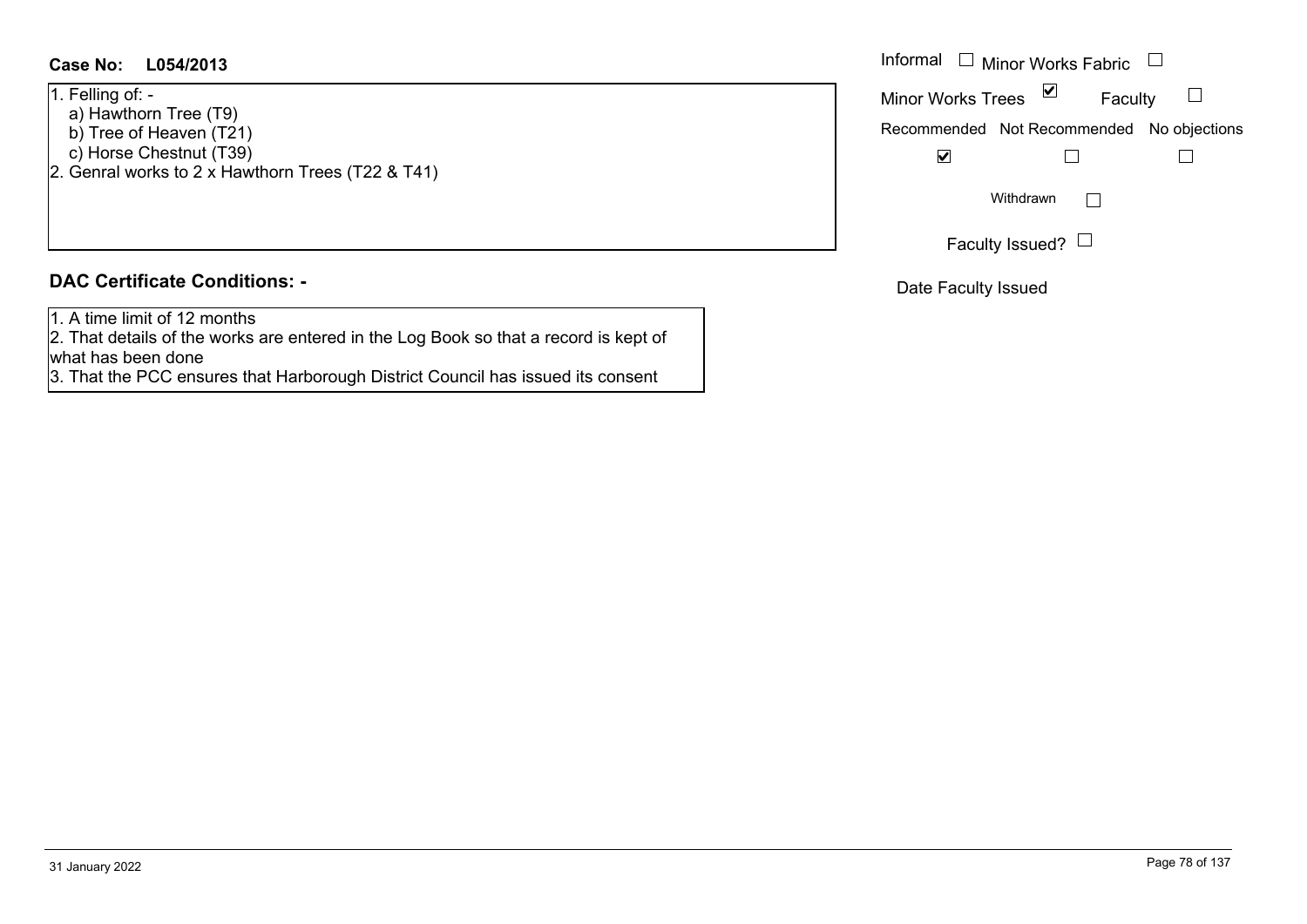### **L166/2013Case No:** Informal

- 1. To remove guards and tubular heaters from all pews (17) in the Nave
- 2. To sell guards and tubular heaters

3. To supply and install 1 x 3 Phase contactor and distribution to feed replacement heaters on north side of Nave

4. To alter circuitry in existing metal conduit to the south Nave to balance supply

5. To purchase: -

 a) 12 x 250W convector heaters as supplied by Electrical Heating Solutions (EHS) – specification attached

 b) 22 x 500W convector heaters as supplied by Electrical Heating Solutions (EHS) – specification attached

6. To fit: -

 a) To each of 6 pews to the north of the Nave; 2 x 250W convector heaters (as supplied by EHS) beneath the pews

 b) To each of the 11 pews to the south of the nave; 2 x 500W convector heaters (as supplied by EHS) beneath the pews

### **DAC Certificate Conditions: -**

1. A time limit of 12 months

2. That details of the works are entered in the Log Book so that a record is kept of what has been done

3. If the radiant heaters are to be added later this will be subject to a further application

| Informal<br>⊻<br>□ Minor Works Fabric     |  |  |  |
|-------------------------------------------|--|--|--|
| <b>Minor Works Trees</b><br>Faculty       |  |  |  |
| Recommended Not Recommended No objections |  |  |  |
|                                           |  |  |  |
| Withdrawn                                 |  |  |  |
| Faculty Issued?                           |  |  |  |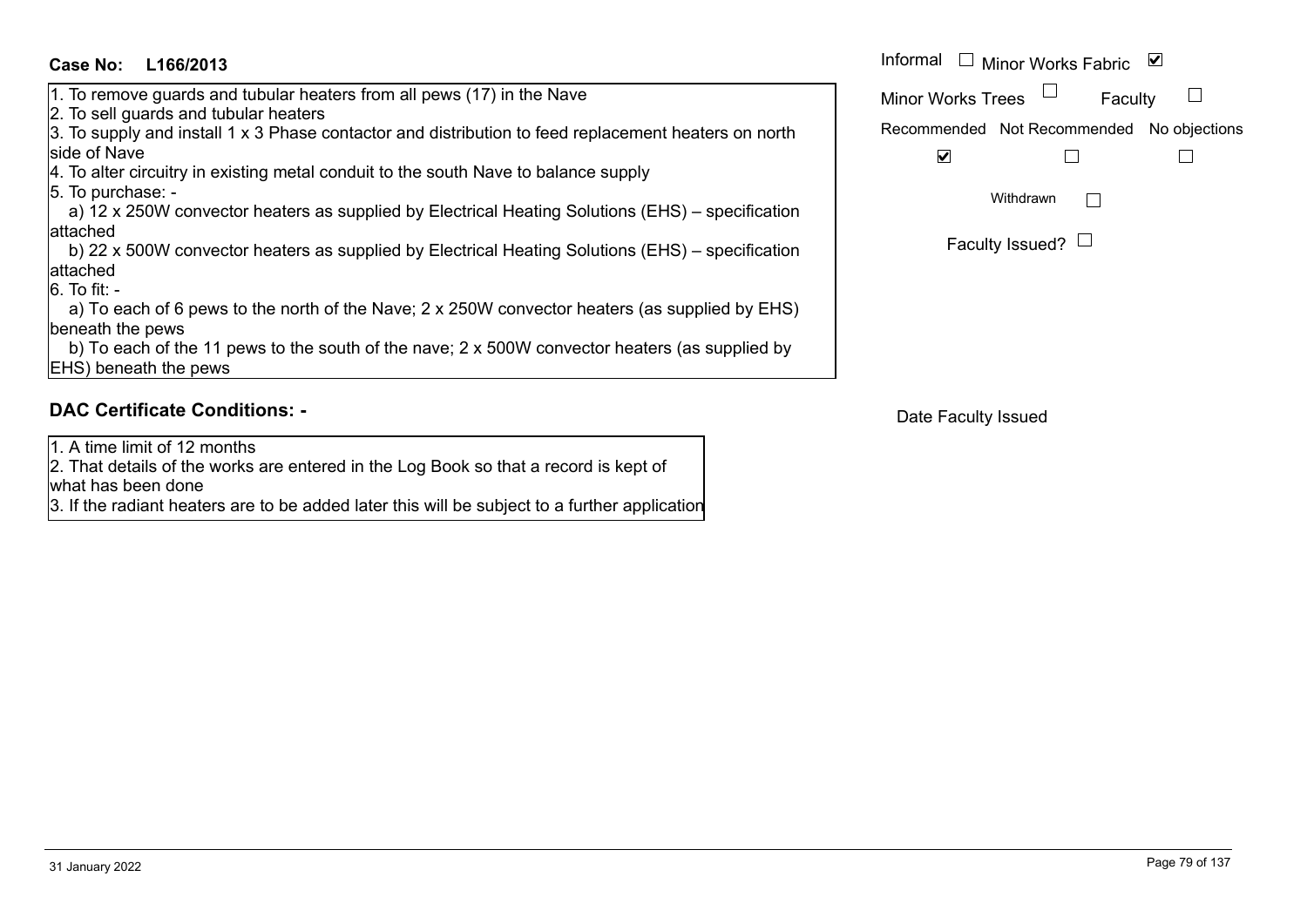| <b>Case No:</b><br>L213/2013                                                                                                                                                                                                                                                                   | Informal $\Box$ Minor Works Fabric $\Box$                                                                                                     |
|------------------------------------------------------------------------------------------------------------------------------------------------------------------------------------------------------------------------------------------------------------------------------------------------|-----------------------------------------------------------------------------------------------------------------------------------------------|
| 1. To commission the fabrication of a new gold Altar Frontal<br>2. To re-use portions of the existing Altar Frontal and to dispose the remainder                                                                                                                                               | $\Box$<br><b>Minor Works Trees</b><br>Faculty<br>Recommended Not Recommended No objections<br>$\blacktriangledown$<br>$\mathbf{I}$            |
|                                                                                                                                                                                                                                                                                                | Withdrawn<br>$\mathbb{R}^n$                                                                                                                   |
|                                                                                                                                                                                                                                                                                                | Faculty Issued? $\Box$                                                                                                                        |
| <b>DAC Certificate Conditions: -</b>                                                                                                                                                                                                                                                           | Date Faculty Issued                                                                                                                           |
| 1. A time limit of 12 months<br>2. That details of the works are entered in the Log Book so that a record is kept of<br>what has been done<br>3. That proposals to display / re-use the "preserved" portions of the Gold Altar Frontal                                                         |                                                                                                                                               |
| <b>Case No:</b><br>L102/2014                                                                                                                                                                                                                                                                   | Informal<br>$\Box$ Minor Works Fabric                                                                                                         |
| Installation of Window protection grills to: -<br>1. South window - 'Devil' window<br>2. Tower west window                                                                                                                                                                                     | $\blacktriangledown$<br><b>Minor Works Trees</b><br>Faculty<br>Recommended Not Recommended<br>No objections<br>$\blacktriangledown$<br>$\Box$ |
|                                                                                                                                                                                                                                                                                                | Withdrawn                                                                                                                                     |
|                                                                                                                                                                                                                                                                                                | Faculty Issued? Ø                                                                                                                             |
| <b>DAC Certificate Conditions: -</b>                                                                                                                                                                                                                                                           | Date Faculty Issued<br>19/06/2014                                                                                                             |
| 1. That details of the works are entered in the Log Book so that a record is kept of<br>what has been done<br>2. That the window grilles are of black powder coated stainless steel and shaped to fit<br>linto any tracery of the windows and that, where possible, all fixings should be made |                                                                                                                                               |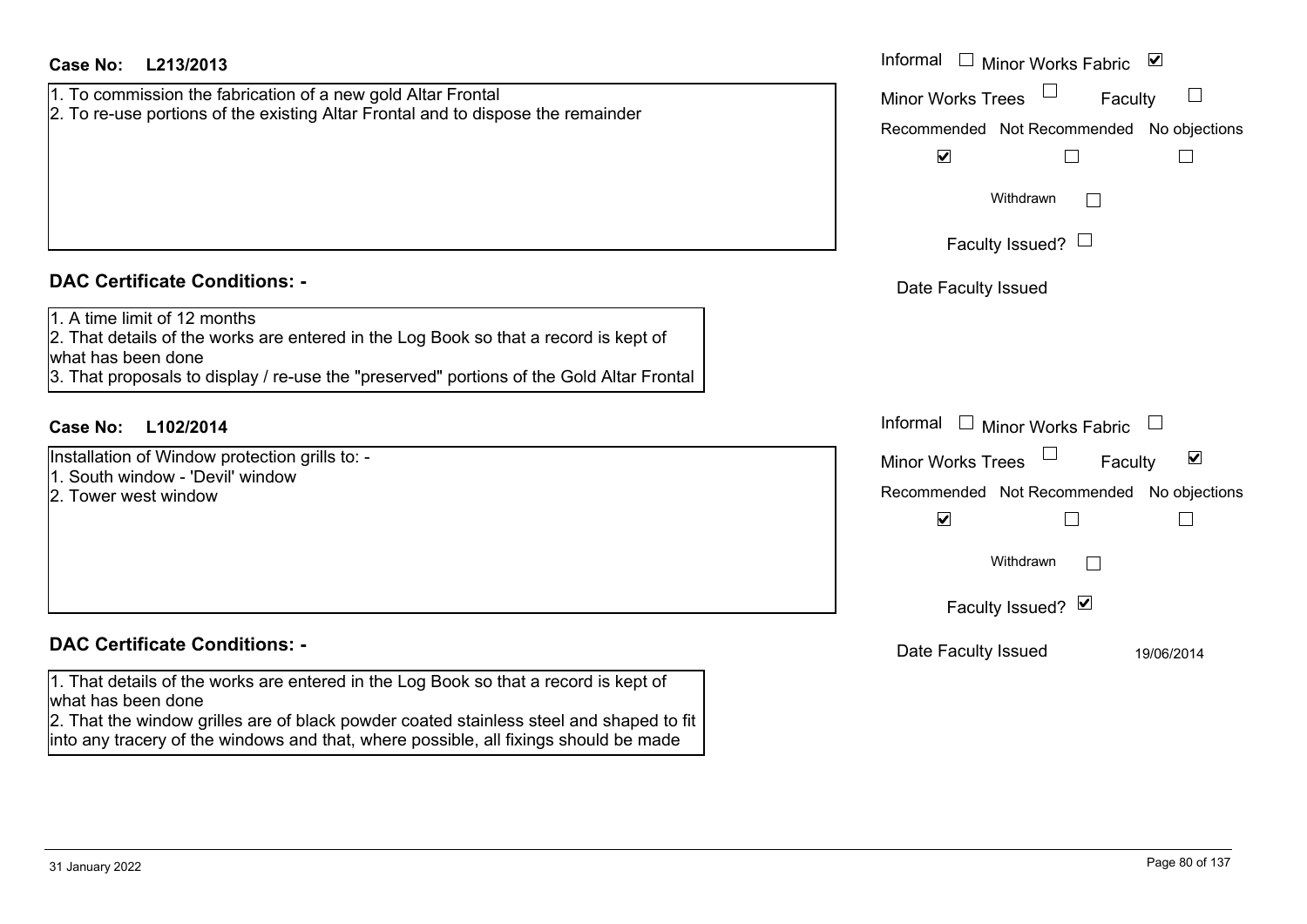### **L019/2014Case No:** Informal

| Disposal of: -   |
|------------------|
| 1. Red: -        |
| a) Altar Frontal |
| b) Burse         |
| c) Veil          |
| 2. Gold: -       |
| a) Burse         |
| b) Veil          |
| 3. Green: -      |
| a) Frontal       |

b) Pulpit Fall

### **DAC Certificate Conditions: -**

1. A time limit of 12 months

2. That details of the works are entered in the Log Book so that a record is kept of what has been done

### **L179/2014Case No:** Informal

To section fell: -

1. Cypress spp (23)

2. Norway Spruce (42)

## **DAC Certificate Conditions: -**

1. A time limit of 12 months

2. That details of the works are entered in the Log Book so that a record is kept of what has been done

| Informal $\square$<br>Minor Works Fabric ⊠<br><b>Minor Works Trees</b><br>Faculty<br>Recommended Not Recommended No objections<br>☑ |
|-------------------------------------------------------------------------------------------------------------------------------------|
| Withdrawn                                                                                                                           |
| Faculty Issued?                                                                                                                     |
| Date Faculty Issued                                                                                                                 |
|                                                                                                                                     |
| Informal<br>Minor Works Fabric $\Box$                                                                                               |
| $\triangleright$<br><b>Minor Works Trees</b><br>Faculty                                                                             |
| Recommended Not Recommended No objections                                                                                           |
| $\blacktriangledown$                                                                                                                |
| Withdrawn                                                                                                                           |
| Faculty Issued?                                                                                                                     |
| .                                                                                                                                   |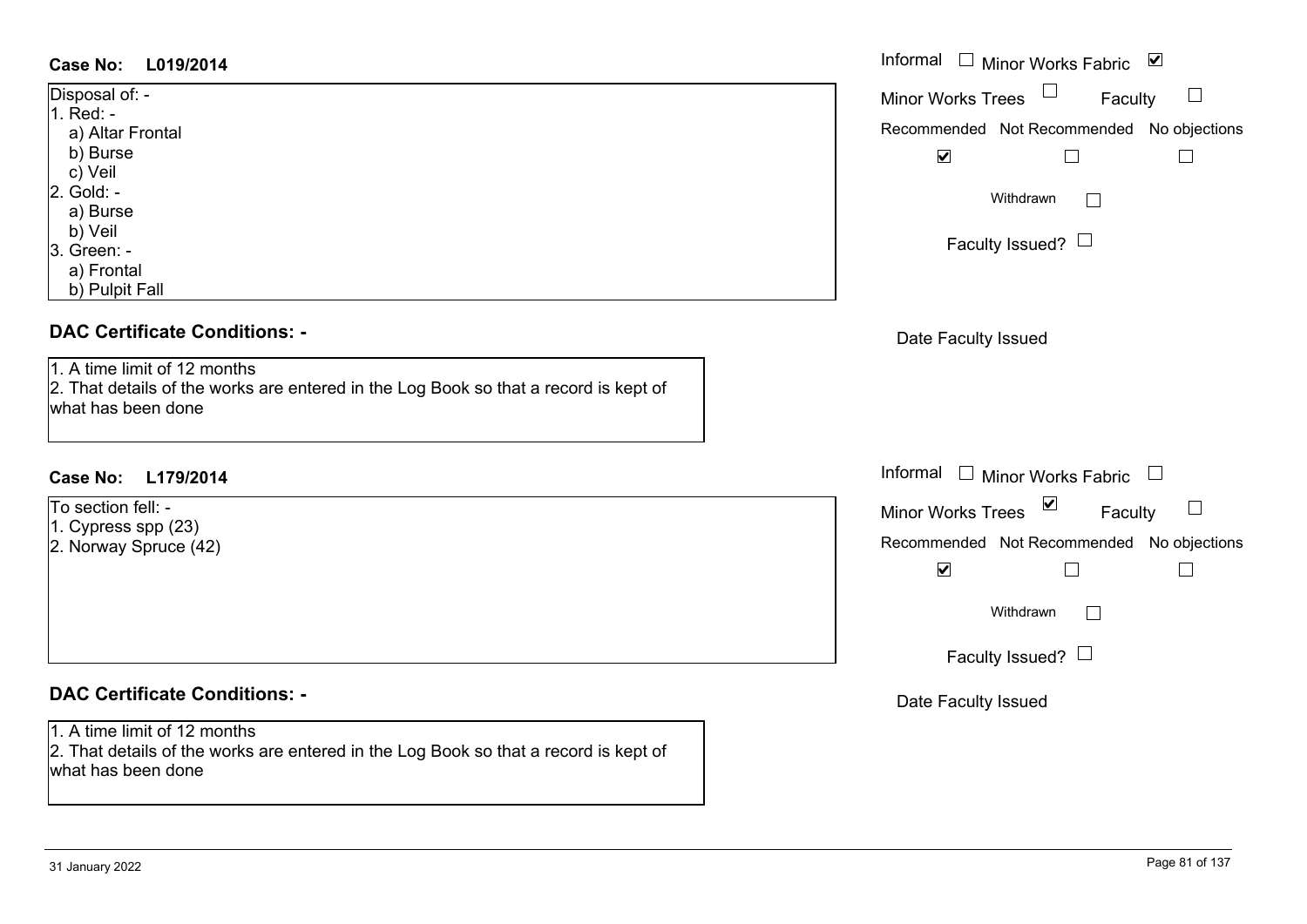Repairs to plaster and wall coating to match existing in the following areas: - 1. Bell Tower

2. Nave

### **DAC Certificate Conditions: -**

1. That details of the works are entered in the Log Book so that a record is kept of what has been done

### **Case No:**

Replacement of the underlay beneath the carpet in the Nave Aisle

### **DAC Certificate Conditions: -**

1. That details of the works are entered in the Log Book so that a record is kept of what has been done

|                                                                                          | Informal □ Minor Works Fabric ☑                     |
|------------------------------------------------------------------------------------------|-----------------------------------------------------|
| o plaster and wall coating to match existing in the following areas: -<br>wer            | Minor Works Trees <sup>1</sup><br>Faculty<br>$\Box$ |
|                                                                                          | Recommended Not Recommended No objections           |
|                                                                                          | $\blacktriangledown$                                |
|                                                                                          | Withdrawn                                           |
|                                                                                          | Faculty Issued? $\Box$                              |
| rtificate Conditions: -                                                                  | Date Faculty Issued                                 |
| etails of the works are entered in the Log Book so that a record is kept of<br>been done |                                                     |
|                                                                                          | Informal □ Minor Works Fabric ⊠                     |
| ment of the underlay beneath the carpet in the Nave Aisle                                | Minor Works Trees $\Box$ Faculty<br>$\Box$          |
|                                                                                          | Recommended Not Recommended No objections           |
|                                                                                          | $\blacktriangledown$<br>$\mathbb{L}$                |
|                                                                                          | Withdrawn                                           |
|                                                                                          | Faculty Issued? $\Box$                              |
| rtificate Conditions: -                                                                  | Date Faculty Issued                                 |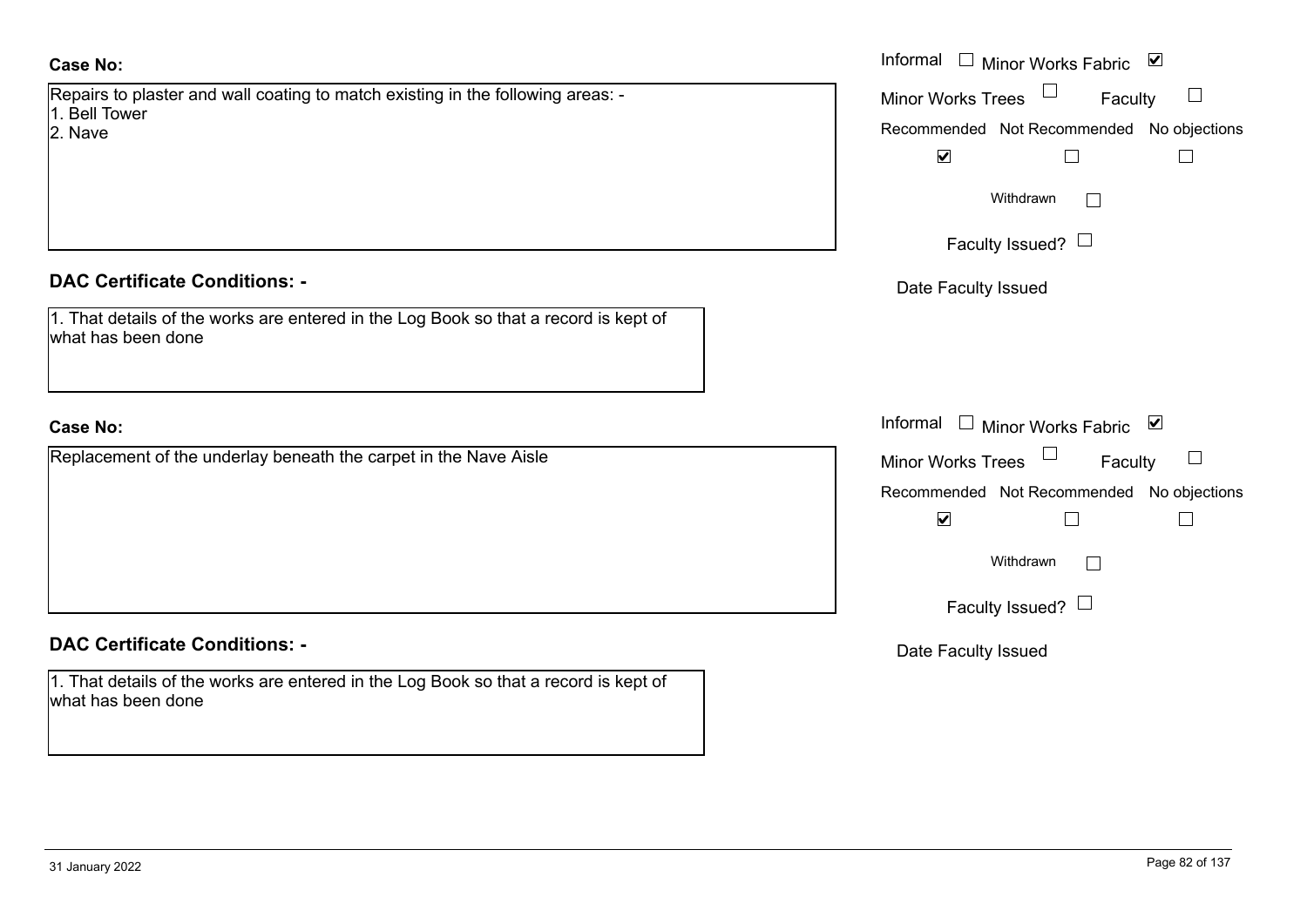| <b>Case No:</b>                                                                                            | Informal $\Box$ Minor Works Fabric $\Box$                   |
|------------------------------------------------------------------------------------------------------------|-------------------------------------------------------------|
| Crown lifting of Yew Tree                                                                                  | Minor Works Trees<br>Faculty                                |
|                                                                                                            | Recommended Not Recommended No objections                   |
|                                                                                                            | $\blacktriangledown$                                        |
|                                                                                                            | Withdrawn                                                   |
|                                                                                                            | Faculty Issued?                                             |
| <b>DAC Certificate Conditions: -</b>                                                                       | Date Faculty Issued                                         |
| 1. That details of the works are entered in the Log Book so that a record is kept of<br>what has been done |                                                             |
| <b>Case No:</b>                                                                                            | Informal<br>$\perp$<br>Minor Works Fabric $\Box$            |
| <b>Disposal of Prayer Desk</b>                                                                             | $\blacktriangledown$<br><b>Minor Works Trees</b><br>Faculty |
|                                                                                                            | Recommended Not Recommended No objections                   |
|                                                                                                            | $\blacktriangledown$<br>$\Box$                              |
|                                                                                                            | Withdrawn                                                   |
|                                                                                                            | Faculty Issued? Ø                                           |
| <b>DAC Certificate Conditions: -</b>                                                                       | Date Faculty Issued<br>05/07/2016                           |
| 1. That details of the works are entered in the Log Book so that a record is kept of<br>what has been done |                                                             |

 $\sim$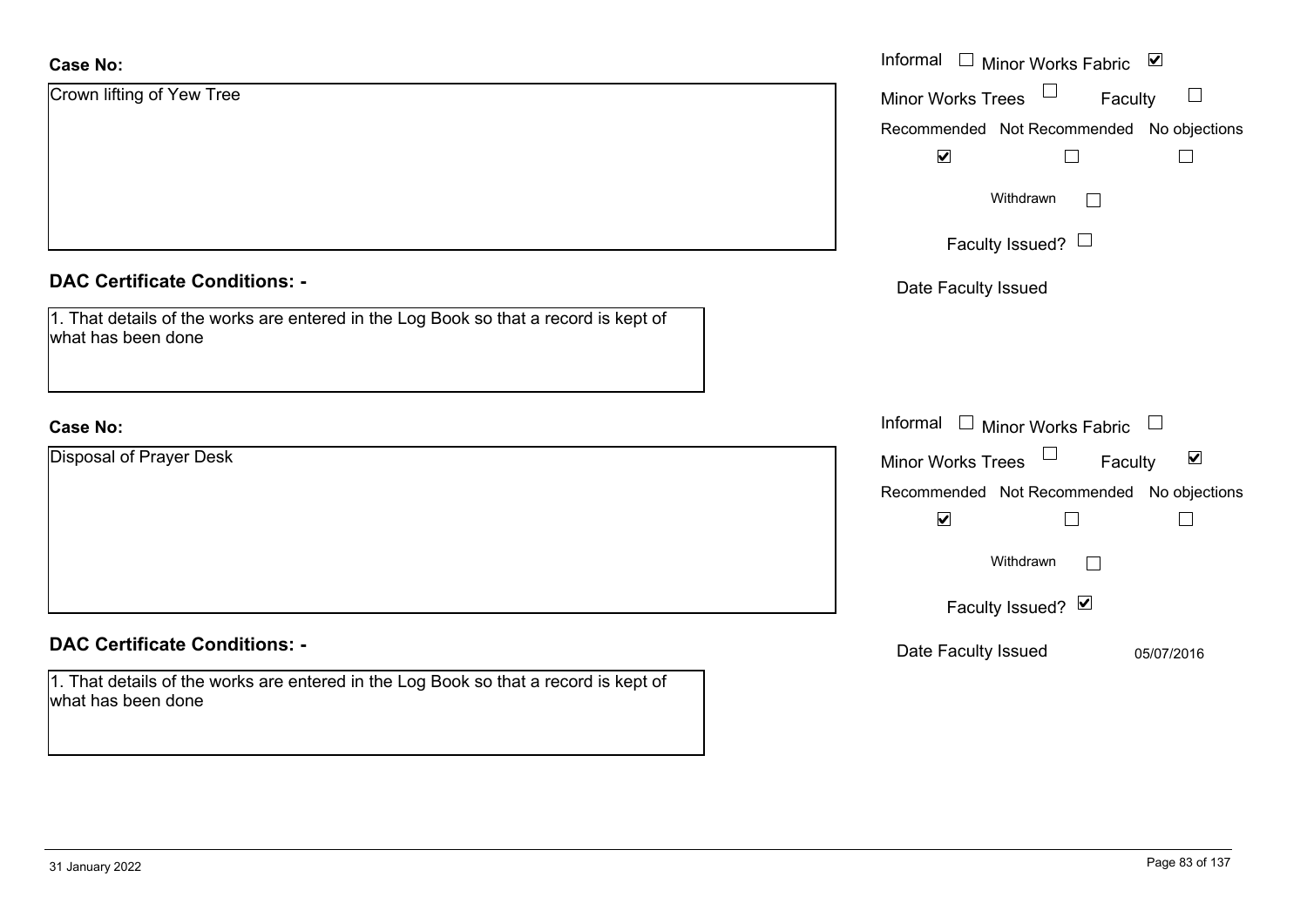| <b>Case No:</b>                                                                                                                                                                                                                                                                 | Informal □ Minor Works Fabric                                                                  |
|---------------------------------------------------------------------------------------------------------------------------------------------------------------------------------------------------------------------------------------------------------------------------------|------------------------------------------------------------------------------------------------|
| Roof, Masonry and Rainwater goods Repairs                                                                                                                                                                                                                                       | $\blacktriangledown$<br><b>Minor Works Trees</b><br>Faculty                                    |
|                                                                                                                                                                                                                                                                                 | Recommended Not Recommended No objections<br>$\blacktriangledown$                              |
|                                                                                                                                                                                                                                                                                 | Withdrawn<br>$\perp$                                                                           |
|                                                                                                                                                                                                                                                                                 | Faculty Issued? Ø                                                                              |
| <b>DAC Certificate Conditions: -</b>                                                                                                                                                                                                                                            | Date Faculty Issued<br>14/12/2016                                                              |
| 1. That details of the works are entered in the Log Book so that a record is kept of<br>what has been done<br>2. That, should excavations become necessary as part of the repairs to raiwater<br>goods, the works should be halted and the DAC Archaeological Adviser consulted |                                                                                                |
| Case No:                                                                                                                                                                                                                                                                        | Informal $\Box$ Minor Works Fabric                                                             |
| CONFIRMATORY APPLICATION: -                                                                                                                                                                                                                                                     | $\blacktriangledown$<br><b>Minor Works Trees</b><br>Faculty                                    |
| To:  -<br>1. Install a new<br>2. Re-locate and shorten the of the existing<br><b>Bell Tower ladder</b>                                                                                                                                                                          | Recommended Not Recommended No objections<br>$\blacktriangledown$<br>Withdrawn<br>$\mathbf{I}$ |
|                                                                                                                                                                                                                                                                                 | Faculty Issued? $\Box$                                                                         |
| <b>DAC Certificate Conditions: -</b>                                                                                                                                                                                                                                            | Date Faculty Issued<br>04/09/2018                                                              |
| 1. That details of the works are entered in the Log Book so that a record is kept of<br>what has been done                                                                                                                                                                      |                                                                                                |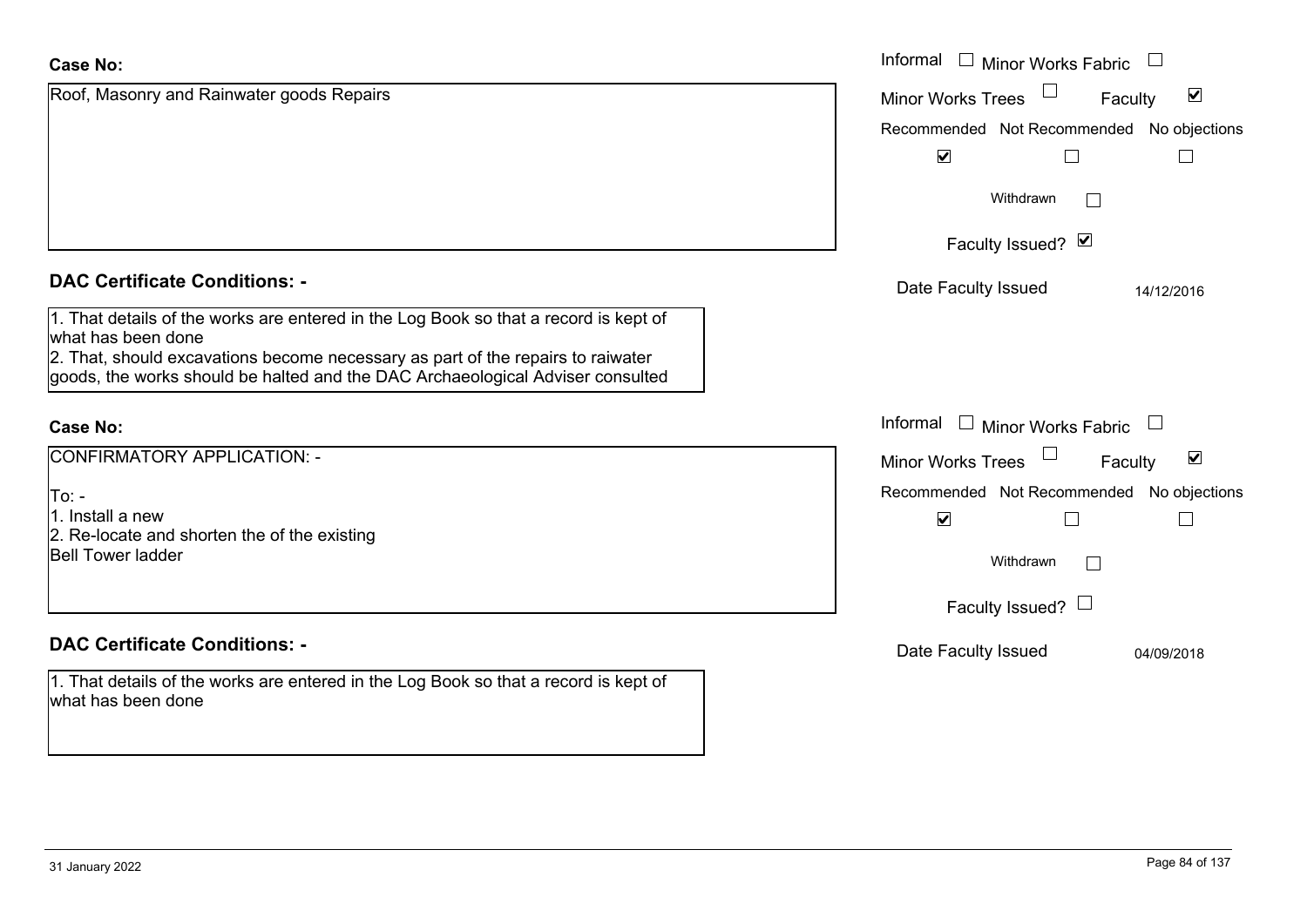| <b>Case No:</b>                                                                                                                                                                  | Informal <u>I</u> Minor Works Fabric <b>⊻</b>        |
|----------------------------------------------------------------------------------------------------------------------------------------------------------------------------------|------------------------------------------------------|
| Installation of Roof Alarm                                                                                                                                                       | $\Box$<br><b>Minor Works Trees</b><br>Faculty        |
|                                                                                                                                                                                  | Recommended Not Recommended No objections            |
|                                                                                                                                                                                  | $\blacktriangledown$                                 |
|                                                                                                                                                                                  | Withdrawn<br>$\vert \ \ \vert$                       |
|                                                                                                                                                                                  | Faculty Issued? $\Box$                               |
| <b>DAC Certificate Conditions: -</b>                                                                                                                                             | Date Faculty Issued                                  |
| 1. That details of the works are entered in the Log Book so that a record is kept of<br>what has been done                                                                       |                                                      |
| 2. That, in line with the requirement and advice of the Ecclesiastical Insurance Group,<br>the installation and/or testing must be carried out by an electrician who is an       |                                                      |
| <b>Case No:</b>                                                                                                                                                                  | Informal<br>$\Box$ Minor Works Fabric                |
| 1. Removal of safety hoop to the alloy safety ladder in the Tower<br>2. Installation of fall-arrest system                                                                       | $\blacktriangledown$<br>Minor Works Trees<br>Faculty |
|                                                                                                                                                                                  | Recommended Not Recommended No objections            |
|                                                                                                                                                                                  | $\blacktriangledown$<br>$\Box$                       |
|                                                                                                                                                                                  | Withdrawn                                            |
|                                                                                                                                                                                  | Faculty Issued? Ø                                    |
| <b>DAC Certificate Conditions: -</b>                                                                                                                                             | Date Faculty Issued<br>06/08/2019                    |
| 1. That details of the works are entered in the Log Book so that a record is kept of<br>what has been done<br>2. That the PCC instigates an annual regime for testing the system |                                                      |
|                                                                                                                                                                                  |                                                      |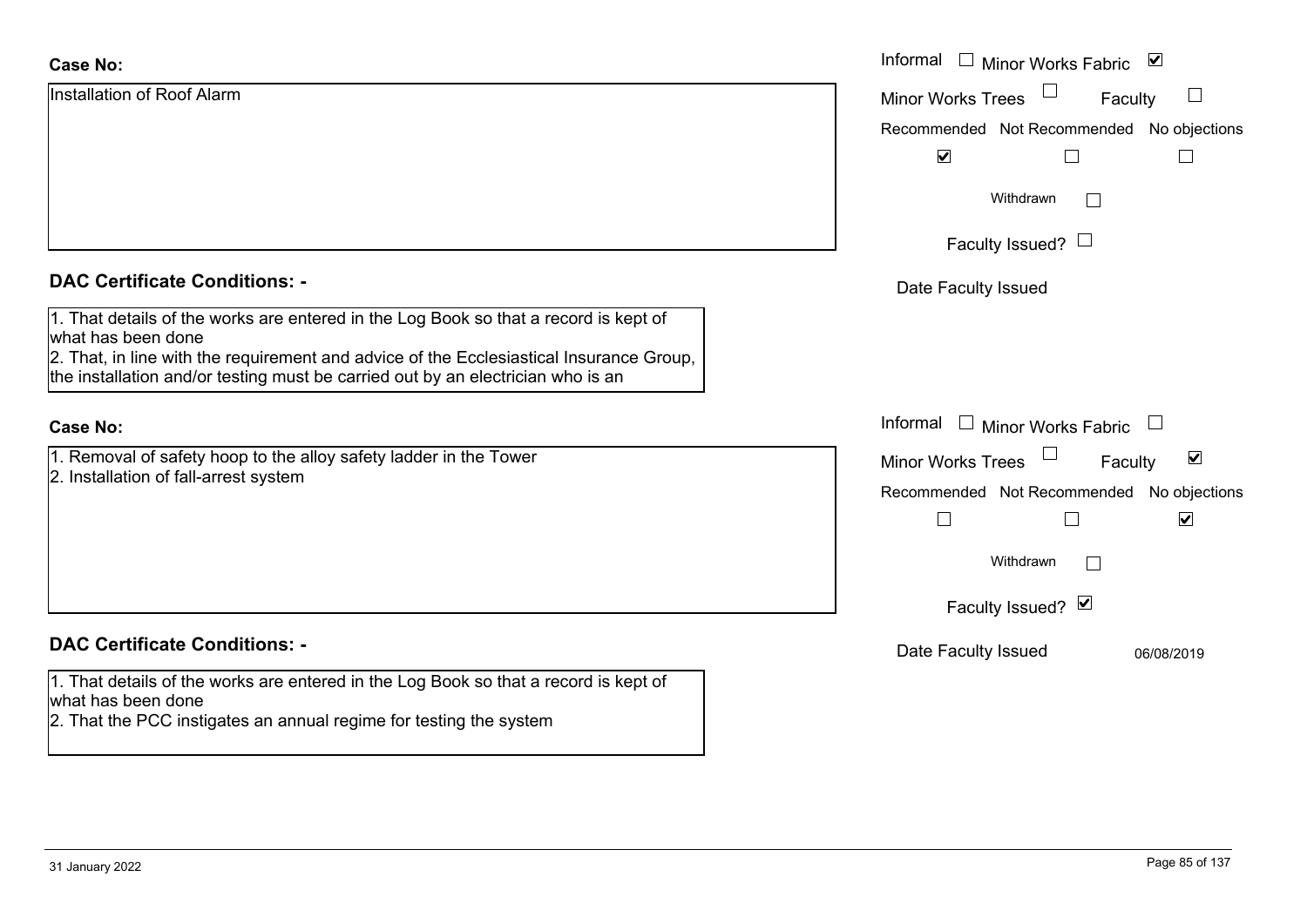| <b>Case No:</b>                                                                                                                         | Informal $\Box$ Minor Works Fabric $\Box$ |
|-----------------------------------------------------------------------------------------------------------------------------------------|-------------------------------------------|
| Electrical repairs following Electrical Inspection comprising: -                                                                        | $\Box$<br>Minor Works Trees<br>Faculty    |
| 1. Replacement of twin socket (by Organ) and RCBO unit in distribution board<br>2. Replacement of RCBO unit for Pulpit and rear sockets | Recommended Not Recommended No objections |
|                                                                                                                                         | $\blacktriangledown$<br>$\Box$            |
|                                                                                                                                         | Withdrawn                                 |
|                                                                                                                                         |                                           |
|                                                                                                                                         | Faculty Issued? $\Box$                    |
| <b>DAC Certificate Conditions: -</b>                                                                                                    | Date Faculty Issued                       |
| 1. That details of the works are entered in the Log Book so that a record is kept of<br>what has been done                              |                                           |
| 2. That an updated Electrical Condition Report is commissioned, and submitted to the<br>DAC Secretary, after the installation           |                                           |
| <b>Case No:</b>                                                                                                                         | Informal<br>□ Minor Works Fabric          |
| Repairs to wall coating of Tower to match existing                                                                                      | <b>Minor Works Trees</b><br>Faculty       |
|                                                                                                                                         | Recommended Not Recommended No objections |
|                                                                                                                                         | $\Box$<br>$\Box$                          |
|                                                                                                                                         | Withdrawn                                 |
|                                                                                                                                         | Faculty Issued? $\Box$                    |
| <b>DAC Certificate Conditions: -</b>                                                                                                    | Date Faculty Issued                       |
| 1. That details of the works are entered in the Log Book so that a record is kept of<br>what has been done                              |                                           |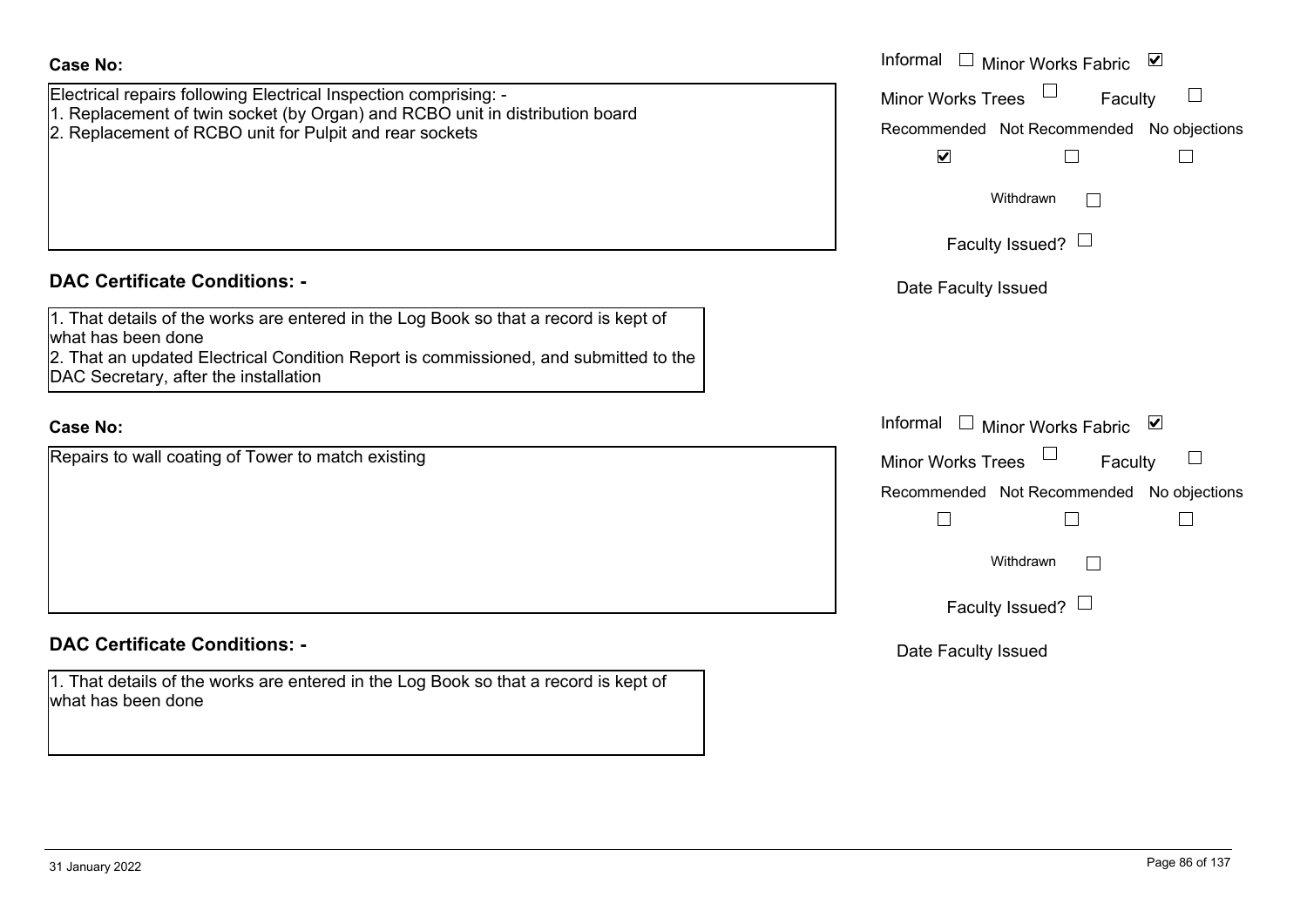CONFIRMATORY APPLICATION for works undertaken with Interim Faculty: -

Structural repairs to the Bell Frame

### **DAC Certificate Conditions: -**

1. That details of the works are entered in the Log Book so that a record is kept of what has been done

|                                                                 | Informal [<br>$\Box$ Minor Works Fabric $\Box$       |  |
|-----------------------------------------------------------------|------------------------------------------------------|--|
| MATORY APPLICATION for works undertaken with Interim Faculty: - | Minor Works Trees<br>$\blacktriangledown$<br>Faculty |  |
| I repairs to the Bell Frame                                     | Recommended Not Recommended No objections            |  |
|                                                                 | $\blacktriangledown$                                 |  |
|                                                                 | Withdrawn                                            |  |
|                                                                 | Faculty Issued? Ø                                    |  |
| rtificate Conditions: -                                         | Date Faculty Issued<br>13/10/2021                    |  |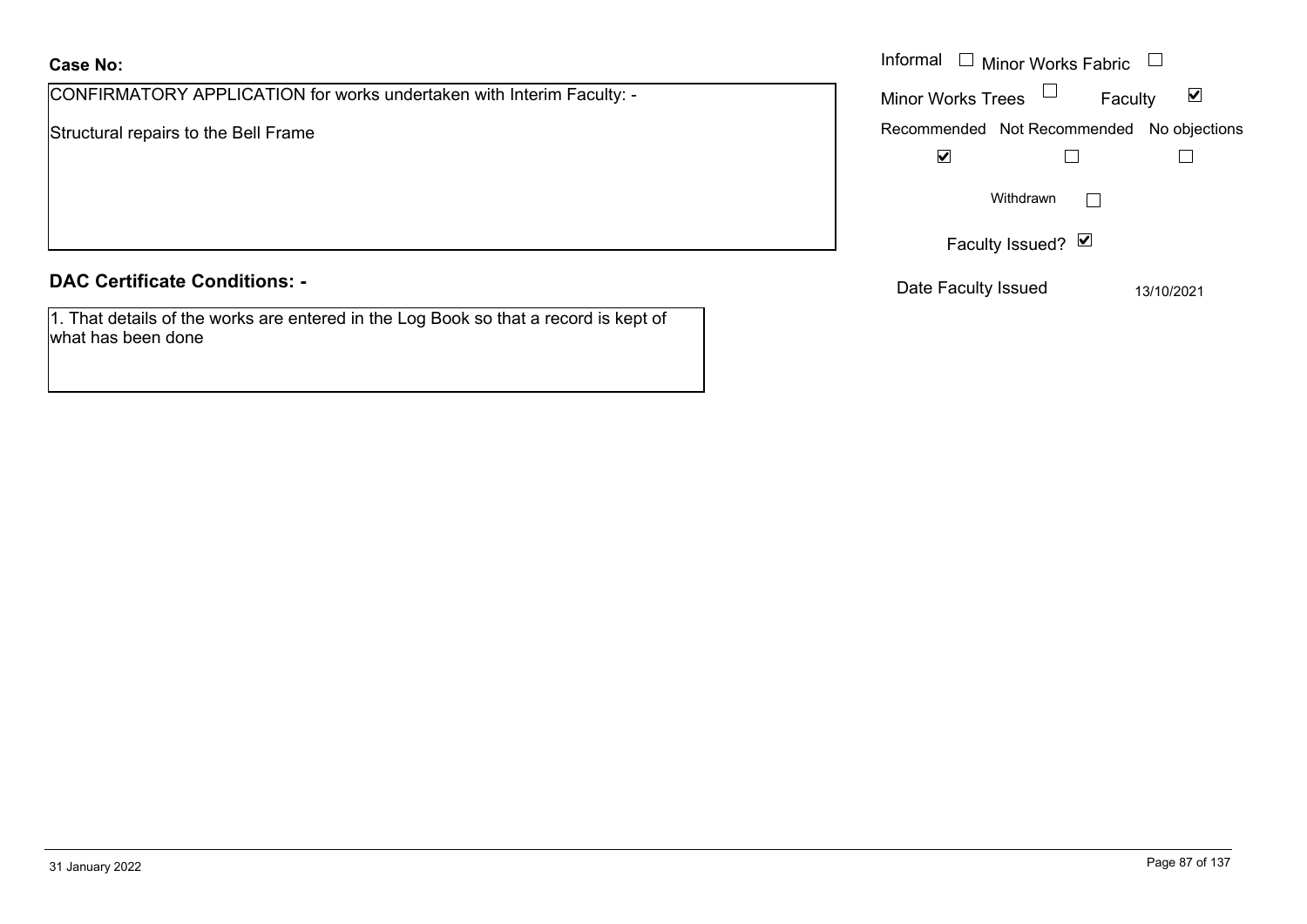# **Ashby Woulds, (Local Authority) Cemetery**

| Informal $\Box$<br>Minor Works Fabric $\Box$<br><b>Case No:</b>                |                                           |
|--------------------------------------------------------------------------------|-------------------------------------------|
| No application for Minor Works / Informal Advice / Formal Advice has been made | Minor Works Trees $\Box$<br>Faculty       |
|                                                                                | Recommended Not Recommended No objections |
|                                                                                |                                           |
|                                                                                | Withdrawn<br>$\vert \ \ \vert$            |
|                                                                                | Faculty Issued? $\Box$                    |
| <b>DAC Certificate Conditions: -</b>                                           | Date Faculty Issued                       |
| 1. A time limit of 12 months                                                   |                                           |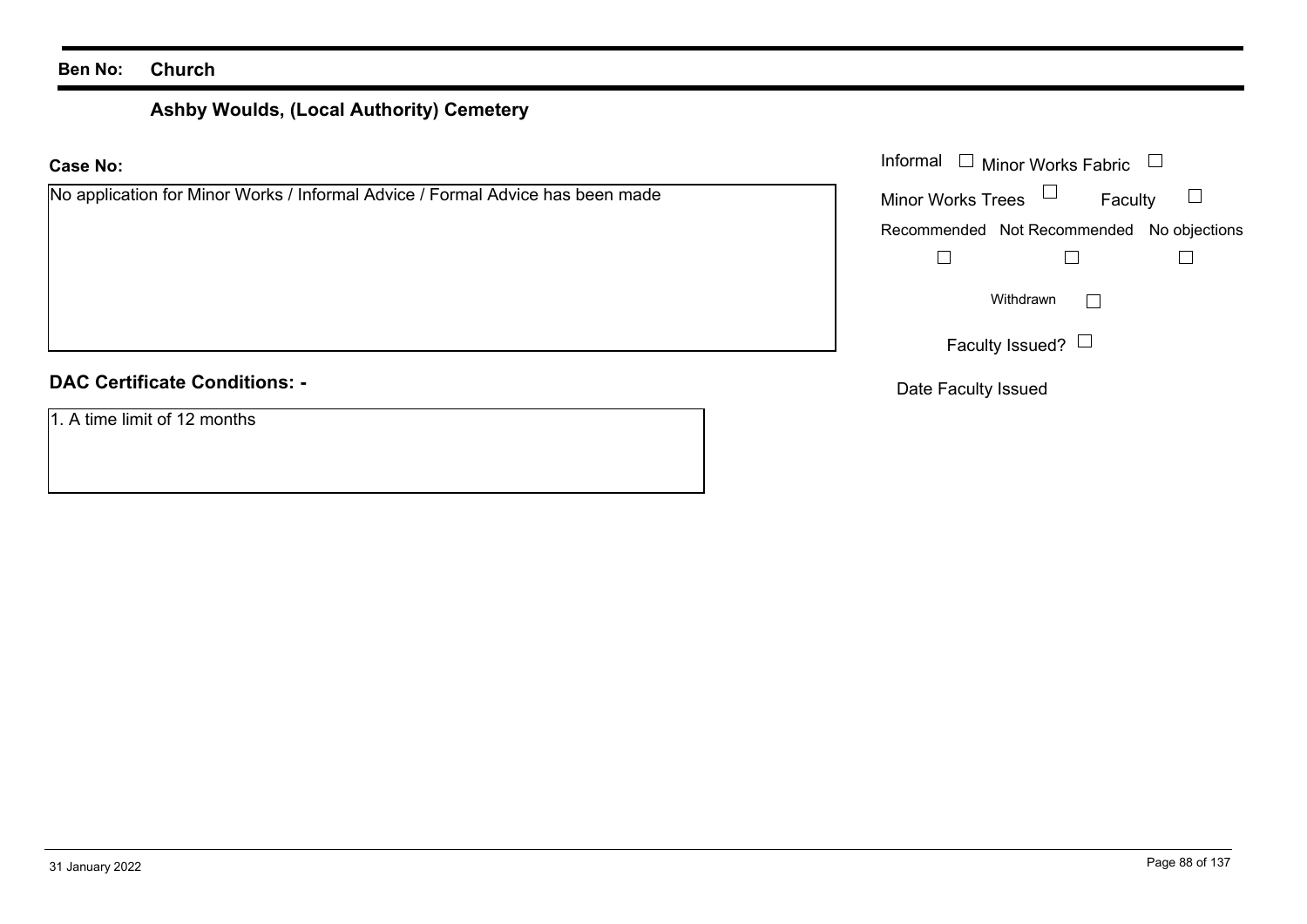# **Ashby-de-la-Zouch, (Local Authority) Cemetery**

| <b>Case No:</b>                                                                | Informal $\Box$ Minor Works Fabric $\Box$     |
|--------------------------------------------------------------------------------|-----------------------------------------------|
| No application for Minor Works / Informal Advice / Formal Advice has been made | Minor Works Trees $\Box$<br>$\Box$<br>Faculty |
|                                                                                | Recommended Not Recommended No objections     |
|                                                                                |                                               |
|                                                                                | Withdrawn                                     |
|                                                                                | Faculty Issued? $\Box$                        |
| <b>DAC Certificate Conditions: -</b>                                           | Date Faculty Issued                           |
| 1. A time limit of 12 months                                                   |                                               |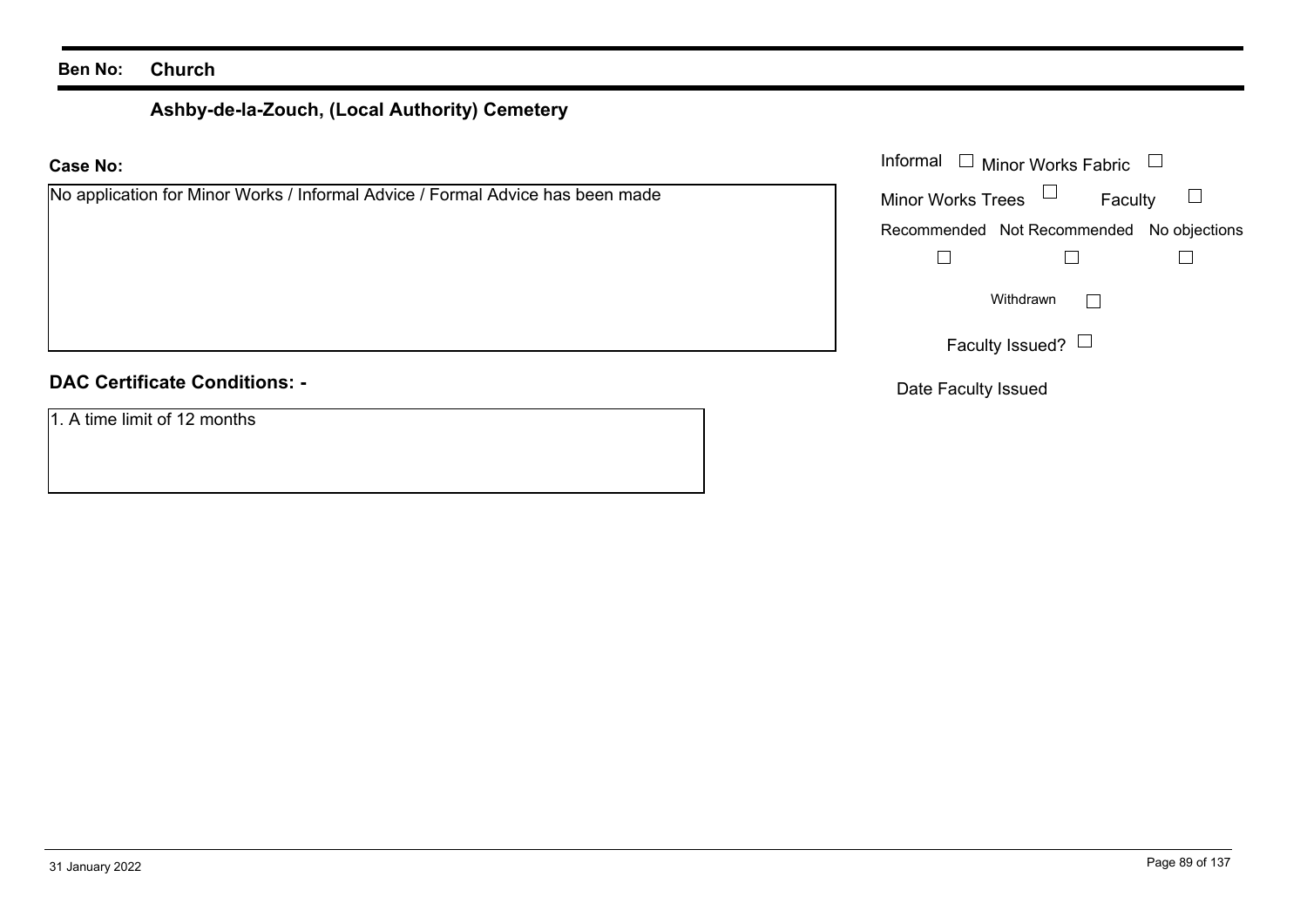### **20207 Ashby-de-la-Zouch, Holy Trinity**

| L/1999<br><b>Case No:</b>            | Informal $\Box$ Minor Works Fabric        | $\Box$                          |
|--------------------------------------|-------------------------------------------|---------------------------------|
| <b>Restoration of Sundial</b>        | Minor Works Trees $\Box$                  | $\blacktriangledown$<br>Faculty |
|                                      | Recommended Not Recommended No objections |                                 |
|                                      |                                           |                                 |
|                                      | Withdrawn                                 |                                 |
|                                      | Faculty Issued? Ø                         |                                 |
| <b>DAC Certificate Conditions: -</b> | Date Faculty Issued                       | 04/01/2000                      |
| 1. A time limit of 12 months         |                                           |                                 |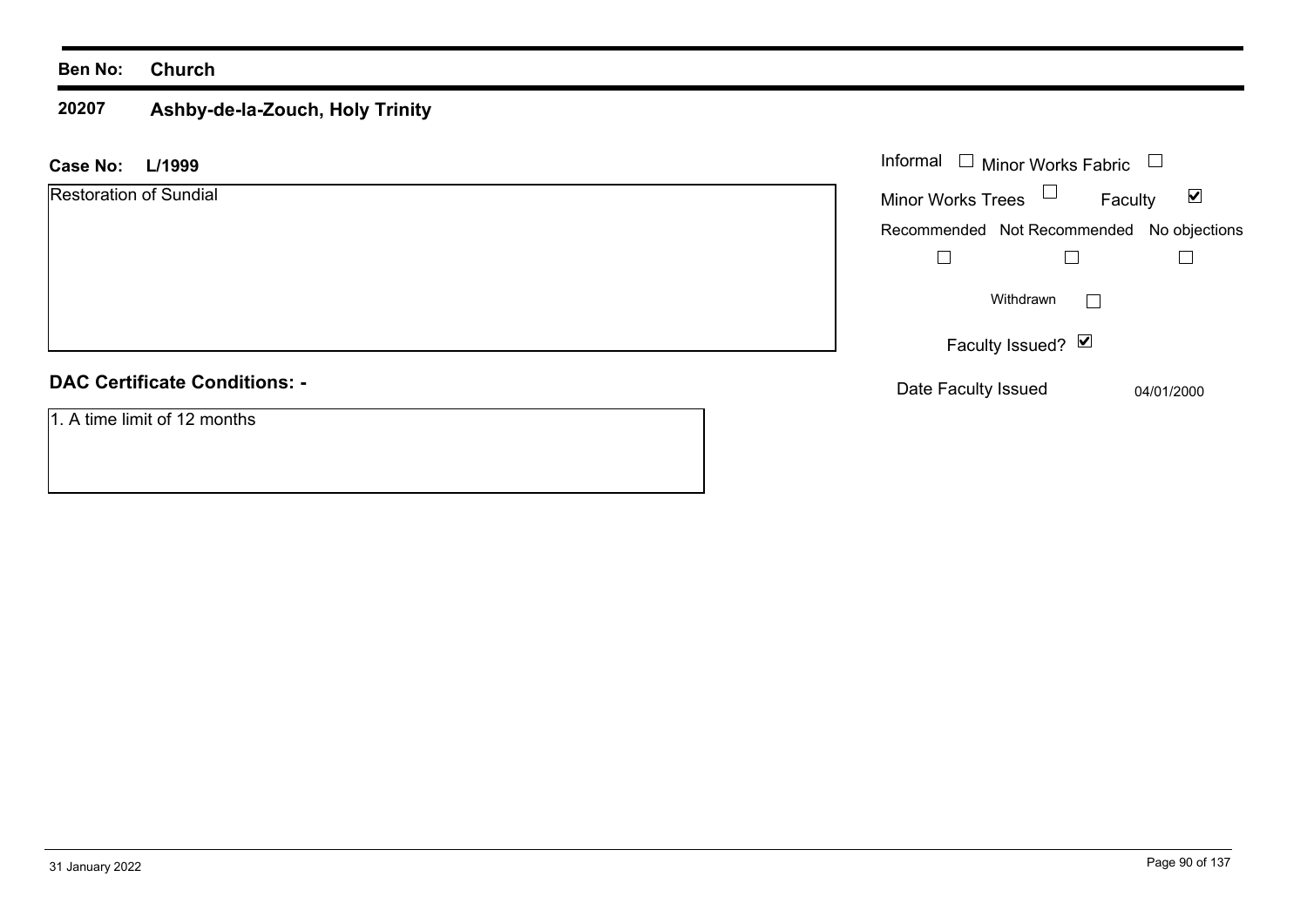| <b>Case No:</b><br>L065/2002                                                                                                                           | Informal □ Minor Works Fabric                                         |
|--------------------------------------------------------------------------------------------------------------------------------------------------------|-----------------------------------------------------------------------|
| Installation of new boiler into the Bell Tower                                                                                                         | $\Box$<br>$\blacktriangledown$<br><b>Minor Works Trees</b><br>Faculty |
|                                                                                                                                                        | Recommended Not Recommended No objections                             |
|                                                                                                                                                        | $\blacktriangledown$                                                  |
|                                                                                                                                                        | Withdrawn<br>$\Box$                                                   |
|                                                                                                                                                        | Faculty Issued? Ø                                                     |
| <b>DAC Certificate Conditions: -</b>                                                                                                                   | Date Faculty Issued<br>29/10/2002                                     |
| 1. A time limit of 12 months                                                                                                                           |                                                                       |
|                                                                                                                                                        |                                                                       |
|                                                                                                                                                        |                                                                       |
| <b>Case No:</b><br>L095/2004                                                                                                                           | Informal $\Box$ Minor Works Fabric $\Box$                             |
| <b>Restoration of Bells</b>                                                                                                                            | $\Box$<br>$\blacktriangledown$<br>Minor Works Trees<br>Faculty        |
|                                                                                                                                                        | Recommended Not Recommended No objections                             |
|                                                                                                                                                        | $\blacktriangledown$<br>$\Box$<br>$\Box$                              |
|                                                                                                                                                        | Withdrawn<br>$\Box$                                                   |
|                                                                                                                                                        | Faculty Issued? Ø                                                     |
| <b>DAC Certificate Conditions: -</b>                                                                                                                   | Date Faculty Issued<br>05/11/2004                                     |
| 1. A time limit of 12 months<br>2. The PCC needs to provide the DAC with photographs (preferably digitally) of the<br>tower before and after the works |                                                                       |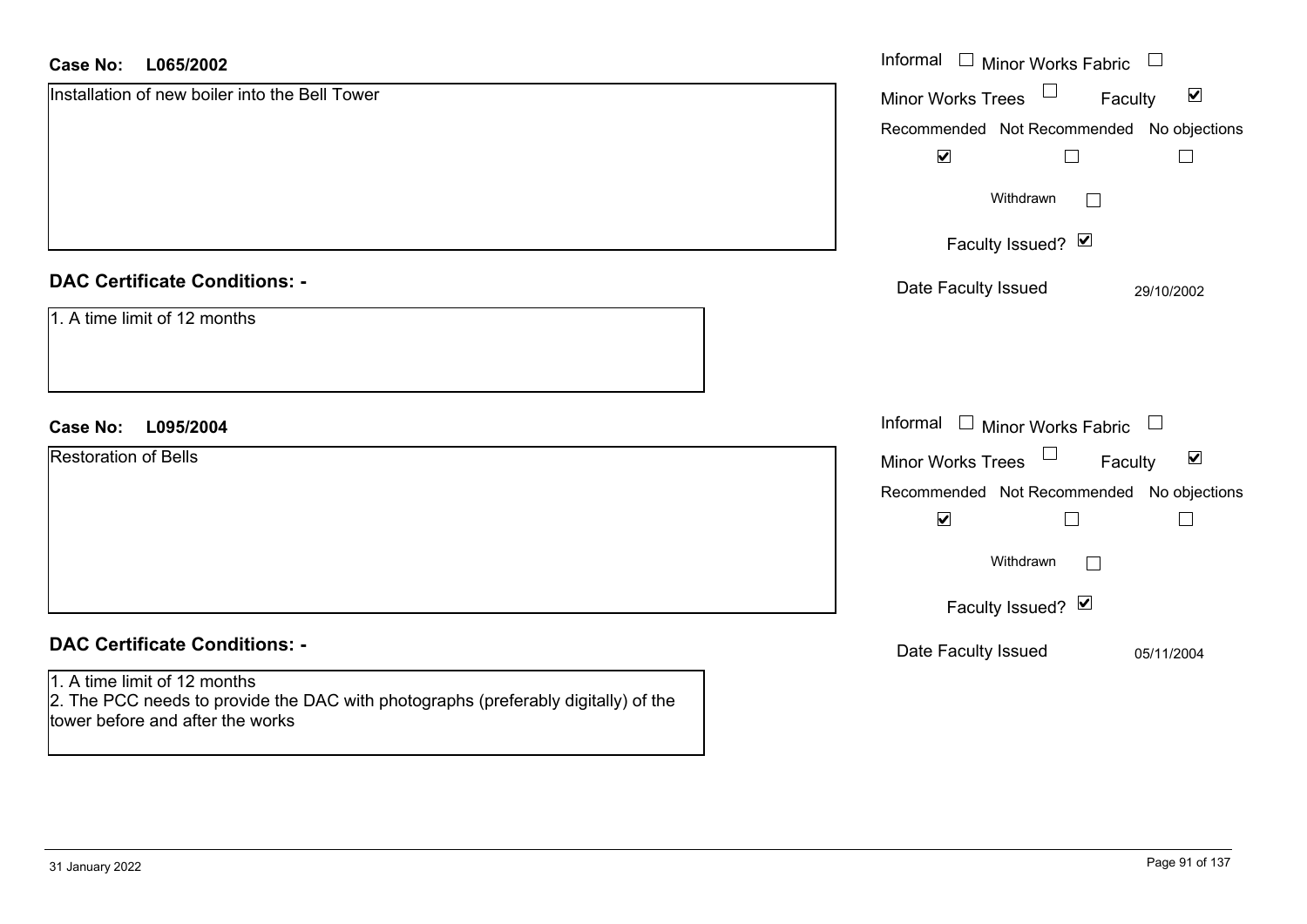- 1. Repairs to stonework
- 2. Roofing works
- 3. Timber treatment
- 4. Repairs to iron window frame to window of Priest's Room
- 5. Repairs to lightning conductor
- 6. Repairs to south boundary wall with Manor House School (from the gate southwa
- 7. Repairs to the wood board coat of arms in the Hastings Chapel and chancel (6 in

### **DAC Certificate Conditions: -**

- 1. Removal of existing boiler flue
- 2. Installation of new boiler flue

## **DAC Certificate Conditions: -**

1. A time limit of 12 months

| <b>Case No:</b><br>L166/2005                                                                                                                                                                                                                                                                                                                             | Informal I Minor Works Fabric                                                                                                                                                                        |
|----------------------------------------------------------------------------------------------------------------------------------------------------------------------------------------------------------------------------------------------------------------------------------------------------------------------------------------------------------|------------------------------------------------------------------------------------------------------------------------------------------------------------------------------------------------------|
| 1. Repairs to stonework<br>2. Roofing works<br>3. Timber treatment<br>4. Repairs to iron window frame to window of Priest's Room<br>5. Repairs to lightning conductor<br>6. Repairs to south boundary wall with Manor House School (from the gate southwards)<br>7. Repairs to the wood board coat of arms in the Hastings Chapel and chancel (6 in all) | $\blacktriangledown$<br><b>Minor Works Trees</b><br>Faculty<br>Recommended Not Recommended No objections<br>$\blacktriangledown$<br>Withdrawn<br>Faculty Issued? Ø                                   |
| <b>DAC Certificate Conditions: -</b><br>1. A time limit of 12 months                                                                                                                                                                                                                                                                                     | Date Faculty Issued<br>11/08/2006                                                                                                                                                                    |
| <b>Case No:</b><br>L101/2005<br>1. Removal of existing boiler flue<br>2. Installation of new boiler flue<br>3. Replace one section of String Course brickwork damaged during installation of existing boiler flue<br>4. Plant low level holly hedging in front of the new boiler flue to render it "invisable" from ground level                         | Informal $\Box$ Minor Works Fabric<br>$\blacktriangledown$<br>Minor Works Trees<br>Faculty<br>Recommended Not Recommended<br>No objections<br>$\blacktriangledown$<br>Withdrawn<br>Faculty Issued? Ø |
| <b>DAC Certificate Conditions: -</b>                                                                                                                                                                                                                                                                                                                     | Date Faculty Issued<br>18/07/2007                                                                                                                                                                    |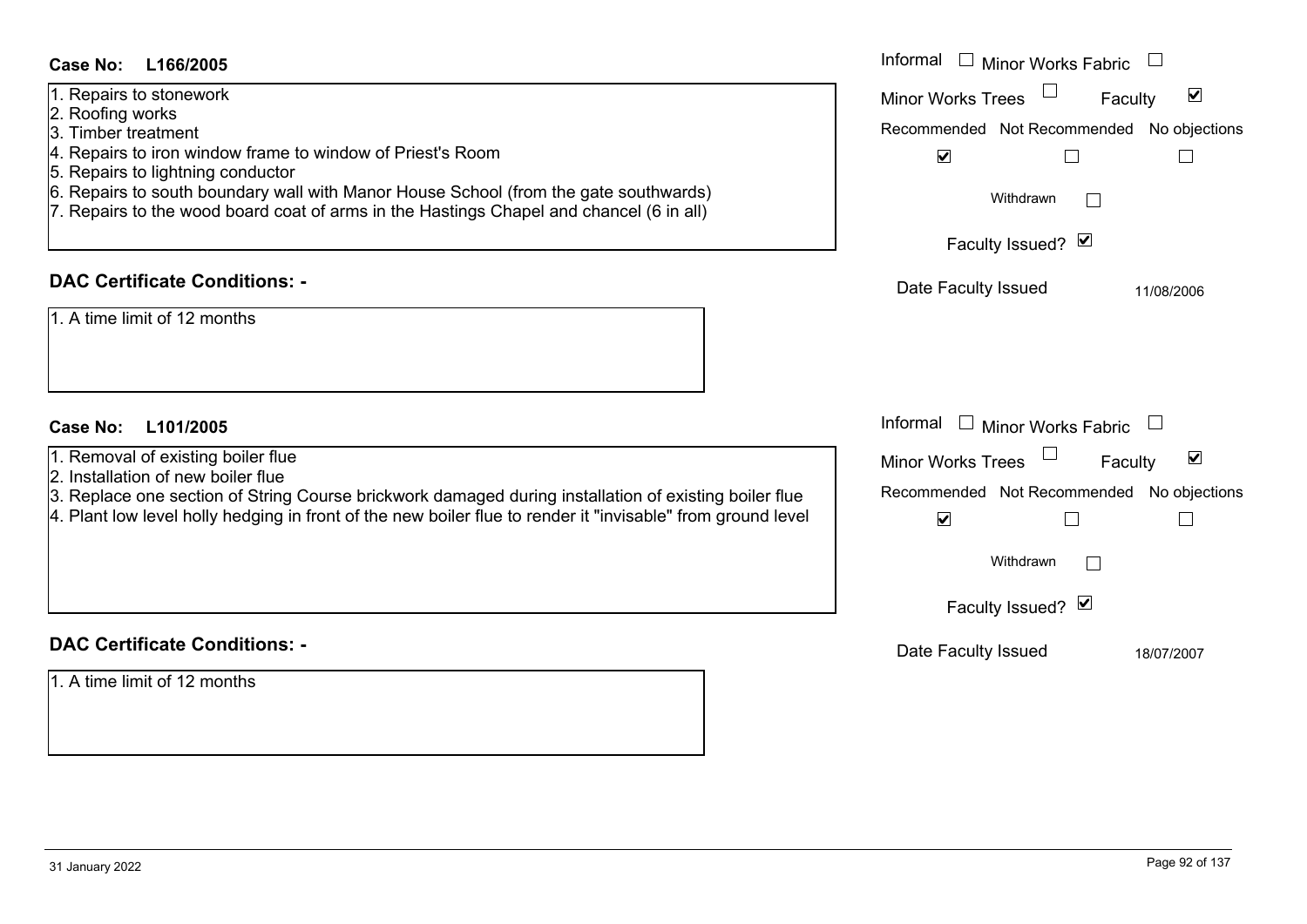| <b>Case No:</b><br>L196/2006                                                                                                                                                                                                                                                                                                                                                                                                                                                                               | Informal $\Box$ Minor Works Fabric $\Box$                                                                                                                                                      |
|------------------------------------------------------------------------------------------------------------------------------------------------------------------------------------------------------------------------------------------------------------------------------------------------------------------------------------------------------------------------------------------------------------------------------------------------------------------------------------------------------------|------------------------------------------------------------------------------------------------------------------------------------------------------------------------------------------------|
| Works to the Organ comprising of: -<br>1. Cleaning of all pipes, re-fitting, individual regulating and fine tuning following the cleaning process<br>2. Constructilon of a box to be fitted at the back of the swell-box for access to tune the mixture and to<br>prevent shading of the pipes<br>3. Fitting a new flexible truck to the bellows<br>4. Full cleaning of console keys, pedals, with coverboards fitted above and contact assemblies<br>5. Fitting hardboard about trumpet and clarion pipes | $\blacktriangledown$<br><b>Minor Works Trees</b><br>Faculty<br>Recommended Not Recommended No objections<br>$\blacktriangledown$<br>$\Box$<br>$\mathbb{R}^n$<br>Withdrawn<br>Faculty Issued? Ø |
| <b>DAC Certificate Conditions: -</b><br>1. A time limit of 12 months                                                                                                                                                                                                                                                                                                                                                                                                                                       | Date Faculty Issued<br>02/01/2007                                                                                                                                                              |
| Case No:<br>L174/2009                                                                                                                                                                                                                                                                                                                                                                                                                                                                                      | Informal<br>$\Box$<br><b>Minor Works Fabric</b>                                                                                                                                                |
| Replacement of gas-fired boilers in the existing boiler house                                                                                                                                                                                                                                                                                                                                                                                                                                              | $\blacktriangledown$<br><b>Minor Works Trees</b><br>Faculty<br>Recommended Not Recommended No objections<br>$\blacktriangledown$<br>$\Box$<br>$\mathbb{R}^n$<br>Withdrawn<br>Faculty Issued? Ø |
| <b>DAC Certificate Conditions: -</b>                                                                                                                                                                                                                                                                                                                                                                                                                                                                       | Date Faculty Issued<br>04/12/2009                                                                                                                                                              |
| 1. A time limit of 12 months<br>2. That details of the works are entered in the Log Book so that a record is kept of<br>what has been done<br>3. That, where possible, all fixings should be made into joints, not stonework, using                                                                                                                                                                                                                                                                        |                                                                                                                                                                                                |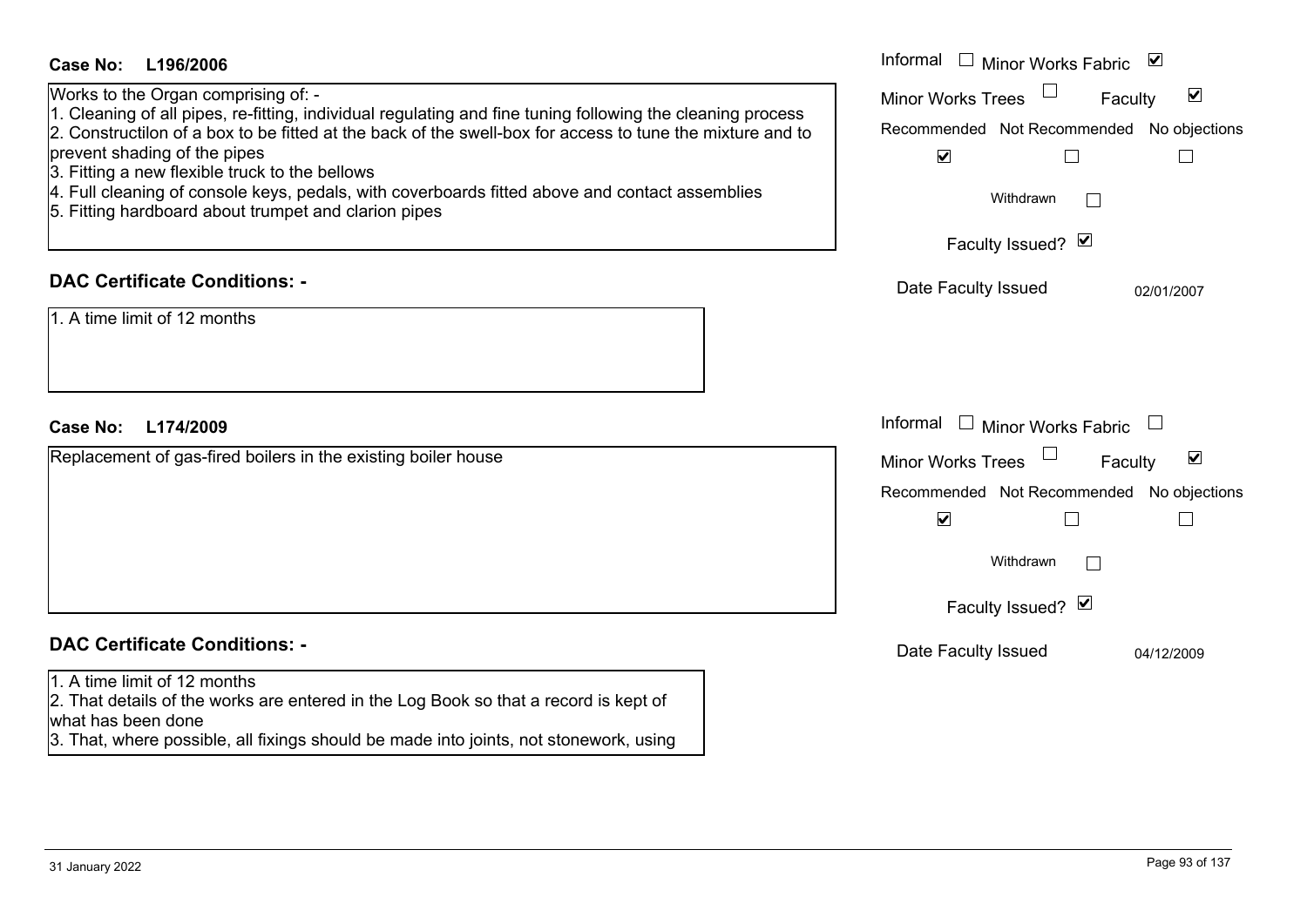| <b>Case No:</b><br>L209/2010                                                                                                               | Informal □ Minor Works Fabric                               |
|--------------------------------------------------------------------------------------------------------------------------------------------|-------------------------------------------------------------|
| Repairs to the Transept parapet                                                                                                            | $\blacktriangledown$<br><b>Minor Works Trees</b><br>Faculty |
|                                                                                                                                            | Recommended Not Recommended No objections                   |
|                                                                                                                                            |                                                             |
|                                                                                                                                            | Withdrawn<br>$\Box$                                         |
|                                                                                                                                            | Faculty Issued? Ø                                           |
| <b>DAC Certificate Conditions: -</b>                                                                                                       | Date Faculty Issued<br>05/11/2010                           |
| 1. A time limit of 12 months<br>2. That details of the works are entered in the Log Book so that a record is kept of<br>what has been done |                                                             |
| <b>Case No:</b><br>L147/2011                                                                                                               | Informal □ Minor Works Fabric<br>$\Box$                     |
| 1. Roof repairs                                                                                                                            | Minor Works Trees<br>$\blacktriangledown$<br>Faculty        |
| 2. Window work<br>3. Masonry repair                                                                                                        | Recommended Not Recommended No objections                   |
| 4. Internal work                                                                                                                           | $\blacktriangledown$<br>$\Box$<br>Ш                         |
|                                                                                                                                            | Withdrawn<br>$\overline{\phantom{a}}$                       |
|                                                                                                                                            | Faculty Issued? Ø                                           |
| <b>DAC Certificate Conditions: -</b>                                                                                                       | Date Faculty Issued<br>03/11/2011                           |
| 1. A time limit of 12 months<br>2. That details of the works are entered in the Log Book so that a record is kept of<br>what has been done |                                                             |
|                                                                                                                                            |                                                             |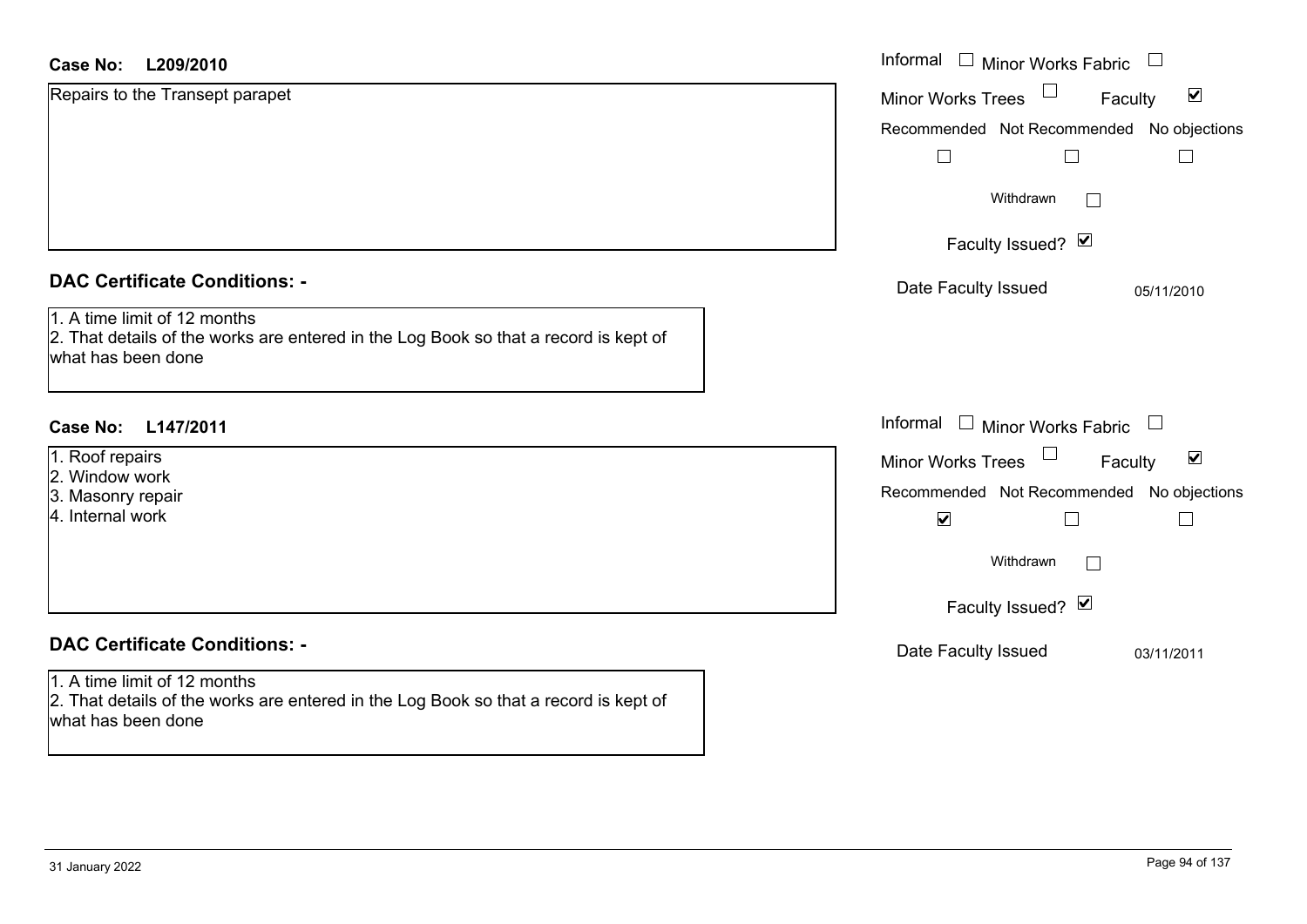| Case No:<br>L017/2013                                                                                                                                                                                                   | Informal □ Minor Works Fabric                                                                                                                                                                              |
|-------------------------------------------------------------------------------------------------------------------------------------------------------------------------------------------------------------------------|------------------------------------------------------------------------------------------------------------------------------------------------------------------------------------------------------------|
| In the Hastings Chapel, installation of a fine rubbed Nabresina Limestone flat (2" thick x 1'8" wide x 1'3"<br>deep) tablet, under the existing memorial to the 16th Earl of Huntingdon, to Lady Moorea Black           | $\blacktriangledown$<br><b>Minor Works Trees</b><br>Faculty<br>Recommended Not Recommended No objections<br>$\blacktriangledown$<br>$\Box$<br>Withdrawn<br>$\mathbb{R}$                                    |
|                                                                                                                                                                                                                         | Faculty Issued? Ø                                                                                                                                                                                          |
| <b>DAC Certificate Conditions: -</b>                                                                                                                                                                                    | Date Faculty Issued<br>24/07/2013                                                                                                                                                                          |
| 1. A time limit of 12 months<br>2. That details of the works are entered in the Log Book so that a record is kept of<br>what has been done<br>3. That, in the fourth line of the plaque, "Of" should be amended to "of" |                                                                                                                                                                                                            |
| Case No:<br>L024/2013                                                                                                                                                                                                   | Informal $\Box$ Minor Works Fabric                                                                                                                                                                         |
| 1. Felling of: -<br>a) Beech (T15)<br>b) Silver Birch (T24)<br>c) Cherry (T28)<br>2. Crown lifting of Beech (T2)<br>3. General works to 9 other trees                                                                   | $\overline{\mathbf{v}}$<br><b>Minor Works Trees</b><br>Faculty<br>Recommended Not Recommended No objections<br>$\overline{\phantom{a}}$<br>$\overline{\phantom{a}}$<br>Withdrawn<br>Faculty Issued? $\Box$ |
| <b>DAC Certificate Conditions: -</b>                                                                                                                                                                                    | Date Faculty Issued                                                                                                                                                                                        |
| 1. A time limit of 12 months<br>2. That details of the works are entered in the Log Book so that a record is kept of<br>what has been done                                                                              |                                                                                                                                                                                                            |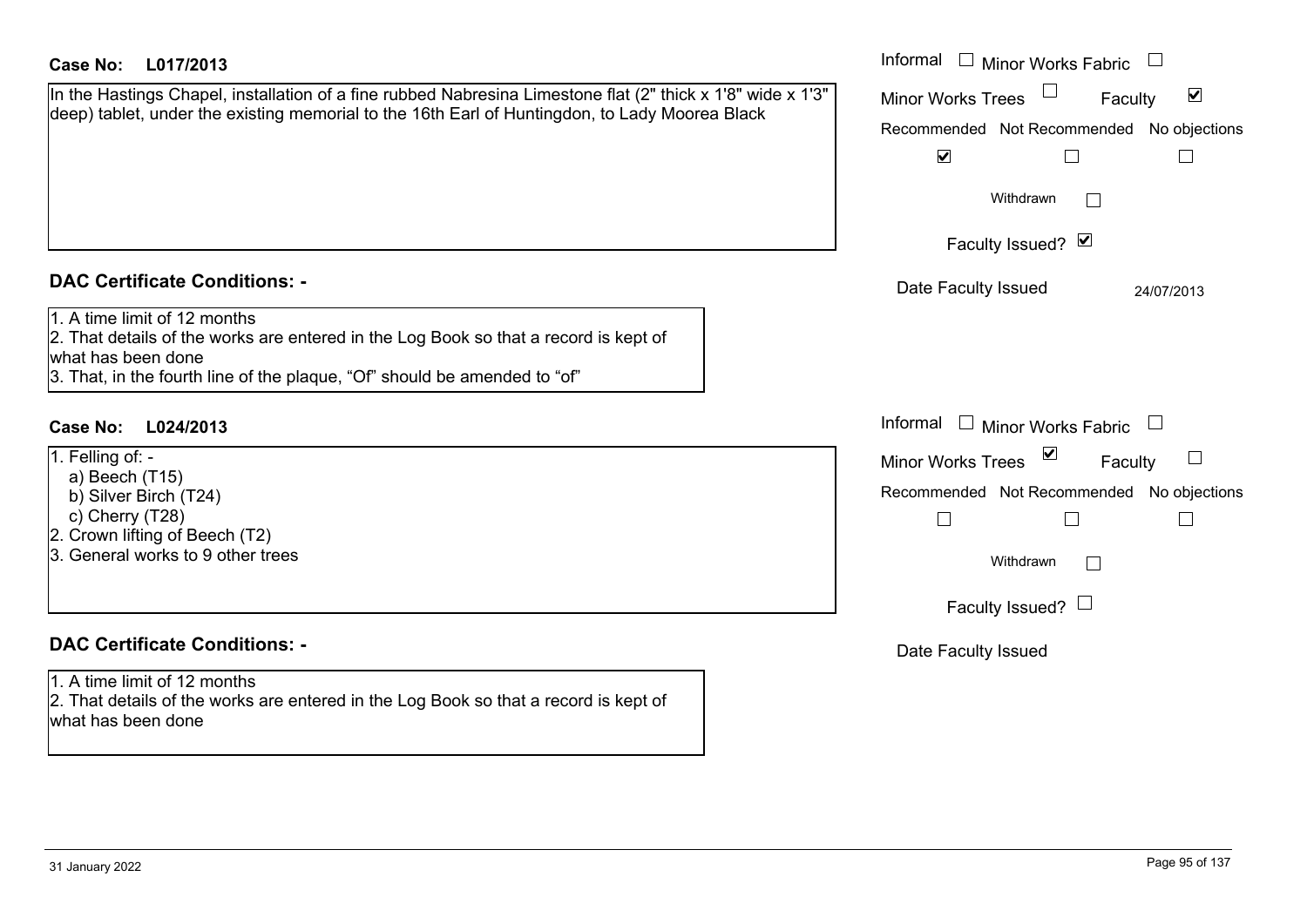| <b>Case No:</b><br>L178/2015                                                                           | Informal<br>$\Box$<br><b>Minor Works Fabric</b>             |
|--------------------------------------------------------------------------------------------------------|-------------------------------------------------------------|
| Re-ordering of the Churchyard comprising: -                                                            | $\blacktriangledown$<br><b>Minor Works Trees</b><br>Faculty |
| 01. Refurbishment of gates and pillars at northwestern entrance                                        |                                                             |
| 02. Works to remove various trip hazards associated with kerbs and memorials                           | Recommended Not Recommended No objections                   |
| 03. Re-creation of flower beds                                                                         |                                                             |
| 04. Re-location of headstones currently against the south and west walls of the churchyard west of the |                                                             |
| Tower                                                                                                  | Withdrawn<br>$\blacktriangledown$                           |
| 05. Removal of the path and Bench west of the Tower<br>06. Creation of Outdoor Learning Space          |                                                             |
| 07. Creation of path to and enlargment of hard-standing around the War Memorial                        | Faculty Issued? $\Box$                                      |
| 08. Upgrading of lighting in the churchyard                                                            |                                                             |
|                                                                                                        |                                                             |
| <b>DAC Certificate Conditions: -</b>                                                                   | Date Faculty Issued                                         |
| 1. A time limit of 12 months                                                                           |                                                             |
| 2. That details of the works are entered in the Log Book so that a record is kept of                   |                                                             |
| what has been done                                                                                     |                                                             |
|                                                                                                        |                                                             |
|                                                                                                        | Informal □ Minor Works Fabric                               |
| L170/2015<br><b>Case No:</b>                                                                           |                                                             |
| 1. Introduction of signage & learning materials                                                        | $\blacktriangledown$<br><b>Minor Works Trees</b><br>Faculty |
| 2. Introduction of digital technology 'visbox'<br>3. Installation of Welcome Desk                      | Recommended Not Recommended No objections                   |
| 4. Additional speakers to enhance the Sound System                                                     |                                                             |
| 5. Re-location of Noticeboard to north wall                                                            | $\blacktriangledown$                                        |
|                                                                                                        | Withdrawn<br>$\Box$                                         |
|                                                                                                        |                                                             |
|                                                                                                        | Faculty Issued? Ø                                           |
| <b>DAC Certificate Conditions: -</b>                                                                   | Date Faculty Issued<br>28/07/2017                           |
| 1. That details of the works are entered in the Log Book so that a record is kept of                   |                                                             |
| what has been done                                                                                     |                                                             |
| 2. That, in line with the requirement and advice of the Ecclesiastical Insurance Group,                |                                                             |
| the installation and/or testing must be carried out by an electrician who is an                        |                                                             |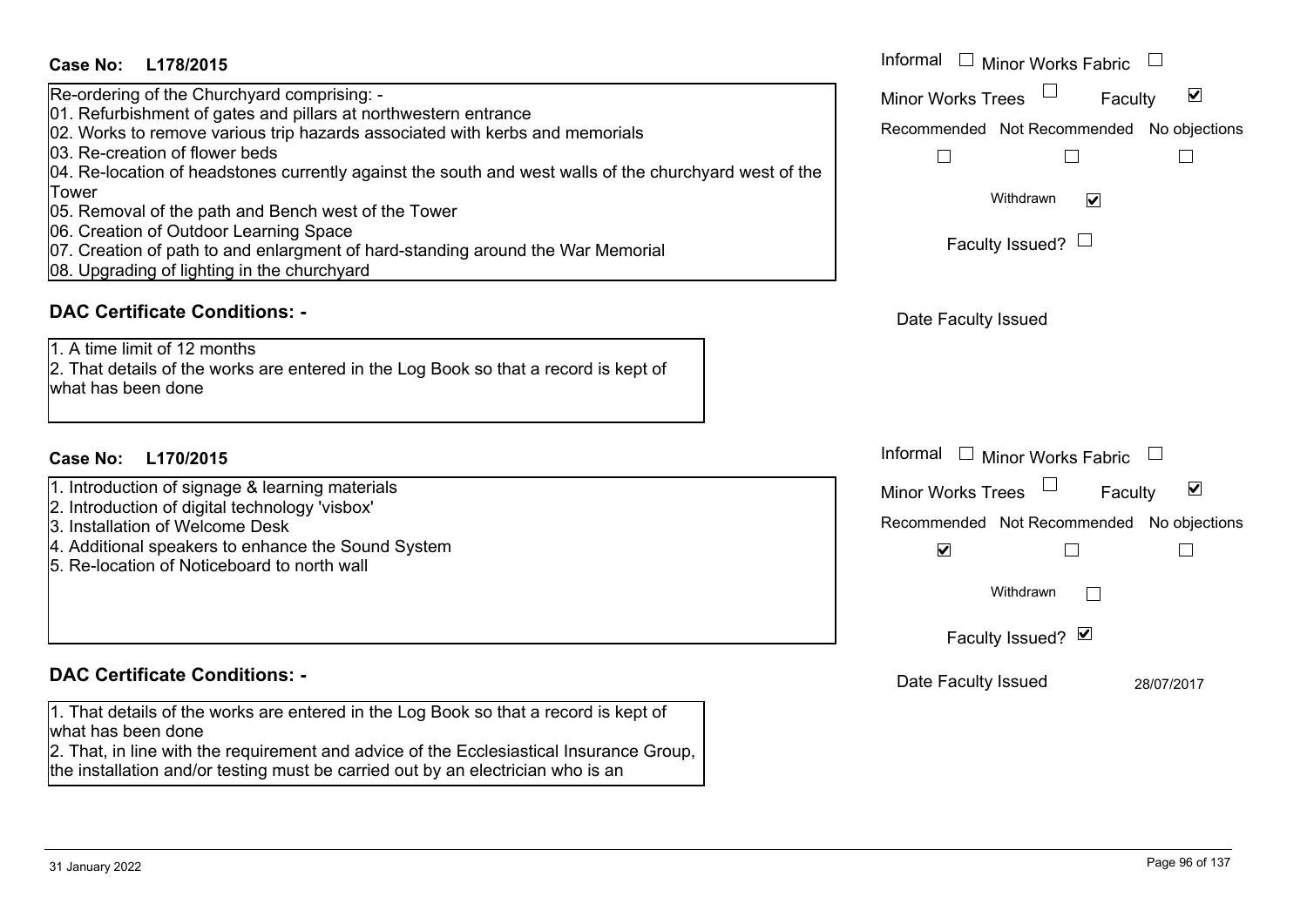| Felling of Trees: -                                                       |  |
|---------------------------------------------------------------------------|--|
| T3 Fell and stump treat the adjacent small Ash and Sycamore natural regen |  |
| $T6 - T10$ Fell                                                           |  |
| T12 Hornbeam                                                              |  |
| T14 Cherry sucker                                                         |  |
| T <sub>16</sub> Ash                                                       |  |
| T20 Holly                                                                 |  |
| T27 Maple                                                                 |  |

### **DAC Certificate Conditions: -**

1. That details of the works are entered in the Log Book so that a record is kept of what has been done 2. That the work, and timing, should minimise disturbance to birds and bats potentially in the area

### **Case No:**

| Dig a trench to lay: - |
|------------------------|
| 1. Water               |
| 2. Electricity         |
| services               |
|                        |

### **DAC Certificate Conditions: -**

1. That details of the works are entered in the Log Book so that a record is kept of what has been done

2. That no works shall take place until the PCC, after consultation with the Diocesan Archaeological Adviser, has secured the implementation of a programme of

|                                                                                                                                                                                | Informal □ Minor Works Fabric                                                                                                              |
|--------------------------------------------------------------------------------------------------------------------------------------------------------------------------------|--------------------------------------------------------------------------------------------------------------------------------------------|
| Trees: -<br>nd stump treat the adjacent small Ash and Sycamore natural regen<br>Fell<br>ıbeam<br>rry sucker                                                                    | $\boxed{\mathbf{v}}$<br><b>Minor Works Trees</b><br>$\Box$<br>Faculty<br>Recommended Not Recommended No objections<br>$\blacktriangledown$ |
| le                                                                                                                                                                             | Withdrawn<br>Faculty Issued? $\Box$                                                                                                        |
| rtificate Conditions: -                                                                                                                                                        | Date Faculty Issued                                                                                                                        |
| etails of the works are entered in the Log Book so that a record is kept of<br>been done<br>e work, and timing, should minimise disturbance to birds and bats potentially<br>æ |                                                                                                                                            |
|                                                                                                                                                                                | Informal $\Box$ Minor Works Fabric $\Box$                                                                                                  |
| - nch to lay:                                                                                                                                                                  | $\blacktriangledown$<br>Minor Works Trees<br>Faculty                                                                                       |
| city                                                                                                                                                                           | Recommended Not Recommended No objections<br>$\blacktriangledown$<br>Withdrawn<br>Faculty Issued? Ø                                        |
| rtificate Conditions: -                                                                                                                                                        | Date Faculty Issued<br>02/08/2016                                                                                                          |
| etails of the works are entered in the Log Book so that a record is kept of                                                                                                    |                                                                                                                                            |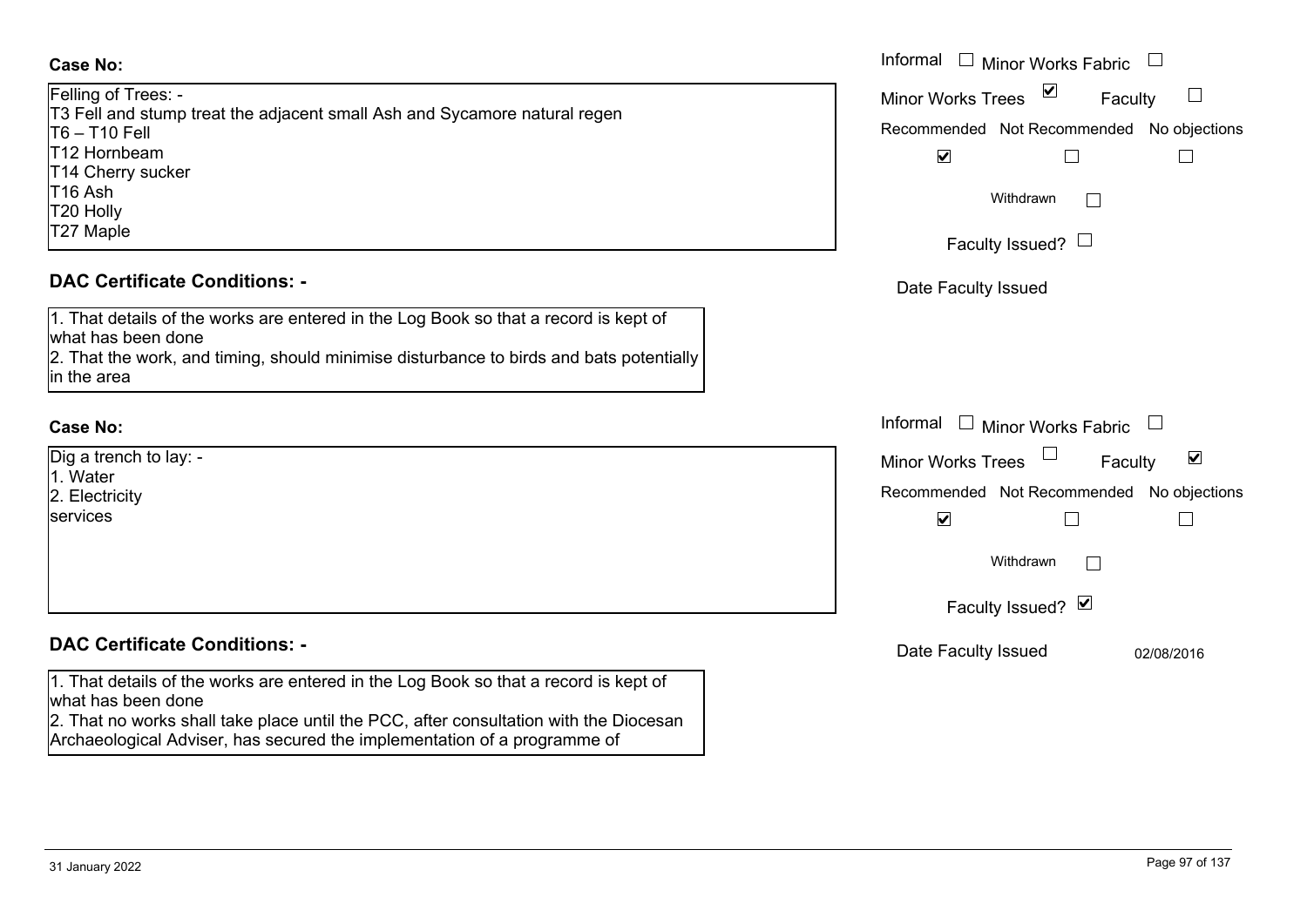### Planting of Trees: -

- 1. T6 –T10 Suitable replacements along the boundary as part of a landscape scheme
- 2. T20 Holly plant replacement further from the wall
- 3. T27 Maple plant a more suitable replacement

### **DAC Certificate Conditions: -**

1. That details of the works are entered in the Log Book so that a record is kept of what has been done

|                                                                                            | Informal $\Box$ Minor Works Fabric $\Box$ |
|--------------------------------------------------------------------------------------------|-------------------------------------------|
| of Trees: -<br>10 - Suitable replacements along the boundary as part of a landscape scheme | ⊻<br><b>Minor Works Trees</b><br>Faculty  |
| Holly - plant replacement further from the wall                                            | Recommended Not Recommended No objections |
| Maple - plant a more suitable replacement                                                  |                                           |
|                                                                                            | Withdrawn                                 |
|                                                                                            | Faculty Issued?                           |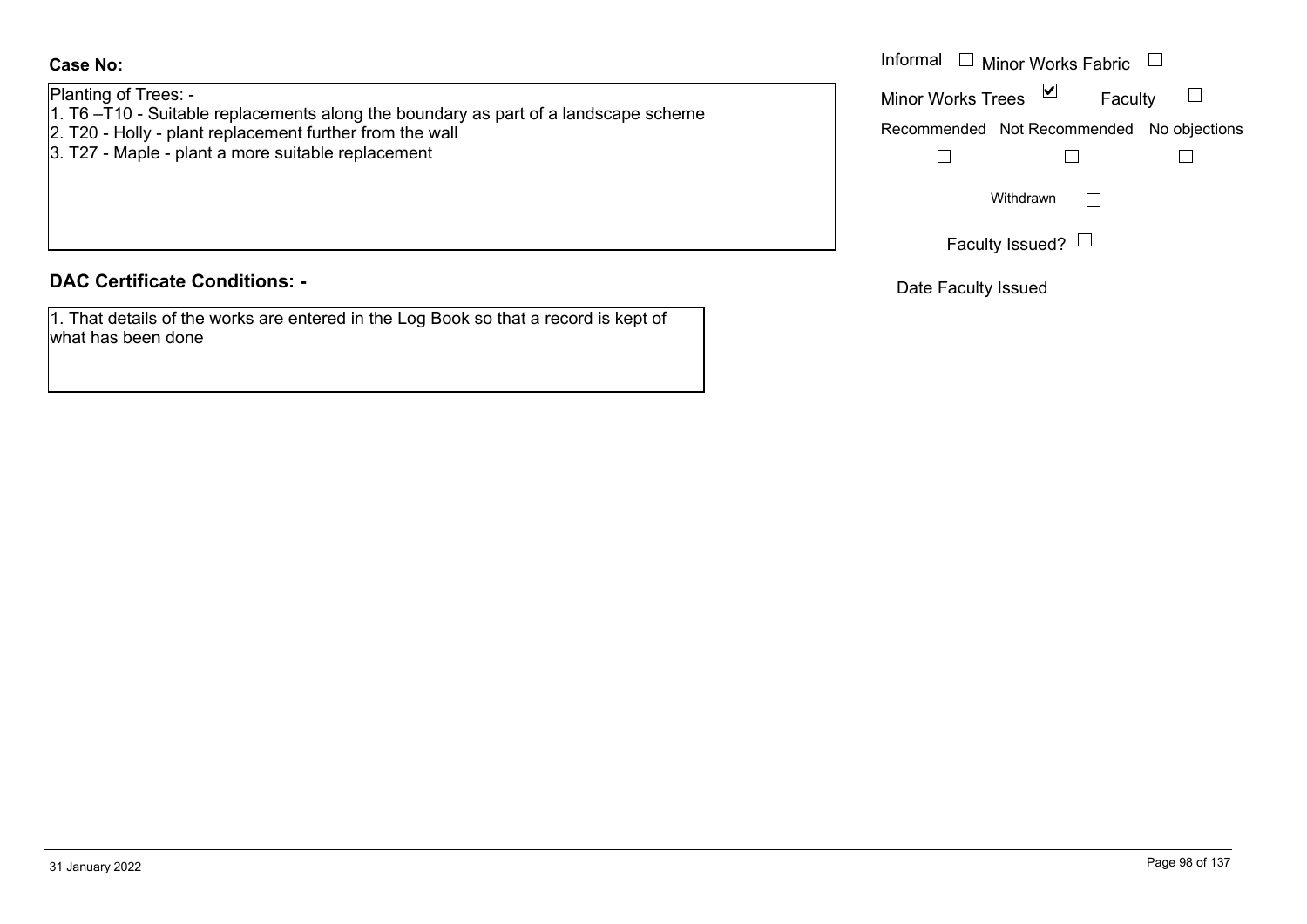Works to Trees comprising: - T1 Birch: Crown lift to 2m. (3m. east side}. Clean out. T2 Beech: Crown lift to 3m. Clear building by 2m. Thin the crown by 20%. T3 Lightly trim following re-assessment after adjacent felling T4 Lightly trim following re-assessment after adjacent felling T5 Horse chestnut: Clean out and crown liftT13 Oak: Crown lift by removal of one low branch on south side,two on north side to improve view of the church from Leicester Road and secondary branches to provide 4m. clearance. Prune out dead branches and central epicormics. T17 Beech: Prune out dead branches. Thin out the lower third of canopy by removal of internal secondary branches and weaker growth. Lightly crown lift over the footway,towards T14 and T18 T18 Cut-leaf beech: Crown lift lightly over highway by removal of secondary branches and one branch on north side extending towards T19 T19 Cherry: Clean out T21 Oak: Thin the crown as T17. Crown lift by removal of one branch on west side near light column 3 T22 Weeping cherry: Formative prune T25 Oak:Clean out and crown liftFaculty Issued?  $\vdash$ RecommendedFaculty **Case No:** Informal WithdrawnMinor Works FabricMinor Works Trees

### **DAC Certificate Conditions: -**

1. That details of the works are entered in the Log Book so that a record is kept of what has been done

2. That the work, and timing, should minimise disturbance to birds and bats potentially in the area

31 January 2022 Page 99 of 137

| Informal                                  | □ Minor Works Fabric           | M       |  |
|-------------------------------------------|--------------------------------|---------|--|
| <b>Minor Works Trees</b>                  | ⊻                              | Faculty |  |
| Recommended Not Recommended No objections |                                |         |  |
|                                           |                                |         |  |
|                                           | Withdrawn                      |         |  |
|                                           | $\Gamma$ aauku laauaa $\Omega$ |         |  |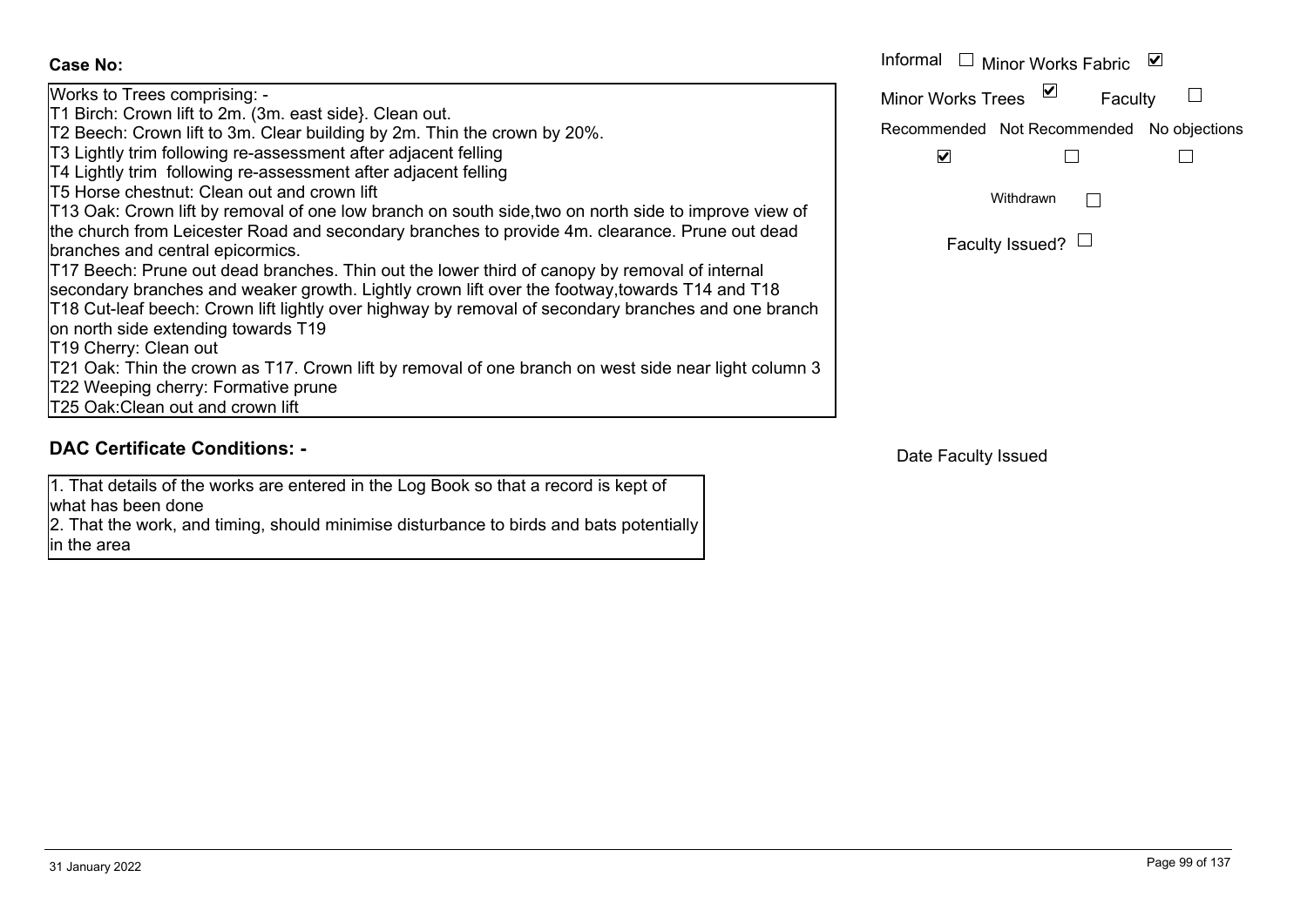Installation of improved interior lighting scheme - phase one

### **DAC Certificate Conditions: -**

1. That details of the works are entered in the Log Book so that a record is kept of what has been done

2. That, in line with the requirement and advice of the Ecclesiastical Insurance Group, the installation and/or testing must be carried out by an electrician who is an

### **Case No:**

Undertaking of Ground-pentrating radar to establishg the existence of Vaults within the church

## **DAC Certificate Conditions: -**

1. That details of the works are entered in the Log Book so that a record is kept of what has been done

|                                                                                                                                                        | Informal □ Minor Works Fabric                               |
|--------------------------------------------------------------------------------------------------------------------------------------------------------|-------------------------------------------------------------|
| on of improved interior lighting scheme - phase one                                                                                                    | $\blacktriangledown$<br><b>Minor Works Trees</b><br>Faculty |
|                                                                                                                                                        | Recommended Not Recommended No objections                   |
|                                                                                                                                                        | $\blacktriangledown$                                        |
|                                                                                                                                                        | Withdrawn                                                   |
|                                                                                                                                                        | Faculty Issued? $\Box$                                      |
| rtificate Conditions: -                                                                                                                                | Date Faculty Issued                                         |
| etails of the works are entered in the Log Book so that a record is kept of<br>been done                                                               |                                                             |
| n line with the requirement and advice of the Ecclesiastical Insurance Group,<br>lation and/or testing must be carried out by an electrician who is an |                                                             |
|                                                                                                                                                        | Informal $\Box$ Minor Works Fabric                          |
| ing of Ground-pentrating radar to establishg the existence of Vaults within the church                                                                 | $\blacktriangledown$<br>Faculty<br><b>Minor Works Trees</b> |
|                                                                                                                                                        | Recommended Not Recommended No objections                   |
|                                                                                                                                                        | $\mathbf{I}$                                                |
|                                                                                                                                                        | Withdrawn<br>$\overline{\mathsf{v}}$                        |
|                                                                                                                                                        | Faculty Issued? $\Box$                                      |
| rtificate Conditions: -                                                                                                                                | Date Faculty Issued                                         |
| etails of the works are entered in the Log Book so that a record is kept of<br>heen done                                                               |                                                             |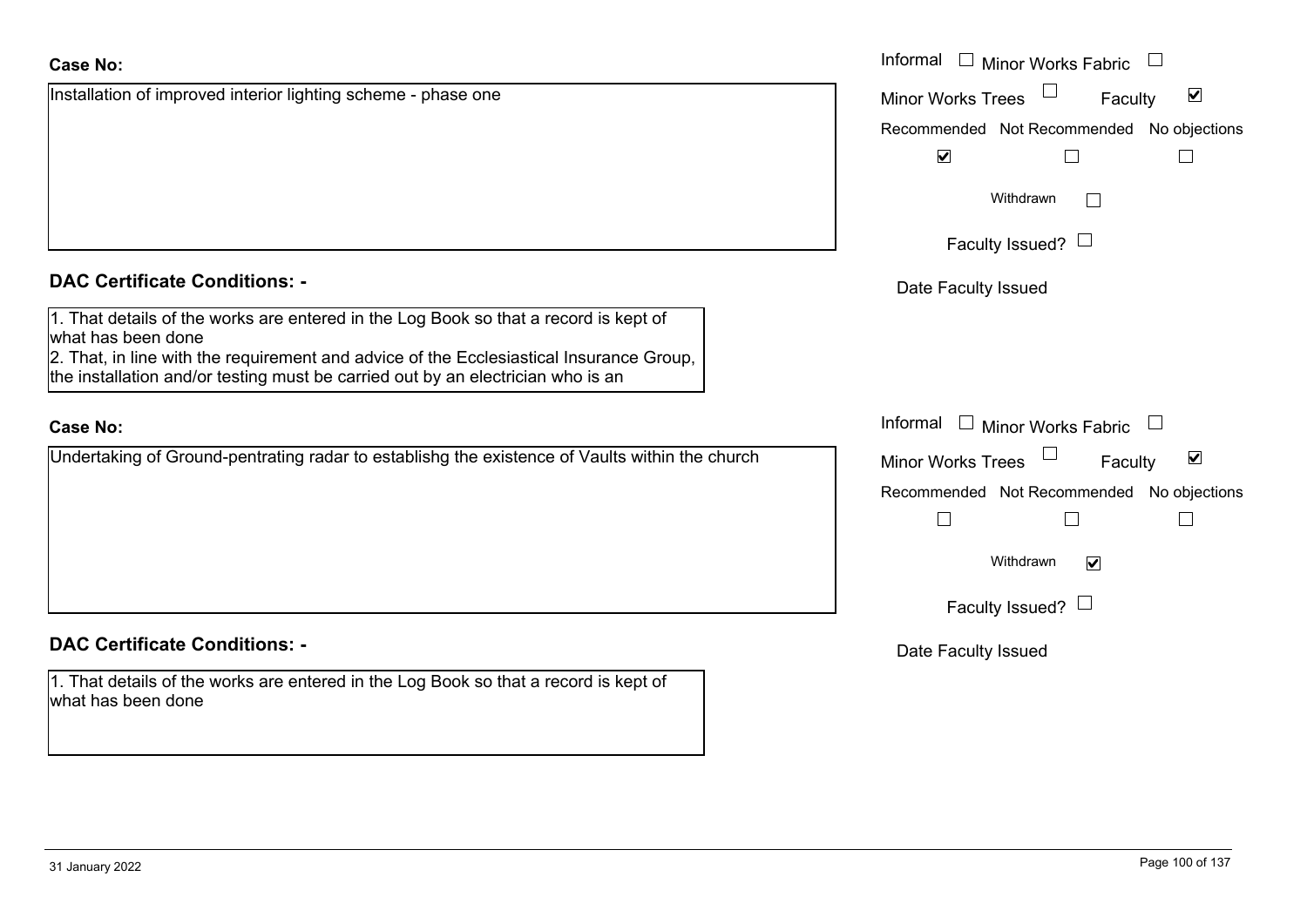| <b>Case No:</b>                                                                                                                                                            | Informal $\Box$ Minor Works Fabric $\Box$                   |
|----------------------------------------------------------------------------------------------------------------------------------------------------------------------------|-------------------------------------------------------------|
| Replacement of external Noticeboards                                                                                                                                       | $\blacktriangledown$<br><b>Minor Works Trees</b><br>Faculty |
|                                                                                                                                                                            | Recommended Not Recommended No objections                   |
|                                                                                                                                                                            | $\blacktriangledown$                                        |
|                                                                                                                                                                            | Withdrawn                                                   |
|                                                                                                                                                                            | Faculty Issued? Ø                                           |
| <b>DAC Certificate Conditions: -</b>                                                                                                                                       | Date Faculty Issued<br>23/08/2017                           |
| 1. That details of the works are entered in the Log Book so that a record is kept of<br>what has been done<br>2. That the post holes be dug by hand                        |                                                             |
| 3. That Human Remains should be expected when excavating within a churchyard.                                                                                              |                                                             |
| <b>Case No:</b>                                                                                                                                                            | Informal<br>$\Box$ Minor Works Fabric                       |
| Upgrading of the Lighting System - Phase 1                                                                                                                                 | $\blacktriangledown$<br><b>Minor Works Trees</b><br>Faculty |
|                                                                                                                                                                            | Recommended Not Recommended No objections                   |
|                                                                                                                                                                            | $\blacktriangledown$                                        |
|                                                                                                                                                                            | Withdrawn                                                   |
|                                                                                                                                                                            | Faculty Issued? Ø                                           |
| <b>DAC Certificate Conditions: -</b>                                                                                                                                       | Date Faculty Issued<br>07/12/2017                           |
| 1. That details of the works are entered in the Log Book so that a record is kept of<br>what has been done                                                                 |                                                             |
| 2. That, in line with the requirement and advice of the Ecclesiastical Insurance Group,<br>the installation and/or testing must be carried out by an electrician who is an |                                                             |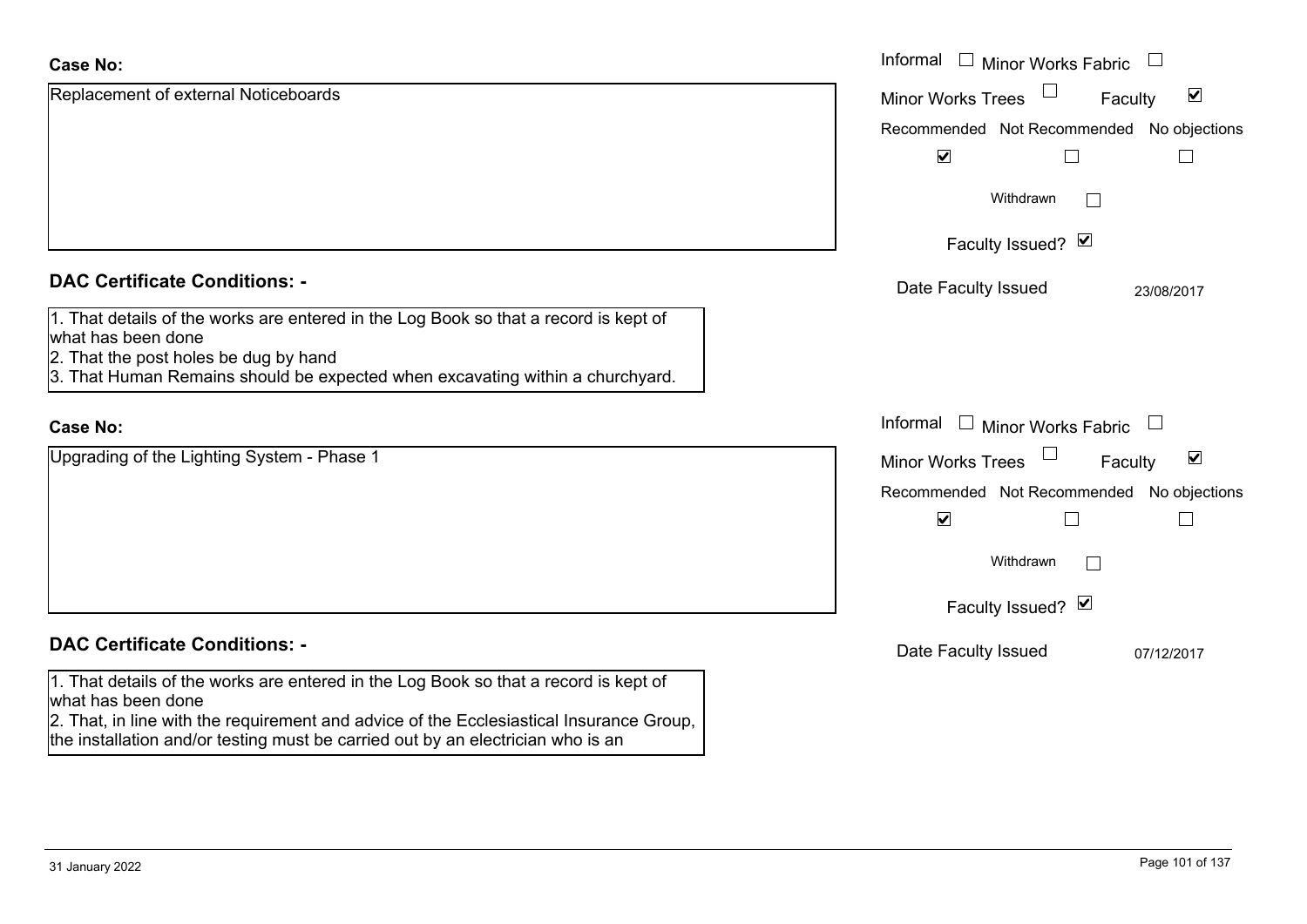| <b>Case No:</b>                                                                                                                                                                                                                                                                                                       | Informal<br>$\Box$<br>Minor Works Fabric                                                                                                                                             |
|-----------------------------------------------------------------------------------------------------------------------------------------------------------------------------------------------------------------------------------------------------------------------------------------------------------------------|--------------------------------------------------------------------------------------------------------------------------------------------------------------------------------------|
| 1. Improve ground drainage<br>2. Tower floodlighting<br>3. Remove slab churchyard path                                                                                                                                                                                                                                | $\blacktriangledown$<br><b>Minor Works Trees</b><br>Faculty<br>Recommended Not Recommended No objections<br>$\blacktriangledown$                                                     |
|                                                                                                                                                                                                                                                                                                                       | Withdrawn<br>$\sim$<br>Faculty Issued? Ø                                                                                                                                             |
| <b>DAC Certificate Conditions: -</b><br>1. That details of the works are entered in the Log Book so that a record is kept of<br>lwhat has been done<br>2. That upon completion of the project, a report on the archaeological investigations<br>be forwarded to the Diocesan Archaeological Advisor and DAC Secretary | Date Faculty Issued<br>18/10/2017                                                                                                                                                    |
| <b>Case No:</b>                                                                                                                                                                                                                                                                                                       | Informal<br>□ Minor Works Fabric □                                                                                                                                                   |
| Adaptation of Choir Stalls to make them moveable                                                                                                                                                                                                                                                                      | $\blacktriangledown$<br><b>Minor Works Trees</b><br>Faculty<br>Recommended Not Recommended No objections<br>$\blacktriangledown$<br>Withdrawn<br>$\mathbb{R}^n$<br>Faculty Issued? Ø |
| <b>DAC Certificate Conditions: -</b><br>1. That details of the works are entered in the Log Book so that a record is kept of<br>what has been done                                                                                                                                                                    | Date Faculty Issued<br>16/05/2019                                                                                                                                                    |

 $\sim$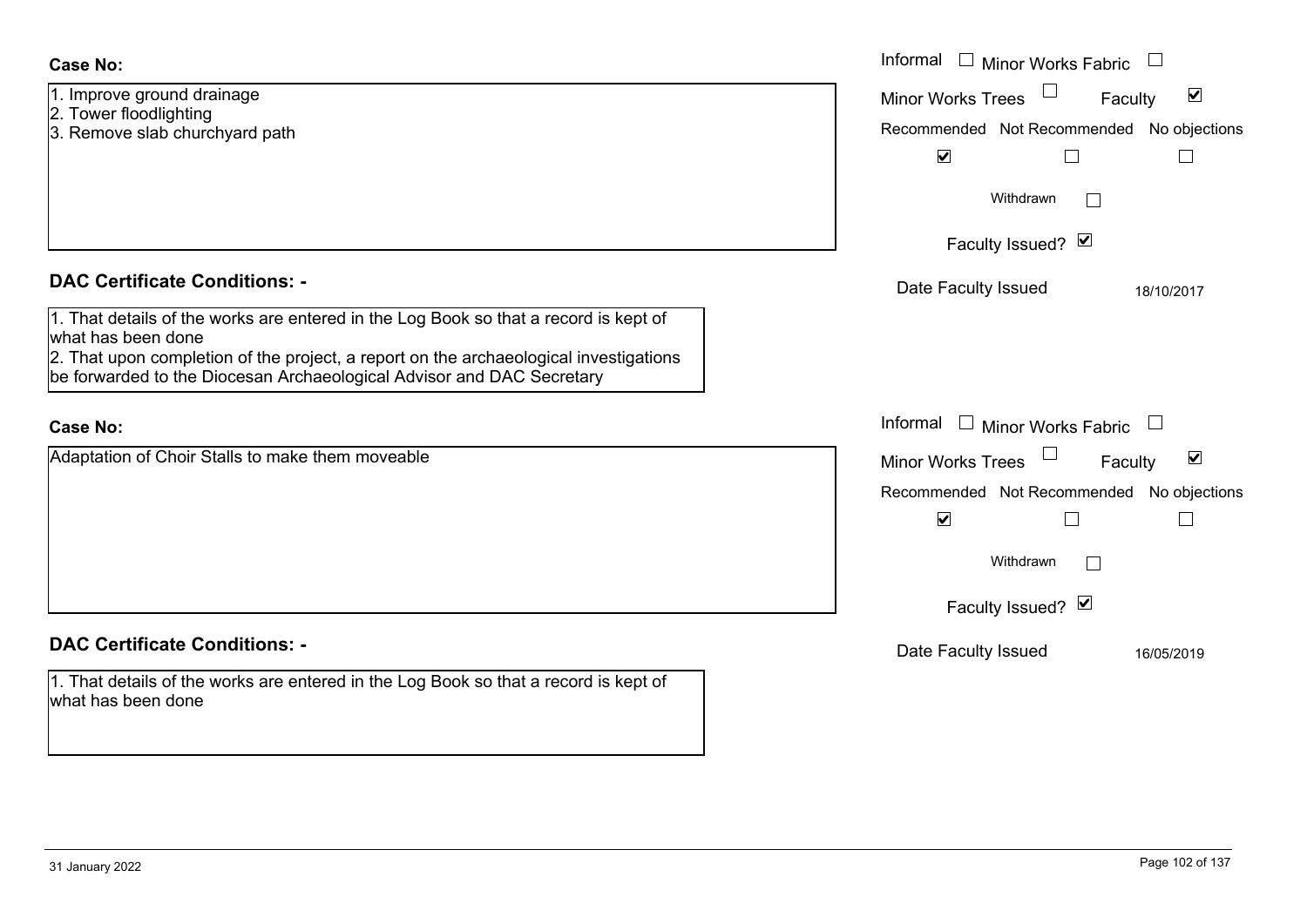| <b>Case No:</b>                                                                                            | Informal □ Minor Works Fabric                               |
|------------------------------------------------------------------------------------------------------------|-------------------------------------------------------------|
| Churchyard re-ordering comprising works to: -                                                              | $\blacktriangledown$<br>Minor Works Trees<br>Faculty        |
| 1. Borders<br>2. Paths                                                                                     | Recommended Not Recommended<br>No objections                |
| 3. Kerbs                                                                                                   | $\blacktriangledown$<br>$\Box$<br>$\overline{\phantom{a}}$  |
| 4. Lights                                                                                                  |                                                             |
| 5. Bins                                                                                                    | Withdrawn                                                   |
| 6. Benches                                                                                                 |                                                             |
|                                                                                                            | Faculty Issued? Ø                                           |
| <b>DAC Certificate Conditions: -</b>                                                                       | Date Faculty Issued<br>26/04/2019                           |
| 1. That details of the works are entered in the Log Book so that a record is kept of                       |                                                             |
| what has been done<br>2. That Human Remains should be expected when excavating within a churchyard.        |                                                             |
| Any remains should be recovered, treated in a respectful manner and boxed or                               |                                                             |
|                                                                                                            |                                                             |
| <b>Case No:</b>                                                                                            | Informal $\Box$ Minor Works Fabric $\Box$                   |
| Installation of semi-permanent displays within the church                                                  | $\blacktriangledown$<br><b>Minor Works Trees</b><br>Faculty |
|                                                                                                            | No objections<br>Recommended Not Recommended                |
|                                                                                                            | $\blacktriangledown$                                        |
|                                                                                                            | Withdrawn                                                   |
|                                                                                                            | Faculty Issued? $\Box$                                      |
| <b>DAC Certificate Conditions: -</b>                                                                       | Date Faculty Issued<br>05/06/2019                           |
| 1. That details of the works are entered in the Log Book so that a record is kept of<br>what has been done |                                                             |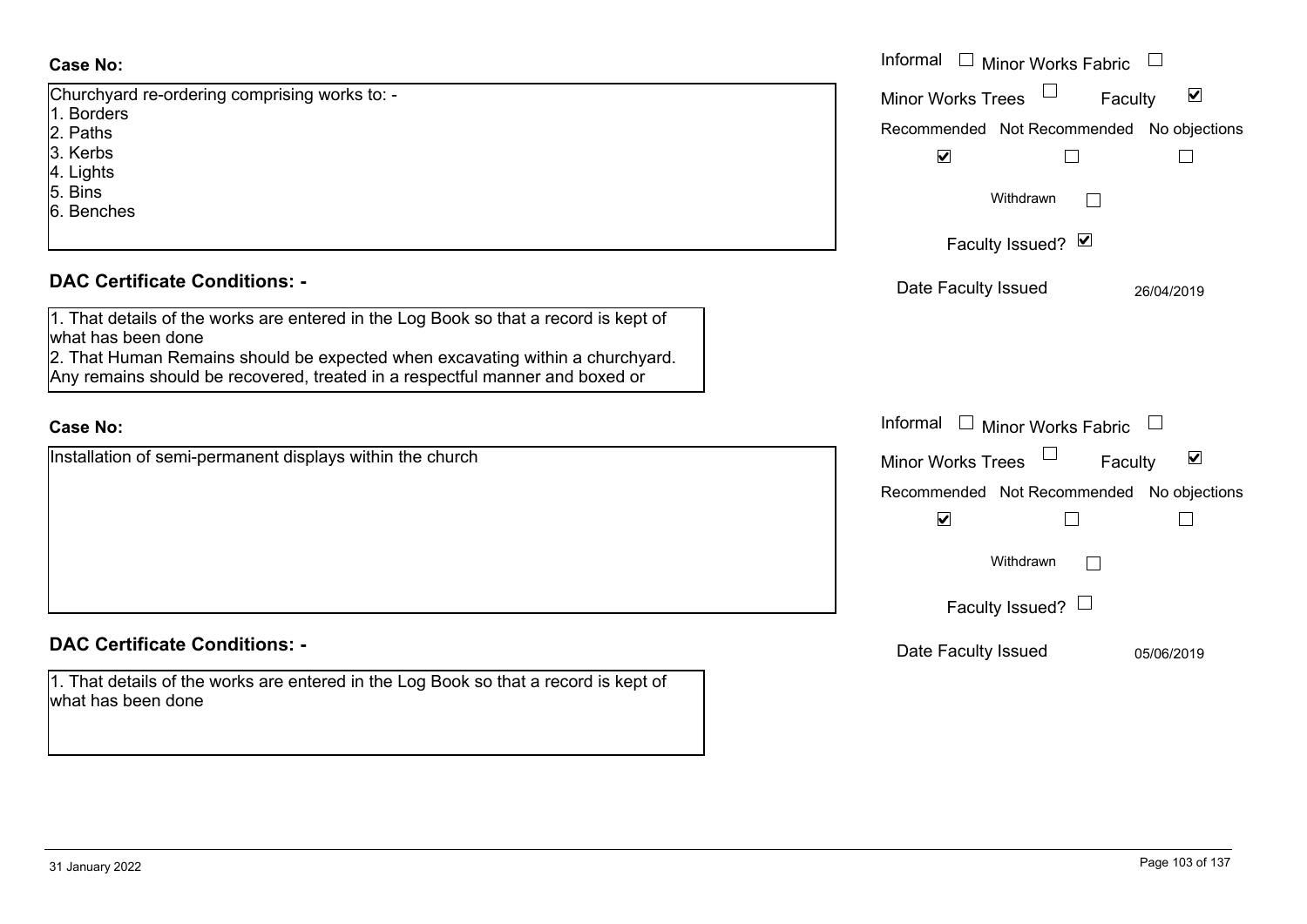| <b>Case No:</b>                                                                                                                                                                                                                             | Informal □ Minor Works Fabric ⊠                                             |
|---------------------------------------------------------------------------------------------------------------------------------------------------------------------------------------------------------------------------------------------|-----------------------------------------------------------------------------|
| Repair to damaged and weakened floor boards                                                                                                                                                                                                 | <b>Minor Works Trees</b><br>$\Box$<br>Faculty                               |
|                                                                                                                                                                                                                                             | Recommended Not Recommended No objections<br>$\blacktriangledown$           |
|                                                                                                                                                                                                                                             | Withdrawn<br>$\overline{\phantom{a}}$                                       |
|                                                                                                                                                                                                                                             | Faculty Issued? $\Box$                                                      |
| <b>DAC Certificate Conditions: -</b>                                                                                                                                                                                                        | Date Faculty Issued                                                         |
| 1. That details of the works are entered in the Log Book so that a record is kept of<br>what has been done                                                                                                                                  |                                                                             |
| <b>Case No:</b>                                                                                                                                                                                                                             | Informal $\Box$ Minor Works Fabric $\Box$                                   |
| CONFIRMATORY APPLICATION for works undertaken: -                                                                                                                                                                                            | $\blacktriangledown$<br><b>Minor Works Trees</b><br>Faculty                 |
| Repairs to the Electrical System                                                                                                                                                                                                            | Recommended Not Recommended No objections<br>$\blacktriangledown$<br>$\Box$ |
|                                                                                                                                                                                                                                             | Withdrawn                                                                   |
|                                                                                                                                                                                                                                             | Faculty Issued? $\Box$                                                      |
| <b>DAC Certificate Conditions: -</b>                                                                                                                                                                                                        | Date Faculty Issued<br>05/06/2019                                           |
| 1. That details of the works are entered in the Log Book so that a record is kept of<br>what has been done<br>2. That an updated Electrical Condition Report is commissioned, and submitted to the<br>DAC Secretary, after the installation |                                                                             |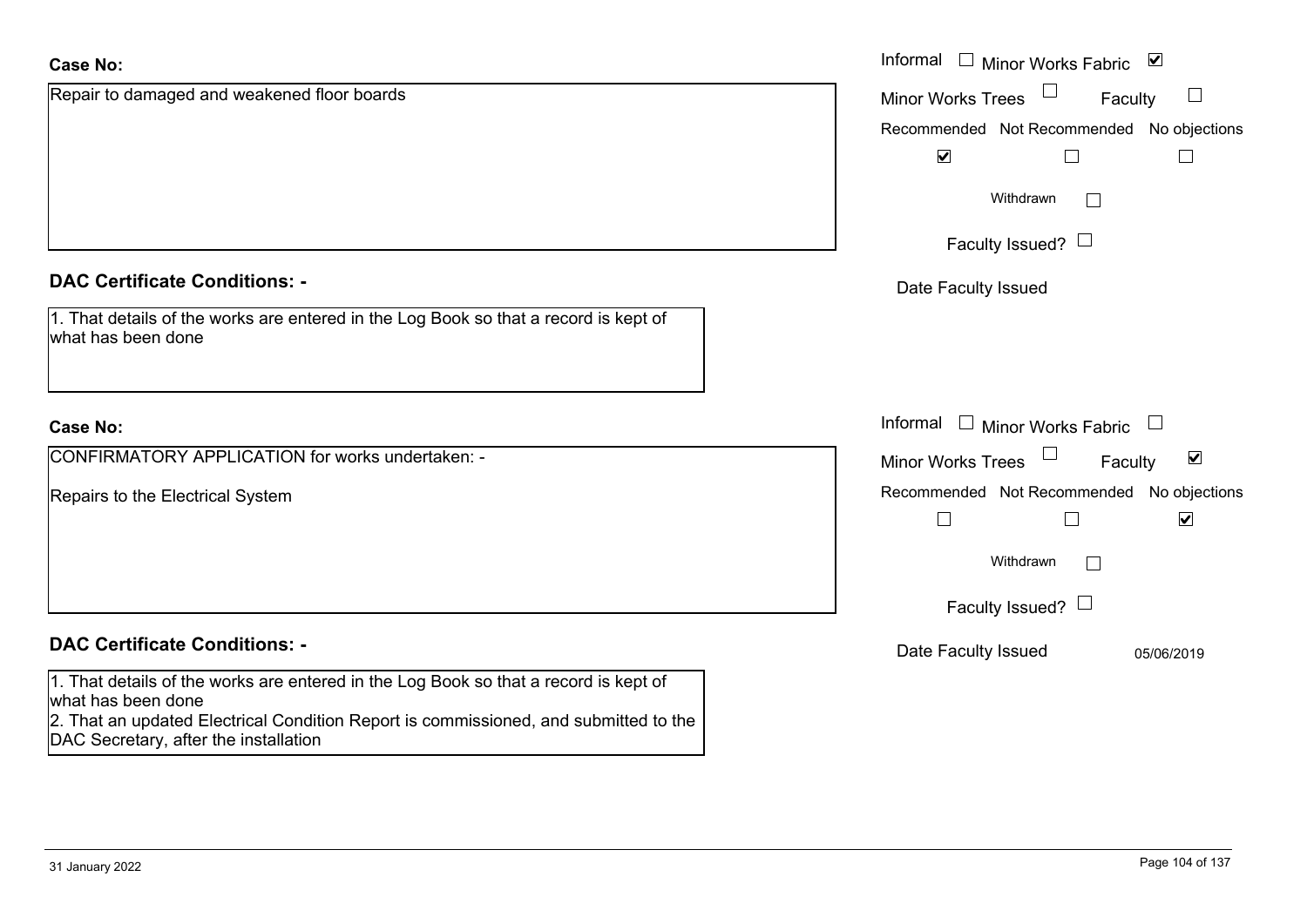|                                                                                                                                                                                                                                                                                                                                                                    | Withdrawn                                                                                                                                     |  |
|--------------------------------------------------------------------------------------------------------------------------------------------------------------------------------------------------------------------------------------------------------------------------------------------------------------------------------------------------------------------|-----------------------------------------------------------------------------------------------------------------------------------------------|--|
|                                                                                                                                                                                                                                                                                                                                                                    | Faculty Issued? $\Box$                                                                                                                        |  |
| <b>DAC Certificate Conditions: -</b>                                                                                                                                                                                                                                                                                                                               | Date Faculty Issued<br>13/06/2019                                                                                                             |  |
| 1. That details of the works are entered in the Log Book so that a record is kept of<br>what has been done<br>2. That Human Remains should be expected when excavating within a churchyard.<br>Any remains should be recovered, treated in a respectful manner and boxed or                                                                                        |                                                                                                                                               |  |
| Case No:                                                                                                                                                                                                                                                                                                                                                           | Informal $\Box$ Minor Works Fabric $\Box$                                                                                                     |  |
| Removal of: -<br>1. 2 x tapestry kneeling rails from the Hastings Chapel<br>2. Hastings Tomb Kneeler from the Hastings Chapel<br>3. Carpet, underlay and carpet rails from the High Altar<br>4. Carpet at Altar rail in the Lady Chapel<br>5. Carpet in St Michael's Chapel<br>6. Batik picture in the South Aisle<br>7. Flame of Ashby picture in the South Aisle | $\blacktriangledown$<br><b>Minor Works Trees</b><br>Faculty<br>Recommended Not Recommended No objections<br>$\blacktriangledown$<br>Withdrawn |  |
| 8. Various modern banners – Fruit of Spirit, Lent, Come Let us Sing, etc from the Pillars                                                                                                                                                                                                                                                                          | Faculty Issued? $\Box$                                                                                                                        |  |

### **DAC Certificate Conditions: -**

1. That details of the works are entered in the Log Book so that a record is kept of what has been done

Date Faculty Issued 16/03/2020

Faculty

 $\blacktriangledown$ 

 $\Box$ 

Recommended Not Recommended No objections

 $\Box$ 

Minor Works Fabric

Minor Works Trees

 $\blacktriangledown$ 

Installation of an information / orientation board in the churchyard Informal

### **Case No:**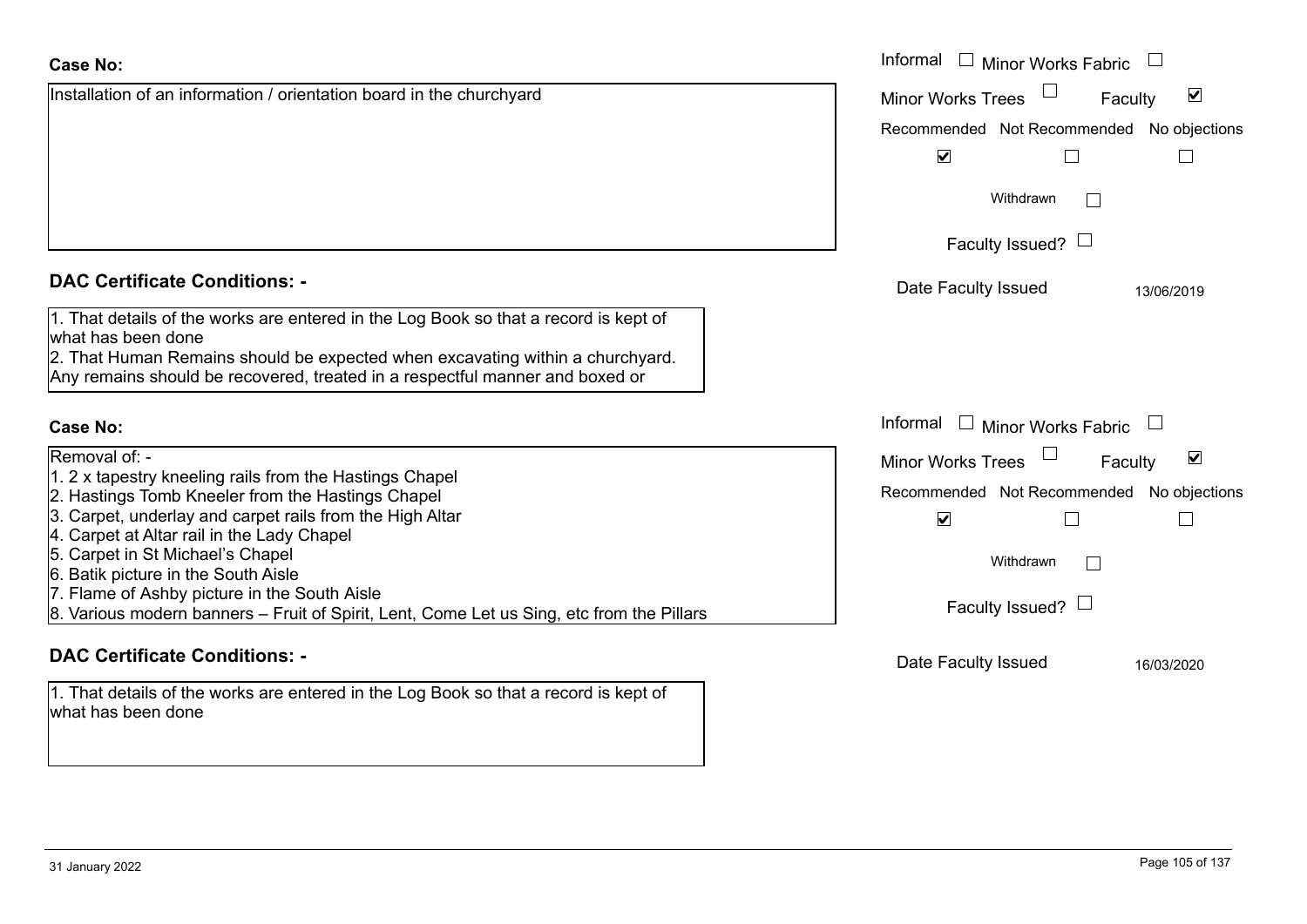| <b>Case No:</b>                                                                                                                                                                                                                                                                      | Informal $\Box$ Minor Works Fabric<br>⊻      |
|--------------------------------------------------------------------------------------------------------------------------------------------------------------------------------------------------------------------------------------------------------------------------------------|----------------------------------------------|
| Replacement of failed electrical cabling to Organ circuit                                                                                                                                                                                                                            | Minor Works Trees<br>Faculty                 |
|                                                                                                                                                                                                                                                                                      | Recommended Not Recommended No objections    |
|                                                                                                                                                                                                                                                                                      | $\blacktriangledown$                         |
|                                                                                                                                                                                                                                                                                      | Withdrawn<br>$\perp$                         |
|                                                                                                                                                                                                                                                                                      | Faculty Issued? $\Box$                       |
| <b>DAC Certificate Conditions: -</b>                                                                                                                                                                                                                                                 | Date Faculty Issued                          |
| 1. That details of the works are entered in the Log Book so that a record is kept of<br>what has been done<br>2. The Electrical Contractor needs to allow for RCBO protection on any new or<br>existing circuits                                                                     |                                              |
| <b>Case No:</b>                                                                                                                                                                                                                                                                      | Informal<br>$\Box$ Minor Works Fabric $\Box$ |
| To install a replacement intruder alarm system                                                                                                                                                                                                                                       | <b>Minor Works Trees</b><br>Faculty          |
|                                                                                                                                                                                                                                                                                      | Recommended Not Recommended No objections    |
|                                                                                                                                                                                                                                                                                      | $\Box$                                       |
|                                                                                                                                                                                                                                                                                      | Withdrawn                                    |
|                                                                                                                                                                                                                                                                                      | Faculty Issued? $\Box$                       |
| <b>DAC Certificate Conditions: -</b>                                                                                                                                                                                                                                                 | Date Faculty Issued                          |
| 1. That details of the works are entered in the Log Book;<br>2. That an updated Electrical Condition Report is commissioned and submitted to the<br>DAC Secretary after the installation;<br>3. That, in line with the requirement and advice of the Ecclesiastical Insurance Group, |                                              |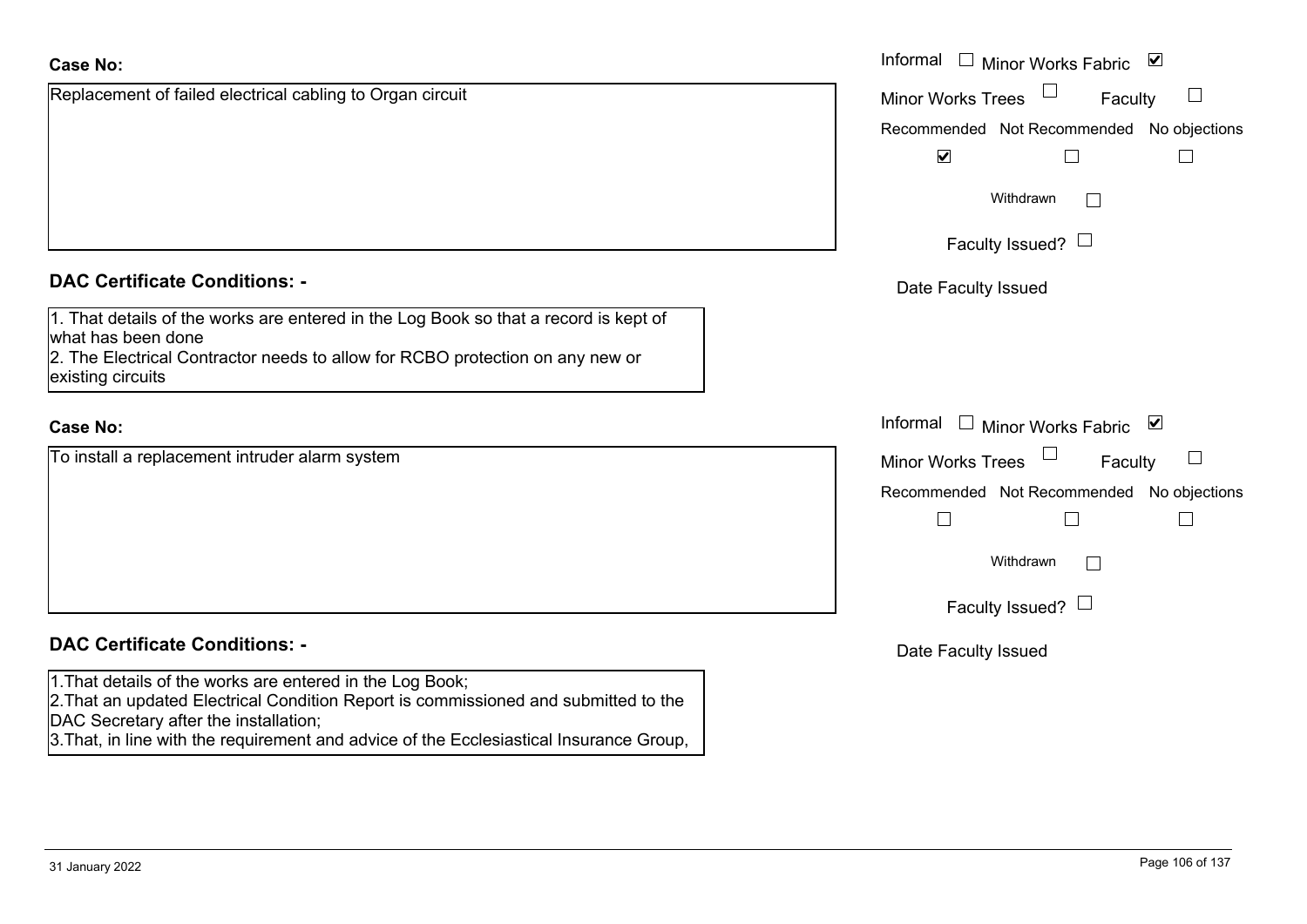| <b>Case No:</b>                                                                                                               | Informal □ Minor Works Fabric ⊠                         |
|-------------------------------------------------------------------------------------------------------------------------------|---------------------------------------------------------|
| Remove asbestos from: -                                                                                                       | $\Box$<br>$\Box$<br><b>Minor Works Trees</b><br>Faculty |
| 1. Around heating pipes beneath the Organ<br>2. Boiler Room floor and pipes                                                   | Recommended Not Recommended No objections               |
| 3. Distribution Board                                                                                                         | $\blacktriangledown$                                    |
|                                                                                                                               | Withdrawn<br>$\Box$                                     |
|                                                                                                                               | Faculty Issued? $\Box$                                  |
| <b>DAC Certificate Conditions: -</b>                                                                                          | Date Faculty Issued                                     |
| 1. That details of the works are entered in the Log Book so that a record is kept of<br>what has been done                    |                                                         |
| <b>Case No:</b>                                                                                                               | Informal □ Minor Works Fabric ⊠                         |
| Replacement electrical distribution board                                                                                     | Minor Works Trees<br>$\Box$<br>Faculty                  |
|                                                                                                                               | Recommended Not Recommended No objections               |
|                                                                                                                               |                                                         |
|                                                                                                                               | Withdrawn<br>$\vert \ \ \vert$                          |
|                                                                                                                               | Faculty Issued? $\Box$                                  |
| <b>DAC Certificate Conditions: -</b>                                                                                          | Date Faculty Issued                                     |
| 1. That details of the works are entered in the Log Book so that a record is kept of<br>what has been done                    |                                                         |
| 2. That an updated Electrical Condition Report is commissioned, and submitted to the<br>DAC Secretary, after the installation |                                                         |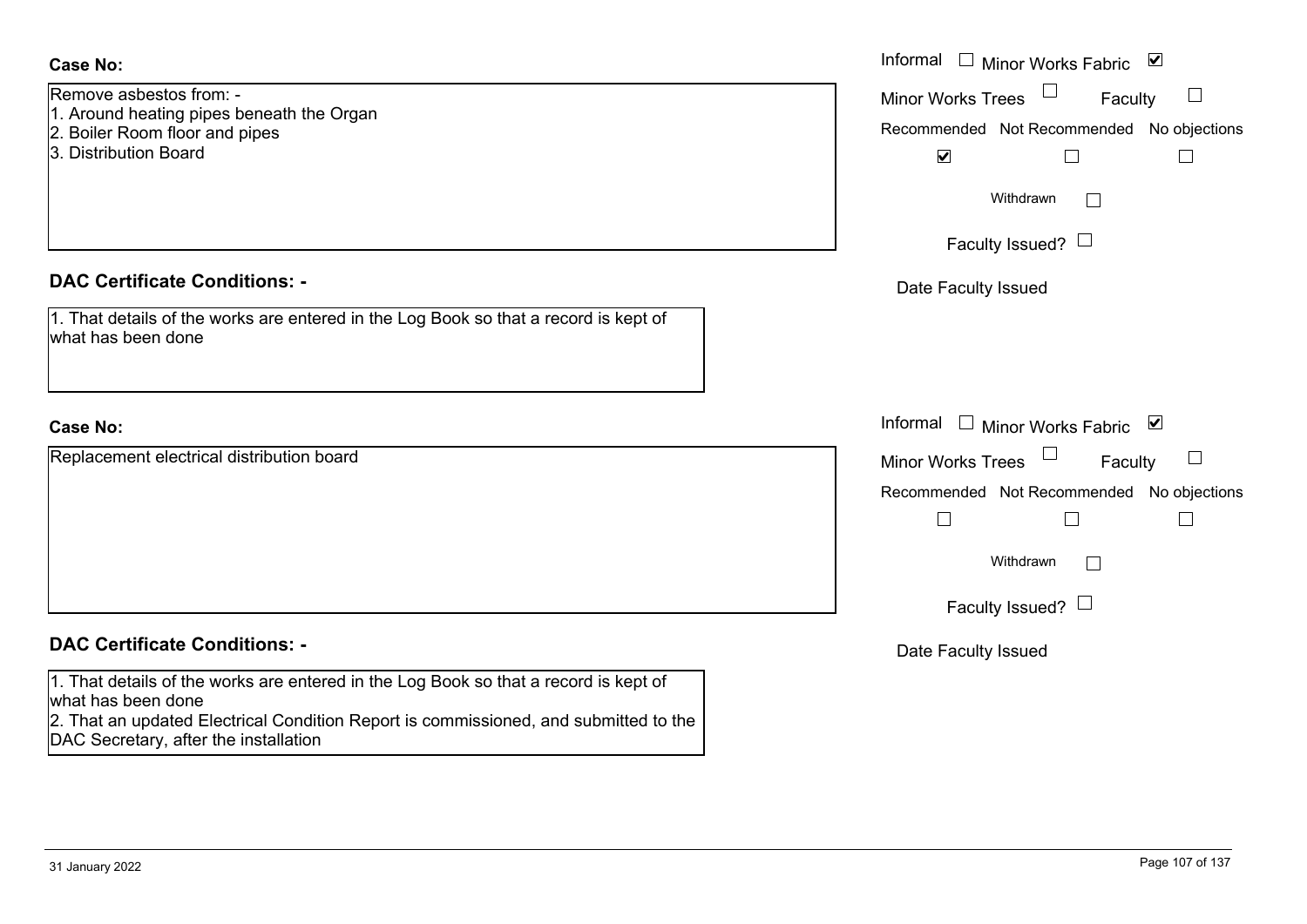### **20207 Ashby-de-la-Zouch, St Helen**

### **L096/2002 Case No:** Informal

To remove Pews from the balcony area to provide storage faciliities

## **DAC Certificate Conditions: -**

1. A time limit of 12 months

|                          | Informal ■ Minor Works Fabric             |  |  |
|--------------------------|-------------------------------------------|--|--|
| <b>Minor Works Trees</b> | Faculty                                   |  |  |
|                          | Recommended Not Recommended No objections |  |  |
|                          |                                           |  |  |
| Withdrawn                |                                           |  |  |
|                          | Faculty Issued?                           |  |  |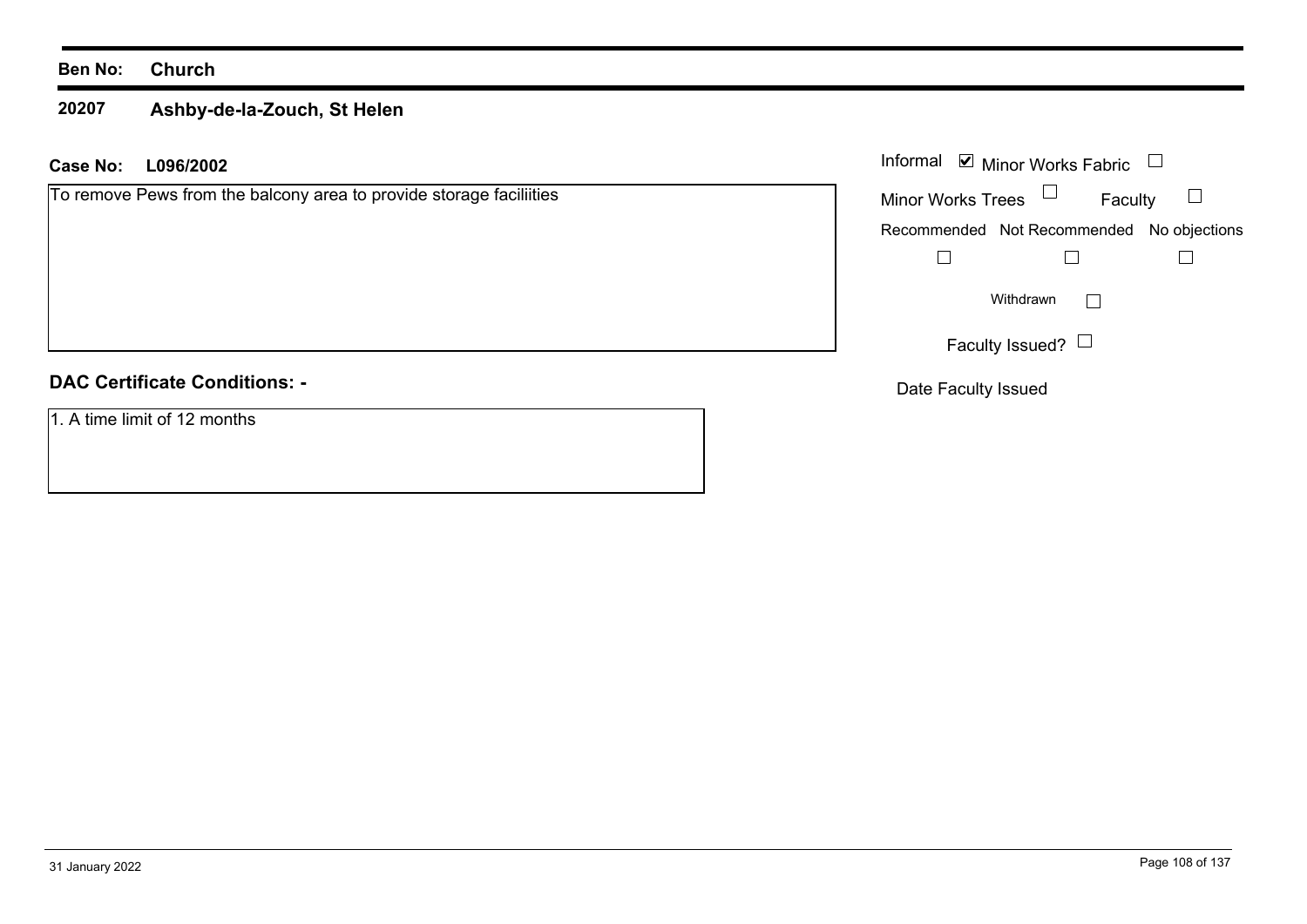| Case No:<br>L006/2003                                                                                                                                               | Informal □ Minor Works Fabric<br>$\begin{array}{c} \hline \end{array}$                                                                                                                                                                       |
|---------------------------------------------------------------------------------------------------------------------------------------------------------------------|----------------------------------------------------------------------------------------------------------------------------------------------------------------------------------------------------------------------------------------------|
| 1. Replacement of Nave ceiling<br>2. Re-decoration of Nave, Chancel and entrance Porch                                                                              | Minor Works Trees<br>$\blacktriangledown$<br>Faculty<br>Recommended Not Recommended No objections<br>$\blacktriangledown$<br>$\Box$<br>$\overline{\phantom{a}}$<br>Withdrawn<br>$\Box$<br>Faculty Issued? $\Box$                             |
| <b>DAC Certificate Conditions: -</b><br>1. A time limit of 12 months                                                                                                | Date Faculty Issued                                                                                                                                                                                                                          |
| L078/2006<br><b>Case No:</b><br>Provision of replacement access ramp to West Door                                                                                   | Informal<br>$\Box$<br><b>Minor Works Fabric</b><br>$\Box$<br>$\blacktriangledown$<br>Minor Works Trees<br>Faculty<br>Recommended Not Recommended No objections<br>$\blacktriangledown$<br>$\Box$<br>$\Box$<br>Withdrawn<br>Faculty Issued? Ø |
| <b>DAC Certificate Conditions: -</b><br>1. A time limit of 12 months<br>2. That the handrails extend beyond the ramps to comply with the appropriate<br>regulations | Date Faculty Issued<br>06/09/2006                                                                                                                                                                                                            |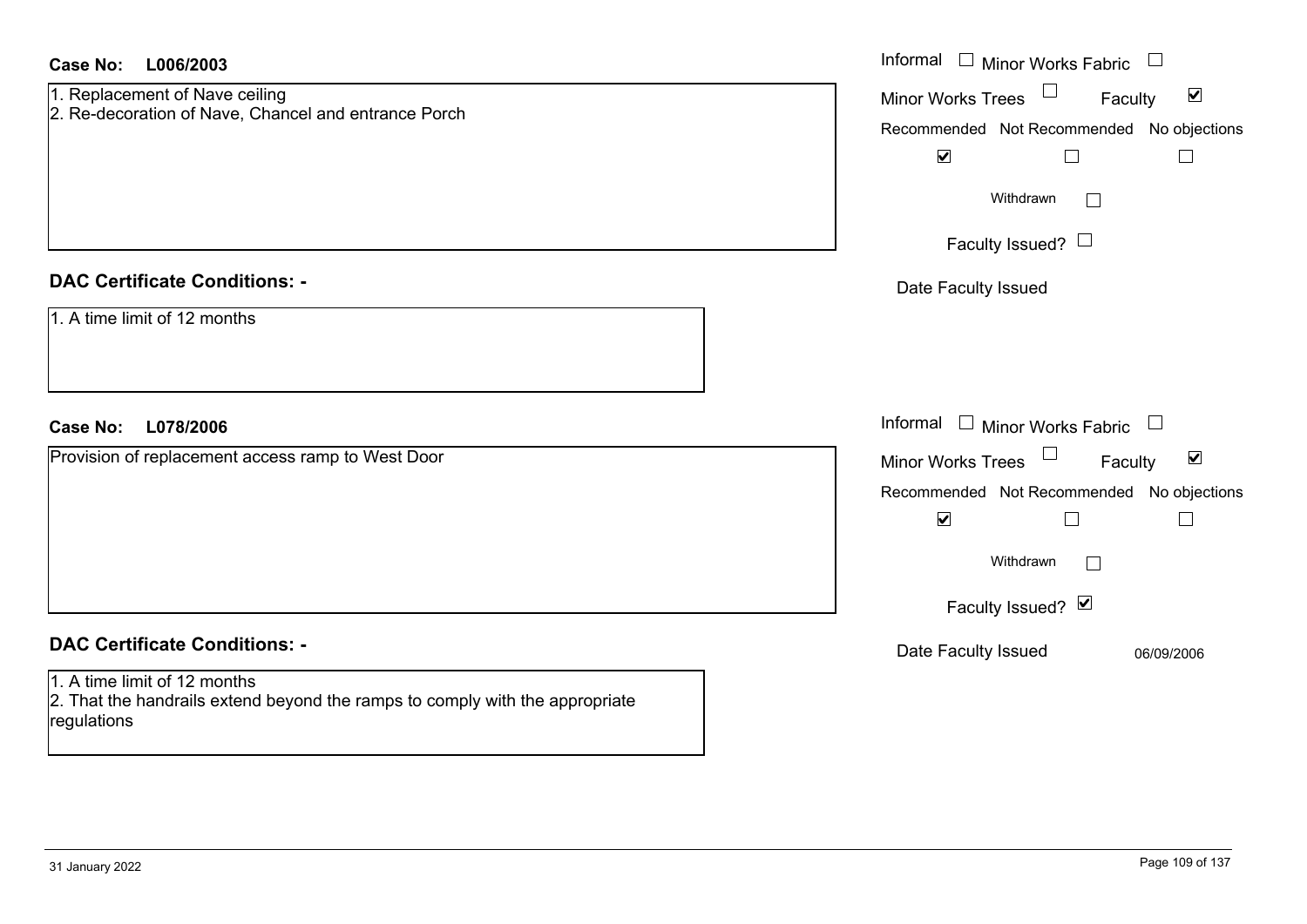Repairs to the roof of the: - 1. Nave2. Chancel

3. Vestry

as identified in the Quinquennial Report, September 2003

# **DAC Certificate Conditions: -**

1. A time limit of 12 months That the areas to be re-pointed and the mortar mix to be used are agreed by the Church Architect before the works commence

# **L042/2008Case No:** Informal

Provision of CCTV system and associated security measures

# **DAC Certificate Conditions: -**

# 1. A time limit of 12 months

2. That, where possible, all fixings should be made into joints, not stonework, using stainless steel or non-ferrous screws in fibre plugs

| L114/2006                                                                                                                               | Informal<br>$\Box$ Minor Works Fabric $\Box$                                 |  |  |
|-----------------------------------------------------------------------------------------------------------------------------------------|------------------------------------------------------------------------------|--|--|
| o the roof of the: -                                                                                                                    | <b>Minor Works Trees</b><br>$\begin{array}{c} \hline \end{array}$<br>Faculty |  |  |
| el                                                                                                                                      | Recommended Not Recommended No objections                                    |  |  |
| ied in the Quinquennial Report, September 2003                                                                                          | Withdrawn                                                                    |  |  |
|                                                                                                                                         | Faculty Issued? $\Box$                                                       |  |  |
| rtificate Conditions: -                                                                                                                 | Date Faculty Issued                                                          |  |  |
| limit of 12 months That the areas to be re-pointed and the mortar mix to be<br>agreed by the Church Architect before the works commence |                                                                              |  |  |
| L042/2008                                                                                                                               | Informal $\Box$ Minor Works Fabric $\Box$                                    |  |  |
| of CCTV system and associated security measures                                                                                         | Minor Works Trees<br>$\blacktriangledown$<br>Faculty                         |  |  |
|                                                                                                                                         | Recommended Not Recommended No objections<br>$\blacktriangledown$            |  |  |
|                                                                                                                                         | Withdrawn                                                                    |  |  |
|                                                                                                                                         | Faculty Issued? Ø                                                            |  |  |
| rtificate Conditions: -                                                                                                                 | Date Faculty Issued<br>16/06/2008                                            |  |  |
| limit of 12 months<br>where nossible all fivings should be made into joints not stonework using                                         |                                                                              |  |  |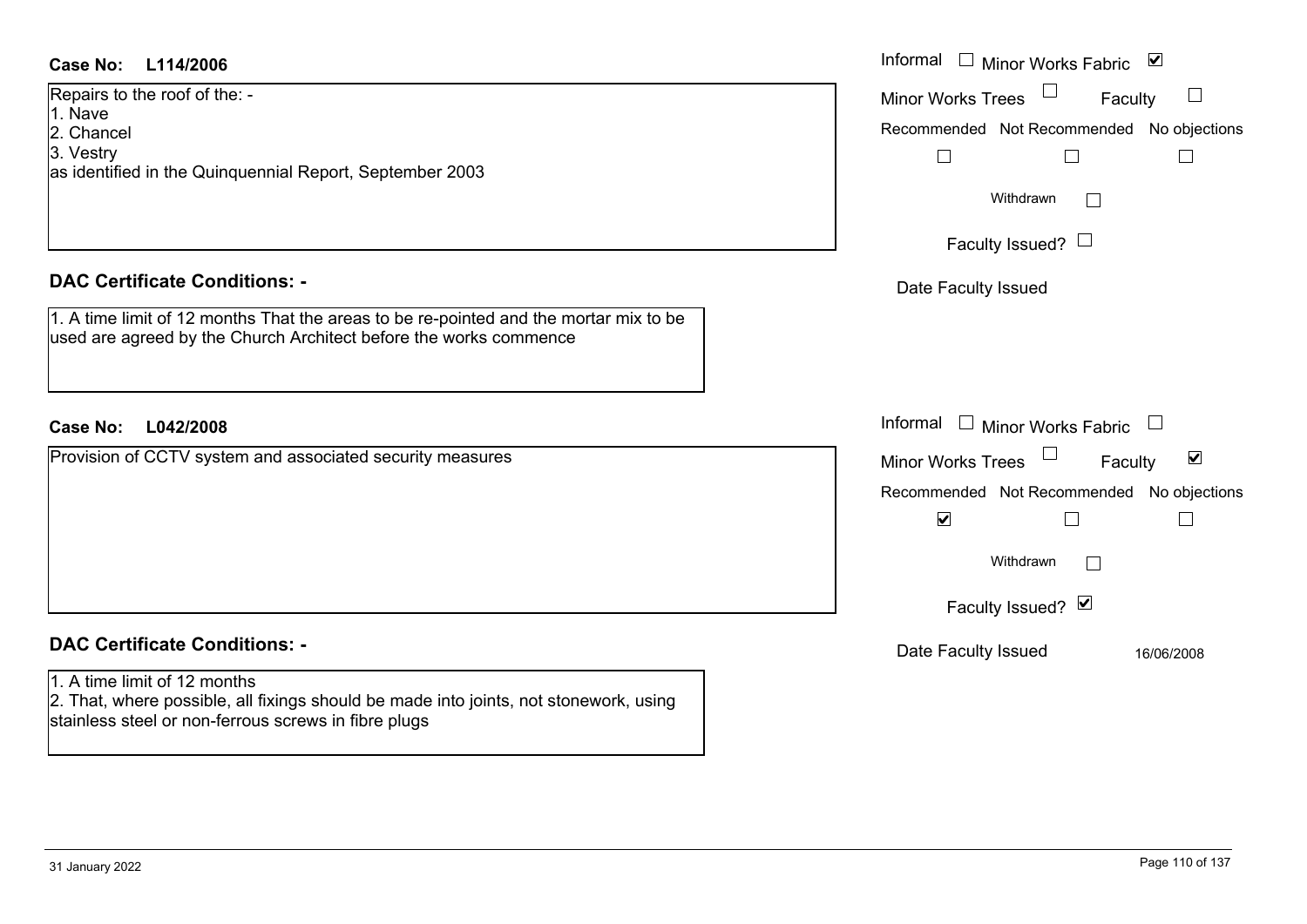| Case No:<br>L003/2008                                                                                                                                                                                                                                                                                                                                                                                        | Informal □ Minor Works Fabric                                                                                                                                      |
|--------------------------------------------------------------------------------------------------------------------------------------------------------------------------------------------------------------------------------------------------------------------------------------------------------------------------------------------------------------------------------------------------------------|--------------------------------------------------------------------------------------------------------------------------------------------------------------------|
| 1. Creation of additional Garden of Remembrance (6m x 5m) to be marked out by artificial stone setts<br>and hardwood posts with linking chains<br>2. Installation of: -<br>a) Raised plinth 200mm high in south-east corner for floral tributes and flowers in vases<br>b) Hardwood bench to east side of the area in memory of John Hodges<br>c) Plaque set in the ground to indicate Garden of Remembrance | $\blacktriangledown$<br><b>Minor Works Trees</b><br>Faculty<br>Recommended Not Recommended No objections<br>$\blacktriangledown$<br>Withdrawn<br>Faculty Issued? Ø |
| <b>DAC Certificate Conditions: -</b><br>1. A time limit of 12 months<br>2. That the setts should be of natural stone                                                                                                                                                                                                                                                                                         | Date Faculty Issued<br>12/03/2008                                                                                                                                  |
| <b>Case No:</b><br>L011/2008                                                                                                                                                                                                                                                                                                                                                                                 | Informal<br><b>Minor Works Fabric</b>                                                                                                                              |
| Electrical works comprising the installation of new: -<br>1. Power supply to PA desk and new sockets on 2 new circuits<br>2. Sockets: -<br>a) Twin sockets underneath both front pews<br>b) Twin sockets within sound desk cabinet<br>c) Single socket on beam to balcony at high level<br>d) Single socket near sound desk for lap top computer<br>e) Single socket above pillar next to font at high level | $\blacktriangledown$<br>Minor Works Trees<br>Faculty<br>Recommended Not Recommended No objections<br>$\blacktriangledown$<br>П<br>Withdrawn<br>Faculty Issued? Ø   |
| <b>DAC Certificate Conditions: -</b><br>1. A time limit of 12 months<br>2. That the PCC should use recessed floor sockets with safety covers                                                                                                                                                                                                                                                                 | Date Faculty Issued<br>12/03/2008                                                                                                                                  |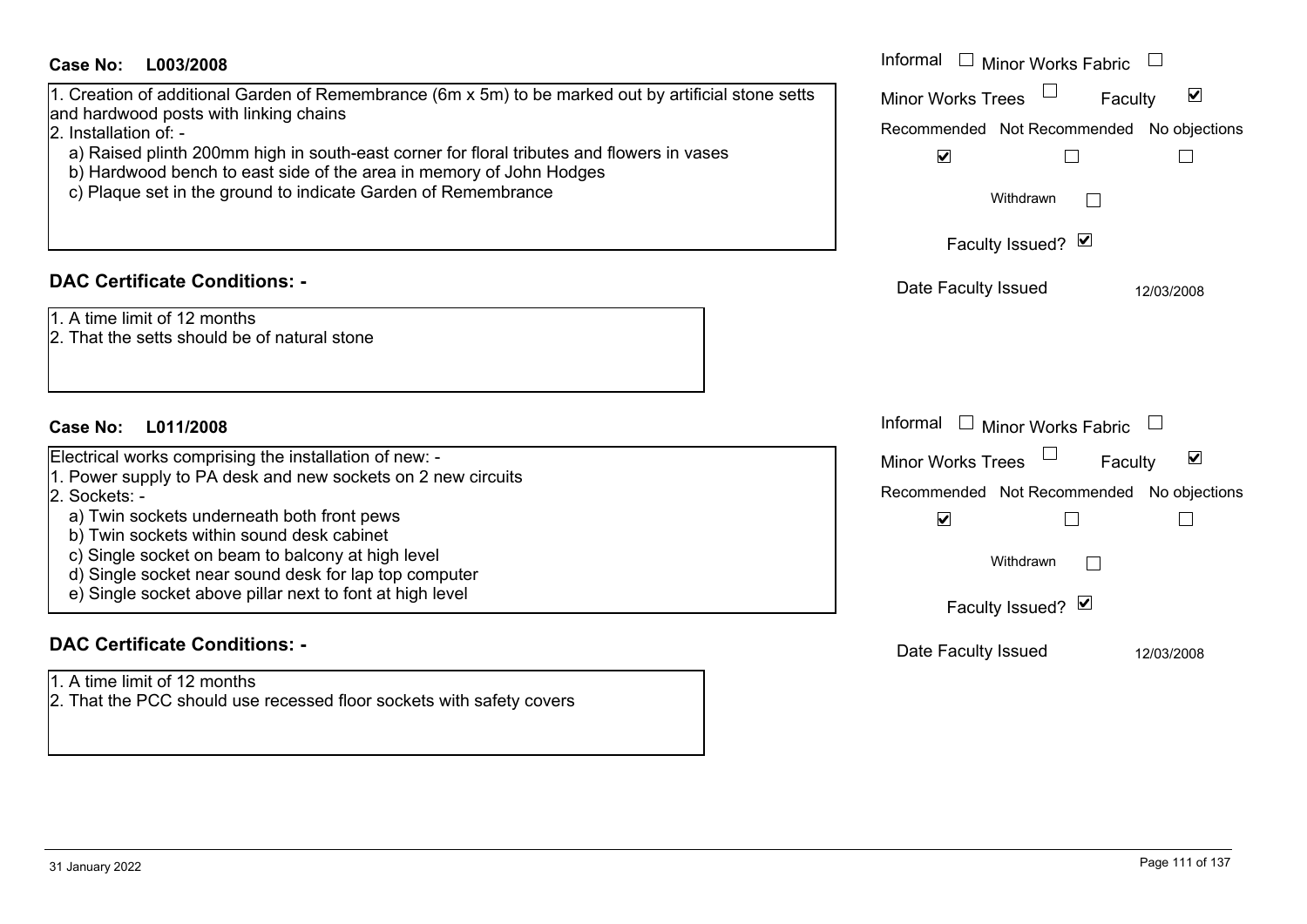| Case No: L041/2008                                                                                                                         | Informal □ Minor Works Fabric ☑                           |
|--------------------------------------------------------------------------------------------------------------------------------------------|-----------------------------------------------------------|
| Removal of asbestos: -<br>1. Detached boiler house                                                                                         | Minor Works Trees<br>Faculty<br>$\Box$                    |
| 2. Heating pipe insultaltion under the Organ                                                                                               | Recommended Not Recommended No objections                 |
|                                                                                                                                            | $\Box$<br>⊔<br>$\overline{\phantom{a}}$                   |
|                                                                                                                                            | Withdrawn<br>$\perp$                                      |
|                                                                                                                                            | Faculty Issued? $\Box$                                    |
| <b>DAC Certificate Conditions: -</b>                                                                                                       | Date Faculty Issued                                       |
| 1. A time limit of 12 months                                                                                                               |                                                           |
|                                                                                                                                            |                                                           |
|                                                                                                                                            |                                                           |
| L030/2009<br><b>Case No:</b>                                                                                                               | Informal $\square$<br><b>Minor Works Fabric</b><br>$\Box$ |
| Installation of new gas supply                                                                                                             | Minor Works Trees<br>$\blacktriangledown$<br>Faculty      |
|                                                                                                                                            | Recommended Not Recommended No objections                 |
|                                                                                                                                            | $\blacktriangledown$<br>П<br>$\Box$                       |
|                                                                                                                                            | Withdrawn                                                 |
|                                                                                                                                            | Faculty Issued? Ø                                         |
| <b>DAC Certificate Conditions: -</b>                                                                                                       | Date Faculty Issued<br>04/04/2009                         |
| 1. A time limit of 12 months<br>2. That details of the works are entered in the Log Book so that a record is kept of<br>what has been done |                                                           |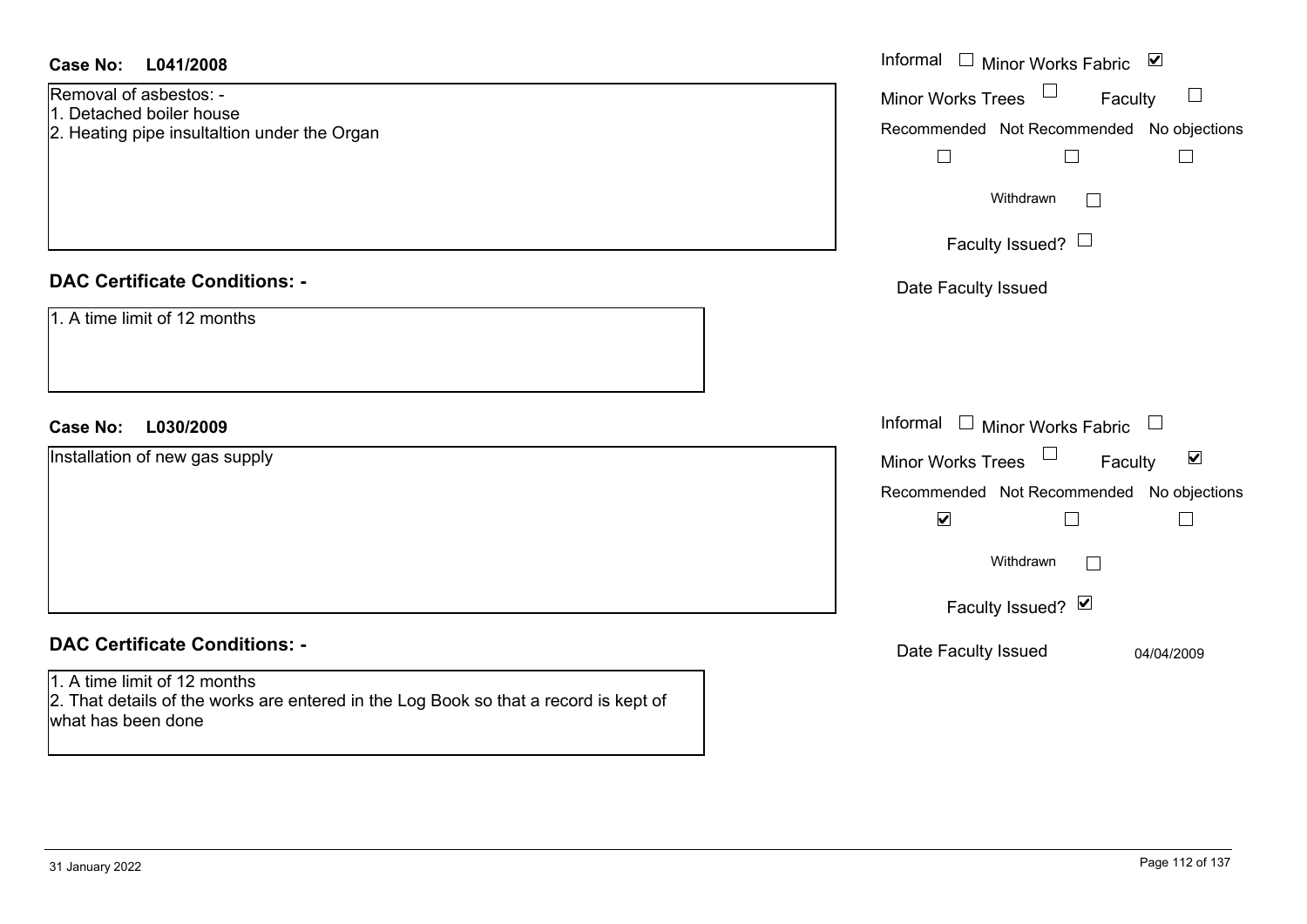| Case No:<br>L148/2012                                                                                                                                                                 | Informal <b>☑</b> Minor Works Fabric      |                        |  |
|---------------------------------------------------------------------------------------------------------------------------------------------------------------------------------------|-------------------------------------------|------------------------|--|
| 01. Removal, inspection and replacement of leaking lead gutter over South Aisle and minor remedial<br>work to gutter over east end of the Aisle                                       | Minor Works Trees                         | Faculty                |  |
| 02. Installation of new cast iron RWP from new outlet in parapet wall                                                                                                                 | Recommended Not Recommended No objections |                        |  |
| 03. Drainage work to include new connection into existing surface water drain from new RWP and new<br>french drain and catch pit into existing surface water system to rear of church | ✓                                         |                        |  |
| 04. Raising of parapets and gables by approx 150mm to improve resilience to water penetration from                                                                                    |                                           | Withdrawn              |  |
| gutters                                                                                                                                                                               |                                           |                        |  |
| 05. Removal of stone retaining wall/ railings and associated shrubs/ bushes to rear of church<br>06. Re-decoration of window frames and tower louvers                                 |                                           | Faculty Issued? $\Box$ |  |
| <b>07.</b> Remedial work to lead to tower roof                                                                                                                                        |                                           |                        |  |
| 08. Lime pointing to high level stone work                                                                                                                                            |                                           |                        |  |
| 09. Installation of new lead flashings and soakers to roof abutments with gables and re-slating as                                                                                    |                                           |                        |  |
| required to match                                                                                                                                                                     |                                           |                        |  |
| 10. Landscaping of land to rear of church to allow ease of maintenance.                                                                                                               |                                           |                        |  |

# **DAC Certificate Conditions: -**

1. A time limit of 12 months

2. That details of the works are entered in the Log Book so that a record is kept of what has been done

3. That no works shall take place until the PCC, after consultation with the Diocesan

|  | Faculty Issued? $\Box$ |
|--|------------------------|
|--|------------------------|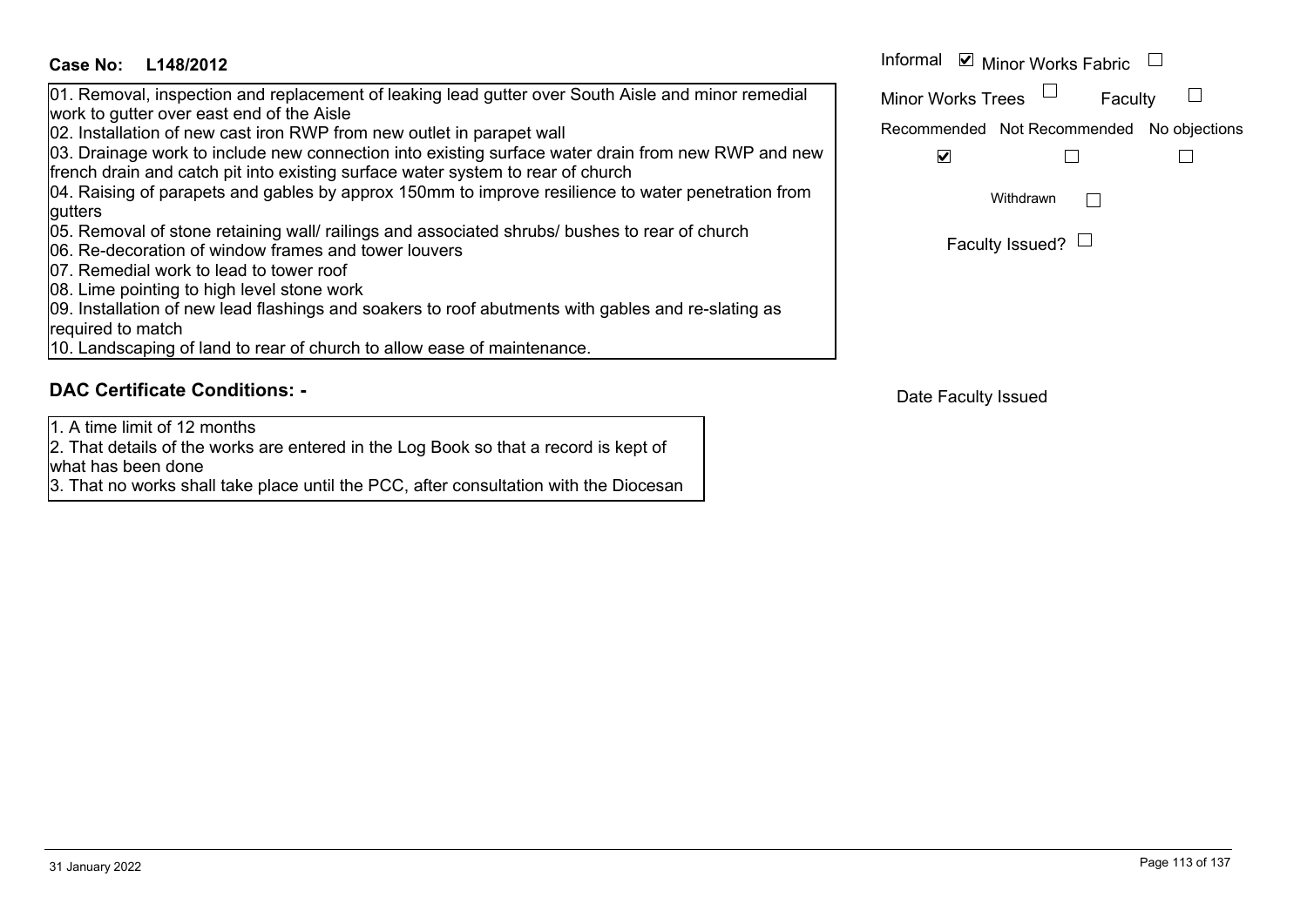| <b>Case No:</b><br>L043/2013                                                                                                                                                        | Informal □ Minor Works Fabric                                                                                                                      |
|-------------------------------------------------------------------------------------------------------------------------------------------------------------------------------------|----------------------------------------------------------------------------------------------------------------------------------------------------|
| Lopping of Yew Tree overhanging numbers 3 and 4 Kirkland Close                                                                                                                      | $\overline{\mathbf{v}}$<br><b>Minor Works Trees</b><br>Faculty                                                                                     |
|                                                                                                                                                                                     | Recommended Not Recommended No objections<br>$\Box$<br>$\Box$<br>Withdrawn<br>Faculty Issued? $\Box$                                               |
| <b>DAC Certificate Conditions: -</b>                                                                                                                                                | Date Faculty Issued                                                                                                                                |
| 1. A time limit of 12 months<br>2. That details of the works are entered in the Log Book so that a record is kept of<br>what has been done                                          |                                                                                                                                                    |
| Case No:<br>L050/2013                                                                                                                                                               | Informal $\Box$ Minor Works Fabric                                                                                                                 |
| Works to the trees comprising: -<br>1. T12 - Remaining stump - Fell<br>2. T18 - Common Holly - Fell<br>3. T10 & T13 - General Works<br>4. T16 - Common Yew - Removal of lower limbs | Minor Works Trees ⊠<br>$\sqcup$<br>Faculty<br>Recommended Not Recommended No objections<br>$\Box$<br>$\Box$<br>Withdrawn<br>Faculty Issued? $\Box$ |
| <b>DAC Certificate Conditions: -</b>                                                                                                                                                | Date Faculty Issued                                                                                                                                |
| 1. A time limit of 12 months<br>2. That details of the works are entered in the Log Book so that a record is kept of<br>what has been done                                          |                                                                                                                                                    |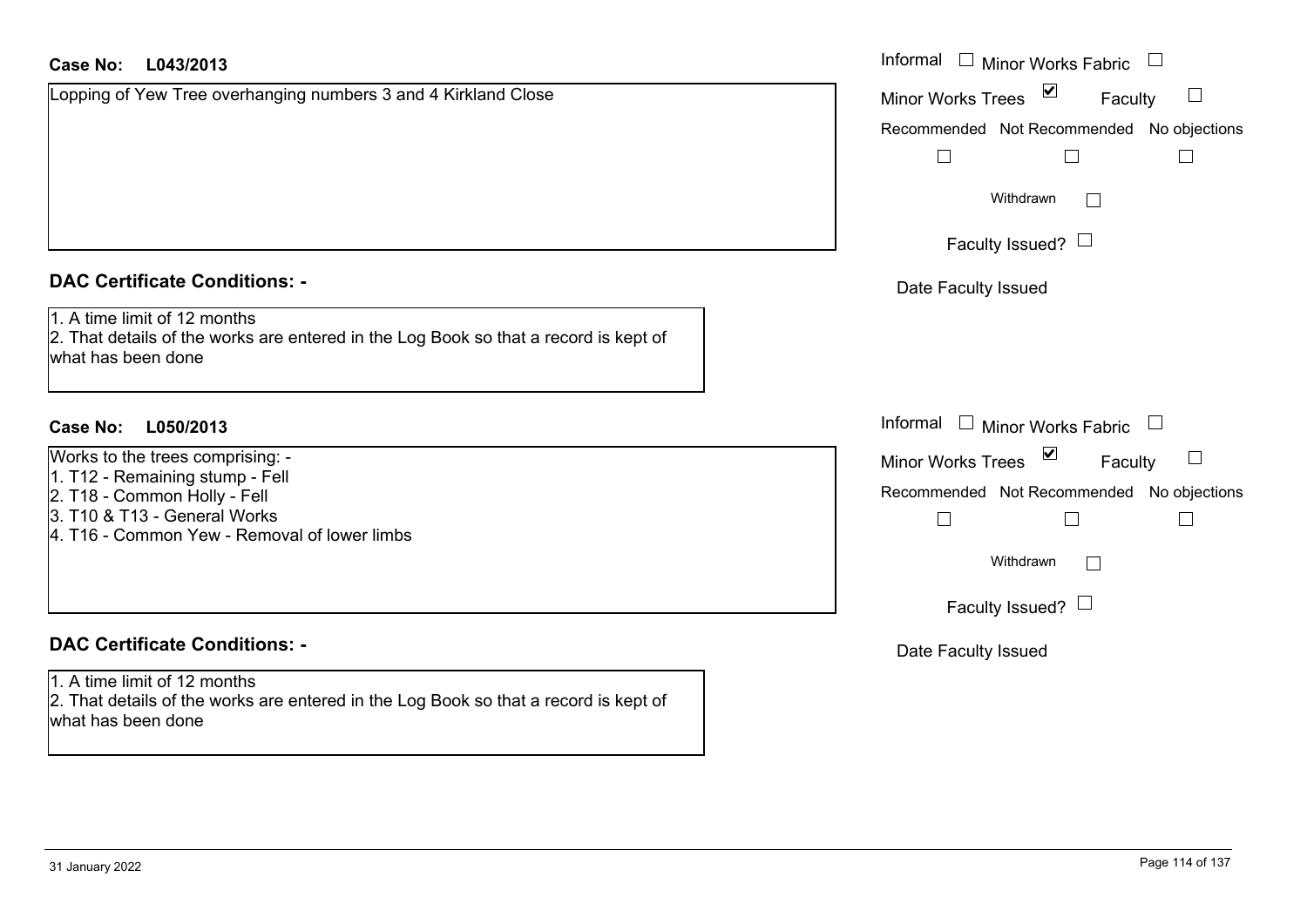| Case No:<br>L044/2015                                                                                                                                                                                                                                                       | Informal $\Box$ Minor Works Fabric $\Box$                                                                                        |
|-----------------------------------------------------------------------------------------------------------------------------------------------------------------------------------------------------------------------------------------------------------------------------|----------------------------------------------------------------------------------------------------------------------------------|
| Repairs to: -<br>1. Roof<br>2. Rainwater Goods                                                                                                                                                                                                                              | $\blacktriangledown$<br><b>Minor Works Trees</b><br>Faculty<br>Recommended Not Recommended No objections<br>$\blacktriangledown$ |
|                                                                                                                                                                                                                                                                             | Withdrawn                                                                                                                        |
|                                                                                                                                                                                                                                                                             | Faculty Issued? Ø                                                                                                                |
| <b>DAC Certificate Conditions: -</b>                                                                                                                                                                                                                                        | Date Faculty Issued<br>23/05/2017                                                                                                |
| 1. That details of the works are entered in the Log Book so that a record is kept of<br>what has been done<br>2. That the Church Architect must agree the matches of re-used slates<br>3. That any plumbers marks found on existing lead should be photographed, identified |                                                                                                                                  |
| <b>Case No:</b>                                                                                                                                                                                                                                                             | Informal<br>□ Minor Works Fabric $\vert \mathbf{v} \vert$                                                                        |
| Repair of damaged lime plaster in Nave                                                                                                                                                                                                                                      | <b>Minor Works Trees</b><br>$\Box$<br>Faculty                                                                                    |
|                                                                                                                                                                                                                                                                             | Recommended Not Recommended No objections                                                                                        |
|                                                                                                                                                                                                                                                                             | $\blacktriangledown$                                                                                                             |
|                                                                                                                                                                                                                                                                             | Withdrawn                                                                                                                        |
|                                                                                                                                                                                                                                                                             | Faculty Issued? $\Box$                                                                                                           |
| <b>DAC Certificate Conditions: -</b>                                                                                                                                                                                                                                        | Date Faculty Issued                                                                                                              |
| 1. That details of the works are entered in the Log Book so that a record is kept of<br>what has been done<br>2. That, in the event of wall paintings being discovered, the works stop immediately                                                                          |                                                                                                                                  |

and the advise of the DAC is sought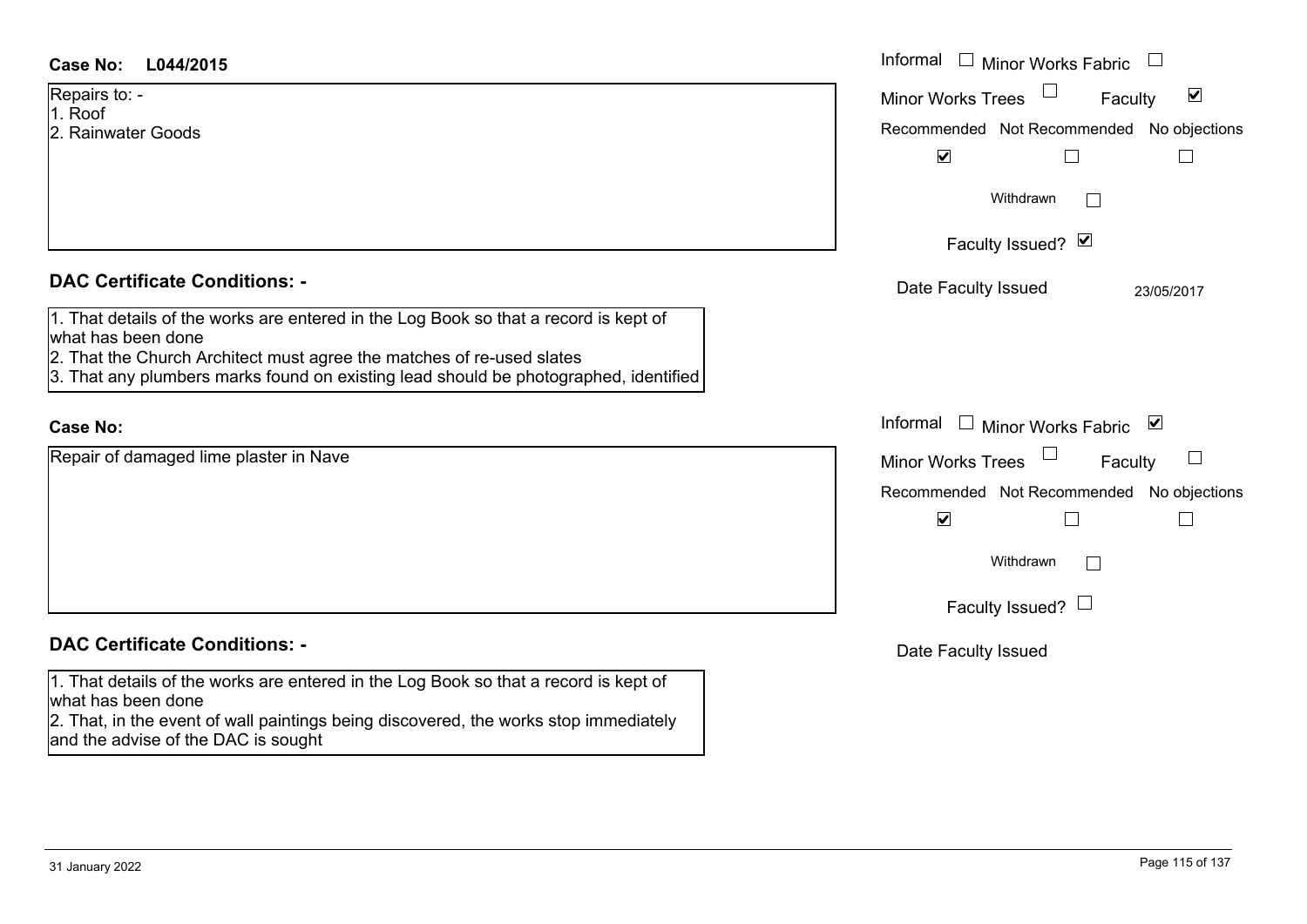| <b>Case No:</b>       | Informal |
|-----------------------|----------|
| Re-decoration of Nave | Minor W  |
|                       | Recomm   |
|                       |          |
|                       |          |
|                       |          |
|                       |          |

# **DAC Certificate Conditions: -**

1. That details of the works are entered in the Log Book so that a record is kept of what has been done

 2. That the contractors should be aware of the possibility of traces of historic wall paintingsbeing found in the course of the works. In the event of finding such material

| Informal                 | Minor Works Fabric                        | $\blacktriangledown$ |
|--------------------------|-------------------------------------------|----------------------|
| <b>Minor Works Trees</b> | Faculty                                   |                      |
|                          | Recommended Not Recommended No objections |                      |
|                          |                                           |                      |
|                          | Withdrawn                                 |                      |
|                          | Faculty Issued?                           |                      |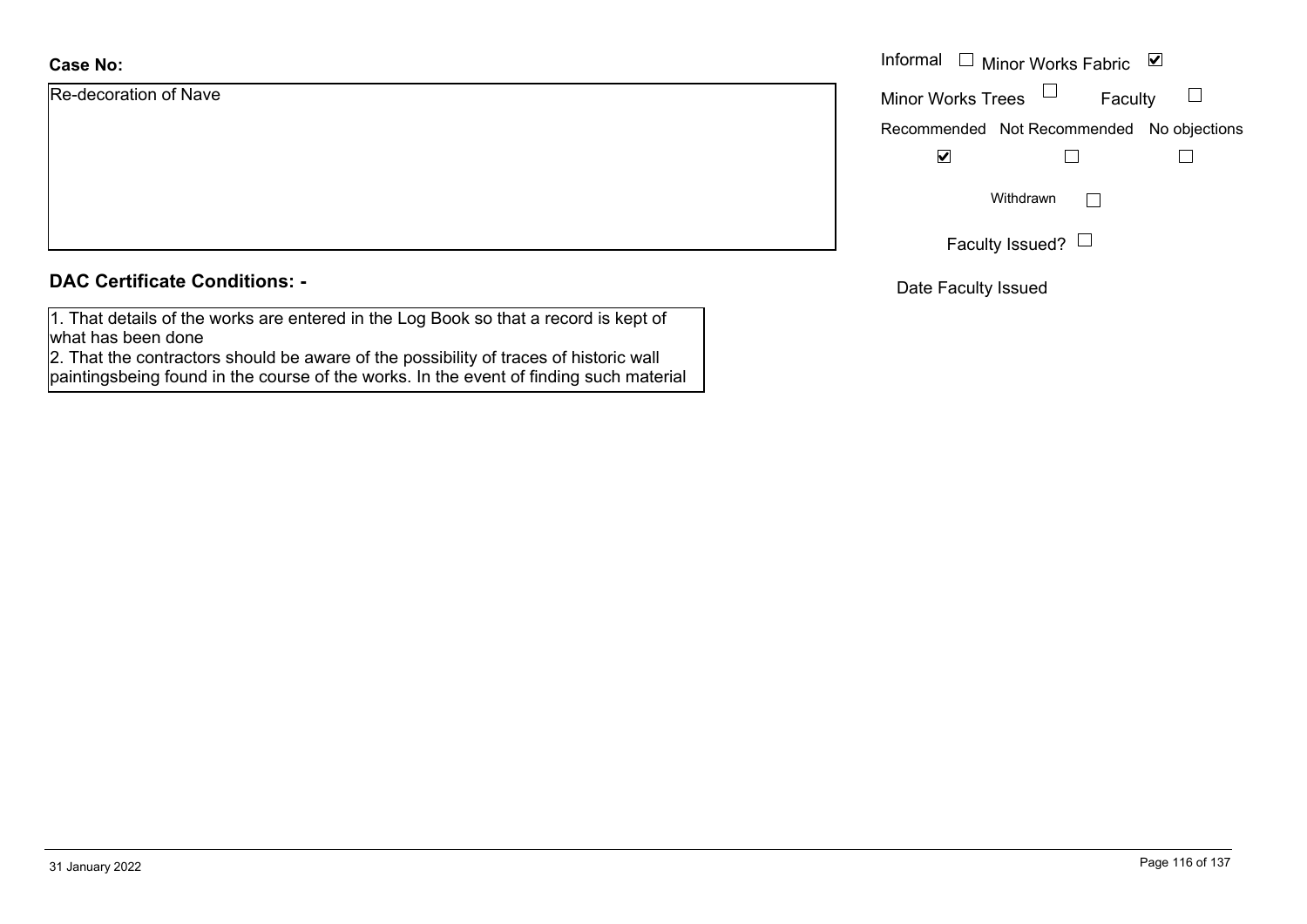## **Ben No: Church**

### **20403 Aston Flamville, St Peter**

| L/1999<br><b>Case No:</b>            | Informal $\Box$ Minor Works Fabric<br>$\Box$ |                                 |
|--------------------------------------|----------------------------------------------|---------------------------------|
| Installation of new Lychgate         | Minor Works Trees $\Box$                     | $\blacktriangledown$<br>Faculty |
|                                      | Recommended Not Recommended No objections    |                                 |
|                                      |                                              |                                 |
|                                      | Withdrawn                                    | $\mathbf{I}$                    |
|                                      | Faculty Issued? Ø                            |                                 |
| <b>DAC Certificate Conditions: -</b> | Date Faculty Issued                          | 04/01/2000                      |
| 1. A time limit of 12 months         |                                              |                                 |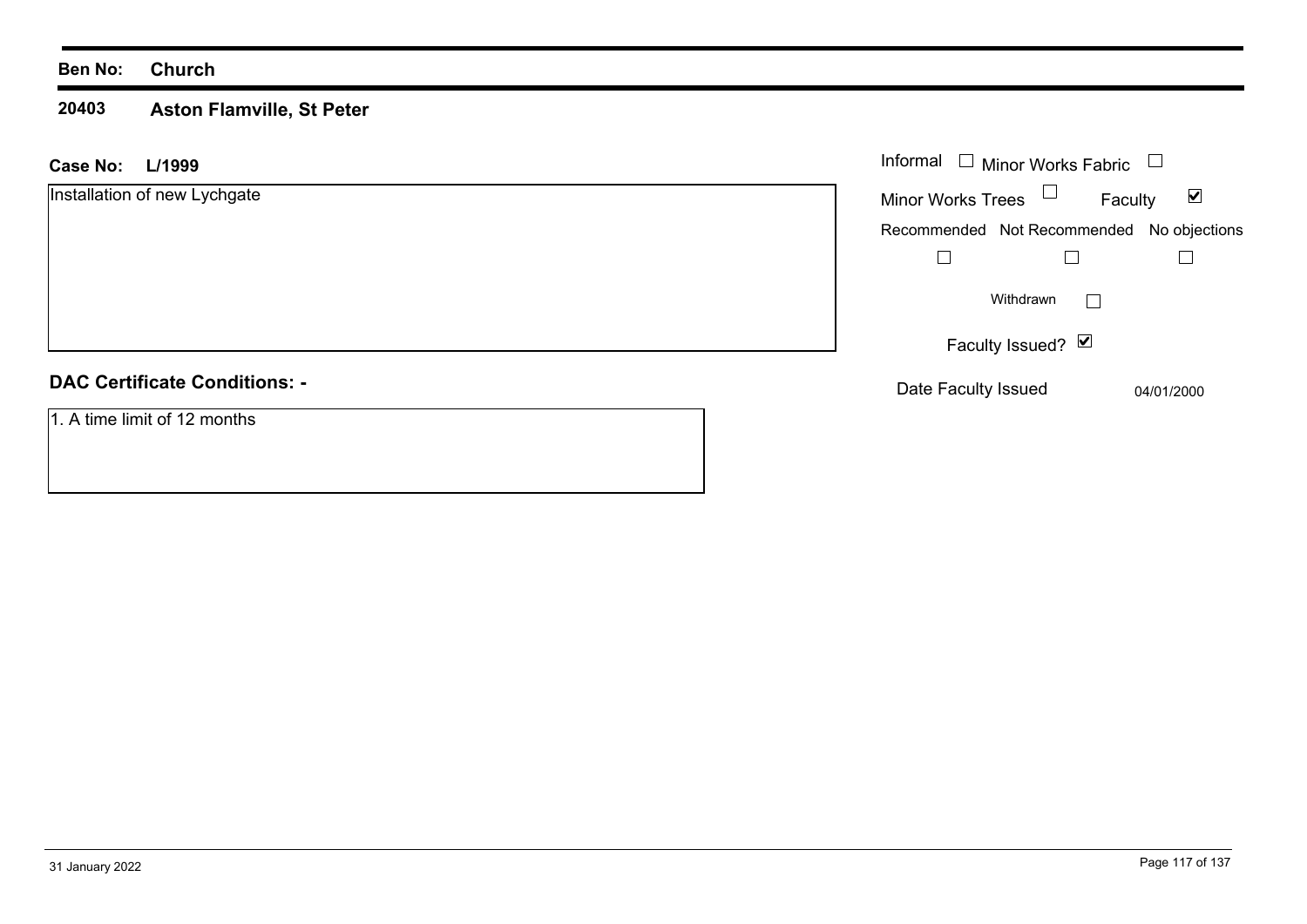| Case No:<br>L160/2006                                                                                                                                                                                                    | Informal $\Box$ Minor Works Fabric<br>$\Box$                                                                                                                                                                      |
|--------------------------------------------------------------------------------------------------------------------------------------------------------------------------------------------------------------------------|-------------------------------------------------------------------------------------------------------------------------------------------------------------------------------------------------------------------|
| QI Repairs: -<br>1. Rainwater goods<br>2. Masonry repairs<br>3. Door ironwork<br>4. Glazing<br>5. Flooring<br>6. Plasterwork<br>7. Window guards<br><b>DAC Certificate Conditions: -</b><br>1. A time limit of 12 months | $\blacktriangledown$<br><b>Minor Works Trees</b><br>Faculty<br>Recommended Not Recommended No objections<br>$\blacktriangledown$<br>$\Box$<br>Withdrawn<br>Faculty Issued? Ø<br>Date Faculty Issued<br>22/12/2006 |
| 2. That the Chancellor considers granting a two-year faculty to allow the PCC to<br>phase the works and raise the necessary funds<br><b>Case No:</b><br>L063/2009                                                        | Informal $\Box$ Minor Works Fabric $\Box$                                                                                                                                                                         |
| 1. Removal and disposal of the existing pipe organ<br>2. Installation of digital organ from Burbage, St Catherine                                                                                                        | $\blacktriangledown$<br><b>Minor Works Trees</b><br>Faculty<br>Recommended Not Recommended No objections<br>$\blacktriangledown$<br>Г<br>Withdrawn<br>Faculty Issued? Ø                                           |
| <b>DAC Certificate Conditions: -</b><br>1. A time limit of 12 months<br>2. That details of the works are entered in the Log Book so that a record is kept of<br>what has been done                                       | Date Faculty Issued<br>29/05/2009                                                                                                                                                                                 |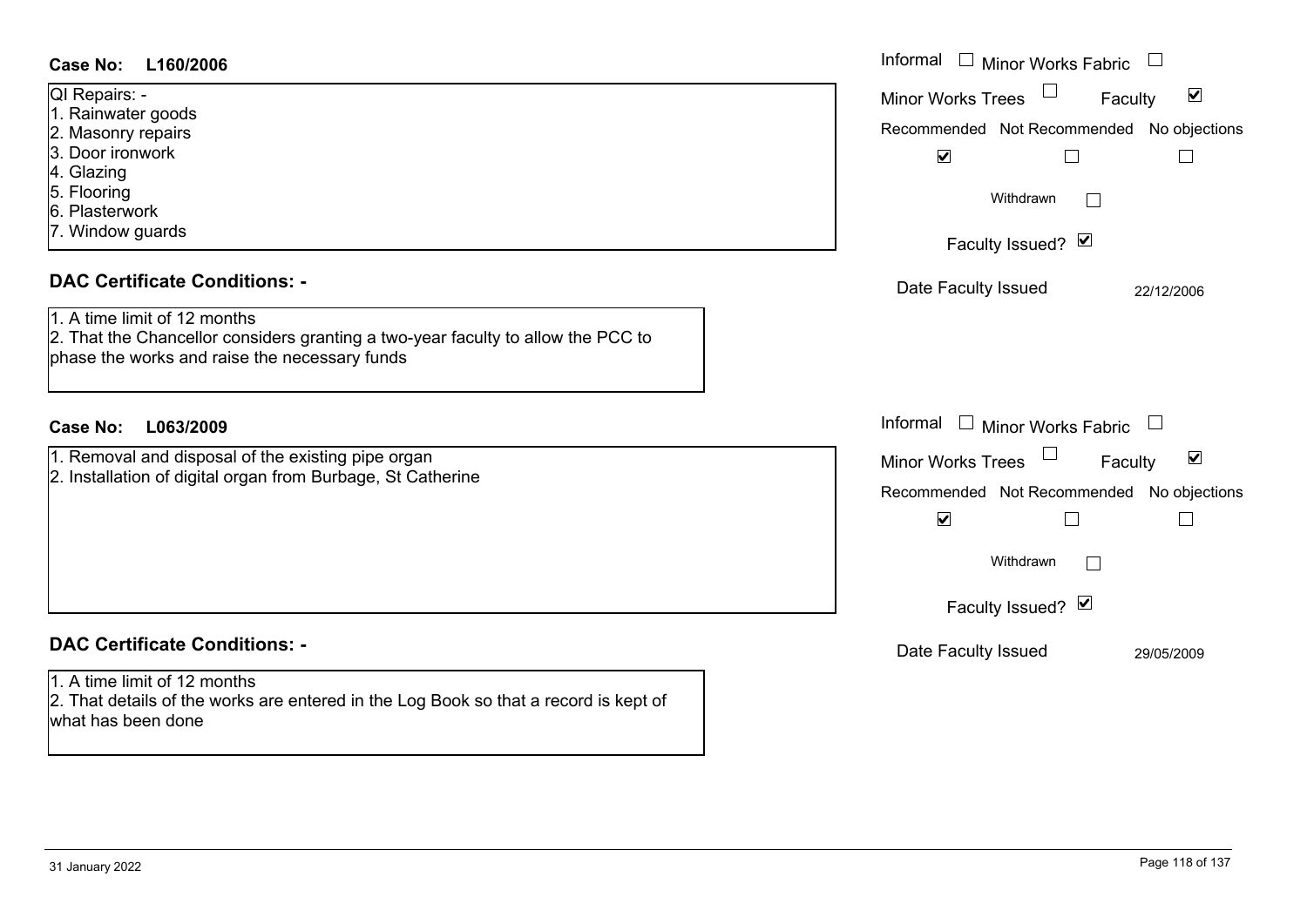| <b>Case No:</b><br>L156/2010                                                                                                                                                                                                                                                    | Informal ⊠ Minor Works Fabric                                          |
|---------------------------------------------------------------------------------------------------------------------------------------------------------------------------------------------------------------------------------------------------------------------------------|------------------------------------------------------------------------|
| <b>Creation of Garden of Remembrance</b>                                                                                                                                                                                                                                        | $\sqcup$<br><b>Minor Works Trees</b><br>Faculty                        |
|                                                                                                                                                                                                                                                                                 | Recommended Not Recommended No objections                              |
|                                                                                                                                                                                                                                                                                 | $\blacktriangledown$                                                   |
|                                                                                                                                                                                                                                                                                 | Withdrawn<br>$\vert \ \ \vert$                                         |
|                                                                                                                                                                                                                                                                                 | Faculty Issued? $\Box$                                                 |
| <b>DAC Certificate Conditions: -</b>                                                                                                                                                                                                                                            | Date Faculty Issued                                                    |
| 1. A time limit of 12 months<br>2. That details of the works are entered in the Log Book so that a record is kept of<br>what has been done<br>3. That the PCC submits details of the Book of the Remembrance to be installed in                                                 |                                                                        |
| <b>Case No:</b>                                                                                                                                                                                                                                                                 | Informal □ Minor Works Fabric<br>$\begin{array}{c} \hline \end{array}$ |
| Re-laying of existing pathways                                                                                                                                                                                                                                                  | $\blacktriangledown$<br><b>Minor Works Trees</b><br>Faculty            |
|                                                                                                                                                                                                                                                                                 | Recommended Not Recommended No objections                              |
|                                                                                                                                                                                                                                                                                 | $\blacktriangledown$<br>$\Box$                                         |
|                                                                                                                                                                                                                                                                                 | Withdrawn<br>$\vert \hspace{.06cm} \vert$                              |
|                                                                                                                                                                                                                                                                                 | Faculty Issued? Ø                                                      |
| <b>DAC Certificate Conditions: -</b>                                                                                                                                                                                                                                            | Date Faculty Issued<br>05/04/2017                                      |
| 1. That details of the works are entered in the Log Book so that a record is kept of<br>what has been done<br>2. That no works shall take place until the PCC, after consultation with the Diocesan<br>Archaeological Adviser, has secured the implementation of a programme of |                                                                        |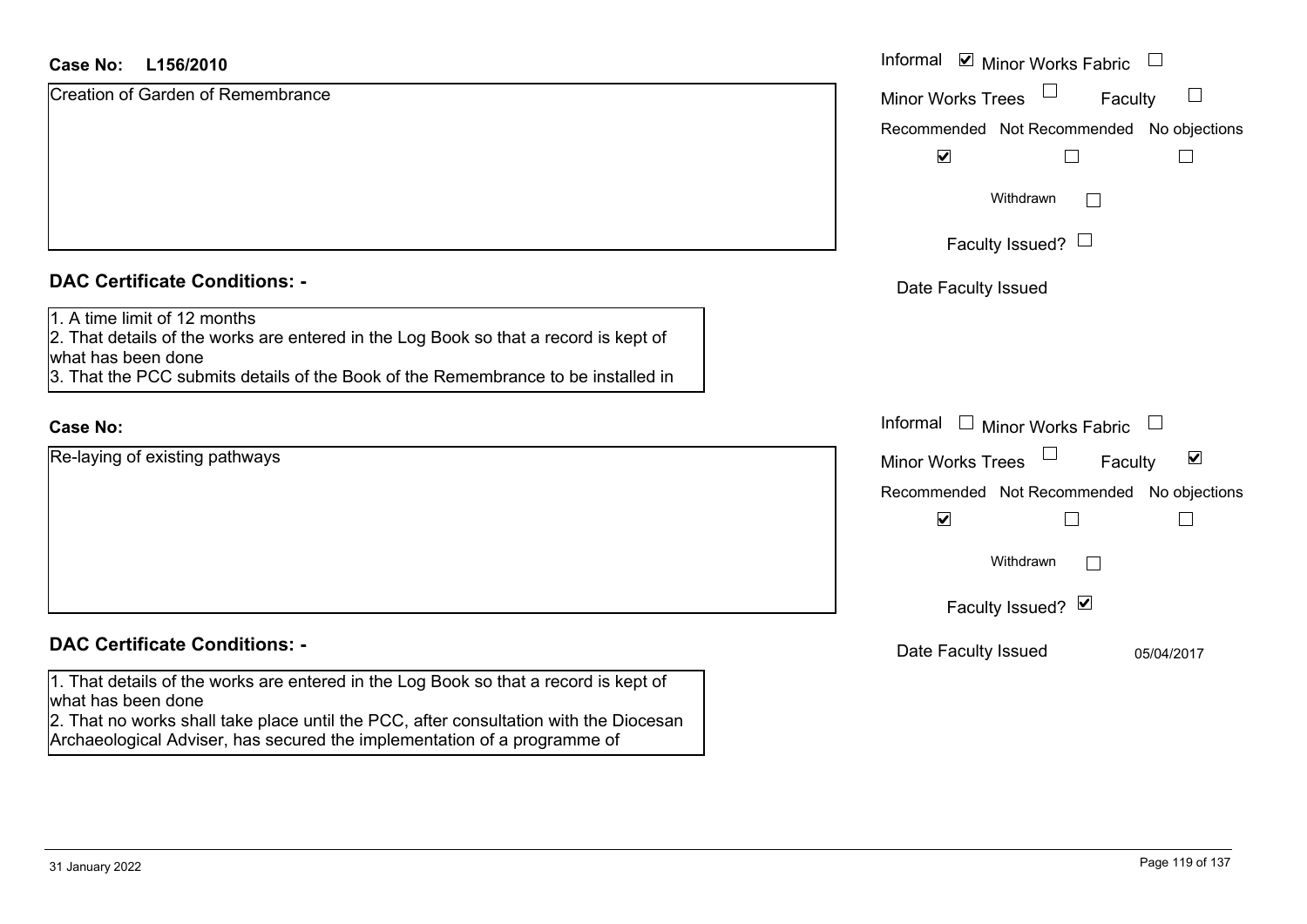- Installation of: -
- 1. Accessible WC
- 2. Servery

# **DAC Certificate Conditions: -**

1. That details of the works are entered in the Log Book so that a record is kept of what has been done

|                                 | Informal $\Box$ Minor Works Fabric $\Box$                   |
|---------------------------------|-------------------------------------------------------------|
| $\mathsf{on}$ of: -<br>sible WC | Minor Works Trees $\Box$<br>$\blacktriangledown$<br>Faculty |
| y.                              | Recommended Not Recommended No objections                   |
|                                 |                                                             |
|                                 | Withdrawn                                                   |
|                                 | Faculty Issued? $\Box$                                      |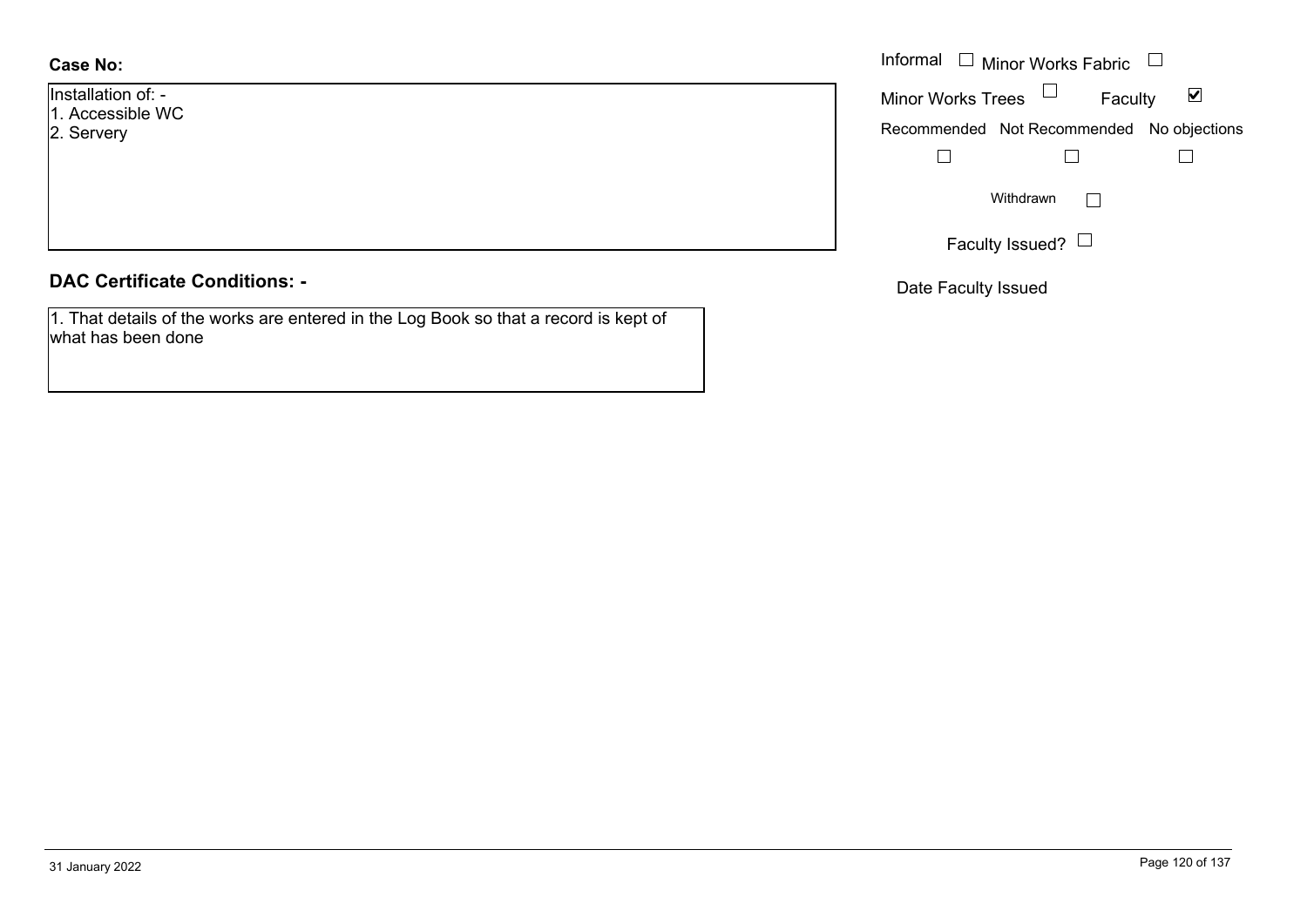## **Ben No: Church**

### **10122 Aylestone Park, Church of the Nativity**

### **Case No:**Informal

| No Faculty / Informal Advice / Minor Works application has been made | <b>Minor Works Trees</b><br>Faculty       |
|----------------------------------------------------------------------|-------------------------------------------|
|                                                                      | Recommended Not Recommended No objections |
|                                                                      |                                           |
|                                                                      | Withdrawn                                 |
|                                                                      | Faculty Issued? $\Box$                    |
| <b>DAC Certificate Conditions: -</b>                                 | Date Faculty Issued                       |

## 1. A time limit of 12 months

Minor Works Fabric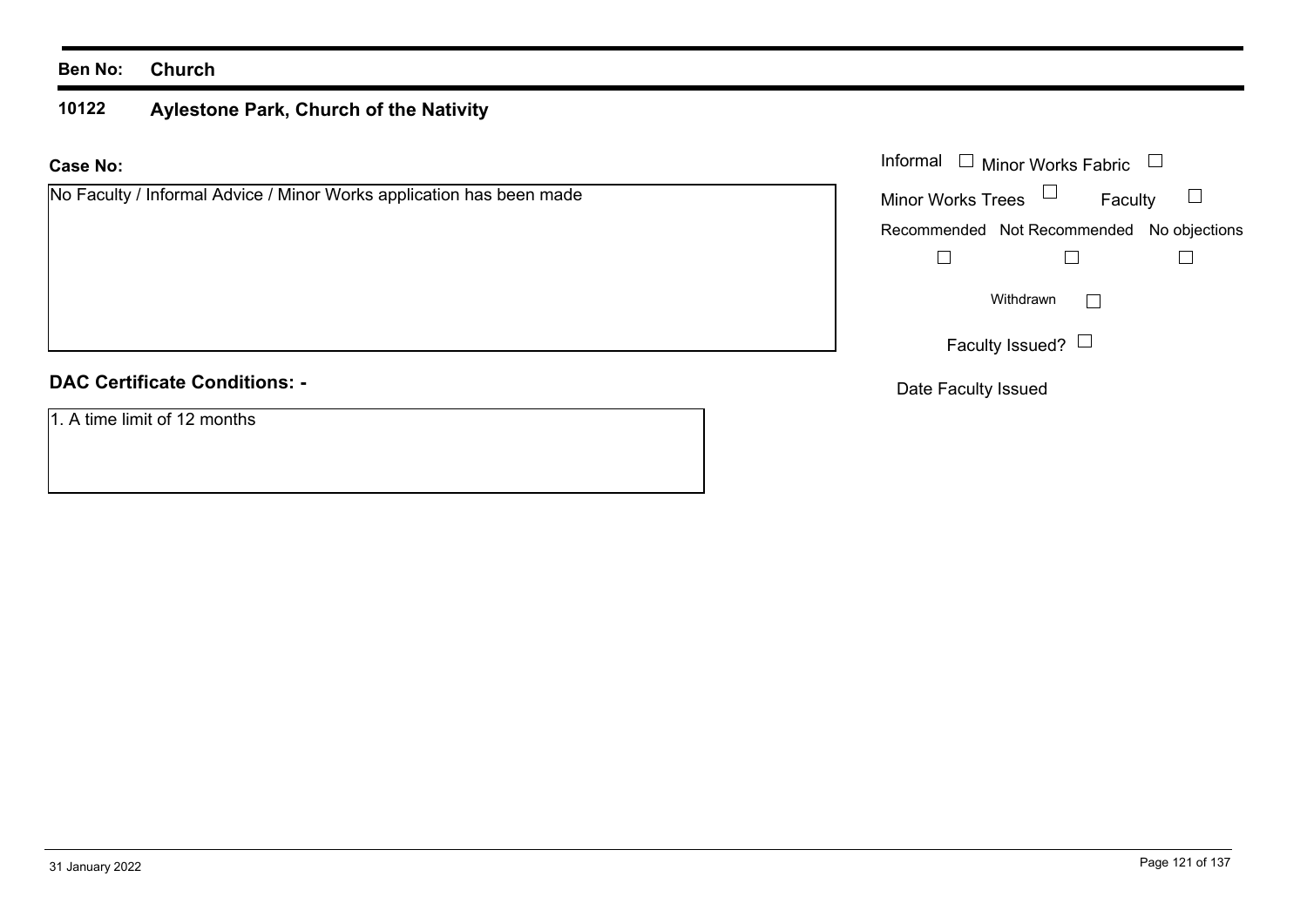### **Ben No: Church**

### **10114 Aylestone, St Andrew**

| L/1999<br><b>Case No:</b>            | Informal $\Box$ Minor Works Fabric                          |
|--------------------------------------|-------------------------------------------------------------|
| Re-ordering of Chancel area          | Minor Works Trees $\Box$<br>$\blacktriangledown$<br>Faculty |
|                                      | Recommended Not Recommended No objections                   |
|                                      |                                                             |
|                                      | Withdrawn                                                   |
|                                      | Faculty Issued? $\boxed{\triangleright}$                    |
| <b>DAC Certificate Conditions: -</b> | Date Faculty Issued                                         |
| 1. A time limit of 12 months         |                                                             |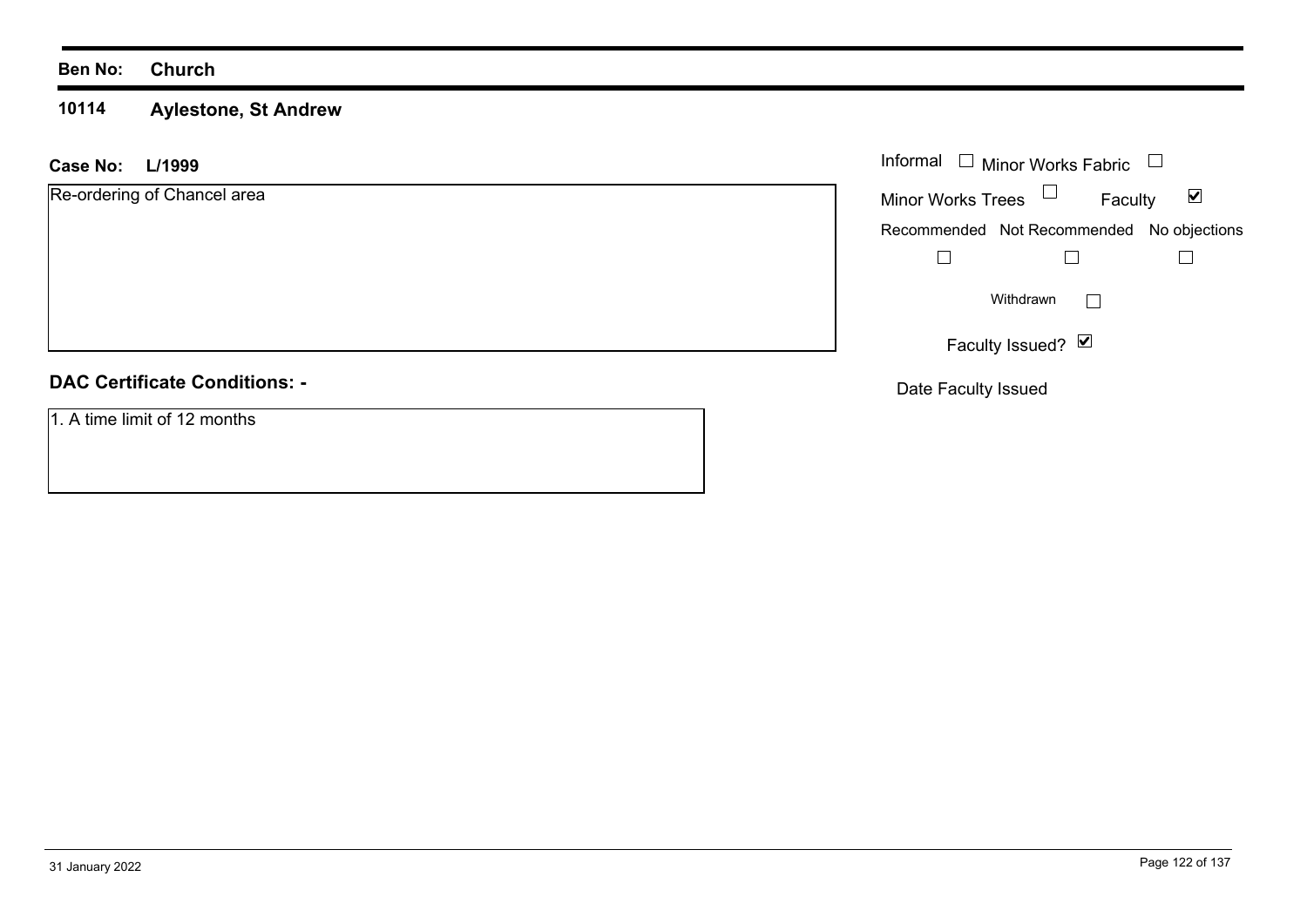| Case No: L153/2001 & L001a/2002 | Informal |
|---------------------------------|----------|
|---------------------------------|----------|

# 1. Removal of Altar in South Aisle (confirmation of temporary permission granted by the Archde Leicester in July 2001) and other alterations to the South Aisle and North Aisle including: -

- a) Removal of pews
- b) Re-siting of reredos panel
- c) Re-location of altar rails
	- d) Extension of nave platform
- e) Re-location of font
- 2. Installation of new noticeboard

# **DAC Certificate Conditions: -**

# **DAC Certificate Conditions: -**

1. A time limit of 12 months

| Case No:<br>L153/2001 & L001a/2002                                                                                                                                                                                                                                                                                                                                                              | Informal<br>$\Box$<br>Minor Works Fabric                                                                                                                                                   |
|-------------------------------------------------------------------------------------------------------------------------------------------------------------------------------------------------------------------------------------------------------------------------------------------------------------------------------------------------------------------------------------------------|--------------------------------------------------------------------------------------------------------------------------------------------------------------------------------------------|
| 1. Removal of Altar in South Aisle (confirmation of temporary permission granted by the Archdeacon of<br>Leicester in July 2001) and other alterations to the South Aisle and North Aisle including: -<br>a) Removal of pews<br>b) Re-siting of reredos panel<br>c) Re-location of altar rails<br>d) Extension of nave platform<br>e) Re-location of font<br>2. Installation of new noticeboard | $\blacktriangledown$<br><b>Minor Works Trees</b><br>Faculty<br>Recommended Not Recommended No objections<br>$\blacktriangledown$<br>Withdrawn<br>$\vert$ $\vert$<br>Faculty Issued? $\Box$ |
| <b>DAC Certificate Conditions: -</b>                                                                                                                                                                                                                                                                                                                                                            | Date Faculty Issued                                                                                                                                                                        |
| 1. A time limit of 12 months<br>L066/2002<br><b>Case No:</b>                                                                                                                                                                                                                                                                                                                                    | Informal<br><b>Minor Works Fabric</b>                                                                                                                                                      |
| Conversion of Clock from manual to automatic winding                                                                                                                                                                                                                                                                                                                                            | $\Box$<br>$\blacktriangledown$<br><b>Minor Works Trees</b><br>Faculty                                                                                                                      |
|                                                                                                                                                                                                                                                                                                                                                                                                 | Recommended Not Recommended No objections<br>$\blacktriangledown$                                                                                                                          |
|                                                                                                                                                                                                                                                                                                                                                                                                 | Withdrawn<br>$\vert \ \ \vert$                                                                                                                                                             |
|                                                                                                                                                                                                                                                                                                                                                                                                 | Faculty Issued? $\Box$                                                                                                                                                                     |
| <b>DAC Certificate Conditions: -</b>                                                                                                                                                                                                                                                                                                                                                            | Date Faculty Issued                                                                                                                                                                        |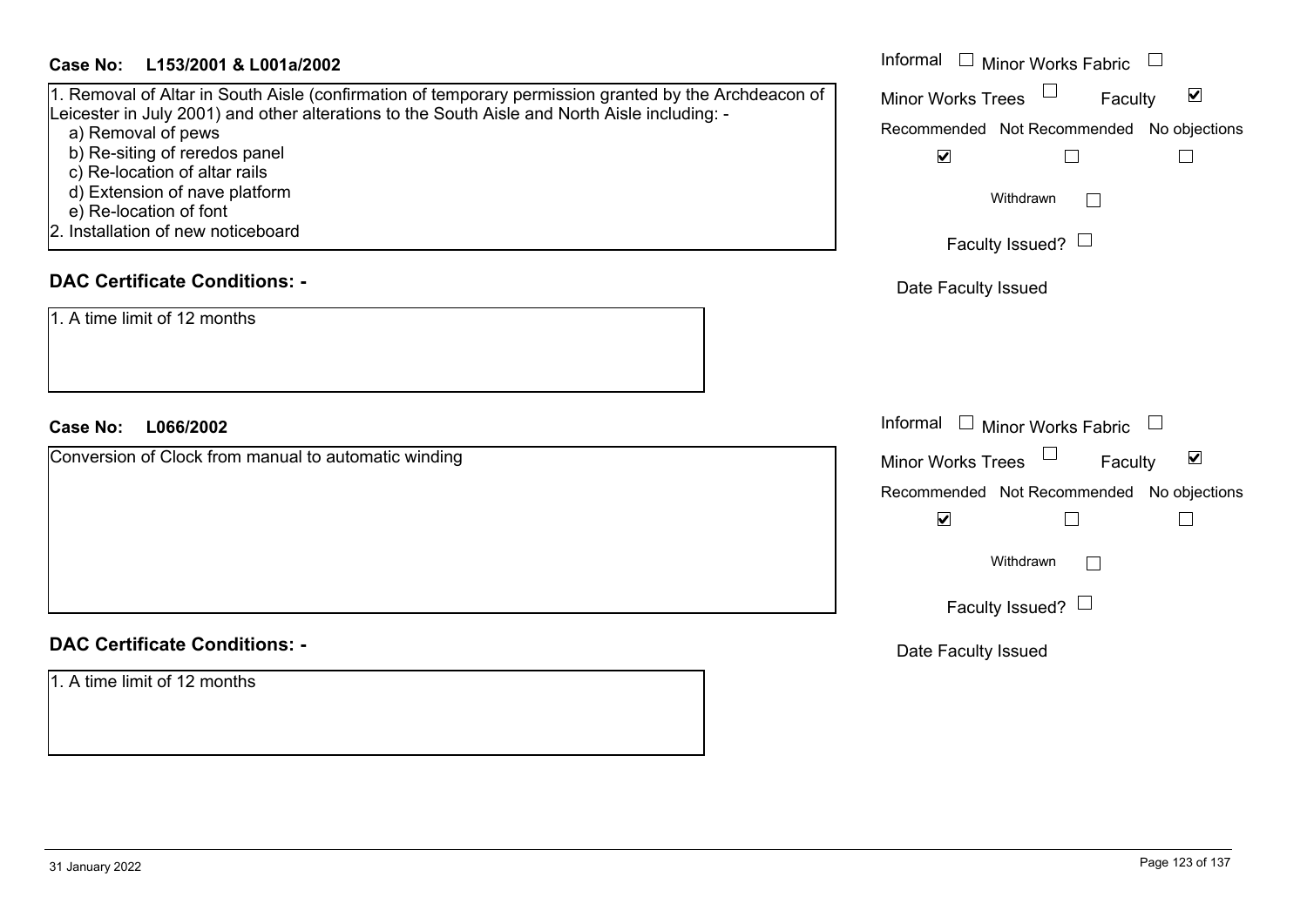| <b>Case No:</b><br>L001b/2002                                                                                                                   | Informal □ Minor Works Fabric                               |
|-------------------------------------------------------------------------------------------------------------------------------------------------|-------------------------------------------------------------|
| Installation of Votive Candle Stand                                                                                                             | $\blacktriangledown$<br><b>Minor Works Trees</b><br>Faculty |
|                                                                                                                                                 | Recommended Not Recommended No objections                   |
|                                                                                                                                                 | $\Box$<br>$\blacktriangledown$                              |
|                                                                                                                                                 | Withdrawn<br>$\perp$                                        |
|                                                                                                                                                 | Faculty Issued? $\Box$                                      |
| <b>DAC Certificate Conditions: -</b>                                                                                                            | Date Faculty Issued                                         |
| 1. A time limit of 12 months                                                                                                                    |                                                             |
| <b>Case No:</b><br>L075/2004                                                                                                                    | Informal $\Box$ Minor Works Fabric $\Box$                   |
| 1. Erection of an extension to the rear of the church to provide meeting room and kitchenette area                                              | $\blacktriangledown$<br><b>Minor Works Trees</b><br>Faculty |
| 2. Re-ordering of interior of church to provide toilet accommodation in the Choir Vestry, additional<br>storage and refurbishment of Tower area | Recommended Not Recommended<br>No objections                |
|                                                                                                                                                 | $\blacktriangledown$<br>$\Box$                              |
|                                                                                                                                                 | Withdrawn<br>$\mathbf{L}$                                   |
|                                                                                                                                                 | Faculty Issued? Ø                                           |
| <b>DAC Certificate Conditions: -</b>                                                                                                            | Date Faculty Issued<br>04/11/2004                           |
| 1. A time limit of 12 months<br>2. Particular attention needs to be paid to the detailing of the windows and parapet                            |                                                             |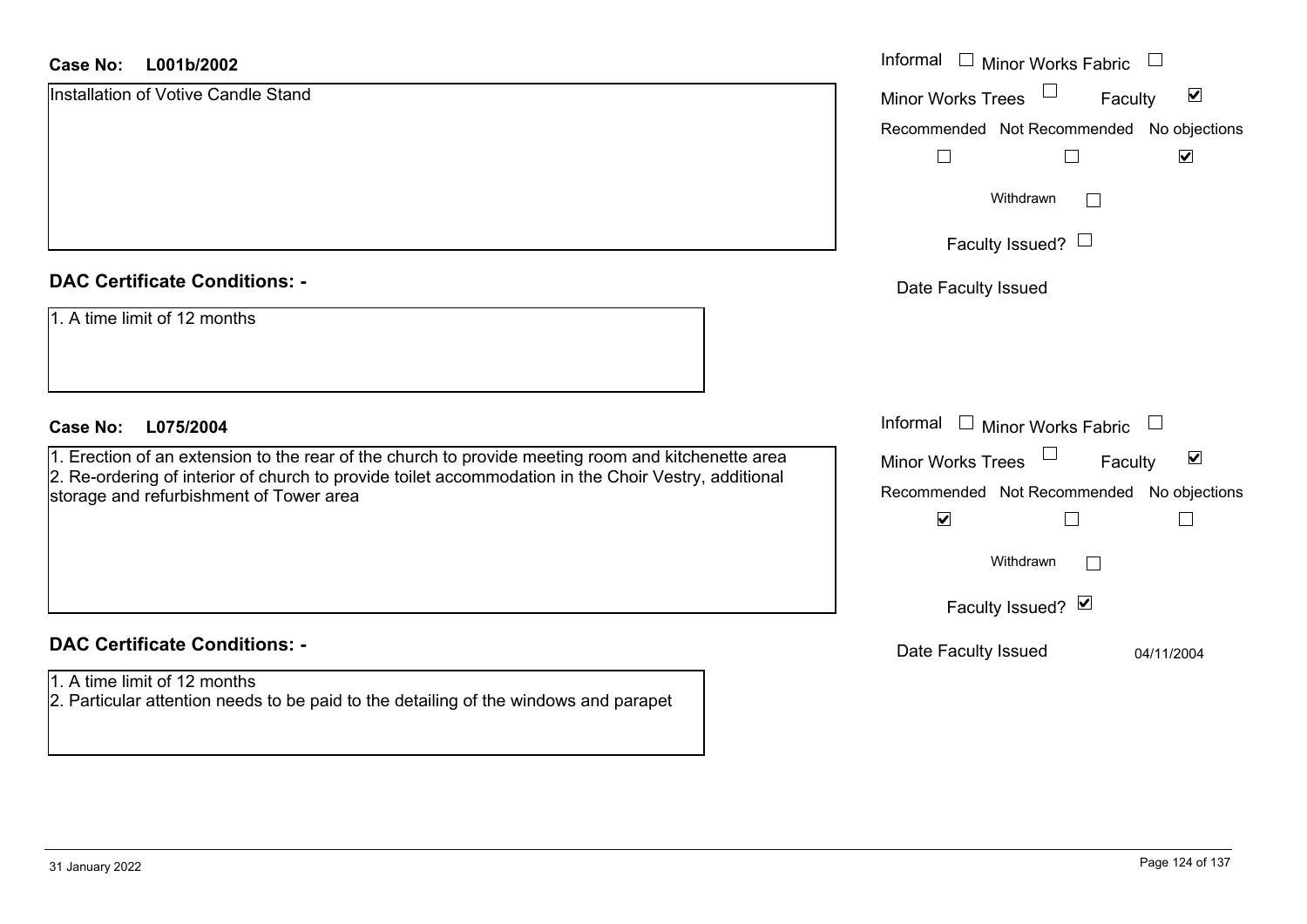| Case No:<br>L151/2006                                                                                                                                                                                                                                                              | Informal<br><b>Minor Works Fabric</b>                                                                                                                                     |
|------------------------------------------------------------------------------------------------------------------------------------------------------------------------------------------------------------------------------------------------------------------------------------|---------------------------------------------------------------------------------------------------------------------------------------------------------------------------|
| 1. Stonework repairs and re-pointing to N & S Aisles, Chancel, Clergy Vestry, Tower, Nave<br>2. Minor roof repairs to copper roofs<br>3. Glazing repairs to Nave clerestory windows<br>4. Installation of replacement stainless steel guards to the east window of the North Aisle | $\blacktriangledown$<br>Minor Works Trees<br>Faculty<br>Recommended Not Recommended No objections<br>$\blacktriangledown$<br>П                                            |
|                                                                                                                                                                                                                                                                                    | Withdrawn<br>Faculty Issued? Ø                                                                                                                                            |
| <b>DAC Certificate Conditions: -</b>                                                                                                                                                                                                                                               | Date Faculty Issued<br>16/11/2006                                                                                                                                         |
| 1. A time limit of 12 months<br>2. That the work should be carried out at the direction of the church architect<br>3. That the DAC must be consulted on any required variations in the specification of<br>the works                                                               |                                                                                                                                                                           |
| Case No:<br>L163/2008                                                                                                                                                                                                                                                              | Informal $\Box$<br>Minor Works Fabric ⊠                                                                                                                                   |
| On the Vestry roof: -<br>Replacement of the lead flashings with Ubiflex Waterproof Flashing                                                                                                                                                                                        | $\Box$<br><b>Minor Works Trees</b><br>Faculty<br>Recommended Not Recommended No objections<br>$\blacktriangledown$<br>Withdrawn<br>$\mathbf{I}$<br>Faculty Issued? $\Box$ |
| <b>DAC Certificate Conditions: -</b>                                                                                                                                                                                                                                               | Date Faculty Issued                                                                                                                                                       |
| 1. That details of the works are entered in the Log Book so that a record is kept of<br>what has been done                                                                                                                                                                         |                                                                                                                                                                           |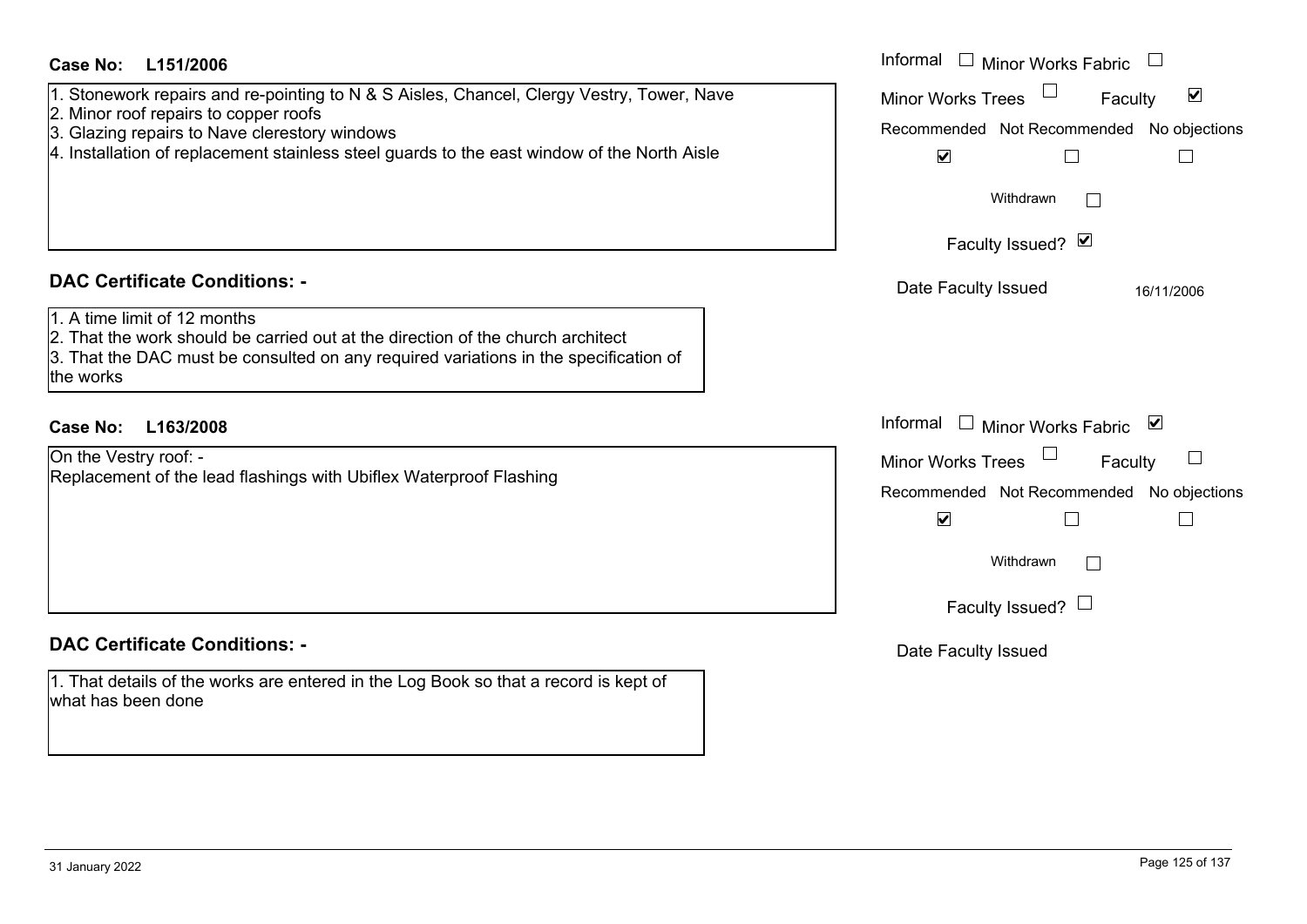| <b>Case No:</b><br>L160/2009                                                                                                                                                                                       | Informal $\Box$ Minor Works Fabric                                                                       |
|--------------------------------------------------------------------------------------------------------------------------------------------------------------------------------------------------------------------|----------------------------------------------------------------------------------------------------------|
| Work to 11 Trees comprising: -<br>1. Fell 1 x Cupressus Tree (number 32)<br>2. Remedial works to 10 Trees (numbers 1, 2, 3, 5, 6, 11, 15, and 18)                                                                  | $\blacktriangledown$<br><b>Minor Works Trees</b><br>Faculty<br>Recommended Not Recommended No objections |
|                                                                                                                                                                                                                    | $\blacktriangledown$<br>Withdrawn<br>Faculty Issued? $\Box$                                              |
| <b>DAC Certificate Conditions: -</b>                                                                                                                                                                               | Date Faculty Issued                                                                                      |
| 1. That details of the works are entered in the Log Book so that a record is kept of<br>what has been done                                                                                                         |                                                                                                          |
| <b>Case No:</b><br>L094b/2010                                                                                                                                                                                      | Informal<br>$\Box$ Minor Works Fabric                                                                    |
| 1. Construction of internal ramp in South Porch<br>2. Alterations to heating system                                                                                                                                | $\blacktriangledown$<br><b>Minor Works Trees</b><br>Faculty                                              |
| 3. Refurbishment of wood block flooring                                                                                                                                                                            | Recommended Not Recommended No objections                                                                |
| 4. Introduction of cupboards and display panels at west end of South Aisle                                                                                                                                         | $\blacktriangledown$<br>$\Box$<br>$\Box$                                                                 |
|                                                                                                                                                                                                                    | Withdrawn<br>$\Box$                                                                                      |
|                                                                                                                                                                                                                    | Faculty Issued? $\Box$                                                                                   |
| <b>DAC Certificate Conditions: -</b>                                                                                                                                                                               | Date Faculty Issued                                                                                      |
| 1. A time limit of 12 months<br>2. That details of the works are entered in the Log Book so that a record is kept of<br>what has been done<br>3. That the battens for the wall plate should be of treated softwood |                                                                                                          |
|                                                                                                                                                                                                                    |                                                                                                          |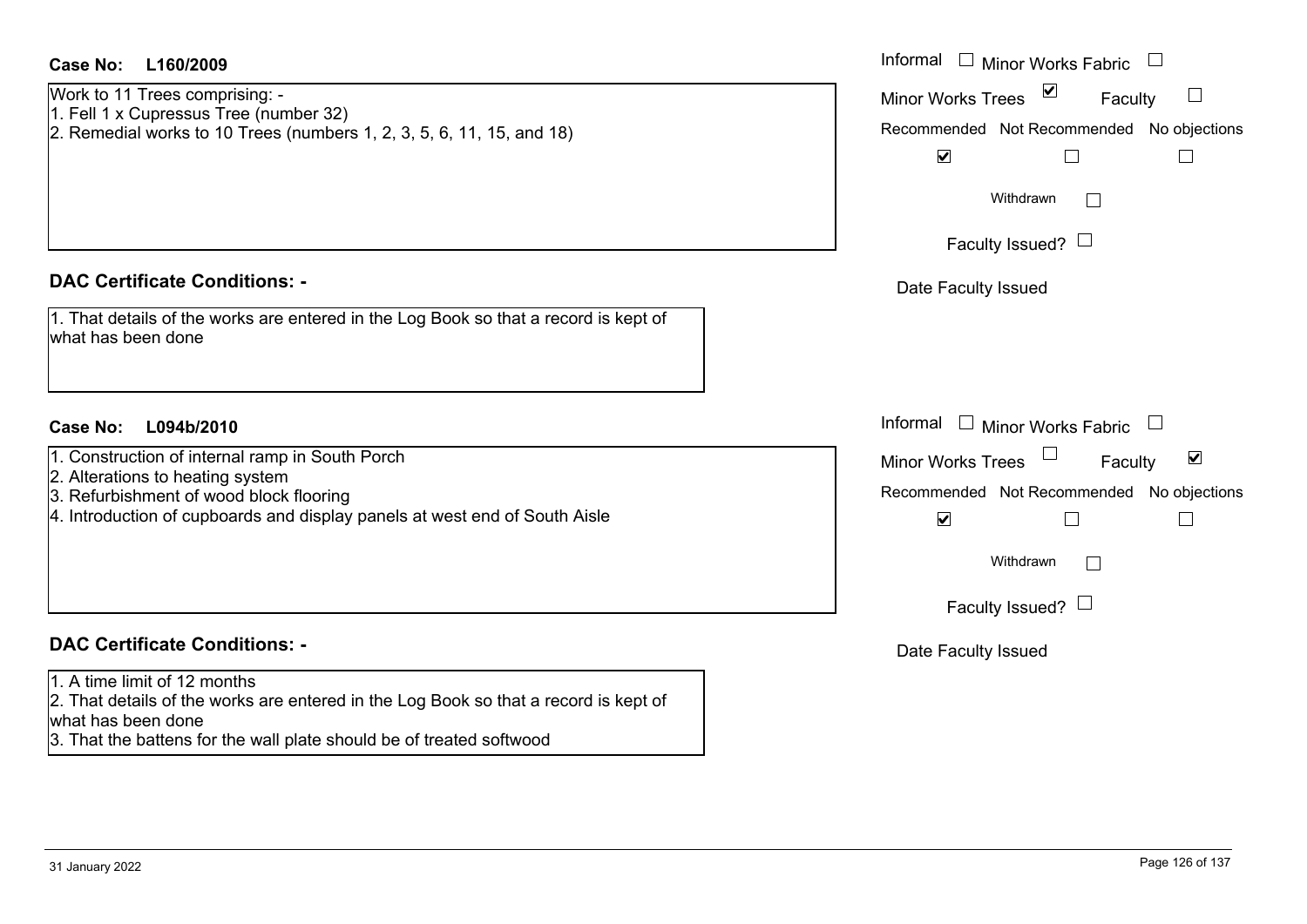| <b>Case No:</b><br>L071/2011                                                                                                                                                                                                        | Informal $\Box$ Minor Works Fabric $\Box$                                                                                                                                                 |
|-------------------------------------------------------------------------------------------------------------------------------------------------------------------------------------------------------------------------------------|-------------------------------------------------------------------------------------------------------------------------------------------------------------------------------------------|
| Replacement of existing: -<br>1. Par 38 light fittings with 150w Metal halide discreet light fittings in black (11 approx)<br>2. Architectural and general room lighting                                                            | $\Box$<br><b>Minor Works Trees</b><br>$\mathcal{L}$<br>Faculty<br>Recommended Not Recommended No objections<br>$\blacktriangledown$<br>$\Box$                                             |
|                                                                                                                                                                                                                                     | Withdrawn<br>$\mathbf{I}$<br>Faculty Issued? $\Box$                                                                                                                                       |
| <b>DAC Certificate Conditions: -</b>                                                                                                                                                                                                | Date Faculty Issued                                                                                                                                                                       |
| 1. A time limit of 12 months<br>2. That details of the works are entered in the Log Book so that a record is kept of<br>what has been done<br>3. That, where possible, all fixings should be made into joints, not stonework, using |                                                                                                                                                                                           |
| L087/2013<br><b>Case No:</b>                                                                                                                                                                                                        | Informal $\Box$ Minor Works Fabric $\Box$                                                                                                                                                 |
| Repairs to the Bells                                                                                                                                                                                                                | $\blacktriangledown$<br><b>Minor Works Trees</b><br>Faculty<br>Recommended Not Recommended No objections<br>$\blacktriangledown$<br>П<br>Withdrawn<br>$\mathbb{R}^n$<br>Faculty Issued? Ø |
| <b>DAC Certificate Conditions: -</b>                                                                                                                                                                                                | Date Faculty Issued<br>03/12/2013                                                                                                                                                         |
| 1. A time limit of 12 months<br>2. That details of the works are entered in the Log Book so that a record is kept of<br>what has been done                                                                                          |                                                                                                                                                                                           |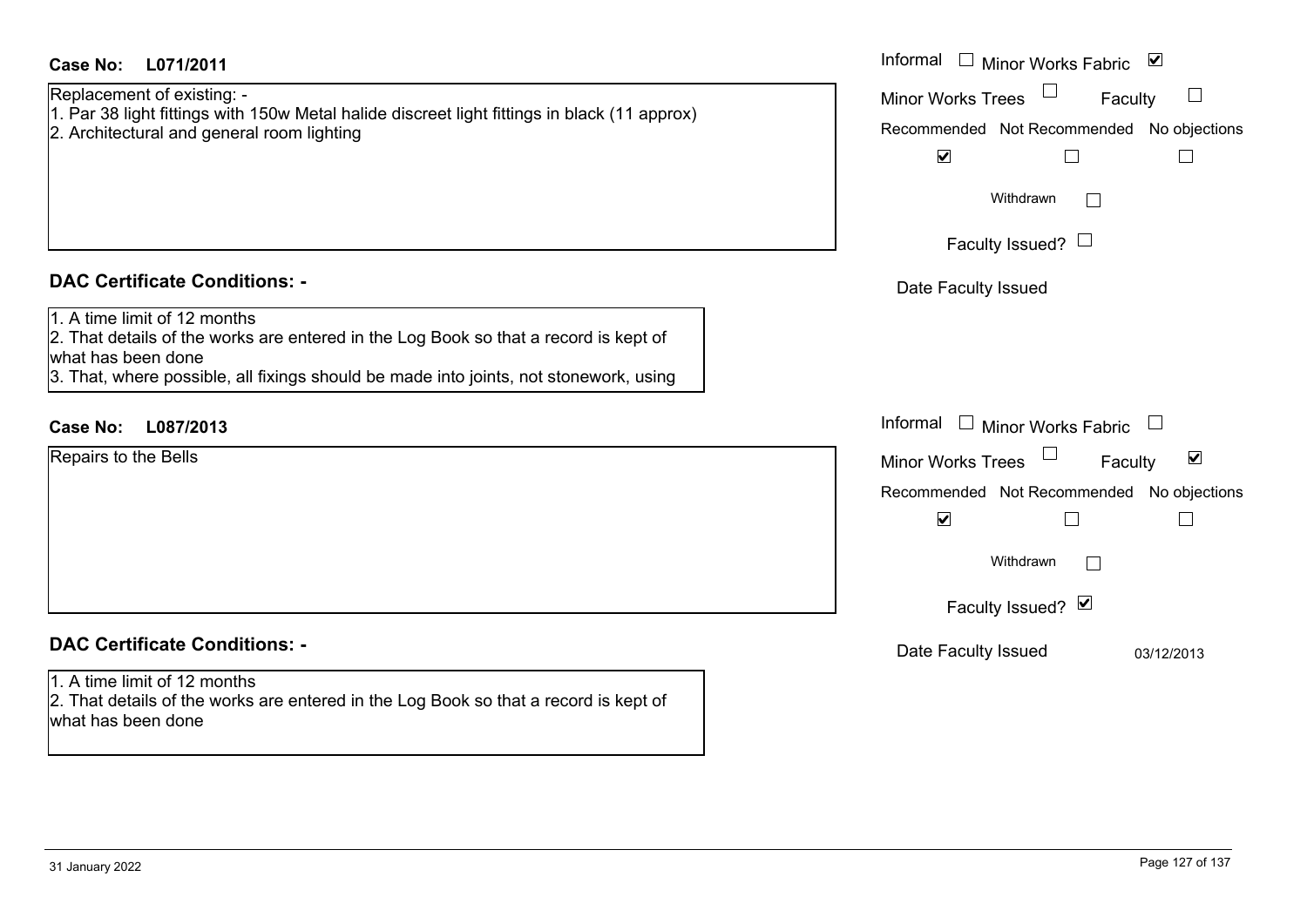# **L065/2014Case No:** Informal

| Introduction of a Yamaha C1 Baby Grand Piano to the Chancel on long-term loan |
|-------------------------------------------------------------------------------|
|                                                                               |
|                                                                               |
|                                                                               |
|                                                                               |
|                                                                               |

## **DAC Certificate Conditions: -**

|  |  |  | 1. A time limit of 12 months |
|--|--|--|------------------------------|
|  |  |  |                              |

2. That details of the works are entered in the Log Book so that a record is kept of what has been done

# **L150/2014Case No:** Informal

- In the North Aisle: -
- 1. Removal of 3 Pews to create a small Children's Area
- 2. Make good woodwork
- 3. Installation of soft flooring

# **DAC Certificate Conditions: -**

1. That details of the works are entered in the Log Book so that a record is kept of what has been done

| Informal<br>⊻<br>Minor Works Fabric                                |
|--------------------------------------------------------------------|
| <b>Minor Works Trees</b><br>Faculty                                |
| Recommended Not Recommended No objections                          |
|                                                                    |
| Withdrawn                                                          |
| Faculty Issued? $\Box$                                             |
| Date Faculty Issued                                                |
|                                                                    |
|                                                                    |
|                                                                    |
| Informal<br><b>Minor Works Fabric</b>                              |
| $\vert\bm{\mathsf{v}}\vert$<br><b>Minor Works Trees</b><br>Faculty |
| Recommended Not Recommended No objections                          |
| $\blacktriangledown$                                               |
| Withdrawn                                                          |
| Faculty Issued? Ø                                                  |
| Date Faculty Issued<br>19/12/2014                                  |
|                                                                    |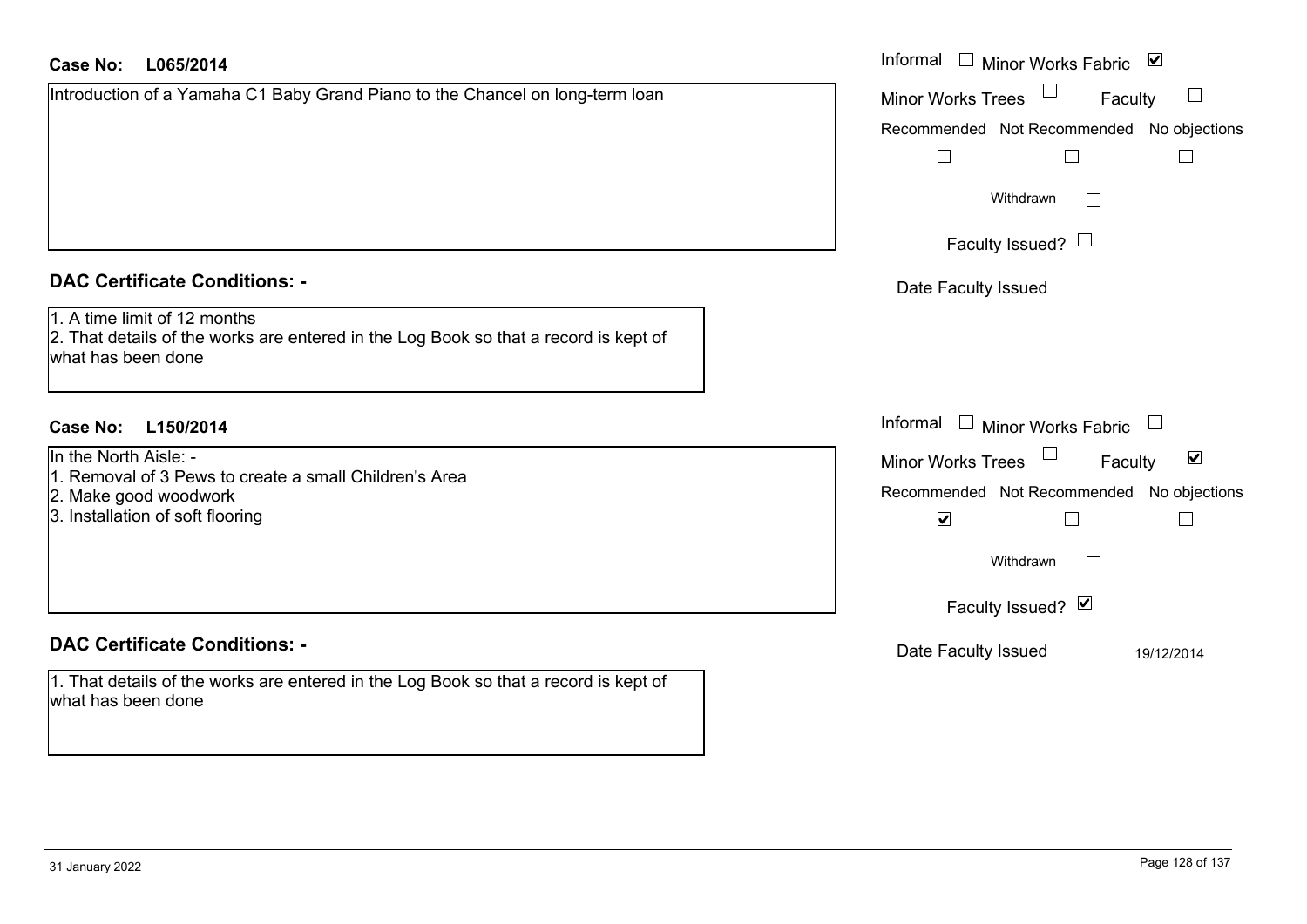| <b>Case No:</b><br>L241/2014<br>CONFIRMATORY APPLICATION for works undertaken: -<br>1. Removal of 2 x existing cast iron Boilers & associated flues<br>2. Installation of 2 x Worcester GB 162 65kW Gas condensing Boilers and associated venting<br>3. Installation of new Heating Tank at high level in the Vestry | Informal<br>$\Box$ Minor Works Fabric $\Box$<br>$\blacktriangledown$<br><b>Minor Works Trees</b><br>Faculty<br>Recommended Not Recommended No objections<br>$\blacktriangledown$<br>$\Box$<br>$\Box$<br>Withdrawn<br>$\vert \ \ \vert$ |
|----------------------------------------------------------------------------------------------------------------------------------------------------------------------------------------------------------------------------------------------------------------------------------------------------------------------|----------------------------------------------------------------------------------------------------------------------------------------------------------------------------------------------------------------------------------------|
|                                                                                                                                                                                                                                                                                                                      | Faculty Issued? Ø                                                                                                                                                                                                                      |
| <b>DAC Certificate Conditions: -</b><br>1. That details of the works are entered in the Log Book so that a record is kept of<br>what has been done                                                                                                                                                                   | Date Faculty Issued<br>11/05/2015                                                                                                                                                                                                      |
| L159/2015<br>Case No:                                                                                                                                                                                                                                                                                                | Informal<br>$\Box$ Minor Works Fabric $\Box$                                                                                                                                                                                           |
| CONFIRMATORY APPLICATION for works undertaken: -                                                                                                                                                                                                                                                                     | Minor Works Trees<br>$\blacktriangledown$<br>Faculty                                                                                                                                                                                   |
| Installation of an Alarm System                                                                                                                                                                                                                                                                                      | Recommended Not Recommended No objections<br>$\Box$<br>$\blacktriangledown$<br>$\Box$<br>Withdrawn<br>Faculty Issued? Ø                                                                                                                |
| <b>DAC Certificate Conditions: -</b>                                                                                                                                                                                                                                                                                 | Date Faculty Issued<br>28/09/2015                                                                                                                                                                                                      |
| 1. That details of the works are entered in the Log Book so that a record is kept of<br>what has been done                                                                                                                                                                                                           |                                                                                                                                                                                                                                        |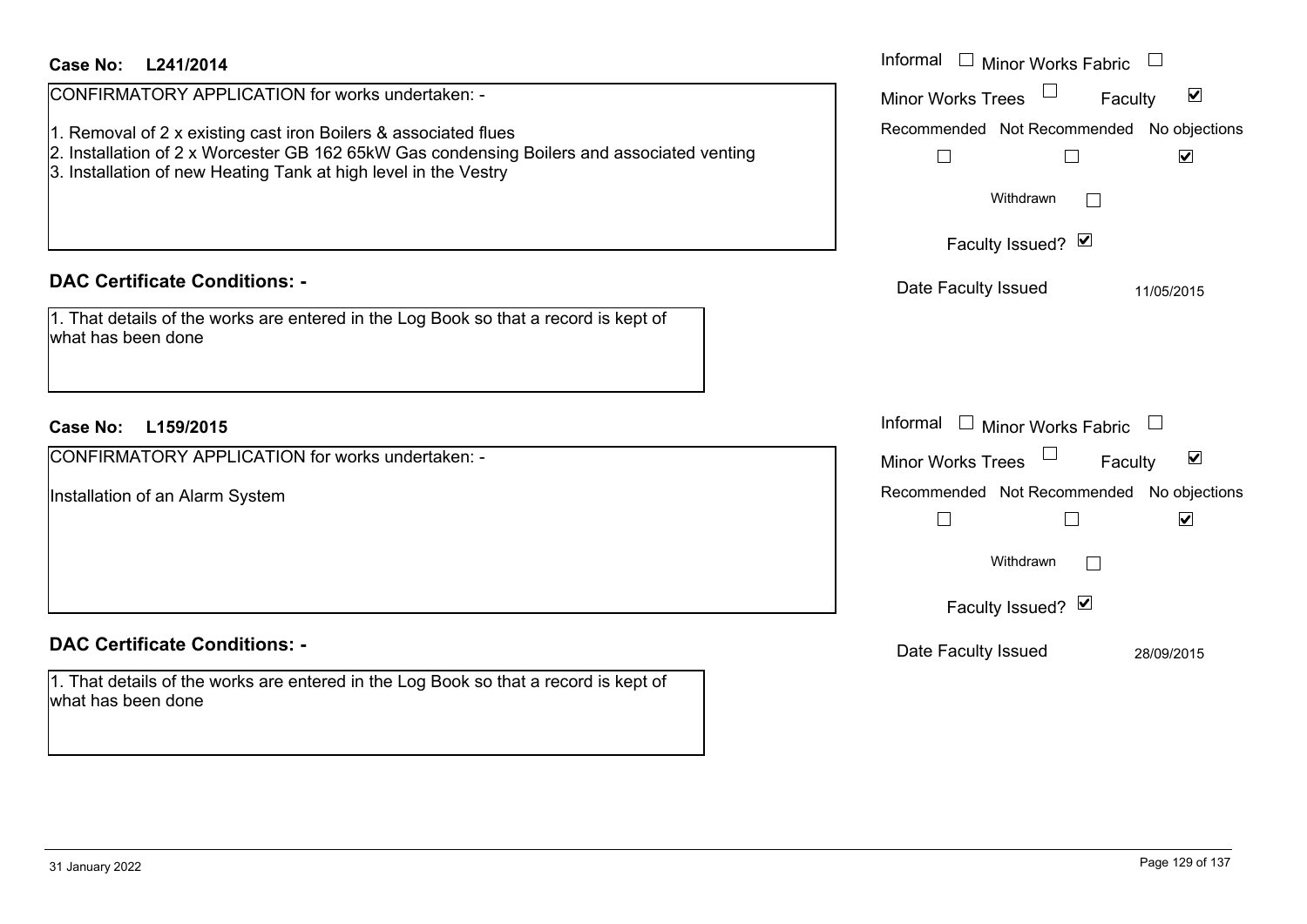| <b>Case No:</b><br>L131/2015                                                                                                               | Informal<br>$\Box$ Minor Works Fabric                                                 |
|--------------------------------------------------------------------------------------------------------------------------------------------|---------------------------------------------------------------------------------------|
| CONFIRMATORY APPLICATION for works undertaken: -                                                                                           | $\blacktriangledown$<br><b>Minor Works Trees</b><br>Faculty                           |
| Replacement of enclosure for commercial gas meter                                                                                          | Recommended Not Recommended No objections<br>$\blacktriangledown$<br>$\Box$<br>$\Box$ |
|                                                                                                                                            | Withdrawn<br>$\perp$                                                                  |
|                                                                                                                                            | Faculty Issued? Ø                                                                     |
| <b>DAC Certificate Conditions: -</b>                                                                                                       | Date Faculty Issued<br>11/08/2015                                                     |
| 1. That details of the works are entered in the Log Book so that a record is kept of<br>what has been done                                 |                                                                                       |
| <b>Case No:</b><br>L228/2015                                                                                                               | Informal<br>$\Box$ Minor Works Fabric                                                 |
| Installation of CCTV System                                                                                                                | $\blacktriangledown$<br>Faculty<br><b>Minor Works Trees</b>                           |
|                                                                                                                                            | Recommended Not Recommended No objections                                             |
|                                                                                                                                            | $\Box$<br>$\Box$<br>$\Box$                                                            |
|                                                                                                                                            | Withdrawn<br>$\blacktriangledown$                                                     |
|                                                                                                                                            | Faculty Issued? $\Box$                                                                |
| <b>DAC Certificate Conditions: -</b>                                                                                                       | Date Faculty Issued                                                                   |
| 1. A time limit of 12 months<br>2. That details of the works are entered in the Log Book so that a record is kept of<br>what has been done |                                                                                       |
|                                                                                                                                            |                                                                                       |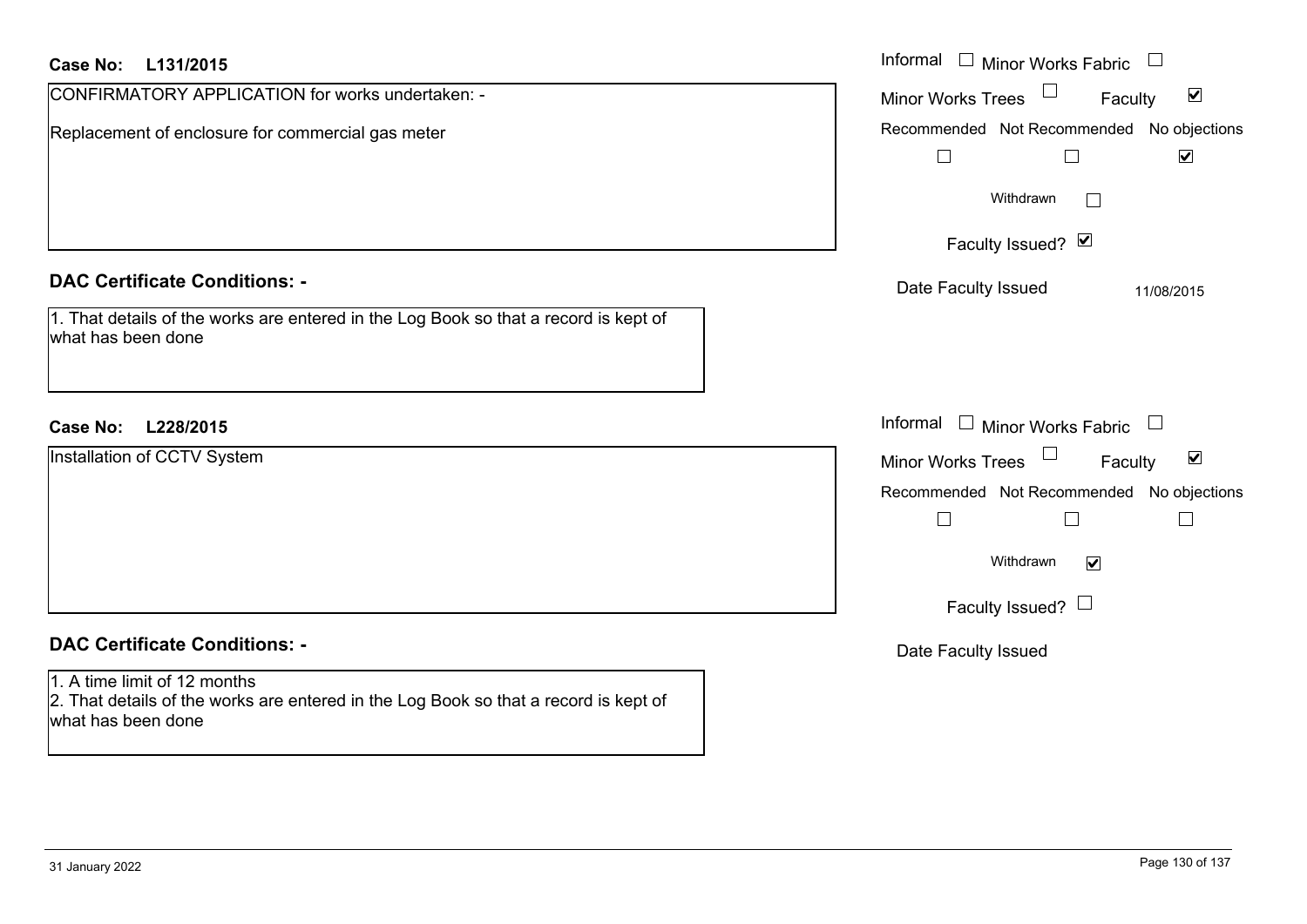| <b>Case No:</b><br>L227/2015                                                                                                                                                                                                                                                   | Informal $\Box$ Minor Works Fabric                                                            |
|--------------------------------------------------------------------------------------------------------------------------------------------------------------------------------------------------------------------------------------------------------------------------------|-----------------------------------------------------------------------------------------------|
| CONFIRMATORY APPLICATION for works undertaken: -                                                                                                                                                                                                                               | $\blacktriangledown$<br><b>Minor Works Trees</b><br>Faculty                                   |
| Repairs to the roof                                                                                                                                                                                                                                                            | Recommended Not Recommended No objections<br>$\blacktriangledown$<br>$\Box$<br>$\Box$         |
|                                                                                                                                                                                                                                                                                | Withdrawn<br>$\mathbb{R}^n$<br>Faculty Issued? Ø                                              |
| <b>DAC Certificate Conditions: -</b>                                                                                                                                                                                                                                           | Date Faculty Issued<br>04/04/2016                                                             |
| 1. That details of the works are entered in the Log Book so that a record is kept of<br>what has been done                                                                                                                                                                     |                                                                                               |
| <b>Case No:</b>                                                                                                                                                                                                                                                                | Informal<br>$\Box$ Minor Works Fabric $\boxtimes$                                             |
| <b>Re-location of Thermostat</b>                                                                                                                                                                                                                                               | $\sqcup$<br><b>Minor Works Trees</b><br>Faculty                                               |
|                                                                                                                                                                                                                                                                                | Recommended Not Recommended No objections<br>$\blacktriangledown$<br>$\Box$<br>$\mathbb{R}^n$ |
|                                                                                                                                                                                                                                                                                | Withdrawn<br>$\perp$                                                                          |
|                                                                                                                                                                                                                                                                                | Faculty Issued? $\Box$                                                                        |
| <b>DAC Certificate Conditions: -</b>                                                                                                                                                                                                                                           | Date Faculty Issued                                                                           |
| 1. That details of the works are entered in the Log Book so that a record is kept of<br>what has been done<br>2. That all wiring should be as unobtrusive as possible and of an appropriate colour to<br>blend with the background and to be "FP200" cable or similar approved |                                                                                               |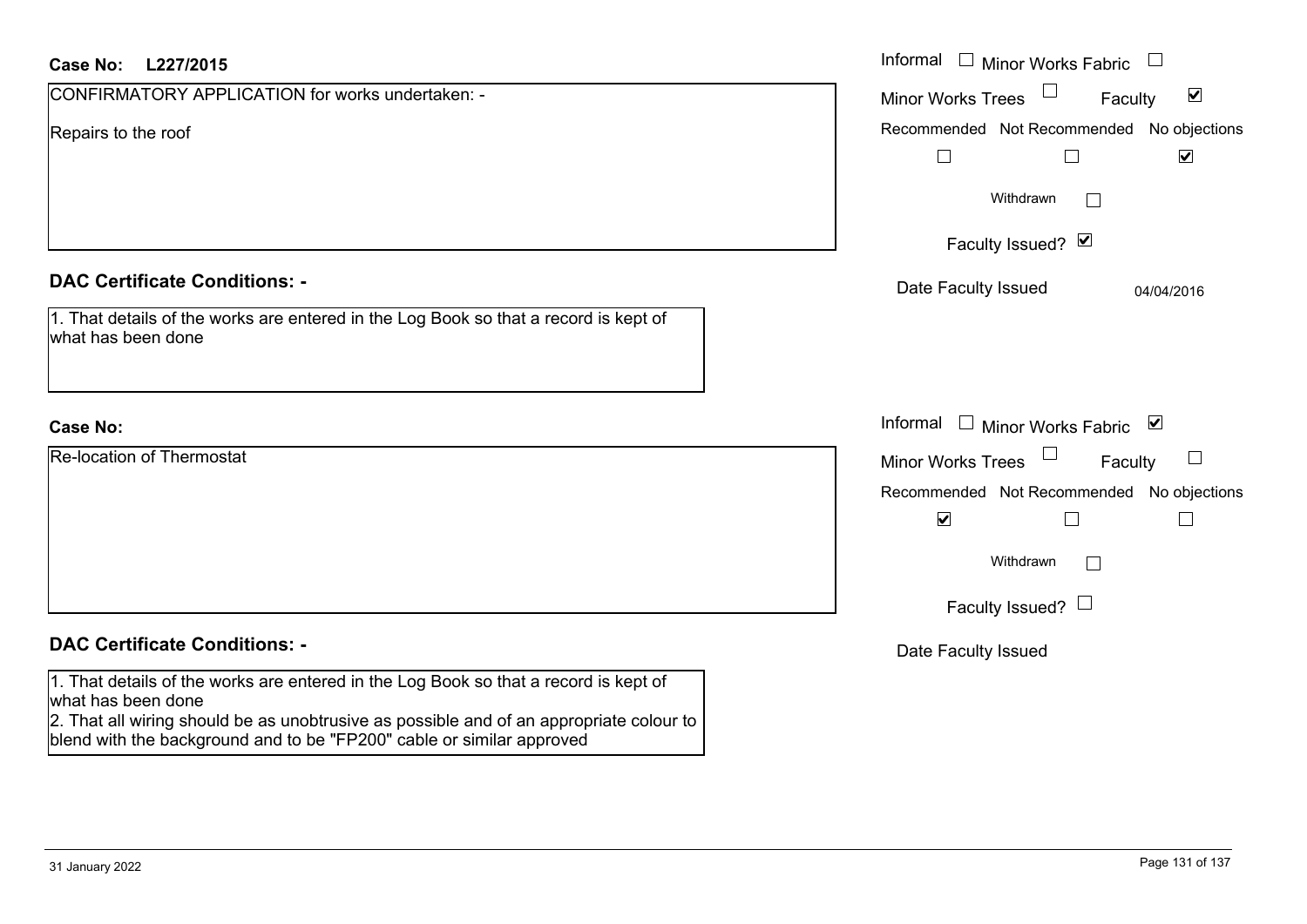- Works to the Electrical System comprising: -
- 1. Replacement of main distribution Board
- 2. Removal of incorrect PME connection
- 3. Replacement & re-wiring of switch bank and installation of earth bonds
- 4. Re-wire light & socket in Belfry
- 5. Re-locate emergency light over stairs
- 6. Extend ring main up from ground floor removing fault on ground floor neutral
- 7. Put RCD at the mains end of Hager Board to protect it
- 8. Put banjo on main feed at mains end, strapping the armouring

# **DAC Certificate Conditions: -**

|                    |  | 1. That details of the works are entered in the Log Book so that a record is kept of |
|--------------------|--|--------------------------------------------------------------------------------------|
| what has been done |  |                                                                                      |

2. That the PCC commissions an updated Electrical Condition Report Certificate, a copy of which is to be submitted to the DAC Secretary, after the works

# **Case No:**

1. Removal and disposal of debris which has fallen from the church spire and caused damage to the copper roof

2. Repairs to the rear copper roof where it is leaking into the church by a solder patch.

3. Re-point rear the missing mortar to the lead step flashings adjoining the copper roof to the spire which could lead to further water ingress

# **DAC Certificate Conditions: -**

1. That details of the works are entered in the Log Book so that a record is kept of what has been done

2. That the flashings to be pointed with lime mortar

|                                                                                                                                                                                                                                                                                                                                                                                                                                            | Informal $\Box$ Minor Works Fabric $\Box$                                                                                                                       |
|--------------------------------------------------------------------------------------------------------------------------------------------------------------------------------------------------------------------------------------------------------------------------------------------------------------------------------------------------------------------------------------------------------------------------------------------|-----------------------------------------------------------------------------------------------------------------------------------------------------------------|
| the Electrical System comprising: -<br>cement of main distribution Board<br>val of incorrect PME connection<br>cement & re-wiring of switch bank and installation of earth bonds<br>e light & socket in Belfry<br>ate emergency light over stairs<br>I ring main up from ground floor removing fault on ground floor neutral<br>CD at the mains end of Hager Board to protect it<br>njo on main feed at mains end, strapping the armouring | <b>Minor Works Trees</b><br>Faculty<br>Recommended Not Recommended No objections<br>$\blacktriangledown$<br>$\mathbb{L}$<br>Withdrawn<br>Faculty Issued? $\Box$ |
| rtificate Conditions: -                                                                                                                                                                                                                                                                                                                                                                                                                    | Date Faculty Issued                                                                                                                                             |
| etails of the works are entered in the Log Book so that a record is kept of<br>been done<br>ne PCC commissions an updated Electrical Condition Report Certificate, a<br>which is to be submitted to the DAC Secretary, after the works                                                                                                                                                                                                     |                                                                                                                                                                 |
|                                                                                                                                                                                                                                                                                                                                                                                                                                            | Informal $\Box$ Minor Works Fabric $\Box$                                                                                                                       |
| val and disposal of debris which has fallen from the church spire and caused damage to the<br>1OC<br>s to the rear copper roof where it is leaking into the church by a solder patch.<br>int rear the missing mortar to the lead step flashings adjoining the copper roof to the spire<br>uld lead to further water ingress                                                                                                                | Minor Works Trees<br>Faculty<br>Recommended Not Recommended No objections<br>$\blacktriangledown$<br>Withdrawn<br>Faculty Issued? $\Box$                        |
| rtificate Conditions: -                                                                                                                                                                                                                                                                                                                                                                                                                    | Date Faculty Issued                                                                                                                                             |
| etails of the works are entered in the Log Book so that a record is kept of<br>been done                                                                                                                                                                                                                                                                                                                                                   |                                                                                                                                                                 |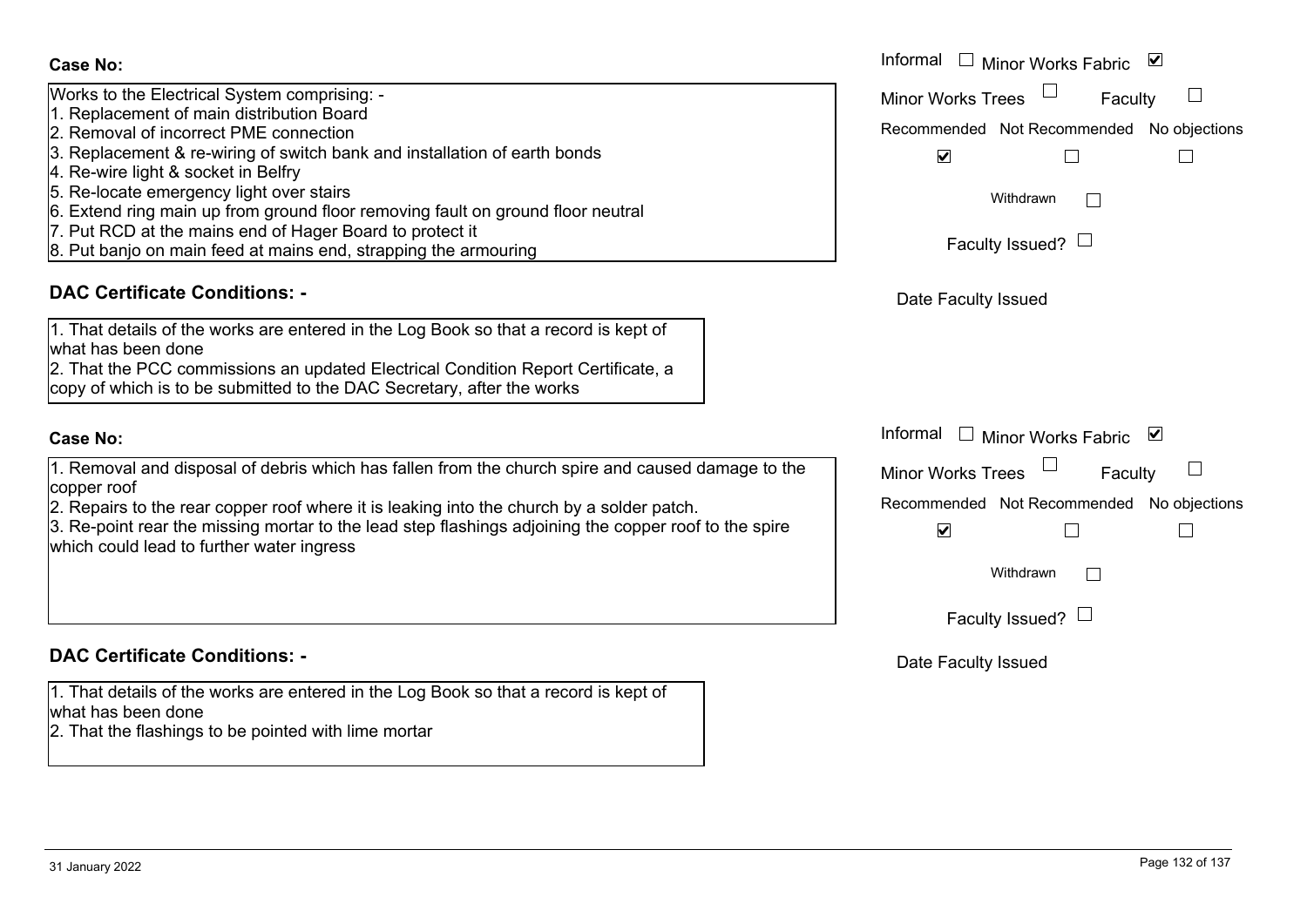| <b>Case No:</b>                                                                                                                                                                                                                                                                               | Informal<br>$\Box$ Minor Works Fabric                                                                                                      |
|-----------------------------------------------------------------------------------------------------------------------------------------------------------------------------------------------------------------------------------------------------------------------------------------------|--------------------------------------------------------------------------------------------------------------------------------------------|
| Restoration works to the Pipe Organ                                                                                                                                                                                                                                                           | $\blacktriangledown$<br><b>Minor Works Trees</b><br>Faculty                                                                                |
|                                                                                                                                                                                                                                                                                               | Recommended Not Recommended No objections<br>$\blacktriangledown$                                                                          |
|                                                                                                                                                                                                                                                                                               | Withdrawn<br>$\mathbf{L}$                                                                                                                  |
|                                                                                                                                                                                                                                                                                               | Faculty Issued? Ø                                                                                                                          |
| <b>DAC Certificate Conditions: -</b>                                                                                                                                                                                                                                                          | Date Faculty Issued<br>03/05/2019                                                                                                          |
| 1. That this Licence supercedes the Licence issued on 21 July 2016<br>2. That details of the works are entered in the Log Book so that a record is kept of<br>what has been done<br>3. That the PCC brings forward, as soon as possible, a Faculty application for                            |                                                                                                                                            |
| <b>Case No:</b>                                                                                                                                                                                                                                                                               | Informal<br>$\mathbf{L}$<br>Minor Works Fabric                                                                                             |
| Installation of two sets of mesh window guards to: -<br>11. Two windows in the North Aisle<br>2. One set to the north Chancel                                                                                                                                                                 | $\blacktriangledown$<br><b>Minor Works Trees</b><br>Faculty<br>Recommended Not Recommended No objections<br>$\blacktriangledown$<br>$\sim$ |
|                                                                                                                                                                                                                                                                                               | Withdrawn                                                                                                                                  |
|                                                                                                                                                                                                                                                                                               | Faculty Issued? Ø                                                                                                                          |
| <b>DAC Certificate Conditions: -</b>                                                                                                                                                                                                                                                          | Date Faculty Issued<br>18/10/2017                                                                                                          |
| 1. That details of the works are entered in the Log Book so that a record is kept of<br>what has been done<br>2. That the window grilles are of black powder coated stainless steel and shaped to fit<br>into any tracery of the windows and that, where possible, all fixings should be made |                                                                                                                                            |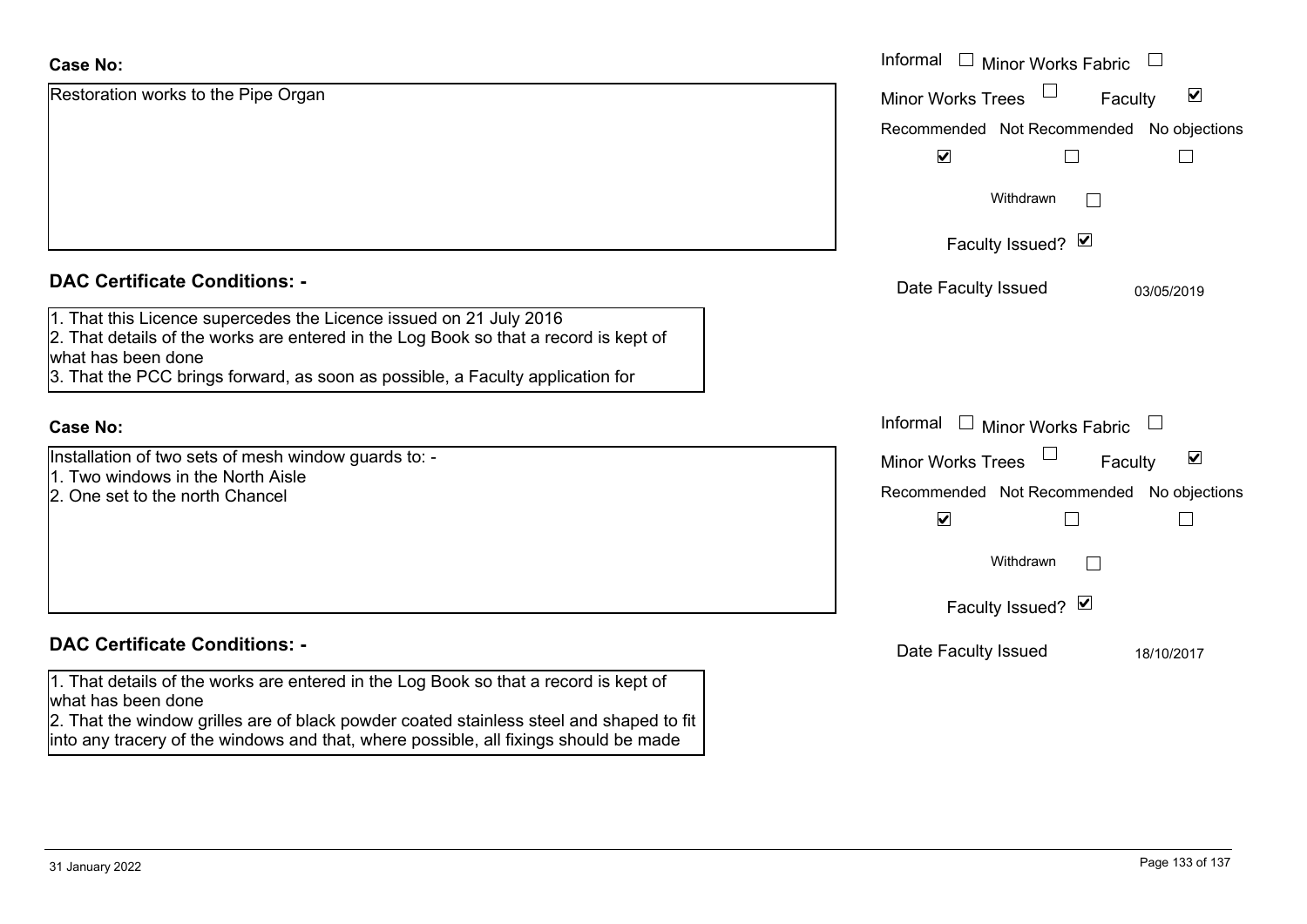Repairs to the roofs of the: -

- 1. Chancel
- 2. Boiler House
- 3. Cornerstone

# **DAC Certificate Conditions: -**

| 1. That details of the works are entered in the Log Book so that a record is kept of |  |
|--------------------------------------------------------------------------------------|--|
| what has been done                                                                   |  |

# **Case No:**

General tree maintenance to include: -

1. Deadwood removal from crowns of all boundary trees within the graveyard area opposite to the n church

2. T38 - mature lime - adjacent Narrow Lane, requires a crown lift (removal of low branches on the public side of the boundary line) to a height of 5m above ground level

# **DAC Certificate Conditions: -**

1. That details of the works are entered in the Log Book so that a record is kept of what has been done

|                                                                                                                                                                                                                                                                                              | Informal<br>Minor Works Fabric ⊠<br>$\mathbb{R}^n$                                                                                                   |
|----------------------------------------------------------------------------------------------------------------------------------------------------------------------------------------------------------------------------------------------------------------------------------------------|------------------------------------------------------------------------------------------------------------------------------------------------------|
| o the roofs of the: -<br>el<br>House<br>r <b>stone</b>                                                                                                                                                                                                                                       | <b>Minor Works Trees</b><br>Faculty<br>Recommended Not Recommended No objections<br>$\blacktriangledown$                                             |
|                                                                                                                                                                                                                                                                                              | Withdrawn<br>Faculty Issued? $\Box$                                                                                                                  |
| rtificate Conditions: -                                                                                                                                                                                                                                                                      | Date Faculty Issued                                                                                                                                  |
| etails of the works are entered in the Log Book so that a record is kept of<br>been done                                                                                                                                                                                                     |                                                                                                                                                      |
|                                                                                                                                                                                                                                                                                              | Informal<br>Minor Works Fabric<br>$\mathbf{1}$<br>$\begin{array}{c} \hline \end{array}$                                                              |
| tree maintenance to include: -<br>ood removal from crowns of all boundary trees within the graveyard area opposite to the main<br>nature lime - adjacent Narrow Lane, requires a crown lift (removal of low branches on the<br>le of the boundary line) to a height of 5m above ground level | <b>Minor Works Trees</b><br>Faculty<br>Recommended Not Recommended No objections<br>$\blacktriangledown$<br>L<br>Withdrawn<br>Faculty Issued? $\Box$ |
| rtificate Conditions: -                                                                                                                                                                                                                                                                      | Date Faculty Issued                                                                                                                                  |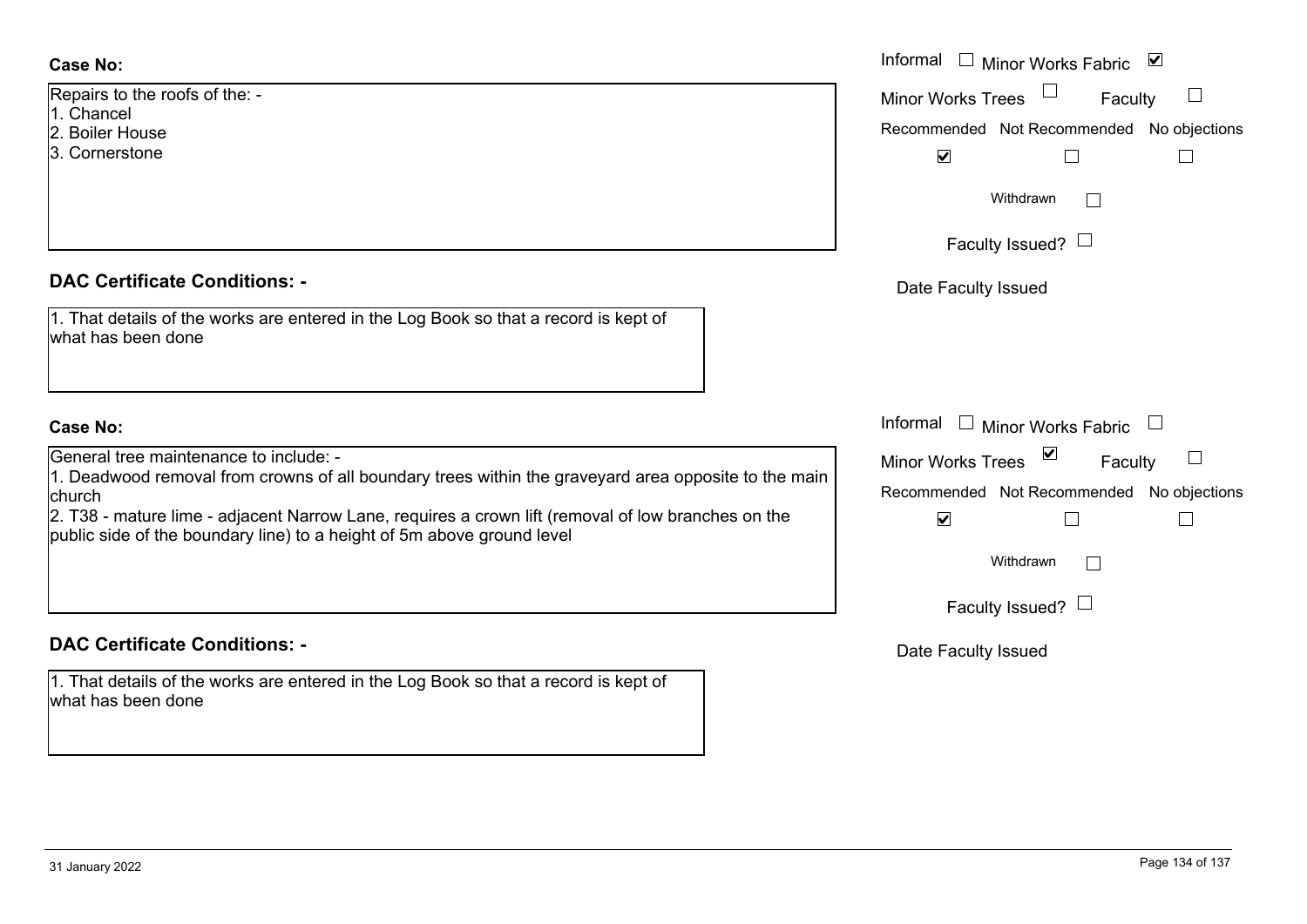| <b>Case No:</b>                                                                                                                               | Informal □ Minor Works Fabric                               |
|-----------------------------------------------------------------------------------------------------------------------------------------------|-------------------------------------------------------------|
| Installation of external CCTV                                                                                                                 | $\blacktriangledown$<br><b>Minor Works Trees</b><br>Faculty |
|                                                                                                                                               | Recommended Not Recommended No objections                   |
|                                                                                                                                               | $\blacktriangledown$                                        |
|                                                                                                                                               | Withdrawn<br>$\overline{\phantom{0}}$                       |
|                                                                                                                                               | Faculty Issued? $\Box$                                      |
| <b>DAC Certificate Conditions: -</b>                                                                                                          | Date Faculty Issued<br>13/09/2018                           |
| 1. That details of the works are entered in the Log Book so that a record is kept of<br>what has been done                                    |                                                             |
| 2. That an updated Electrical Condition Report is commissioned, and submitted to the<br>DAC Secretary, after the installation                 |                                                             |
| <b>Case No:</b>                                                                                                                               | Informal<br>$\mathbf{1}$<br><b>Minor Works Fabric</b>       |
| Installation of polycarbonate window protection to the North Aisle                                                                            | $\blacktriangledown$<br><b>Minor Works Trees</b><br>Faculty |
|                                                                                                                                               | Recommended Not Recommended No objections                   |
|                                                                                                                                               | $\blacktriangledown$                                        |
|                                                                                                                                               | Withdrawn                                                   |
|                                                                                                                                               | Faculty Issued? Ø                                           |
| <b>DAC Certificate Conditions: -</b>                                                                                                          | Date Faculty Issued<br>24/07/2018                           |
| 1. That details of the works are entered in the Log Book so that a record is kept of<br>what has been done                                    |                                                             |
| 2. That, where possible, all fixings should be made into joints, not stonework, using<br>stainless steel or non-ferrous screws in fibre plugs |                                                             |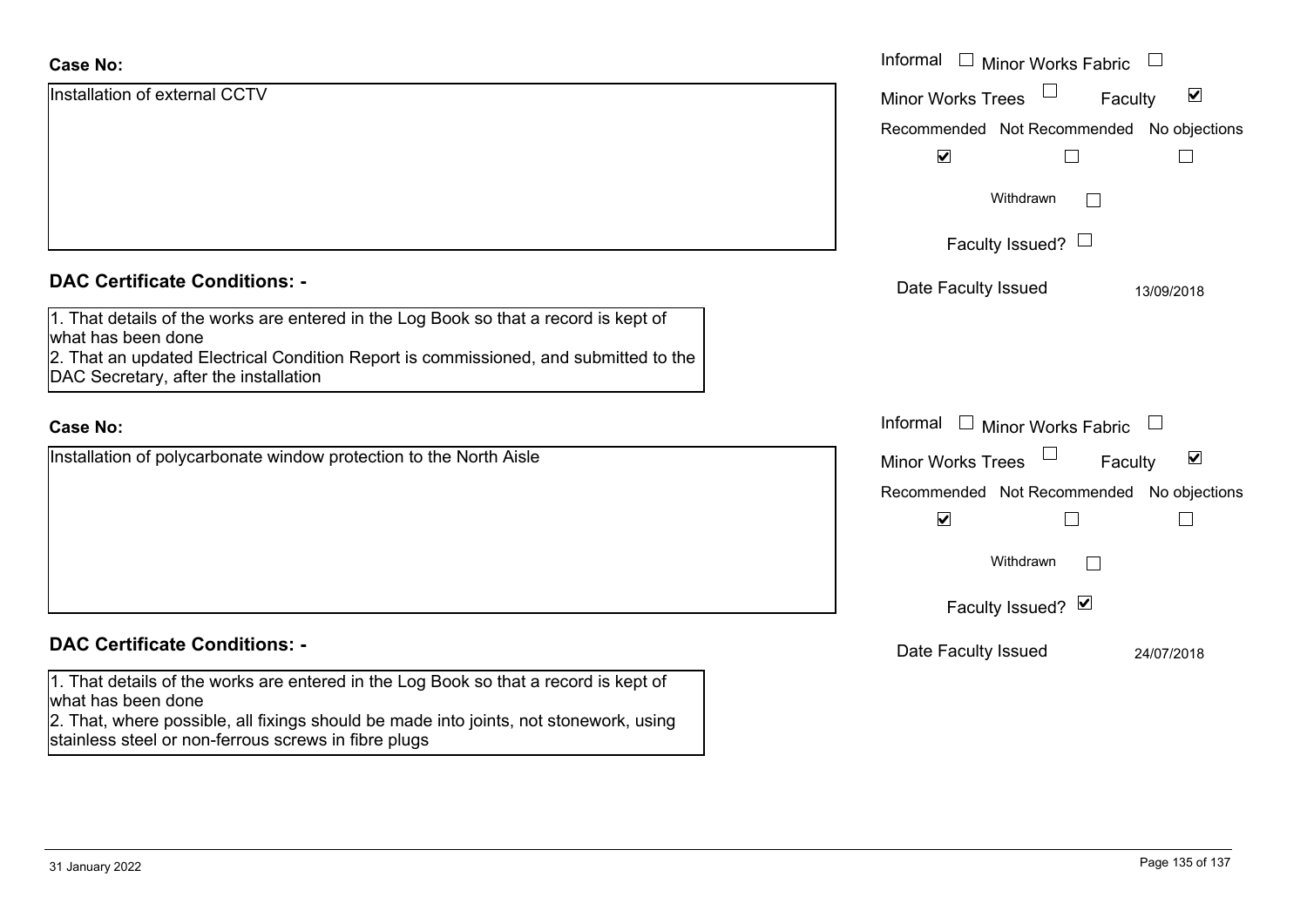| <b>Case No:</b>                                                                                            | Informal $\Box$ Minor Works Fabric $\Box$ |
|------------------------------------------------------------------------------------------------------------|-------------------------------------------|
| Like-for-like replacement of Gudgeon in Treble Bell                                                        | $\Box$<br>Minor Works Trees<br>Faculty    |
|                                                                                                            | Recommended Not Recommended No objections |
|                                                                                                            | $\blacktriangledown$                      |
|                                                                                                            | Withdrawn                                 |
|                                                                                                            | Faculty Issued? $\Box$                    |
| <b>DAC Certificate Conditions: -</b>                                                                       | Date Faculty Issued                       |
| 1. That details of the works are entered in the Log Book so that a record is kept of<br>what has been done |                                           |
| <b>Case No:</b>                                                                                            | Informal □ Minor Works Fabric ⊠           |
| Replacement of crown staples                                                                               | Minor Works Trees<br>Faculty<br>$\Box$    |
|                                                                                                            | Recommended Not Recommended No objections |
|                                                                                                            | $\blacktriangledown$<br>П                 |
|                                                                                                            | Withdrawn                                 |
|                                                                                                            | Faculty Issued? $\Box$                    |
| <b>DAC Certificate Conditions: -</b>                                                                       | Date Faculty Issued                       |
| 1. That details of the works are entered in the Log Book so that a record is kept of<br>what has been done |                                           |